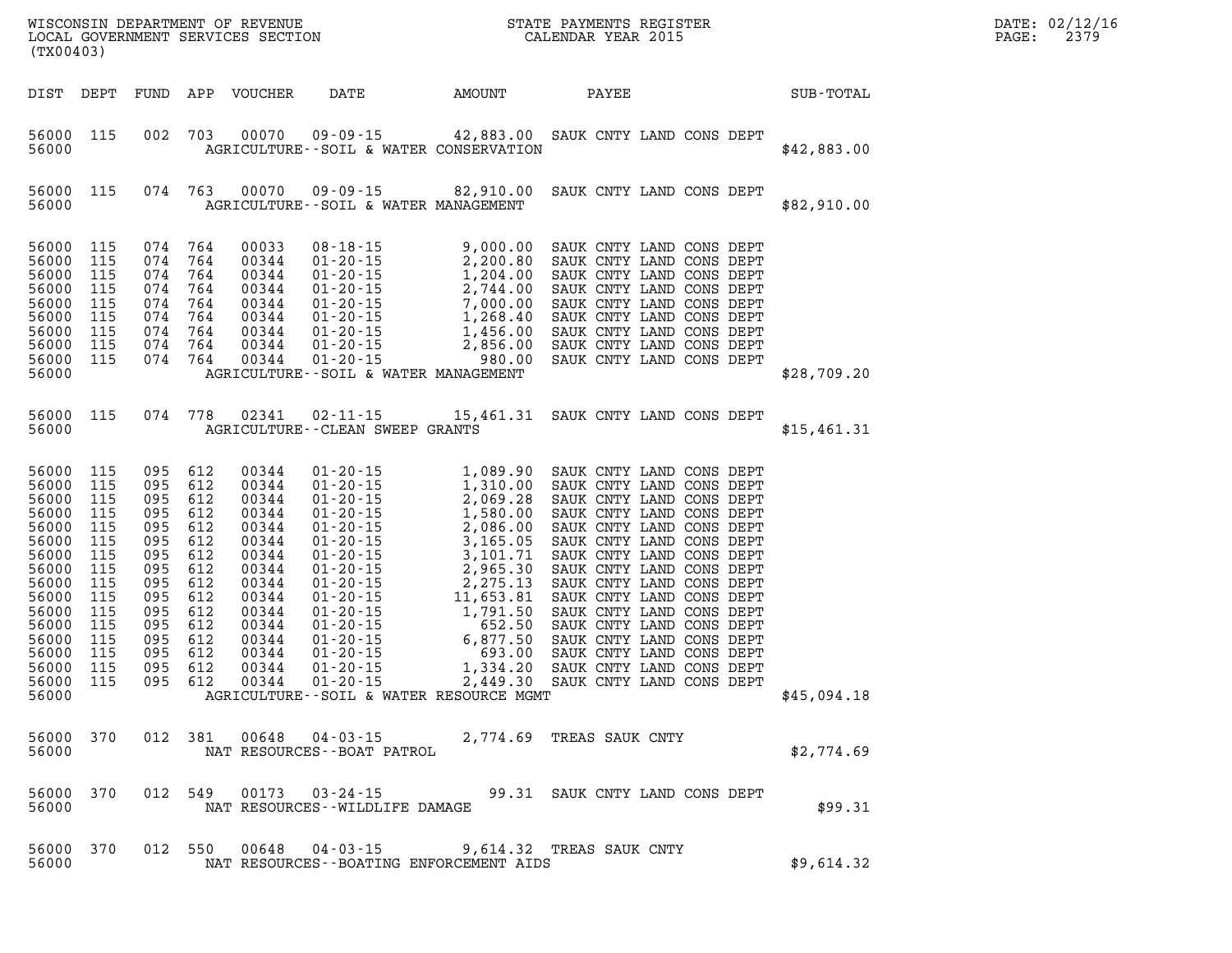| DATE: | 02/12/16 |
|-------|----------|
| PAGE: | 2380     |

| (TX00403)                                                                                                                                    |                                                                                                              |                                                             |                                                                                                                                          | LOCAL GOVERNMENT SERVICES SECTION                                                                                                            |                                                                                                                                                                                  |                                                                                                                                                                                                                                                                                                                                                                                            | CALENDAR YEAR 2015                                                                                                                                                     |              | PAGE: | 2380 |
|----------------------------------------------------------------------------------------------------------------------------------------------|--------------------------------------------------------------------------------------------------------------|-------------------------------------------------------------|------------------------------------------------------------------------------------------------------------------------------------------|----------------------------------------------------------------------------------------------------------------------------------------------|----------------------------------------------------------------------------------------------------------------------------------------------------------------------------------|--------------------------------------------------------------------------------------------------------------------------------------------------------------------------------------------------------------------------------------------------------------------------------------------------------------------------------------------------------------------------------------------|------------------------------------------------------------------------------------------------------------------------------------------------------------------------|--------------|-------|------|
| DIST DEPT                                                                                                                                    |                                                                                                              |                                                             |                                                                                                                                          |                                                                                                                                              |                                                                                                                                                                                  |                                                                                                                                                                                                                                                                                                                                                                                            |                                                                                                                                                                        |              |       |      |
| 56000 370<br>56000 370<br>56000                                                                                                              |                                                                                                              |                                                             | 012 553<br>012 553                                                                                                                       |                                                                                                                                              |                                                                                                                                                                                  | NAT RESOURCES--WILDLIFE DAMAGE CLAIMS                                                                                                                                                                                                                                                                                                                                                      | 00173  03-24-15  7,930.63  SAUK CNTY LAND CONS DEPT  00173  03-24-15  7,930.61  SAUK CNTY LAND CONS DEPT                                                               | \$8,477.24   |       |      |
| 56000                                                                                                                                        | 56000 370                                                                                                    |                                                             | 012 566                                                                                                                                  |                                                                                                                                              |                                                                                                                                                                                  |                                                                                                                                                                                                                                                                                                                                                                                            | 00001  09-17-15  20,043.63  TREAS SAUK CNTY<br>NAT RESOURCES-FOREST CROP/MANAGED FOREST                                                                                | \$20,043.63  |       |      |
| 56000                                                                                                                                        | 56000 370                                                                                                    |                                                             | 012 574                                                                                                                                  |                                                                                                                                              |                                                                                                                                                                                  | NAT RESOURCES -- SNOWMOBILE TRAIL AIDS                                                                                                                                                                                                                                                                                                                                                     | 02715  06-02-15  5,960.92  TREAS SAUK CO                                                                                                                               | \$5,960.92   |       |      |
| 56000                                                                                                                                        | 56000 370                                                                                                    |                                                             | 012 584                                                                                                                                  |                                                                                                                                              | NAT RESOURCES -- PMT IN LIEU OF TAXES                                                                                                                                            |                                                                                                                                                                                                                                                                                                                                                                                            | 00027  09-01-15  232.00  TREAS SAUK CNTY                                                                                                                               | \$232.00     |       |      |
| 56000                                                                                                                                        | 56000 370                                                                                                    |                                                             | 012 675                                                                                                                                  |                                                                                                                                              | NAT RESOURCES -- RIVER PROTECTION                                                                                                                                                |                                                                                                                                                                                                                                                                                                                                                                                            | 02169  03-30-15  7,500.00  TREAS SAUK CNTY                                                                                                                             | \$7,500.00   |       |      |
| 56000                                                                                                                                        | 56000 370                                                                                                    |                                                             | 095 517                                                                                                                                  |                                                                                                                                              | NAT RESOURCES -- POLLUTION CONTROL                                                                                                                                               |                                                                                                                                                                                                                                                                                                                                                                                            | 00003  07-13-15  94,815.82  SAUK CNTY LAND CONS DEPT                                                                                                                   | \$94,815.82  |       |      |
| 56000                                                                                                                                        | 56000 395                                                                                                    |                                                             | 011 168                                                                                                                                  |                                                                                                                                              | TRANSPORTATION--ELDERLY & DISABLED                                                                                                                                               |                                                                                                                                                                                                                                                                                                                                                                                            | 50056  06-09-15  157,977.00  COUNTY OF SAUK                                                                                                                            | \$157,977.00 |       |      |
| 56000                                                                                                                                        | 56000 395                                                                                                    |                                                             |                                                                                                                                          |                                                                                                                                              | TRANSPORTATION - - TRANSIT AID                                                                                                                                                   | 011 177 44349 04-08-15 3,658.00 TREAS SAUK CO                                                                                                                                                                                                                                                                                                                                              |                                                                                                                                                                        | \$3,658.00   |       |      |
| 56000                                                                                                                                        | 56000 395                                                                                                    |                                                             | 011 182                                                                                                                                  |                                                                                                                                              |                                                                                                                                                                                  | 40094  02-20-15  14,170.00 TREAS SAUK CO<br>TRANSPORTATION - - TRANSIT AIDS - FEDERAL                                                                                                                                                                                                                                                                                                      |                                                                                                                                                                        | \$14,170.00  |       |      |
| 56000<br>56000<br>56000<br>56000<br>56000<br>56000<br>56000<br>56000<br>56000<br>56000<br>56000<br>56000<br>56000<br>56000<br>56000<br>56000 | 395<br>395<br>395<br>395<br>395<br>395<br>395<br>395<br>395<br>395<br>395<br>395<br>395<br>395<br>395<br>395 | 011<br>011<br>011<br>011<br>011<br>011<br>011<br>011<br>011 | 011 185<br>011 185<br>011 185<br>011 185<br>011 185<br>011 185<br>185<br>185<br>185<br>185<br>185<br>185<br>185<br>185<br>011 185<br>185 | 35669<br>35669<br>36701<br>38864<br>38865<br>42437<br>42438<br>43914<br>45806<br>47752<br>47752<br>50310<br>52420<br>53289<br>53784<br>53784 | $03 - 16 - 15$<br>$04 - 02 - 15$<br>$04 - 23 - 15$<br>$05 - 15 - 15$<br>$05 - 15 - 15$<br>$06 - 12 - 15$<br>$07 - 03 - 15$<br>$07 - 13 - 15$<br>$07 - 16 - 15$<br>$07 - 16 - 15$ | 01-08-15<br>01-08-15<br>01-20-15<br>01-20-15<br>1,968.12<br>TREAS SAUK CO<br>02-10-15<br>2,076.16<br>TREAS SAUK CO<br>03-16-15<br>461.40<br>TREAS SAUK CO<br>2,076.16<br>TREAS SAUK CO<br>2,076.16<br>TREAS SAUK CO<br>2,076.16<br>TREAS SAUK CO<br>2,076.16<br>TREA<br>1,688.80<br>1,833.28<br>2,311.44<br>763.20<br>1,081.80<br>4,820.12<br>1,210.40<br>2,106.73<br>1,420.95<br>2,829.60 | TREAS SAUK CO<br>TREAS SAUK CO<br>TREAS SAUK CO<br>TREAS SAUK CO<br>TREAS SAUK CO<br>TREAS SAUK CO<br>TREAS SAUK CO<br>TREAS SAUK CO<br>TREAS SAUK CO<br>TREAS SAUK CO |              |       |      |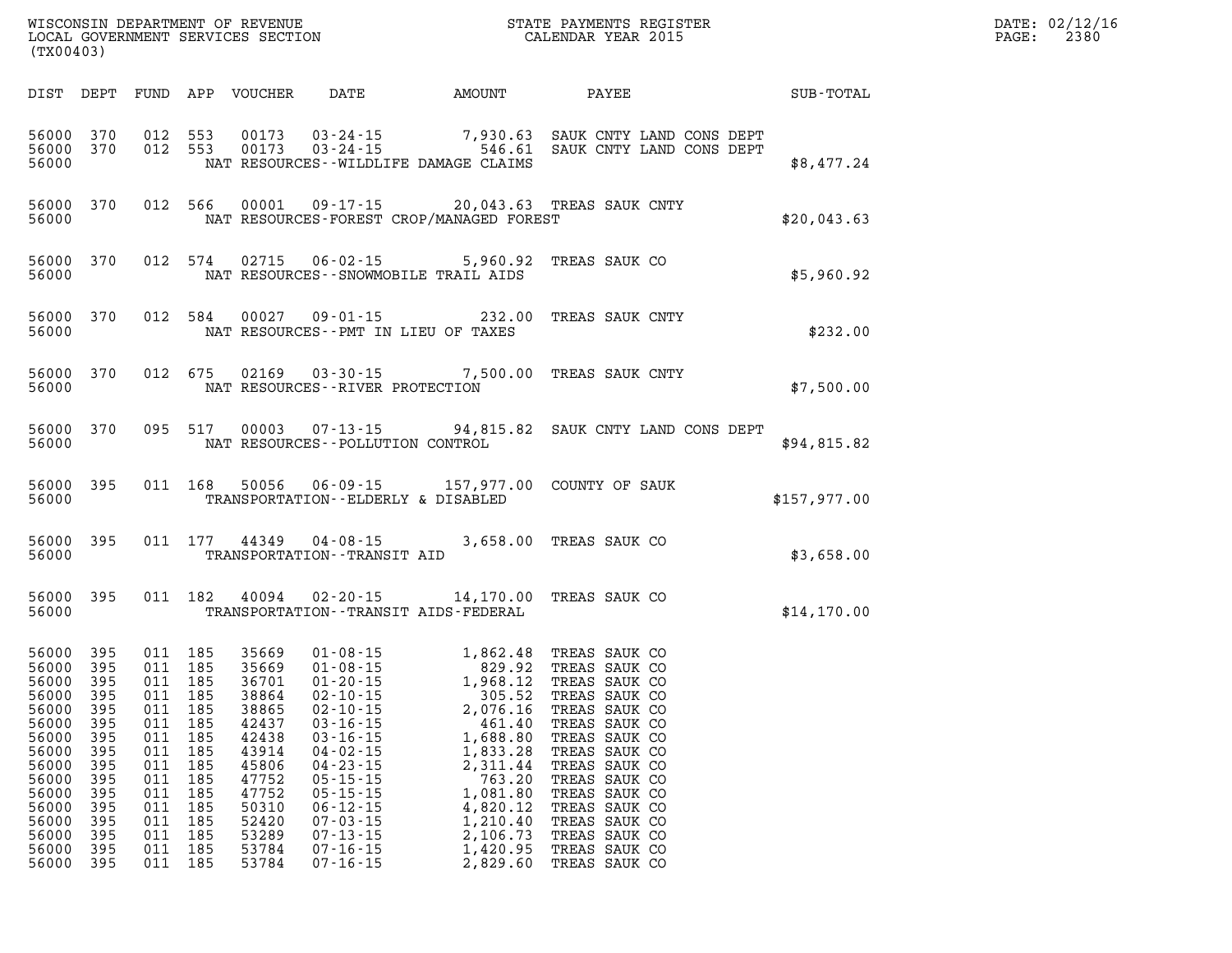| DIST                                                                                                              | DEPT                                                                             | FUND                                                                             | APP                                                                              | <b>VOUCHER</b>                                                                                           | DATE                                                                                                                                                                                                                                                       | AMOUNT                                                                                                                                                         | PAYEE                                                                                                                                                                  | SUB-TOTAL                                                                                                  |
|-------------------------------------------------------------------------------------------------------------------|----------------------------------------------------------------------------------|----------------------------------------------------------------------------------|----------------------------------------------------------------------------------|----------------------------------------------------------------------------------------------------------|------------------------------------------------------------------------------------------------------------------------------------------------------------------------------------------------------------------------------------------------------------|----------------------------------------------------------------------------------------------------------------------------------------------------------------|------------------------------------------------------------------------------------------------------------------------------------------------------------------------|------------------------------------------------------------------------------------------------------------|
| 56000<br>56000<br>56000<br>56000<br>56000<br>56000<br>56000<br>56000<br>56000<br>56000<br>56000                   | 395<br>395<br>395<br>395<br>395<br>395<br>395<br>395<br>395<br>395               | 011<br>011<br>011<br>011<br>011<br>011<br>011<br>011<br>011<br>011               | 185<br>185<br>185<br>185<br>185<br>185<br>185<br>185<br>185<br>185               | 62746<br>62746<br>62746<br>62746<br>62746<br>62746<br>62746<br>62746<br>62746<br>62746                   | $10 - 14 - 15$<br>$10 - 14 - 15$<br>$10 - 14 - 15$<br>$10 - 14 - 15$<br>$10 - 14 - 15$<br>$10 - 14 - 15$<br>$10 - 14 - 15$<br>$10 - 14 - 15$<br>$10 - 14 - 15$<br>$10 - 14 - 15$                                                                           | 1,081.80<br>2,254.80<br>1,890.00<br>4,743.92<br>3,888.04<br>217.33<br>628.20<br>3,263.88<br>19,996.00<br>490.20<br>TRANSPORTATION - - HIGHWAY SAFETY - FEDERAL | TREAS SAUK CO<br>TREAS SAUK CO<br>TREAS SAUK CO<br>TREAS SAUK CO<br>TREAS SAUK CO<br>TREAS SAUK CO<br>TREAS SAUK CO<br>TREAS SAUK CO<br>TREAS SAUK CO<br>TREAS SAUK CO | \$66,024.09                                                                                                |
| 56000<br>56000<br>56000<br>56000                                                                                  | 395<br>395<br>395                                                                | 011<br>011<br>011                                                                | 190<br>190<br>190                                                                | 36056<br>52056<br>64056                                                                                  | $01 - 05 - 15$<br>$07 - 06 - 15$<br>$10 - 05 - 15$                                                                                                                                                                                                         | 325, 353.43<br>650,706.86<br>325, 353.45<br>TRANSPORTATION--GENERAL TRANSP AIDS-GTA                                                                            | COUNTY OF SAUK<br>COUNTY OF SAUK<br>COUNTY OF SAUK                                                                                                                     | \$1,301,413.74                                                                                             |
| 56000<br>56000<br>56000                                                                                           | 395<br>395                                                                       | 011<br>011                                                                       | 278<br>278                                                                       | 57620<br>68918                                                                                           | $08 - 19 - 15$<br>$12 - 14 - 15$                                                                                                                                                                                                                           | 176,953.45<br>6,418.08<br>TRANSPORTATION--LRIP/TRIP/MSIP GRANTS                                                                                                | TREAS SAUK CO<br>TREAS SAUK CO                                                                                                                                         | \$183,371.53                                                                                               |
| 56000<br>56000                                                                                                    | 395                                                                              | 011                                                                              | 562                                                                              | 47900<br>TRANSPORTATION--                                                                                | $05 - 18 - 15$                                                                                                                                                                                                                                             | 3,435.20                                                                                                                                                       | TREAS SAUK CO                                                                                                                                                          | \$3,435.20                                                                                                 |
| 56000<br>56000<br>56000<br>56000<br>56000<br>56000<br>56000<br>56000<br>56000<br>56000<br>56000<br>56000<br>56000 | 435<br>435<br>435<br>435<br>435<br>435<br>435<br>435<br>435<br>435<br>435<br>435 | 005<br>005<br>005<br>005<br>005<br>005<br>005<br>005<br>005<br>005<br>005<br>005 | 000<br>000<br>000<br>000<br>000<br>000<br>000<br>000<br>000<br>000<br>000<br>000 | 90511<br>90514<br>90515<br>90517<br>90518<br>90519<br>90600<br>90601<br>90604<br>90607<br>90609<br>90611 | $01 - 01 - 15$<br>$02 - 01 - 15$<br>$03 - 01 - 15$<br>$04 - 01 - 15$<br>$05 - 01 - 15$<br>$06 - 01 - 15$<br>$07 - 01 - 15$<br>$08 - 01 - 15$<br>$09 - 01 - 15$<br>$10 - 01 - 15$<br>$11 - 02 - 15$<br>$12 - 01 - 15$<br>HEALTH SERVICES - - STATE/FED AIDS | 107,780.00<br>16,426.00<br>20,271.00<br>21,129.00<br>167,839.00<br>41,416.00<br>39,056.00<br>48,284.00<br>493,742.00<br>67,761.00<br>42,887.00<br>35,532.00    | SAUK CO<br>SAUK CO<br>SAUK CO<br>SAUK CO<br>SAUK CO<br>SAUK CO<br>SAUK CO<br>SAUK CO<br>SAUK CO<br>SAUK CO<br>SAUK CO<br>SAUK CO                                       | \$1,102,123.00                                                                                             |
| 56000<br>56000<br>56000<br>56000<br>56000<br>56000<br>56000<br>56000<br>56000<br>56000                            | 437<br>437<br>437<br>437<br>437<br>437<br>437<br>437<br>437<br>437               | 005<br>005<br>005<br>005<br>005<br>005<br>005<br>005<br>005<br>005               | 000<br>000<br>000<br>000<br>000<br>000<br>000<br>000<br>000<br>000               | 00000<br>00000<br>00000<br>00000<br>00000<br>00000<br>00000<br>00000<br>00000<br>00000                   | $01 - 05 - 15$<br>$01 - 30 - 15$<br>$02 - 05 - 15$<br>$03 - 05 - 15$<br>$04 - 06 - 15$<br>$04 - 07 - 15$<br>$04 - 17 - 15$<br>$04 - 23 - 15$<br>$04 - 30 - 15$<br>$05 - 05 - 15$                                                                           | 13,828.65<br>163,920.07<br>2,705.45<br>697.64<br>128,431.26<br>.00<br>29,180.64<br>5,321.00<br>206,386.30<br>26,755.73                                         | SAUK<br>SAUK CHILD SUPPORT<br>SAUK<br>SAUK<br>SAUK<br>SAUK CHILD SUPPORT<br>SAUK<br>SAUK<br>SAUK CHILD SUPPORT<br>SAUK                                                 | $\star$<br>$\star$<br>$\star$<br>$\star$<br>$\star$<br>$\star$<br>$\star$<br>$\star$<br>$\star$<br>$\star$ |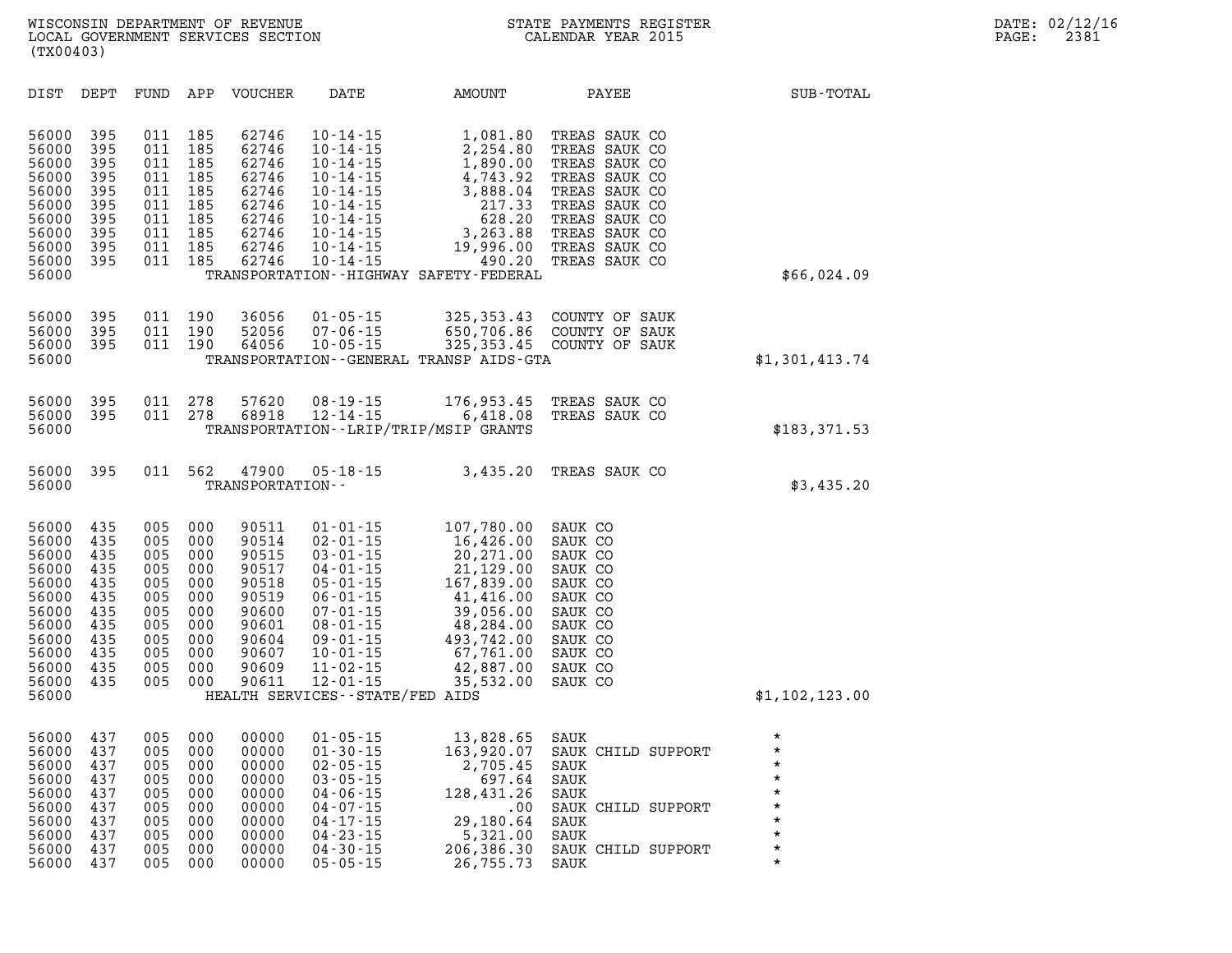| DIST                                                                                                     | DEPT                                                                      | FUND                                                                      | APP                                                                       | <b>VOUCHER</b>                                                                                  | DATE                                                                                                                                                                                               | AMOUNT                                                                                                                                                                                     | PAYEE                                                                                                            | SUB-TOTAL                                                                                                                               |
|----------------------------------------------------------------------------------------------------------|---------------------------------------------------------------------------|---------------------------------------------------------------------------|---------------------------------------------------------------------------|-------------------------------------------------------------------------------------------------|----------------------------------------------------------------------------------------------------------------------------------------------------------------------------------------------------|--------------------------------------------------------------------------------------------------------------------------------------------------------------------------------------------|------------------------------------------------------------------------------------------------------------------|-----------------------------------------------------------------------------------------------------------------------------------------|
| 56000<br>56000<br>56000<br>56000<br>56000<br>56000<br>56000<br>56000<br>56000<br>56000<br>56000<br>56000 | 437<br>437<br>437<br>437<br>437<br>437<br>437<br>437<br>437<br>437<br>437 | 005<br>005<br>005<br>005<br>005<br>005<br>005<br>005<br>005<br>005<br>005 | 000<br>000<br>000<br>000<br>000<br>000<br>000<br>000<br>000<br>000<br>000 | 00000<br>00000<br>00000<br>00000<br>00000<br>00000<br>00000<br>00000<br>00000<br>00000<br>00000 | $05 - 06 - 15$<br>$06 - 05 - 15$<br>$06 - 26 - 15$<br>$07 - 06 - 15$<br>$07 - 30 - 15$<br>$08 - 05 - 15$<br>$08 - 21 - 15$<br>$09 - 08 - 15$<br>$09 - 14 - 15$<br>$09 - 25 - 15$<br>$10 - 05 - 15$ | 63,196.00<br>34, 123. 10<br>45,399.00<br>24,387.46<br>182, 218.78<br>16,979.20<br>2,863.00<br>24,107.20<br>530,888.00<br>16,467.00<br>27,589.69<br>CHILDREN & FAMILIES--STATE/FEDERAL AIDS | SAUK<br>SAUK<br>SAUK<br>SAUK<br>SAUK CHILD SUPPORT<br>SAUK<br>SAUK CHILD SUPPORT<br>SAUK<br>SAUK<br>SAUK<br>SAUK | $\star$<br>$\star$<br>$\star$<br>$\star$<br>$\star$<br>$\star$<br>$\star$<br>$\star$<br>$\star$<br>$\star$<br>$\star$<br>\$1,545,445.17 |
| 56000<br>56000                                                                                           | 455                                                                       | 002                                                                       | 202                                                                       | 04216                                                                                           | $02 - 05 - 15$                                                                                                                                                                                     | 1,187.40<br>JUSTICE -- LAW ENFORCEMENT TRAINING REIMB                                                                                                                                      | TREAS SAUK CNTY                                                                                                  | \$1,187.40                                                                                                                              |
| 56000<br>56000                                                                                           | 455                                                                       | 002                                                                       | 221                                                                       | 14                                                                                              | $07 - 21 - 15$                                                                                                                                                                                     | 1,530.00<br>JUSTICE -- LAW ENFORCEMENT SERVICES AID                                                                                                                                        | TREAS SAUK CNTY                                                                                                  | \$1,530.00                                                                                                                              |
| 56000<br>56000<br>56000<br>56000                                                                         | 455<br>455<br>455                                                         | 002<br>002<br>002                                                         | 231<br>231<br>231                                                         | 04216<br>04475<br>17                                                                            | $02 - 05 - 15$<br>$02 - 18 - 15$<br>$04 - 17 - 15$<br>JUSTICE - - LAW ENFORCEMENT TRAINING                                                                                                         | 1,807.55<br>2,342.93<br>16,800.00                                                                                                                                                          | TREAS SAUK CNTY<br>TREAS SAUK CNTY<br>TREAS SAUK CNTY                                                            | \$20,950.48                                                                                                                             |
| 56000<br>56000<br>56000                                                                                  | 455<br>455                                                                | 002<br>002                                                                | 241<br>241                                                                | 03756<br>07333                                                                                  | $01 - 16 - 15$<br>$07 - 14 - 15$                                                                                                                                                                   | 201.00<br>285.02<br>JUSTICE--CEASE AND OTHER FEDERAL GRANTS                                                                                                                                | TREAS SAUK CNTY<br>TREAS SAUK CNTY                                                                               | \$486.02                                                                                                                                |
| 56000<br>56000                                                                                           | 455                                                                       | 002                                                                       | 263                                                                       | 03681                                                                                           | $01 - 15 - 15$<br>JUSTICE - TRIBAL LAW ENFORCEMENT                                                                                                                                                 | 26,188.00                                                                                                                                                                                  | TREAS SAUK CNTY                                                                                                  | \$26,188.00                                                                                                                             |
| 56000<br>56000<br>56000                                                                                  | 455<br>455                                                                | 002<br>002                                                                | 532<br>532                                                                | 04<br>12                                                                                        | $03 - 09 - 15$<br>$07 - 27 - 15$                                                                                                                                                                   | 29,810.31<br>27,488.98<br>JUSTICE--VICTIM/WITNESS ASSISTANCE SERV                                                                                                                          | TREAS SAUK CNTY<br>TREAS SAUK CNTY                                                                               | \$57,299.29                                                                                                                             |
| 56000<br>56000<br>56000                                                                                  | 465<br>465                                                                | 002<br>002                                                                | 337<br>337                                                                | 01021<br>01374                                                                                  | $01 - 20 - 15$<br>$06 - 24 - 15$                                                                                                                                                                   | 9,635.00<br>9,597.00<br>MILITARY AFFAIRS-EMERGENCY MGMT PLANNING                                                                                                                           | TREAS SAUK CNTY<br>TREAS SAUK CNTY                                                                               | \$19,232.00                                                                                                                             |
| 56000<br>56000<br>56000                                                                                  | 465<br>465                                                                | 002<br>002                                                                | 342<br>342                                                                | 00938<br>01444                                                                                  | $01 - 15 - 15$<br>$06 - 25 - 15$                                                                                                                                                                   | 23,994.53<br>25,583.74<br>MILITARY AFFAIRS-EMERGENCY MGMT-FED FUND                                                                                                                         | TREAS SAUK CNTY<br>TREAS SAUK CNTY                                                                               | \$49,578.27                                                                                                                             |
| 56000                                                                                                    | 485                                                                       | 002                                                                       | 127                                                                       | 06056                                                                                           | $06 - 12 - 15$                                                                                                                                                                                     | 1,150.00                                                                                                                                                                                   | TREAS SAUK CNTY                                                                                                  |                                                                                                                                         |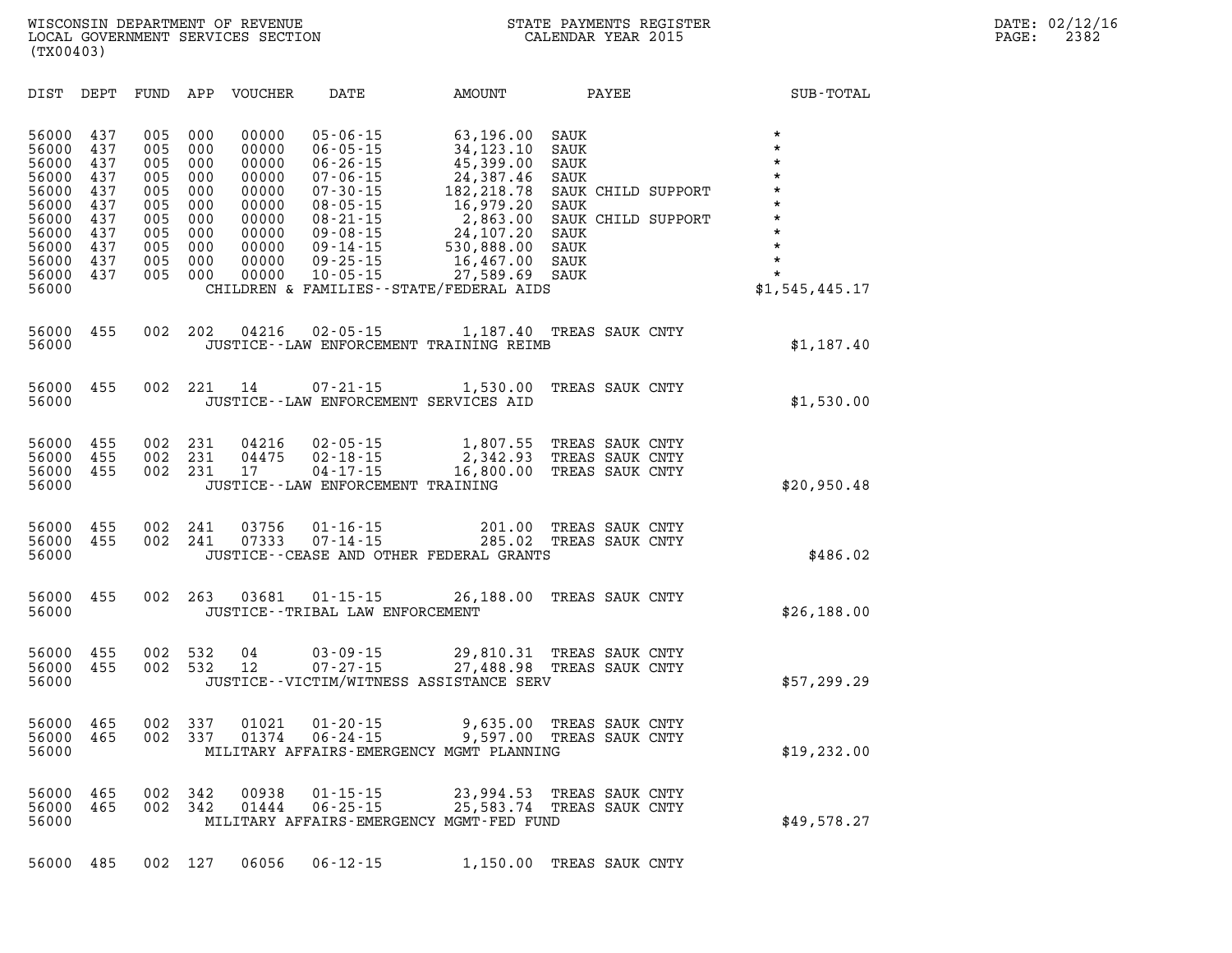| (TX00403)                                                                                                                                                                                                                                                                                                    |                                                                                                |                                                                                                                                                                          |                                                                                                                                                                         |                                                                                                                                                                                                                                                                                                                                        |                                                                                                                                                                                                                                                          |                                                                                                                                                                                                                                                                                                                                                                       |             | DATE: 02/12/16<br>2383<br>PAGE: |
|--------------------------------------------------------------------------------------------------------------------------------------------------------------------------------------------------------------------------------------------------------------------------------------------------------------|------------------------------------------------------------------------------------------------|--------------------------------------------------------------------------------------------------------------------------------------------------------------------------|-------------------------------------------------------------------------------------------------------------------------------------------------------------------------|----------------------------------------------------------------------------------------------------------------------------------------------------------------------------------------------------------------------------------------------------------------------------------------------------------------------------------------|----------------------------------------------------------------------------------------------------------------------------------------------------------------------------------------------------------------------------------------------------------|-----------------------------------------------------------------------------------------------------------------------------------------------------------------------------------------------------------------------------------------------------------------------------------------------------------------------------------------------------------------------|-------------|---------------------------------|
| DIST DEPT                                                                                                                                                                                                                                                                                                    |                                                                                                |                                                                                                                                                                          | FUND APP VOUCHER                                                                                                                                                        | DATE                                                                                                                                                                                                                                                                                                                                   | AMOUNT                                                                                                                                                                                                                                                   | PAYEE                                                                                                                                                                                                                                                                                                                                                                 | SUB-TOTAL   |                                 |
| 56000                                                                                                                                                                                                                                                                                                        |                                                                                                |                                                                                                                                                                          |                                                                                                                                                                         | VETERANS AFFAIRS GRANTS                                                                                                                                                                                                                                                                                                                |                                                                                                                                                                                                                                                          |                                                                                                                                                                                                                                                                                                                                                                       | \$1,150.00  |                                 |
| 56000<br>485<br>56000                                                                                                                                                                                                                                                                                        |                                                                                                | 082 267                                                                                                                                                                  | 06056                                                                                                                                                                   | $06 - 12 - 15$<br>VETERANS AFFAIRS -- GRANTS TO COUNTIES                                                                                                                                                                                                                                                                               | 5,175.00                                                                                                                                                                                                                                                 | TREAS SAUK CNTY                                                                                                                                                                                                                                                                                                                                                       | \$5,175.00  |                                 |
| 56000<br>485<br>56000                                                                                                                                                                                                                                                                                        |                                                                                                | 082 280                                                                                                                                                                  | 03009                                                                                                                                                                   | 01-02-15<br>VETERANS AFFAIRS - - GRANTS                                                                                                                                                                                                                                                                                                |                                                                                                                                                                                                                                                          | 1,182.67 TREAS SAUK CNTY                                                                                                                                                                                                                                                                                                                                              | \$1,182.67  |                                 |
| 56000<br>485<br>56000                                                                                                                                                                                                                                                                                        |                                                                                                | 083 370                                                                                                                                                                  | 06056                                                                                                                                                                   | $06 - 12 - 15$<br>VETERANS AFFAIRS -- GRANTS TO COUNTIES                                                                                                                                                                                                                                                                               | 5,175.00                                                                                                                                                                                                                                                 | TREAS SAUK CNTY                                                                                                                                                                                                                                                                                                                                                       | \$5,175.00  |                                 |
| 56000<br>505<br>56000<br>505<br>56000<br>505<br>56000<br>505<br>56000<br>505<br>56000<br>505<br>56000<br>505<br>56000<br>505<br>56000<br>505<br>56000<br>505<br>56000<br>505<br>56000<br>505<br>56000<br>505<br>56000<br>505<br>56000<br>505<br>56000<br>505<br>56000                                        | 002                                                                                            | 002 155<br>002 155<br>002 155<br>002 155<br>002 155<br>002 155<br>002 155<br>002 155<br>002 155<br>002 155<br>002 155<br>002 155<br>002 155<br>002 155<br>155<br>002 155 |                                                                                                                                                                         | $\begin{array}{cccc} .&15&3,\\ 08-26-15&8,1\\ 09-10-15&3,44\\ 70124&09-10-15&3,547.5\\ 82&03-11-15&2,449.24\\ 2&03-11-15&2,449.24\\ 2&04-08-15&3,583.16\\ 04-08-15&4,424.12\text{ Th}\\ 04-24-15&2,657.08\text{ TREA}\\ 22-15&10,629.72\text{ TREA}\\ 22-15&14,328.01\$<br>DOA-HOUSING ASSISTANCE-FEDERAL FUNDS                        |                                                                                                                                                                                                                                                          | TREAS SAUK CNTY<br>TREAS SAUK CNTY<br>TREAS SAUK CNTY<br>TREAS SAUK CNTY<br>TREAS SAUK CNTY<br>TREAS SAUK CNTY<br>TREAS SAUK CNTY<br>TREAS SAUK CNTY<br>TREAS SAUK CNTY<br>TREAS SAUK CNTY<br>TREAS SAUK CNTY<br>TREAS SAUK CNTY<br>TREAS SAUK CNTY<br>TREAS SAUK CNTY<br>TREAS SAUK CNTY<br>TREAS SAUK CNTY                                                          | \$84,336.39 |                                 |
| 505<br>56000<br>56000<br>505<br>56000<br>505<br>56000<br>505<br>56000<br>505<br>56000<br>505<br>56000<br>505<br>56000<br>505<br>56000<br>505<br>56000<br>505<br>505<br>56000<br>56000<br>505<br>56000<br>505<br>56000<br>505<br>56000<br>505<br>56000<br>505<br>56000<br>505<br>56000<br>505<br>56000<br>505 | 035<br>035<br>035<br>035<br>035<br>035<br>035<br>035<br>035<br>035<br>035<br>035<br>035<br>035 | 035 371<br>371<br>035 371<br>371<br>035 371<br>371<br>035 371<br>371<br>371<br>371<br>371<br>371<br>371<br>371<br>371<br>371<br>371<br>371<br>035 371                    | 60016<br>60016<br>60016<br>60083<br>60083<br>60083<br>60124<br>60124<br>60124<br>60582<br>60582<br>60582<br>60646<br>60646<br>60646<br>60688<br>60688<br>60688<br>60729 | $07 - 24 - 15$<br>$07 - 24 - 15$<br>07-24-15<br>$08 - 26 - 15$<br>08-26-15<br>$08 - 26 - 15$<br>$09 - 10 - 15$<br>$09 - 10 - 15$<br>$09 - 10 - 15$<br>$03 - 11 - 15$<br>$03 - 11 - 15$<br>$03 - 11 - 15$<br>$04 - 08 - 15$<br>$04 - 08 - 15$<br>$04 - 08 - 15$<br>$04 - 24 - 15$<br>$04 - 24 - 15$<br>$04 - 24 - 15$<br>$05 - 22 - 15$ | 1,440.20<br>1,705.66<br>$1, 705.66$<br>$2, 364.31$<br>$935.13$<br>$2, 310.17$<br>$1, 437.33$<br>1,353.32<br>2,200.09<br>1,593.48<br>1,498.52<br>1,914.00<br>2,542.18<br>1,429.92<br>3,219.86<br>2,443.90<br>1,135.28<br>1,451.67<br>1,882.67<br>5,245.54 | TREAS SAUK CNTY<br>TREAS SAUK CNTY<br>TREAS SAUK CNTY<br>TREAS SAUK CNTY<br>TREAS SAUK CNTY<br>TREAS SAUK CNTY<br>TREAS SAUK CNTY<br>TREAS SAUK CNTY<br>TREAS SAUK CNTY<br>TREAS SAUK CNTY<br>TREAS SAUK CNTY<br>TREAS SAUK CNTY<br>TREAS SAUK CNTY<br>TREAS SAUK CNTY<br>TREAS SAUK CNTY<br>TREAS SAUK CNTY<br>TREAS SAUK CNTY<br>TREAS SAUK CNTY<br>TREAS SAUK CNTY |             |                                 |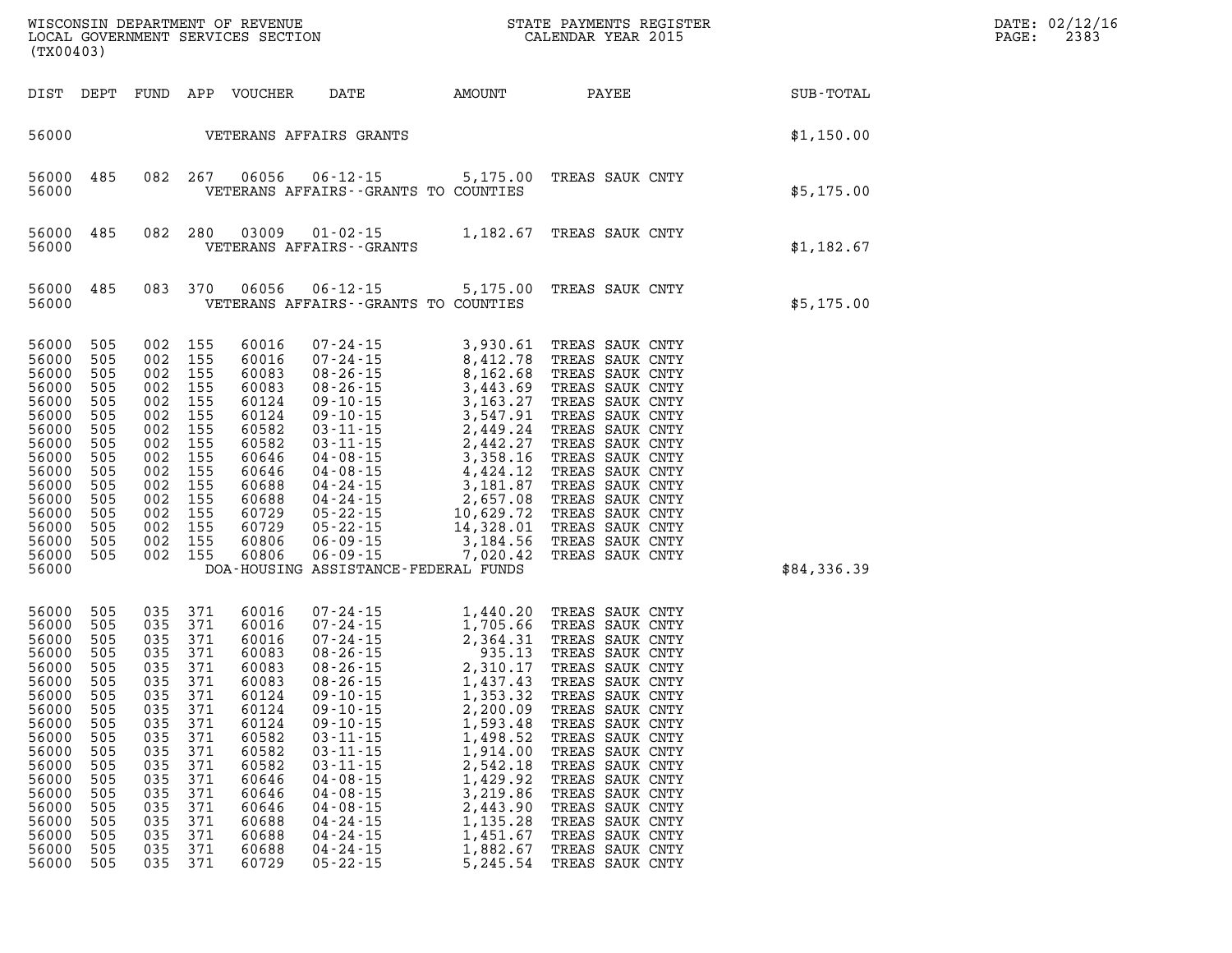| SUB-TOTAL       |                                     | PAYEE                                                         | AMOUNT                                                                   | DATE                                                                                                                | <b>VOUCHER</b>                            | APP                             | FUND                            | DEPT                            | DIST                                               |
|-----------------|-------------------------------------|---------------------------------------------------------------|--------------------------------------------------------------------------|---------------------------------------------------------------------------------------------------------------------|-------------------------------------------|---------------------------------|---------------------------------|---------------------------------|----------------------------------------------------|
| \$56,380.94     | SAUK CNTY<br>SAUK CNTY<br>SAUK CNTY | TREAS SAUK CNTY<br>TREAS<br>TREAS<br>TREAS<br>TREAS SAUK CNTY | 7,328.52<br>5,040.47<br>2,080.47<br>1,598.32<br>2,229.83                 | $05 - 22 - 15$<br>$05 - 22 - 15$<br>$06 - 09 - 15$<br>$06 - 09 - 15$<br>$06 - 09 - 15$<br>DOA--PUBLIC BENEFITS FUND | 60729<br>60729<br>60806<br>60806<br>60806 | 371<br>371<br>371<br>371<br>371 | 035<br>035<br>035<br>035<br>035 | 505<br>505<br>505<br>505<br>505 | 56000<br>56000<br>56000<br>56000<br>56000<br>56000 |
| \$1,000.00      |                                     | TREAS SAUK CNTY                                               | 1,000.00                                                                 | $01 - 21 - 15$<br>INFORMATION FUND                                                                                  | 04949<br>DOA - - LAND                     | 166                             | 089                             | 505                             | 56000<br>56000                                     |
| \$109,041.20    |                                     | TREAS SAUK CNTY                                               | 109,041.20                                                               | $07 - 27 - 15$<br>REVENUE--STATE SHARED REVENUES                                                                    | 44389                                     | 105                             | 002                             | 835                             | 56000<br>56000                                     |
| \$103, 290.00   |                                     | TREAS SAUK CNTY                                               | 103,290.00                                                               | 07-27-15<br>REVENUE - - EXEMPT COMPUTER AID                                                                         | 01056                                     | 109                             | 002                             | 835                             | 56000<br>56000                                     |
| \$10,918,358.22 |                                     | TREAS SAUK CNTY<br>TREAS SAUK CNTY                            | 9,130,411.89<br>1,787,946.33<br>REVENUE-FIRST DOLLAR/SCHOOL LEVY CREDITS | 07-27-15<br>$07 - 27 - 15$                                                                                          | 10111<br>11111                            | 302<br>302                      | 002<br>002                      | 835<br>835                      | 56000<br>56000<br>56000                            |
| \$1,797,038.17  |                                     | TREAS SAUK CNTY                                               | 1,797,038.17                                                             | $03 - 23 - 15$<br>REVENUE - - LOTTERY CREDIT -                                                                      | 37250                                     | 363                             | 021                             | 835                             | 56000<br>56000                                     |
| \$18,000,772.40 |                                     |                                                               |                                                                          | DISTRICT TOTAL APPROPRIATIONS                                                                                       |                                           |                                 |                                 |                                 | 56000                                              |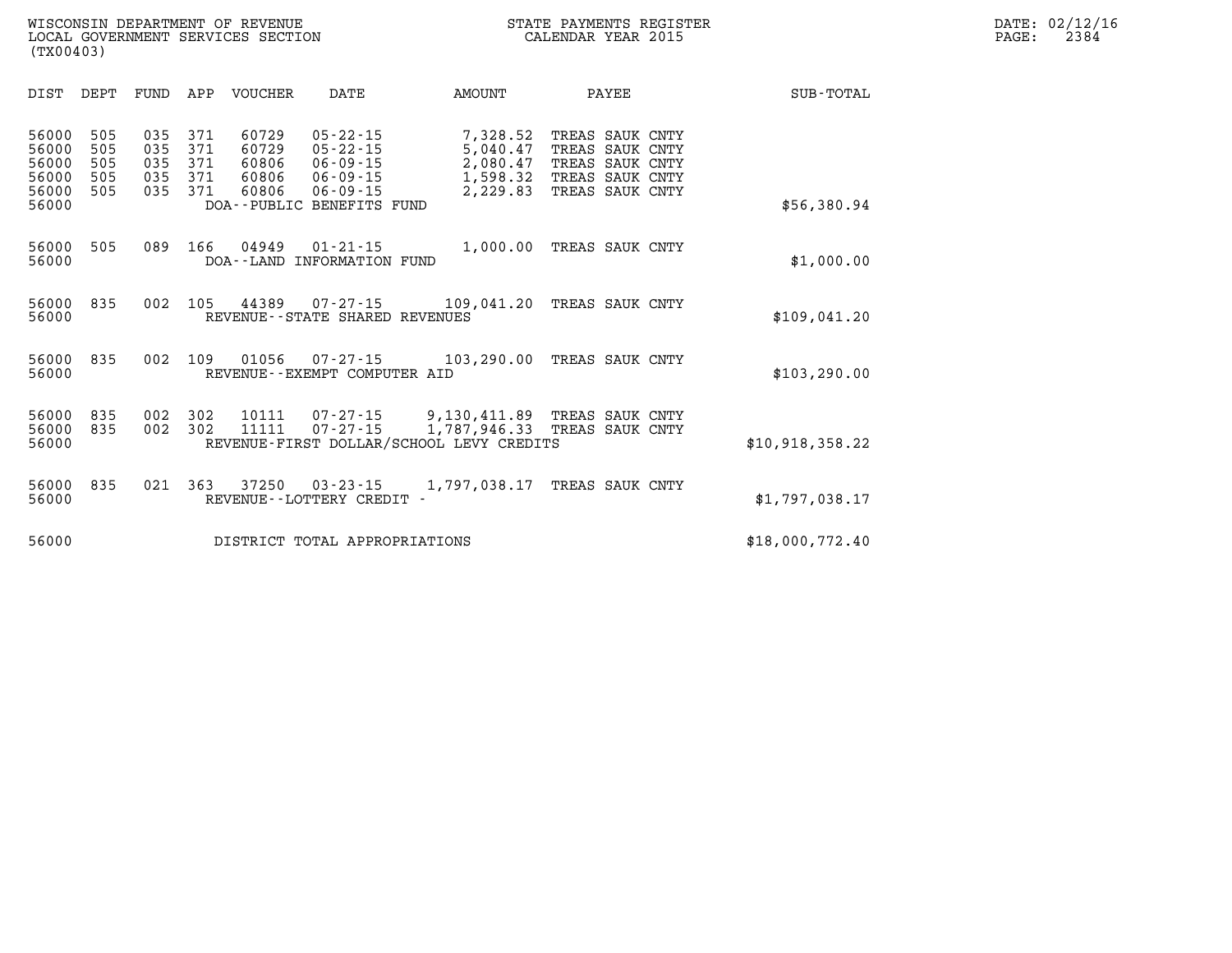| (TX00403)                                             |           |                                          |         | WISCONSIN DEPARTMENT OF REVENUE<br>LOCAL GOVERNMENT SERVICES SECTION |                                      |                                          | STATE PAYMENTS REGISTER<br>CALENDAR YEAR 2015                                                                                                                                              |              | DATE: 02/12/16<br>PAGE: 2385 |
|-------------------------------------------------------|-----------|------------------------------------------|---------|----------------------------------------------------------------------|--------------------------------------|------------------------------------------|--------------------------------------------------------------------------------------------------------------------------------------------------------------------------------------------|--------------|------------------------------|
|                                                       |           |                                          |         |                                                                      |                                      |                                          | DIST DEPT FUND APP VOUCHER DATE AMOUNT PAYEE TOTAL                                                                                                                                         |              |                              |
| 56002 165<br>56002                                    |           | 002 225                                  |         |                                                                      |                                      | SAFETY/PROF SERV--FIRE INSURANCE DUES    | 01403  06-25-15   6,369.09  TREAS TN BARABOO                                                                                                                                               | \$6,369.09   |                              |
|                                                       |           |                                          |         |                                                                      |                                      |                                          | 56002 370 002 503 17765 01-12-15 43,940.92 TREAS TN BARABOO<br>6213.09 TOWN SHARE                                                                                                          |              |                              |
| 56002                                                 |           |                                          |         |                                                                      |                                      | NAT RESOURCES--AIDS IN LIEU OF TAXES     |                                                                                                                                                                                            | \$43,940.92  |                              |
| 56002 370<br>56002                                    |           |                                          |         |                                                                      |                                      | NAT RESOURCES--FOREST CROP/MFL/CO FOREST | 012 571 39521 06-02-15 199.58 TREAS TN BARABOO                                                                                                                                             | \$199.58     |                              |
| 56002 370<br>56002                                    | 56002 370 | 012 579                                  | 012 579 |                                                                      |                                      | NAT RESOURCES--AIDS IN LIEU OF TAXES     | 20632  04-03-15  610.86  TREAS TN BARABOO<br>20632  04-03-15  2,231.14  TREAS TN BARABOO                                                                                                   | \$2,842.00   |                              |
| 56002                                                 | 56002 370 |                                          |         |                                                                      | NAT RESOURCES - - RU RECYCLING GRANT |                                          | 074 670 43012 05-29-15 2,178.97 TREAS TN BARABOO                                                                                                                                           | \$2,178.97   |                              |
| 56002 395<br>56002<br>56002 395<br>56002 395<br>56002 | -395      | 011 191<br>011 191<br>011 191<br>011 191 |         | 39406<br>67406                                                       | 01-05-15<br>10-05-15                 | TRANSPORTATION--GENERAL TRANSP AIDS-GTA  | 29,231.55 TOWN OF BARABOO<br>39406 01-05-15 29,231.55 TOWN OF BARABOO<br>47406 04-06-15 29,231.55 TOWN OF BARABOO<br>55406 07-06-15 29,231.55 TOWN OF BARABOO<br>29,231.55 TOWN OF BARABOO | \$116,926.20 |                              |
| 56002 435<br>56002                                    |           |                                          |         | 005 162 01DHS                                                        |                                      | HS--AMBULANCE FUNDING ASSISTANCE GRANTS  | 09-11-15 6,683.88 BARABOO DIST AMBULANCE                                                                                                                                                   | \$6,683.88   |                              |
| 56002 835<br>56002                                    |           |                                          |         |                                                                      | REVENUE - - STATE SHARED REVENUES    |                                          | 002 105 44352 07-27-15 4,777.17 TREAS TN BARABOO                                                                                                                                           | \$4,777.17   |                              |
| 56002 835<br>56002                                    |           |                                          | 002 109 |                                                                      | REVENUE--EXEMPT COMPUTER AID         |                                          | 03305  07-27-15  152.00  TREAS TN BARABOO                                                                                                                                                  | \$152.00     |                              |
| 56002 835<br>56002                                    |           | 002 501                                  |         | 00003                                                                |                                      | DOA-PAYMENT FOR MUNICIPAL SERVICES AID   | 02-02-15 1,571.63 TREAS TN BARABOO                                                                                                                                                         | \$1,571.63   |                              |
| 56002                                                 | 56002 835 |                                          |         |                                                                      | REVENUE--LOTTERY CREDIT -            |                                          | 021 363 35861 03-23-15 354.24 TREAS TN BARABOO                                                                                                                                             | \$354.24     |                              |
| 56002                                                 |           |                                          |         |                                                                      | DISTRICT TOTAL APPROPRIATIONS        |                                          |                                                                                                                                                                                            | \$185,995.68 |                              |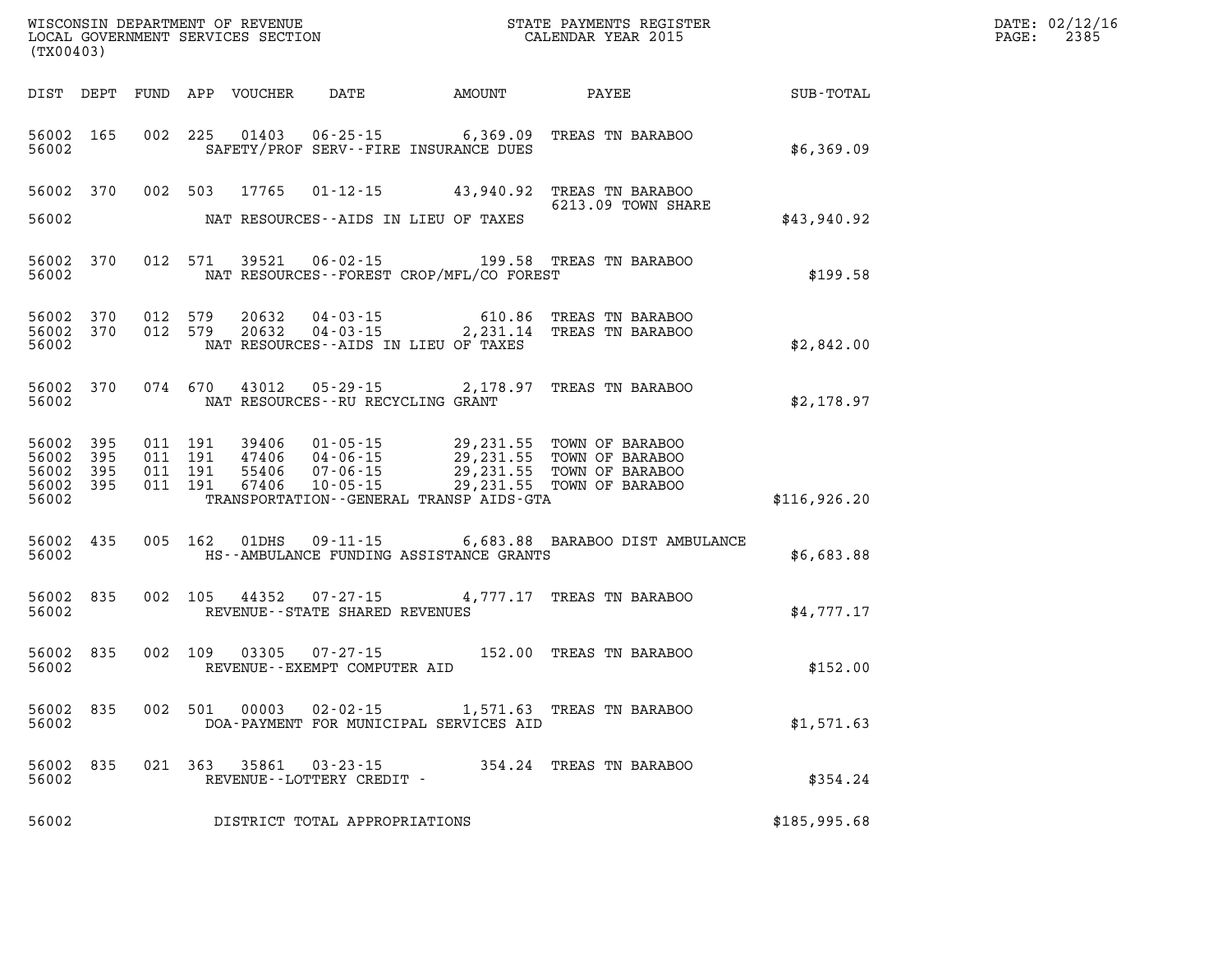| WISCONSIN DEPARTMENT OF REVENUE      | PAYMENTS REGISTER<br>3TATE | DATE: | 02/12/16 |
|--------------------------------------|----------------------------|-------|----------|
| GOVERNMENT SERVICES SECTION<br>LOCAL | CALENDAR YEAR 2015         | PAGE  | 2386     |

| (TX00403)                                                 |                    |                    | LOCAL GOVERNMENT SERVICES SECTION |                                            |                                                                                                                                                                                                                                                                          |                                                        | CALENDAR YEAR 2015 | PAGE: | 2386 |
|-----------------------------------------------------------|--------------------|--------------------|-----------------------------------|--------------------------------------------|--------------------------------------------------------------------------------------------------------------------------------------------------------------------------------------------------------------------------------------------------------------------------|--------------------------------------------------------|--------------------|-------|------|
|                                                           |                    |                    |                                   |                                            |                                                                                                                                                                                                                                                                          | DIST DEPT FUND APP VOUCHER DATE AMOUNT PAYEE SUB-TOTAL |                    |       |      |
| 56004 165<br>56004                                        |                    |                    |                                   |                                            | 002 225 01404 06-25-15 2,120.21 TREAS TN BEAR CREEK<br>SAFETY/PROF SERV--FIRE INSURANCE DUES                                                                                                                                                                             |                                                        | \$2,120.21         |       |      |
| 56004 370<br>56004 370<br>56004                           |                    |                    |                                   |                                            | $\begin{array}{cccc} 000 & 001 & 01 \text{DNR} & 04\text{-}09\text{-}15 & 445.47 & \text{TREAS TOWN BEAR CREEK} \\ 000 & 001 & 05 \text{DNR} & 09\text{-}28\text{-}15 & 2,973.07 & \text{TREAS TOWN BEAR CREEK} \end{array}$<br>NAT RESOURCES-SEVERANCE/YIELD/WITHDRAWAL |                                                        | \$3,418.54         |       |      |
| 56004                                                     |                    |                    |                                   |                                            | 56004 370 002 503 17766 01-12-15 1,153.10 TREAS TN BEAR CREEK<br>241.62 TOWN SHARE<br>NAT RESOURCES--AIDS IN LIEU OF TAXES                                                                                                                                               |                                                        | \$1,153.10         |       |      |
| 56004 370<br>56004                                        |                    |                    |                                   |                                            | 012 571 39522 06-02-15 1,259.58 TREAS TN BEAR CREEK<br>NAT RESOURCES--FOREST CROP/MFL/CO FOREST                                                                                                                                                                          |                                                        | \$1,259.58         |       |      |
| 56004 370                                                 |                    |                    |                                   | 56004 NAT RESOURCES--AIDS IN LIEU OF TAXES | 012 579 20633 04-03-15 398.00 TREAS TN BEAR CREEK                                                                                                                                                                                                                        |                                                        | \$398.00           |       |      |
| 56004 370                                                 |                    |                    |                                   |                                            | 074 670 43013 05-29-15 1,051.83 TREAS TN BEAR CREEK<br>56004 NAT RESOURCES--RU RECYCLING GRANT                                                                                                                                                                           |                                                        | \$1,051.83         |       |      |
| 56004 395<br>56004 395<br>56004 395<br>56004 395<br>56004 | 011 191<br>011 191 | 011 191<br>011 191 |                                   |                                            | 39407  01-05-15  24,117.40 TOWN OF BEAR CREEK<br>47407  04-06-15  24,117.40 TOWN OF BEAR CREEK<br>55407  07-06-15  24,117.40 TOWN OF BEAR CREEK<br>67407  10-05-15  24,117.42 TOWN OF BEAR CREEK<br>TRANSPORTATION - - GENERAL TRANSP AIDS - GTA                         |                                                        | \$96,469.62        |       |      |
| 56004 835<br>56004                                        |                    |                    |                                   | REVENUE--STATE SHARED REVENUES             | 002 105 44353 07-27-15 1,097.66 TREAS TN BEAR CREEK                                                                                                                                                                                                                      |                                                        | \$1,097.66         |       |      |
| 56004 835<br>56004                                        |                    |                    |                                   |                                            | 002 501 00003 02-02-15 47.53 TREAS TN BEAR CREEK<br>DOA-PAYMENT FOR MUNICIPAL SERVICES AID                                                                                                                                                                               |                                                        | \$47.53            |       |      |
|                                                           |                    |                    |                                   | 56004 DISTRICT TOTAL APPROPRIATIONS        |                                                                                                                                                                                                                                                                          |                                                        | \$107,016.07       |       |      |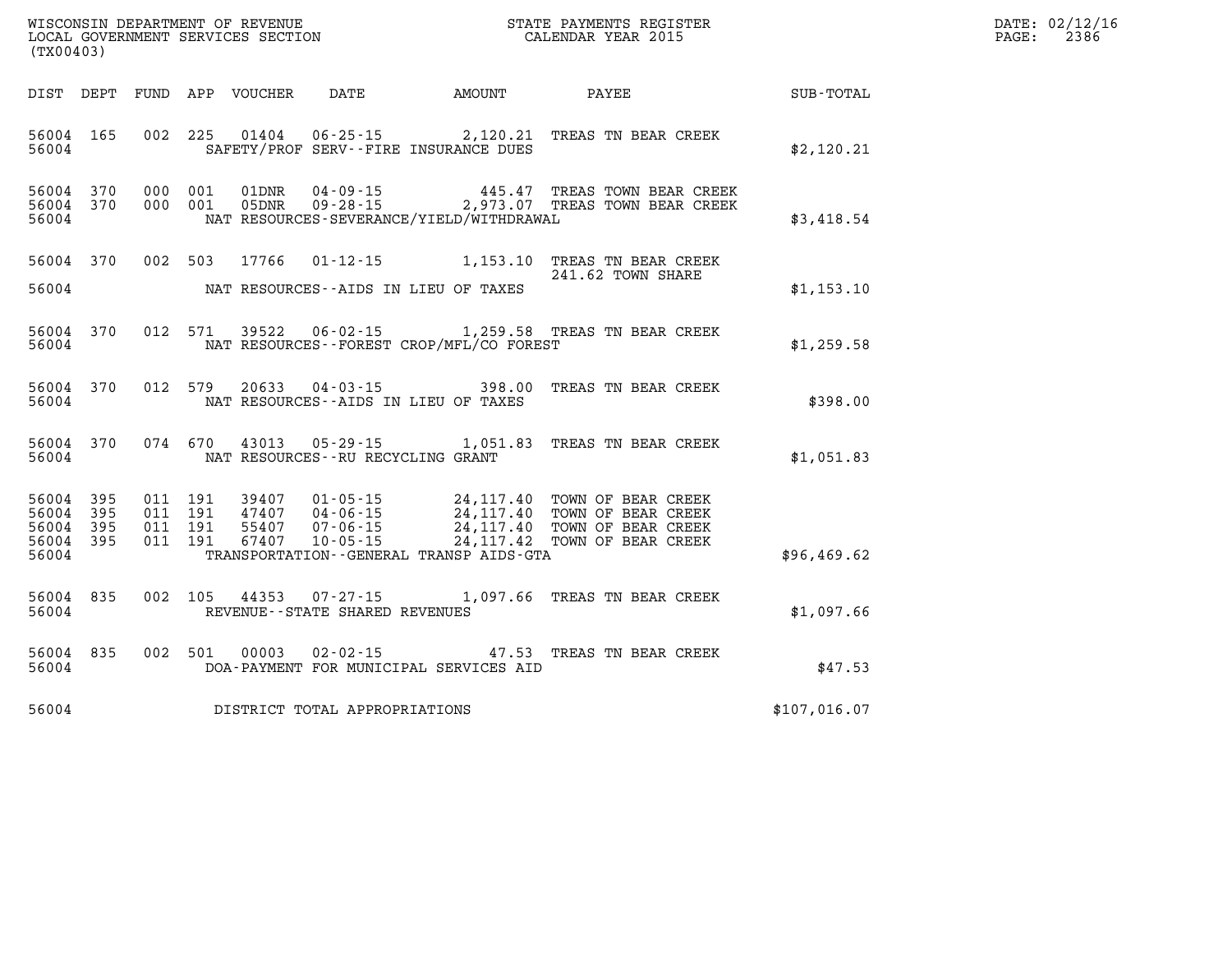| (TX00403)                                                          |           |                                                     |                            |                                                         |                                             | DATE: 02/12/16<br>$\mathtt{PAGE}$ :<br>2387                                                                                                                                                                                 |              |  |
|--------------------------------------------------------------------|-----------|-----------------------------------------------------|----------------------------|---------------------------------------------------------|---------------------------------------------|-----------------------------------------------------------------------------------------------------------------------------------------------------------------------------------------------------------------------------|--------------|--|
|                                                                    |           |                                                     | DIST DEPT FUND APP VOUCHER | DATE                                                    | AMOUNT                                      | PAYEE                                                                                                                                                                                                                       | SUB-TOTAL    |  |
| 56006                                                              | 56006 165 |                                                     |                            |                                                         | SAFETY/PROF SERV--FIRE INSURANCE DUES       | 002 225 01405 06-25-15 7,104.60 TREAS TN DELLONA                                                                                                                                                                            | \$7,104.60   |  |
| 56006                                                              | 56006 370 |                                                     |                            |                                                         | NAT RESOURCES-SEVERANCE/YIELD/WITHDRAWAL    | 000 001 05DNR 09-28-15 2,714.51 TREAS TOWN DELLONA                                                                                                                                                                          | \$2,714.51   |  |
| 56006 370                                                          | 56006 370 | 002 503<br>002 503                                  | 18140                      |                                                         |                                             | 17767  01-12-15  18,902.77  TREAS TN DELLONA<br>01-30-15 18,902.77 TREAS TN DELLONA<br>1580.78 TOWN SHARE                                                                                                                   |              |  |
| 56006                                                              |           |                                                     |                            |                                                         | NAT RESOURCES -- AIDS IN LIEU OF TAXES      |                                                                                                                                                                                                                             | \$37,805.54  |  |
| 56006                                                              | 56006 370 |                                                     |                            |                                                         | NAT RESOURCES - - FOREST CROP/MFL/CO FOREST | 012 571 39523 06-02-15 406.55 TREAS TN DELLONA                                                                                                                                                                              | \$406.55     |  |
| 56006 370<br>56006<br>56006 370<br>56006 370<br>56006 370<br>56006 | 370       | 012 579<br>012 579<br>012 579<br>012 579<br>012 579 |                            |                                                         | NAT RESOURCES--AIDS IN LIEU OF TAXES        | 20634  04-03-15  4.79  TREAS TN DELLONA<br>20634  04-03-15  934.83  TREAS TN DELLONA<br>20634  04-03-15  207.03  TREAS TN DELLONA<br>20634  04-03-15  50.66  TREAS TN DELLONA<br>20634  04-03-15   437.53  TREAS TN DELLONA | \$1,634.84   |  |
| 56006                                                              |           |                                                     |                            | NAT RESOURCES--RU RECYCLING GRANT                       |                                             | 56006 370 074 670 43014 05-29-15 1,441.02 TREAS TN DELLONA                                                                                                                                                                  | \$1,441.02   |  |
| 56006 395<br>56006<br>56006 395<br>56006 395<br>56006              | 395       | 011 191<br>011 191<br>011 191<br>011 191            |                            |                                                         | TRANSPORTATION--GENERAL TRANSP AIDS-GTA     | 39408 01-05-15 27,414.90 TOWN OF DELLONA<br>47408 04-06-15 27,414.90 TOWN OF DELLONA<br>55408 07-06-15 27,414.90 TOWN OF DELLONA<br>67408 10-05-15 27,414.90 TOWN OF DELLONA                                                | \$109,659.60 |  |
|                                                                    | 56006 835 | 002 105                                             |                            | 44354 07-27-15<br>56006 REVENUE - STATE SHARED REVENUES |                                             | 2,172.04 TREAS TN DELLONA                                                                                                                                                                                                   | \$2,172.04   |  |
| 56006 835<br>56006                                                 |           |                                                     | 002 109 03306              | $07 - 27 - 15$<br>REVENUE--EXEMPT COMPUTER AID          |                                             | 167.00 TREAS TN DELLONA                                                                                                                                                                                                     | \$167.00     |  |
| 56006<br>56006                                                     | 835       | 021 363                                             | 35862                      | $03 - 23 - 15$<br>REVENUE - - LOTTERY CREDIT -          |                                             | 2,270.94 TREAS TN DELLONA                                                                                                                                                                                                   | \$2,270.94   |  |
| 56006                                                              |           |                                                     |                            | DISTRICT TOTAL APPROPRIATIONS                           |                                             |                                                                                                                                                                                                                             | \$165,376.64 |  |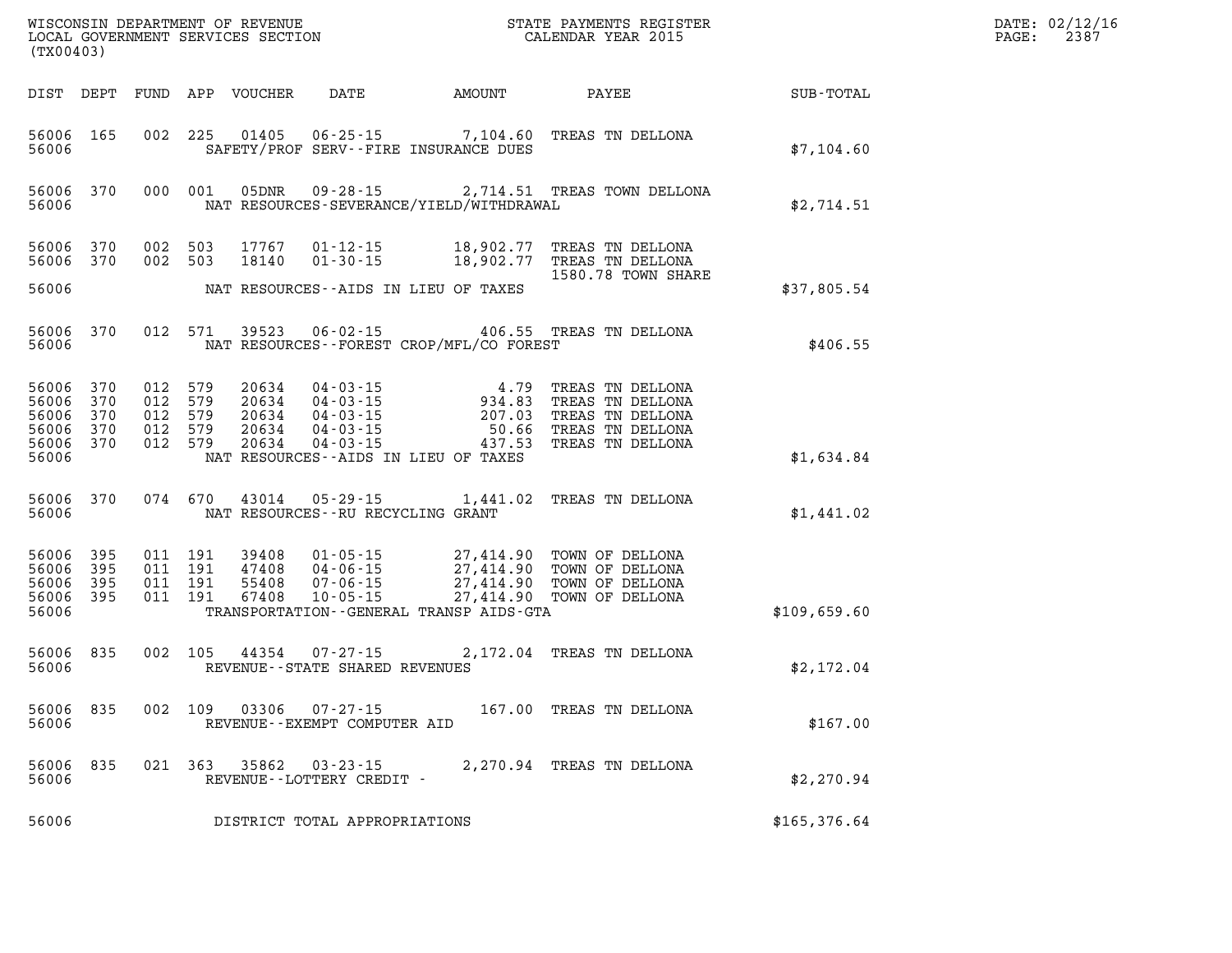| (TX00403)                       |                                     |                               |         |                            |                                                                    |                                                                                                      | WISCONSIN DEPARTMENT OF REVENUE<br>LOCAL GOVERNMENT SERVICES SECTION<br>(TYO0403)                                                  | DATE: 02/12/16<br>$\mathtt{PAGE:}$<br>2388 |  |
|---------------------------------|-------------------------------------|-------------------------------|---------|----------------------------|--------------------------------------------------------------------|------------------------------------------------------------------------------------------------------|------------------------------------------------------------------------------------------------------------------------------------|--------------------------------------------|--|
|                                 |                                     |                               |         | DIST DEPT FUND APP VOUCHER |                                                                    |                                                                                                      |                                                                                                                                    | DATE AMOUNT PAYEE SUB-TOTAL                |  |
| 56008                           | 56008 165                           |                               |         |                            |                                                                    | 002 225 01406 06-25-15 10,480.15 TREAS TN DELTON<br>SAFETY/PROF SERV--FIRE INSURANCE DUES            |                                                                                                                                    | \$10,480.15                                |  |
|                                 |                                     |                               |         |                            |                                                                    | 56008 370 002 503 18018 01-30-15 54,634.22 TREAS TN DELTON<br>5724.99 TOWN SH                        | 5724.99 TOWN SHARE                                                                                                                 |                                            |  |
| 56008                           |                                     |                               |         |                            |                                                                    | NAT RESOURCES--AIDS IN LIEU OF TAXES                                                                 |                                                                                                                                    | \$54.634.22                                |  |
| 56008                           |                                     |                               |         |                            |                                                                    | 56008 370 012 545 02443 04-29-15 6,183.75 TREAS TN DELTON<br>NAT RESOURCES -- FIRE SUPRESSION GRANTS |                                                                                                                                    | \$6,183.75                                 |  |
| 56008                           | 56008 370                           |                               |         |                            |                                                                    | 012 571 39524 06-02-15 125.36 TREAS TN DELTON<br>NAT RESOURCES--FOREST CROP/MFL/CO FOREST            |                                                                                                                                    | \$125.36                                   |  |
|                                 | 56008 370<br>56008 370<br>56008 370 | 012 579<br>012 579<br>012 579 |         |                            |                                                                    |                                                                                                      | 20635  04-03-15  237.69  TREAS TN DELTON<br>20635  04-03-15  629.51  TREAS TN DELTON<br>20635  04-03-15  2,505.46  TREAS TN DELTON |                                            |  |
| 56008                           |                                     |                               |         |                            |                                                                    | NAT RESOURCES -- AIDS IN LIEU OF TAXES                                                               |                                                                                                                                    | \$3,372.66                                 |  |
| 56008                           | 56008 370                           |                               |         |                            |                                                                    | 074 670 43015 05-29-15 3,405.97 TREAS TN DELTON<br>NAT RESOURCES--RU RECYCLING GRANT                 |                                                                                                                                    | \$3,405.97                                 |  |
| 56008 395<br>56008 395          |                                     |                               |         |                            |                                                                    |                                                                                                      |                                                                                                                                    |                                            |  |
| 56008 395<br>56008 395<br>56008 |                                     |                               |         |                            |                                                                    | TRANSPORTATION - - GENERAL TRANSP AIDS - GTA                                                         |                                                                                                                                    | \$121,550.40                               |  |
| 56008                           | 56008 435                           |                               |         |                            |                                                                    | HS--AMBULANCE FUNDING ASSISTANCE GRANTS                                                              | 005 162 01DHS 09-11-15 3,987.90 DELLS DELTON EMS COMMISSION                                                                        | \$3,987.90                                 |  |
| 56008                           |                                     |                               |         |                            | 56008 835 002 105 44355 07-27-15<br>REVENUE--STATE SHARED REVENUES |                                                                                                      | 5,094.35 TREAS TN DELTON                                                                                                           | \$5,094.35                                 |  |
| 56008 835<br>56008              |                                     |                               | 002 109 | 03307                      | REVENUE - - EXEMPT COMPUTER AID                                    | 07-27-15 8,012.00 TREAS TN DELTON                                                                    |                                                                                                                                    | \$8,012.00                                 |  |
| 56008 835<br>56008              |                                     |                               | 002 501 | 00003                      |                                                                    | 02-02-15 817.91 TREAS TN DELTON<br>DOA-PAYMENT FOR MUNICIPAL SERVICES AID                            |                                                                                                                                    | \$817.91                                   |  |
| 56008 835<br>56008              |                                     |                               | 021 363 | 35863                      | $03 - 23 - 15$<br>REVENUE--LOTTERY CREDIT -                        |                                                                                                      | 5,670.36 TREAS TN DELTON                                                                                                           | \$5,670.36                                 |  |
| 56008                           |                                     |                               |         |                            | DISTRICT TOTAL APPROPRIATIONS                                      |                                                                                                      |                                                                                                                                    | \$223,335.03                               |  |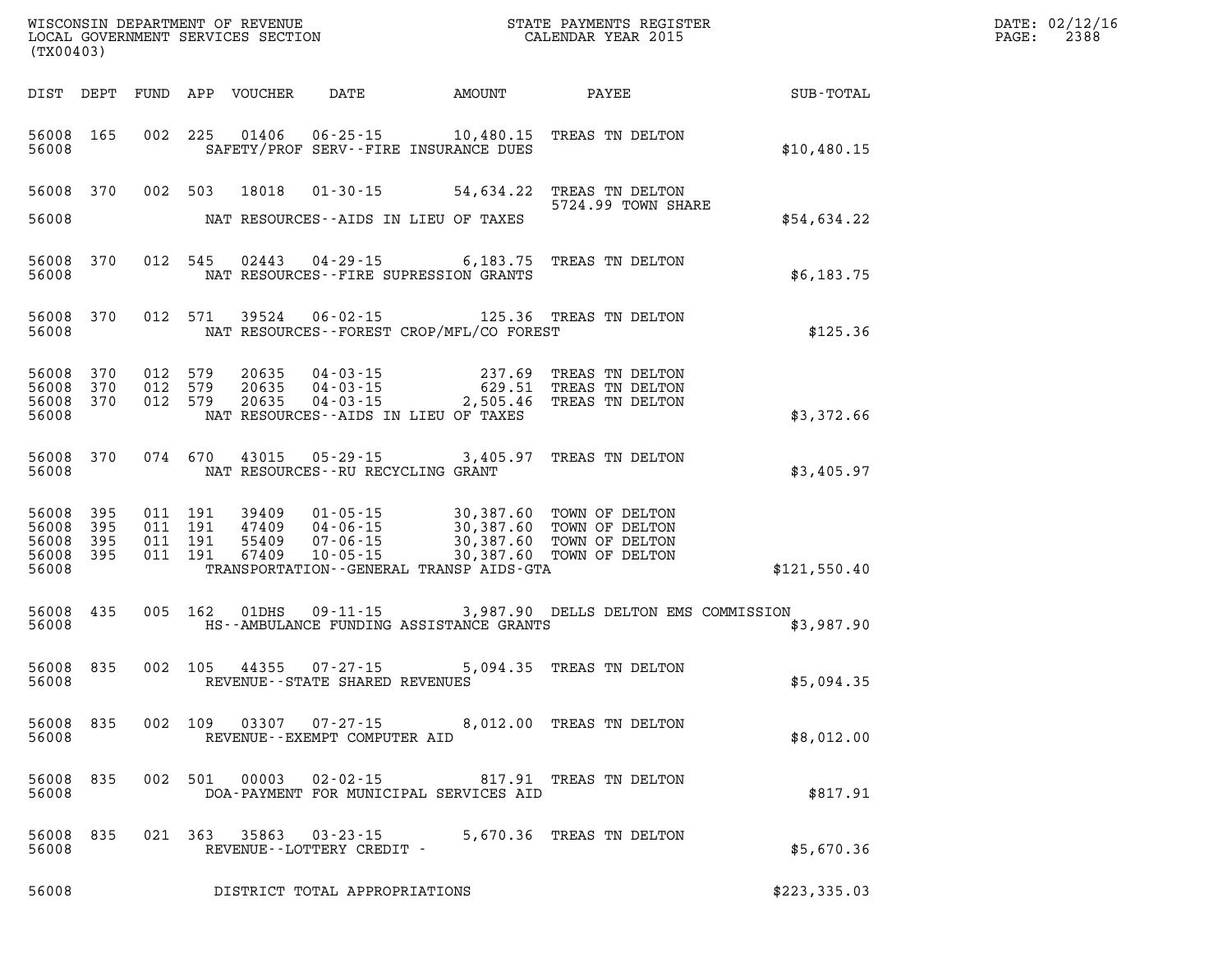| (TX00403)                                    |                    |  |               |                                                        |                                              |                                                                                                                                                                                                                      |              | DATE: 02/12/16<br>$\mathtt{PAGE}$ :<br>2389 |
|----------------------------------------------|--------------------|--|---------------|--------------------------------------------------------|----------------------------------------------|----------------------------------------------------------------------------------------------------------------------------------------------------------------------------------------------------------------------|--------------|---------------------------------------------|
|                                              |                    |  |               |                                                        |                                              | DIST DEPT FUND APP VOUCHER DATE AMOUNT PAYEE SUB-TOTAL                                                                                                                                                               |              |                                             |
| 56010                                        | 56010 165          |  |               |                                                        | SAFETY/PROF SERV--FIRE INSURANCE DUES        | 002 225 01407 06-25-15 4,621.08 TREAS TN EXCELSIOR                                                                                                                                                                   | \$4,621.08   |                                             |
| 56010                                        | 56010 370          |  |               |                                                        | NAT RESOURCES-SEVERANCE/YIELD/WITHDRAWAL     | 000 001 04DNR 06-03-15 425.00 TREAS TOWN EXCELSIOR                                                                                                                                                                   | \$425.00     |                                             |
| 56010 370                                    |                    |  | 002 503 17768 |                                                        |                                              | 01-12-15 1,831.32 TREAS TN EXCELSIOR<br>320.94 TOWN SHARE                                                                                                                                                            |              |                                             |
| 56010                                        | 56010 370          |  |               |                                                        | NAT RESOURCES--AIDS IN LIEU OF TAXES         | 002 503 17768 01-12-15 1,515.36 TREAS TN EXCELSIOR                                                                                                                                                                   | \$3,346.68   |                                             |
| 56010                                        |                    |  |               |                                                        | NAT RESOURCES -- FOREST CROP/MFL/CO FOREST   | 56010 370 012 571 39525 06-02-15 391.27 TREAS TN EXCELSIOR                                                                                                                                                           | \$391.27     |                                             |
| 56010                                        |                    |  |               |                                                        | NAT RESOURCES--AIDS IN LIEU OF TAXES         | 56010 370 012 579 20636 04-03-15 5.86 TREAS TN EXCELSIOR<br>56010 370 012 579 20636 04-03-15 58.60 TREAS TN EXCELSIOR<br>56010 370 012 579 20636 04-03-15 90.39 TREAS TN EXCELSIOR                                   | \$154.85     |                                             |
| 56010                                        | 56010 370          |  |               | NAT RESOURCES -- RU RECYCLING GRANT                    |                                              | 074 670 43016 05-29-15 1,865.87 TREAS TN EXCELSIOR                                                                                                                                                                   | \$1,865.87   |                                             |
| 56010 395<br>56010 395<br>56010 395<br>56010 | 56010 395          |  |               |                                                        | TRANSPORTATION - - GENERAL TRANSP AIDS - GTA | 011 191 39410 01-05-15 28,934.28 TOWN OF EXCELSIOR<br>011 191 47410 04-06-15 28,934.28 TOWN OF EXCELSIOR<br>011 191 67410 10-05-15 28,934.28 TOWN OF EXCELSIOR<br>011 191 67410 10-05-15 28,934.28 TOWN OF EXCELSIOR | \$115,737.12 |                                             |
|                                              |                    |  |               |                                                        |                                              | 002 105 44356 07-27-15 3,335.31 TREAS TN EXCELSIOR                                                                                                                                                                   |              |                                             |
|                                              | 56010 835<br>56010 |  |               | REVENUE--STATE SHARED REVENUES                         |                                              |                                                                                                                                                                                                                      | \$3,335.31   |                                             |
| 56010                                        | 56010 835          |  |               | 002 109 03308 07-27-15<br>REVENUE--EXEMPT COMPUTER AID |                                              | 24.00 TREAS TN EXCELSIOR                                                                                                                                                                                             | \$24.00      |                                             |
| 56010                                        |                    |  |               | DISTRICT TOTAL APPROPRIATIONS                          |                                              |                                                                                                                                                                                                                      | \$129,901.18 |                                             |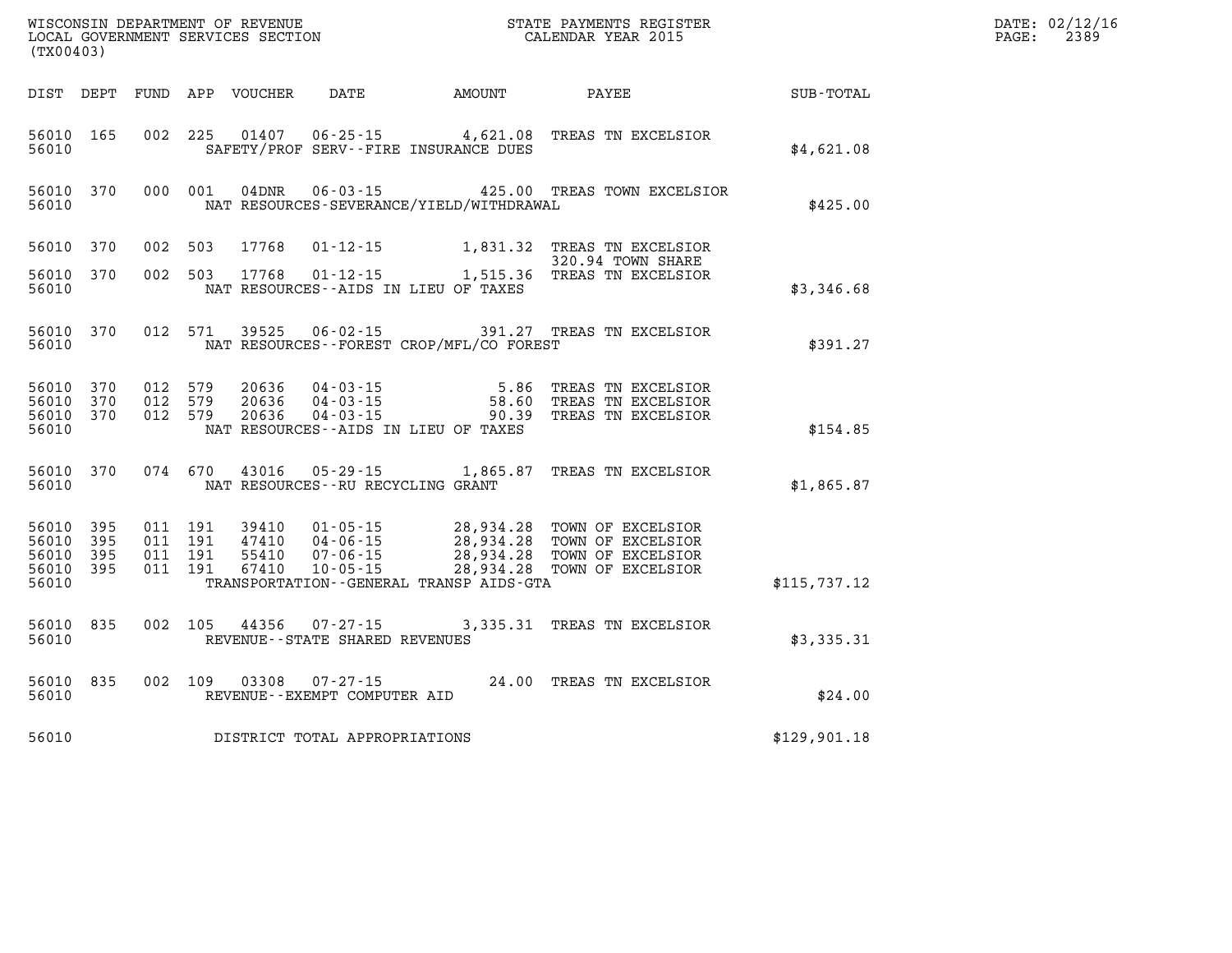| (TX00403)                                |              |                                          |         | WISCONSIN DEPARTMENT OF REVENUE<br>LOCAL GOVERNMENT SERVICES SECTION |                                                        | STATE PAYMENTS REGISTER<br>CALENDAR YEAR 2015    |                                                                                                                                                     |              | DATE: 02/12/16<br>$\mathtt{PAGE:}$<br>2390 |
|------------------------------------------|--------------|------------------------------------------|---------|----------------------------------------------------------------------|--------------------------------------------------------|--------------------------------------------------|-----------------------------------------------------------------------------------------------------------------------------------------------------|--------------|--------------------------------------------|
|                                          |              |                                          |         |                                                                      | DIST DEPT FUND APP VOUCHER DATE AMOUNT                 |                                                  | PAYEE                                                                                                                                               | SUB-TOTAL    |                                            |
| 56012 165<br>56012                       |              | 002 225                                  |         | 01408                                                                | $06 - 25 - 15$                                         | SAFETY/PROF SERV--FIRE INSURANCE DUES            | 3,481.20 TREAS TN FAIRFIELD                                                                                                                         | \$3,481.20   |                                            |
| 56012 370<br>56012                       |              |                                          | 000 001 |                                                                      |                                                        | NAT RESOURCES-SEVERANCE/YIELD/WITHDRAWAL         | 05DNR  09-28-15  2,840.78 TREAS TOWN FAIRFIELD                                                                                                      | \$2,840.78   |                                            |
| 56012 370<br>56012 370                   |              | 002 503<br>002 503                       |         | 18019<br>18019                                                       |                                                        |                                                  | 01-30-15 5,491.44 TREAS TN FAIRFIELD<br>01-30-15 15,090.47 TREAS TN FAIRFIELD<br>2485.04 TOWN SHARE                                                 |              |                                            |
| 56012                                    |              |                                          |         |                                                                      |                                                        | NAT RESOURCES--AIDS IN LIEU OF TAXES             |                                                                                                                                                     | \$20,581.91  |                                            |
| 56012 370<br>56012                       |              | 012 571                                  |         |                                                                      |                                                        | NAT RESOURCES - - FOREST CROP/MFL/CO FOREST      | 39526  06-02-15  305.96  TREAS TN FAIRFIELD                                                                                                         | \$305.96     |                                            |
| 56012 370<br>56012 370<br>56012          |              | 012 579<br>012 579                       |         | 20637<br>20637                                                       | 04-03-15<br>04-03-15                                   | 554.97<br>NAT RESOURCES -- AIDS IN LIEU OF TAXES | TREAS TN FAIRFIELD<br>227.29 TREAS TN FAIRFIELD                                                                                                     | \$782.26     |                                            |
| 56012 370<br>56012                       |              | 074 670                                  |         |                                                                      | 43017 05-29-15<br>NAT RESOURCES - - RU RECYCLING GRANT |                                                  | 3,269.64 TREAS TN FAIRFIELD                                                                                                                         | \$3,269.64   |                                            |
| 56012 395<br>56012<br>56012<br>56012 395 | 395<br>- 395 | 011 191<br>011 191<br>011 191<br>011 191 |         | 39411<br>47411<br>55411<br>67411                                     | $10 - 05 - 15$                                         |                                                  | 01-05-15 18,854.62 TOWN OF FAIRFIELD<br>04-06-15 18,854.62 TOWN OF FAIRFIELD<br>07-06-15 18,854.62 TOWN OF FAIRFIELD<br>18,854.64 TOWN OF FAIRFIELD |              |                                            |
| 56012                                    |              |                                          |         |                                                                      |                                                        | TRANSPORTATION - - GENERAL TRANSP AIDS - GTA     |                                                                                                                                                     | \$75,418.50  |                                            |
| 56012 835<br>56012                       |              | 002 105                                  |         |                                                                      | 44357 07-27-15<br>REVENUE - - STATE SHARED REVENUES    |                                                  | 1,770.61 TREAS TN FAIRFIELD                                                                                                                         | \$1,770.61   |                                            |
| 56012 835<br>56012                       |              | 002 109                                  |         | 03309                                                                | 07-27-15<br>REVENUE--EXEMPT COMPUTER AID               |                                                  | 109.00 TREAS TN FAIRFIELD                                                                                                                           | \$109.00     |                                            |
| 56012 835<br>56012                       |              |                                          |         | 021 363 35864                                                        | REVENUE--LOTTERY CREDIT -                              |                                                  | 03-23-15 429.13 TREAS TN FAIRFIELD                                                                                                                  | \$429.13     |                                            |
| 56012                                    |              |                                          |         |                                                                      | DISTRICT TOTAL APPROPRIATIONS                          |                                                  |                                                                                                                                                     | \$108,988.99 |                                            |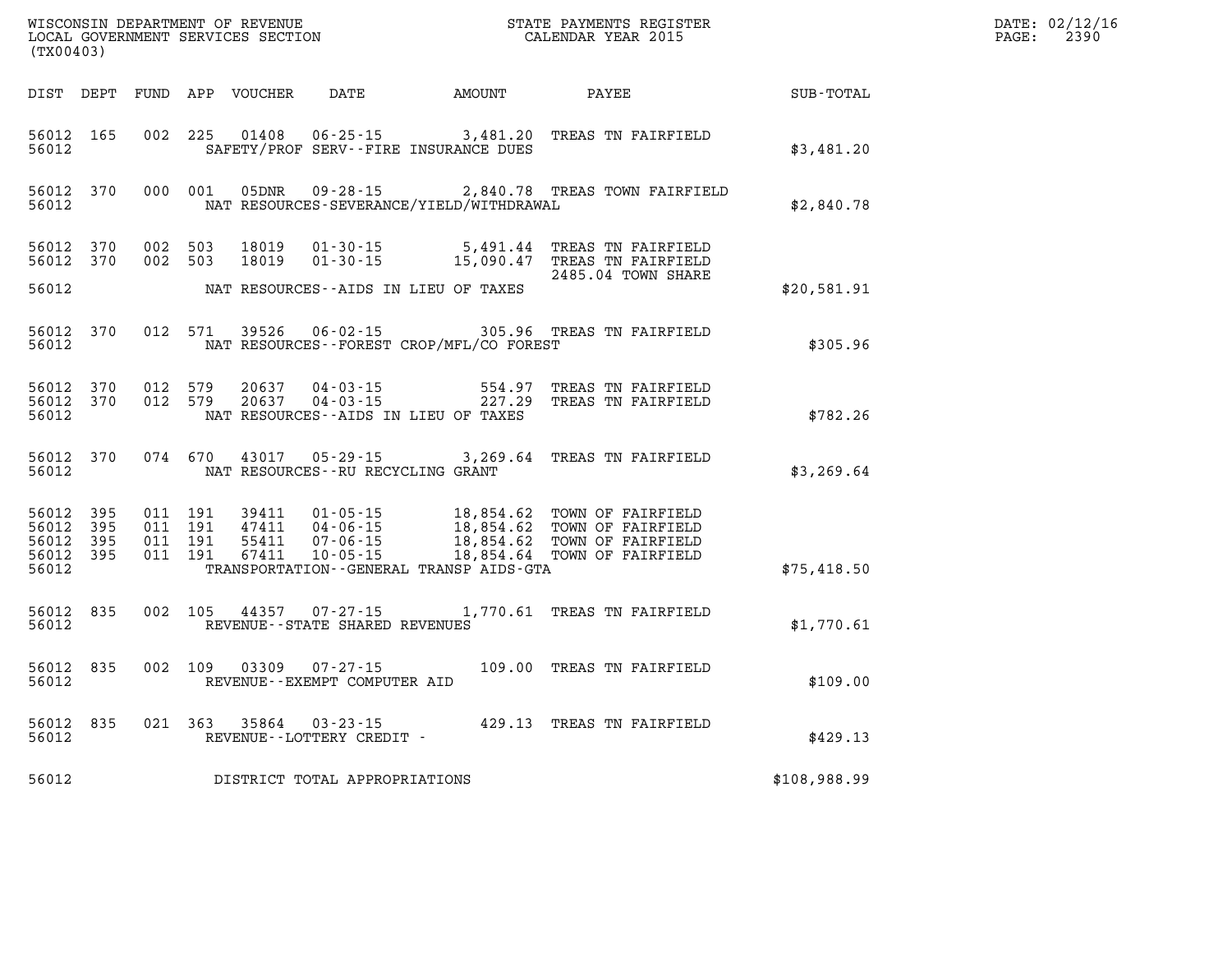| $\tt WISCONSIM DEPARTMENT OF REVENUE$ $\tt WISCONSIMENT$ SERVICES SECTION $\tt CALENDAR$ YEAR 2015<br>(TX00403) |                                            |  |         |                                 |                                   |                                          |                                                             |              | DATE: 02/12/16<br>PAGE:<br>2391 |
|-----------------------------------------------------------------------------------------------------------------|--------------------------------------------|--|---------|---------------------------------|-----------------------------------|------------------------------------------|-------------------------------------------------------------|--------------|---------------------------------|
|                                                                                                                 |                                            |  |         | DIST DEPT FUND APP VOUCHER DATE |                                   | AMOUNT                                   | <b>PAYEE</b>                                                | SUB-TOTAL    |                                 |
| 56014                                                                                                           | 56014 165                                  |  |         |                                 |                                   | SAFETY/PROF SERV--FIRE INSURANCE DUES    | 002 225 01409 06-25-15 2,362.78 TREAS TN FRANKLIN           | \$2,362.78   |                                 |
| 56014                                                                                                           |                                            |  |         |                                 |                                   | NAT RESOURCES-SEVERANCE/YIELD/WITHDRAWAL | 56014 370 000 001 01DNR 04-09-15 170.03 TREAS TOWN FRANKLIN | \$170.03     |                                 |
| 56014                                                                                                           |                                            |  |         |                                 |                                   | NAT RESOURCES--FOREST CROP/MFL/CO FOREST | 56014 370 012 571 39527 06-02-15 1,044.92 TREAS TN FRANKLIN | \$1,044.92   |                                 |
| 56014                                                                                                           | 56014 370                                  |  |         |                                 | NAT RESOURCES--RU RECYCLING GRANT |                                          | 074 670 43018 05-29-15 651.55 TREAS TN FRANKLIN             | \$651.55     |                                 |
| 56014                                                                                                           | 56014 395<br>395<br>56014 395<br>56014 395 |  |         |                                 |                                   |                                          |                                                             |              |                                 |
| 56014                                                                                                           |                                            |  |         |                                 |                                   | TRANSPORTATION--GENERAL TRANSP AIDS-GTA  |                                                             | \$134,454.12 |                                 |
| 56014                                                                                                           | 56014 835                                  |  |         |                                 | REVENUE--STATE SHARED REVENUES    |                                          | 002 105 44358 07-27-15 1,809.87 TREAS TN FRANKLIN           | \$1,809.87   |                                 |
| 56014                                                                                                           | 56014 835                                  |  | 002 109 |                                 | REVENUE--EXEMPT COMPUTER AID      |                                          | 03310  07-27-15  49.00 TREAS TN FRANKLIN                    | \$49.00      |                                 |
| 56014                                                                                                           |                                            |  |         |                                 | DISTRICT TOTAL APPROPRIATIONS     |                                          |                                                             | \$140,542.27 |                                 |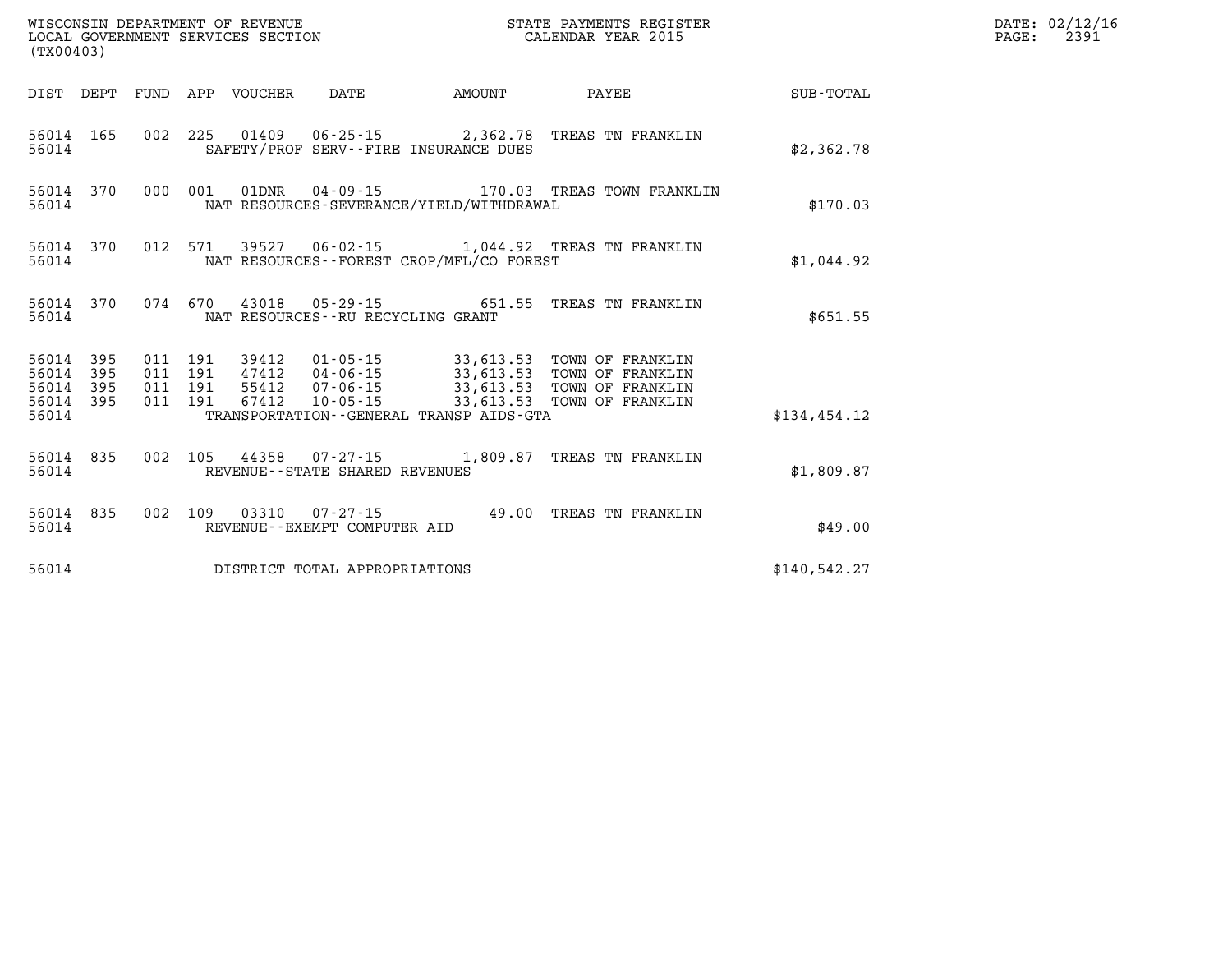| WISCONSIN DEPARTMENT OF REVENUE   | STATE PAYMENTS REGISTER |       | DATE: 02/12/16 |
|-----------------------------------|-------------------------|-------|----------------|
| LOCAL GOVERNMENT SERVICES SECTION | CALENDAR YEAR 2015      | PAGE: | 2392           |

| (TX00403)                                                             |                          |                                                                                                                                                                                      |                                                  |                                                                          |               |
|-----------------------------------------------------------------------|--------------------------|--------------------------------------------------------------------------------------------------------------------------------------------------------------------------------------|--------------------------------------------------|--------------------------------------------------------------------------|---------------|
| DIST<br>DEPT                                                          | <b>FUND</b>              | APP<br>VOUCHER<br><b>DATE</b>                                                                                                                                                        | AMOUNT                                           | PAYEE                                                                    | SUB-TOTAL     |
| 56016<br>165<br>56016                                                 | 002                      | 225<br>01410<br>$06 - 25 - 15$<br>SAFETY/PROF SERV--FIRE INSURANCE DUES                                                                                                              | 1,540.97                                         | TREAS TN FREEDOM                                                         | \$1,540.97    |
| 56016<br>370<br>370<br>56016<br>56016<br>370<br>56016                 | 000<br>000<br>000        | 001<br>01DNR<br>$04 - 09 - 15$<br>$06 - 03 - 15$<br>001<br>04DNR<br>001<br>05DNR<br>$09 - 28 - 15$<br>NAT RESOURCES-SEVERANCE/YIELD/WITHDRAWAL                                       | 3,884.26<br>257.24<br>214.83                     | TREAS TOWN FREEDOM<br>TREAS TOWN FREEDOM<br>TREAS TOWN FREEDOM           | \$4,356.33    |
| 56016<br>370<br>56016                                                 | 002                      | 503<br>17769<br>$01 - 12 - 15$<br>NAT RESOURCES -- AIDS IN LIEU OF TAXES                                                                                                             | 2,145.36                                         | TREAS TN FREEDOM<br>546.65 TOWN SHARE                                    | \$2,145.36    |
| 56016<br>370<br>56016                                                 | 012                      | 571<br>39528<br>$06 - 02 - 15$<br>NAT RESOURCES - - FOREST CROP/MFL/CO FOREST                                                                                                        |                                                  | 934.50 TREAS TN FREEDOM                                                  | \$934.50      |
| 56016<br>370<br>56016                                                 | 074                      | 670<br>43019<br>$05 - 29 - 15$<br>NAT RESOURCES - - RU RECYCLING GRANT                                                                                                               | 1,500.47                                         | TREAS TN FREEDOM                                                         | \$1,500.47    |
| 395<br>56016<br>395<br>56016<br>56016<br>395<br>56016<br>395<br>56016 | 011<br>011<br>011<br>011 | 191<br>39413<br>$01 - 05 - 15$<br>191<br>47413<br>$04 - 06 - 15$<br>191<br>55413<br>$07 - 06 - 15$<br>191<br>67413<br>$10 - 05 - 15$<br>TRANSPORTATION - - GENERAL TRANSP AIDS - GTA | 23,093.47<br>23,093.47<br>23,093.47<br>23,093.49 | TOWN OF FREEDOM<br>TOWN OF FREEDOM<br>TOWN OF FREEDOM<br>TOWN OF FREEDOM | \$92,373.90   |
| 835<br>56016<br>56016                                                 | 002                      | 105<br>44359<br>$07 - 27 - 15$<br>REVENUE - - STATE SHARED REVENUES                                                                                                                  | 1,611.75                                         | TREAS TN FREEDOM                                                         | \$1,611.75    |
| 835<br>56016<br>56016                                                 | 002                      | 109<br>03311<br>$07 - 27 - 15$<br>REVENUE--EXEMPT COMPUTER AID                                                                                                                       | 11.00                                            | TREAS TN FREEDOM                                                         | \$11.00       |
| 56016                                                                 |                          | DISTRICT TOTAL APPROPRIATIONS                                                                                                                                                        |                                                  |                                                                          | \$104, 474.28 |

WISCONSIN DEPARTMENT OF REVENUE **STATE PAYMENTS REGISTER**<br>LOCAL GOVERNMENT SERVICES SECTION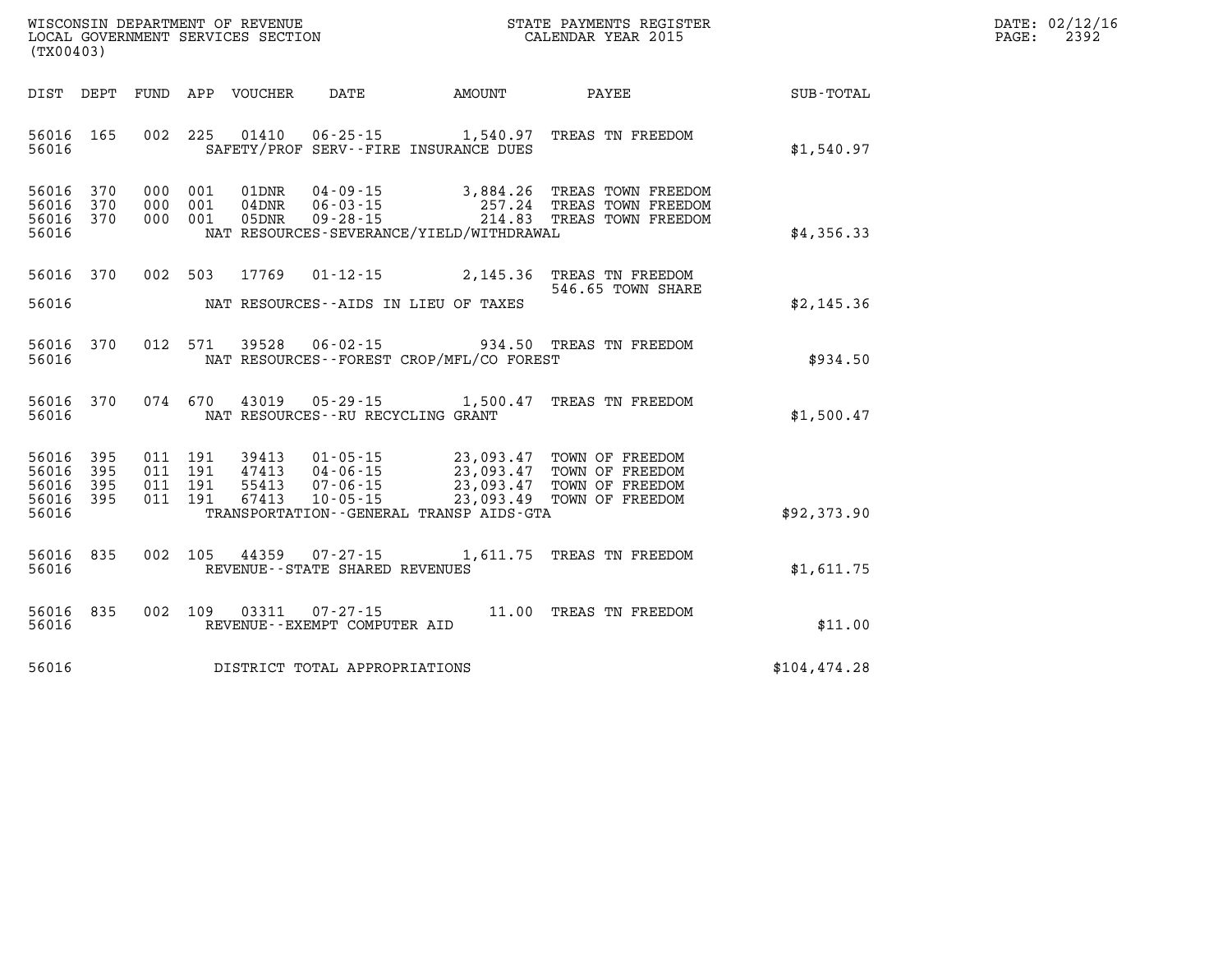| $\mathtt{DATE}$ : | 02/12/16 |
|-------------------|----------|
| PAGE:             | 2393     |

| (TX00403)                                                 |     |         |         |               |                                                          | WISCONSIN DEPARTMENT OF REVENUE<br>LOCAL GOVERNMENT SERVICES SECTION THE STATE PAYMENTS REGISTER<br>(TYO0402)                                                                                                                          | <b>TER EXECUTE:</b> | DATE: 02/12/1<br>$\mathtt{PAGE:}$<br>2393 |
|-----------------------------------------------------------|-----|---------|---------|---------------|----------------------------------------------------------|----------------------------------------------------------------------------------------------------------------------------------------------------------------------------------------------------------------------------------------|---------------------|-------------------------------------------|
|                                                           |     |         |         |               |                                                          | DIST DEPT FUND APP VOUCHER DATE AMOUNT PAYEE TOTAL                                                                                                                                                                                     |                     |                                           |
| 56018 165<br>56018                                        |     |         |         |               | SAFETY/PROF SERV--FIRE INSURANCE DUES                    | 002 225 01411 06-25-15 3,518.10 TREAS TN GREENFIELD                                                                                                                                                                                    | \$3,518.10          |                                           |
| 56018 370<br>56018 370<br>56018                           |     |         |         |               | NAT RESOURCES-SEVERANCE/YIELD/WITHDRAWAL                 | 000 001 01DNR 04-09-15 2,308.29 TREAS TOWN GREENFIELD<br>000 001 05DNR 09-28-15 2,431.66 TREAS TOWN GREENFIELD                                                                                                                         | \$4,739.95          |                                           |
| 56018 370<br>56018 370<br>56018 370<br>56018 370<br>56018 |     | 002 503 |         |               | NAT RESOURCES--AIDS IN LIEU OF TAXES                     | 002 503 17770 01-12-15 94.84 TREAS TN GREENFIELD<br>002 503 18141 01-30-15 94.84 TREAS TN GREENFIELD<br>002 503 18141 01-30-15 94.84 TREAS TN GREENFIELD<br>002 503 18141 01-30-15 39,140.76 TREAS TN GREENFIELD<br>5345.06 TOWN SHARE | \$79,279.35         |                                           |
| 56018 370                                                 |     |         |         |               |                                                          | 012 571 39529 06-02-15 522.62 TREAS TN GREENFIELD<br>56018 MAT RESOURCES--FOREST CROP/MFL/CO FOREST                                                                                                                                    | \$522.62            |                                           |
| 56018 370<br>56018 370<br>56018 370<br>56018              |     |         |         | 012 579 20638 | NAT RESOURCES--AIDS IN LIEU OF TAXES                     | 012 579  20638  04-03-15  30.11 TREAS TN GREENFIELD<br>012 579  20638  04-03-15   1.70 TREAS TN GREENFIELD<br>012 579  20638  04-03-15   2,537.51 TREAS TN GREENFIELD                                                                  | \$2,569.32          |                                           |
| 56018 370                                                 |     |         |         |               | 56018 MAT RESOURCES--RU RECYCLING GRANT                  | 074 670 43020 05-29-15 1,233.35 TREAS TN GREENFIELD                                                                                                                                                                                    | \$1,233.35          |                                           |
| 56018 395<br>56018 395<br>56018 395<br>56018 395          |     |         |         |               | 56018 TRANSPORTATION--GENERAL TRANSP AIDS-GTA            | 011 191 39414 01-05-15 18,865.63 TOWN OF GREENFIELD<br>011 191 47414 04-06-15 18,865.63 TOWN OF GREENFIELD<br>011 191 55414 07-06-15 18,865.63 TOWN OF GREENFIELD<br>011 191 67414 10-05-15 18,865.65 TOWN OF GREENFIELD               | \$75,462.54         |                                           |
| 56018 835<br>56018                                        |     |         |         |               | REVENUE--STATE SHARED REVENUES                           | 002 105 44360 07-27-15 1,517.93 TREAS TN GREENFIELD                                                                                                                                                                                    | \$1,517.93          |                                           |
| 56018 835<br>56018                                        |     |         | 002 109 | 03312         | $07 - 27 - 15$<br>REVENUE--EXEMPT COMPUTER AID           | 37.00 TREAS TN GREENFIELD                                                                                                                                                                                                              | \$37.00             |                                           |
| 56018<br>56018                                            | 835 |         | 002 501 | 00003         | $02 - 02 - 15$<br>DOA-PAYMENT FOR MUNICIPAL SERVICES AID | 139.08 TREAS TN GREENFIELD                                                                                                                                                                                                             | \$139.08            |                                           |
| 56018                                                     |     |         |         |               | DISTRICT TOTAL APPROPRIATIONS                            |                                                                                                                                                                                                                                        | \$169,019.24        |                                           |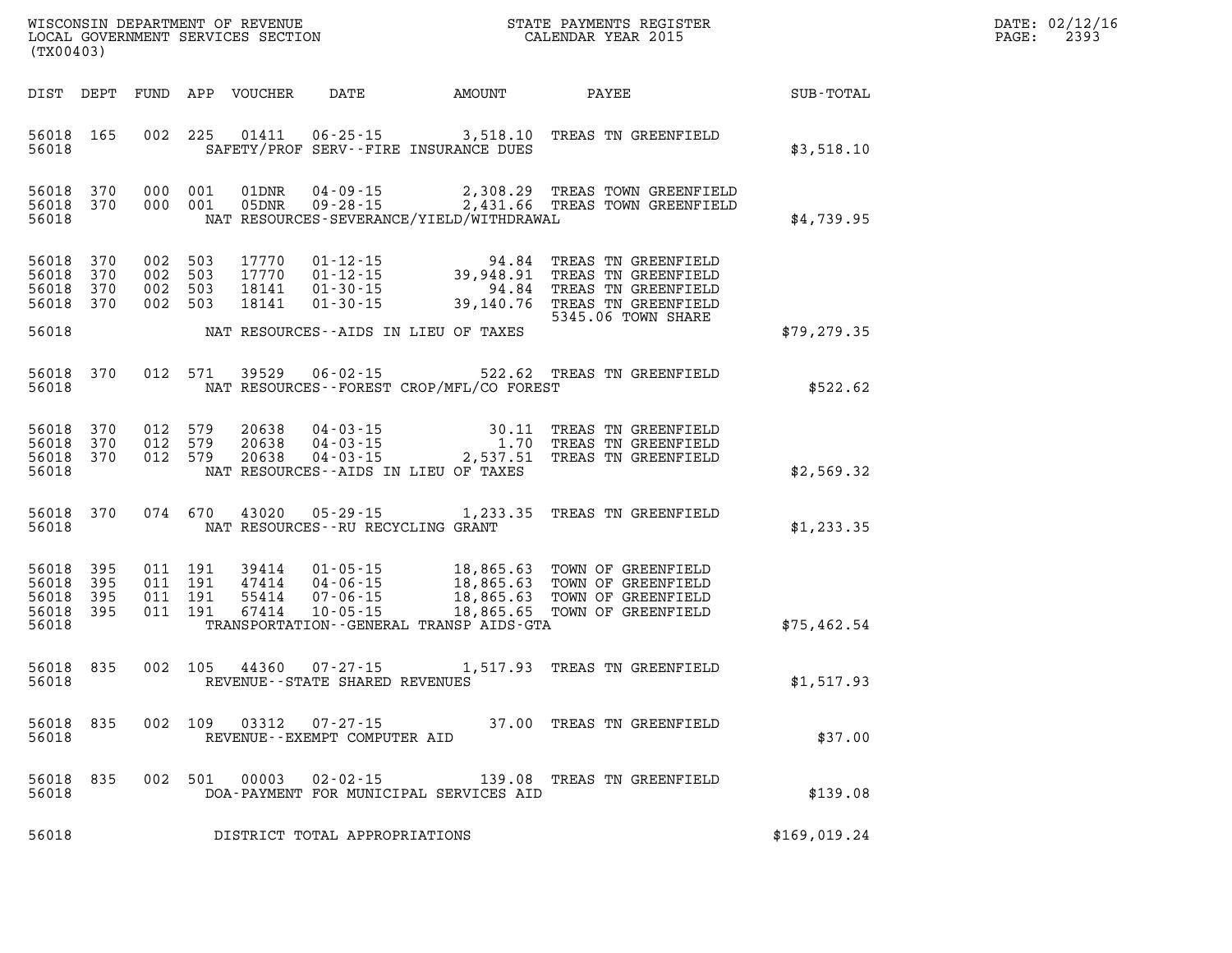| WISCONSIN DEPARTMENT OF REVENUE<br>LOCAL GOVERNMENT SERVICES SECTION<br>CALENDAR YEAR 2015<br>(TX00403) |           |  |  |  |                                   |                                              |                                                                                                                                                                                                                              |              | DATE: 02/12/16<br>$\mathtt{PAGE:}$<br>2394 |
|---------------------------------------------------------------------------------------------------------|-----------|--|--|--|-----------------------------------|----------------------------------------------|------------------------------------------------------------------------------------------------------------------------------------------------------------------------------------------------------------------------------|--------------|--------------------------------------------|
|                                                                                                         |           |  |  |  |                                   |                                              | DIST DEPT FUND APP VOUCHER DATE AMOUNT PAYEE PAYER SUB-TOTAL                                                                                                                                                                 |              |                                            |
| 56020                                                                                                   |           |  |  |  |                                   | SAFETY/PROF SERV--FIRE INSURANCE DUES        | 56020 165 002 225 01412 06-25-15 2,403.62 TREAS TN HONEY CREEK                                                                                                                                                               | \$2,403.62   |                                            |
|                                                                                                         |           |  |  |  |                                   |                                              | 56020 370 002 503 17771 01-12-15 6,744.08 TREAS TN HONEY CREEK<br>1406.63 TOWN SHARE                                                                                                                                         |              |                                            |
|                                                                                                         | 56020     |  |  |  |                                   | NAT RESOURCES--AIDS IN LIEU OF TAXES         |                                                                                                                                                                                                                              | \$6,744.08   |                                            |
| 56020                                                                                                   |           |  |  |  |                                   | NAT RESOURCES--FOREST CROP/MFL/CO FOREST     | 56020 370 012 571 39530 06-02-15 587.58 TREAS TN HONEY CREEK                                                                                                                                                                 | \$587.58     |                                            |
| 56020                                                                                                   |           |  |  |  |                                   | NAT RESOURCES--AIDS IN LIEU OF TAXES         | 56020 370 012 579 20639 04-03-15 284.49 TREAS TN HONEY CREEK                                                                                                                                                                 | \$284.49     |                                            |
|                                                                                                         | 56020     |  |  |  | NAT RESOURCES--RU RECYCLING GRANT |                                              | 56020 370 074 670 43021 05-29-15 2,050.56 TREAS TN HONEY CREEK                                                                                                                                                               | \$2,050.56   |                                            |
| 56020 395                                                                                               | 56020 395 |  |  |  |                                   |                                              | 011 191 39415 01-05-15 30,128.86 TOWN OF HONEY CREEK<br>011 191 47415 04-06-15 30,128.86 TOWN OF HONEY CREEK<br>011 191 55415 07-06-15 30,128.86 TOWN OF HONEY CREEK<br>011 191 67415 10-05-15 30,128.88 TOWN OF HONEY CREEK |              |                                            |
| 56020 395<br>56020                                                                                      | 56020 395 |  |  |  |                                   | TRANSPORTATION - - GENERAL TRANSP AIDS - GTA |                                                                                                                                                                                                                              | \$120,515.46 |                                            |
|                                                                                                         | 56020     |  |  |  | REVENUE--STATE SHARED REVENUES    |                                              | 56020 835 002 105 44361 07-27-15 1,775.56 TREAS TN HONEY CREEK                                                                                                                                                               | \$1,775.56   |                                            |
| 56020                                                                                                   |           |  |  |  | REVENUE--EXEMPT COMPUTER AID      |                                              | 56020 835 002 109 03313 07-27-15 10.00 TREAS TN HONEY CREEK                                                                                                                                                                  | \$10.00      |                                            |
| 56020                                                                                                   |           |  |  |  | DISTRICT TOTAL APPROPRIATIONS     |                                              |                                                                                                                                                                                                                              | \$134,371.35 |                                            |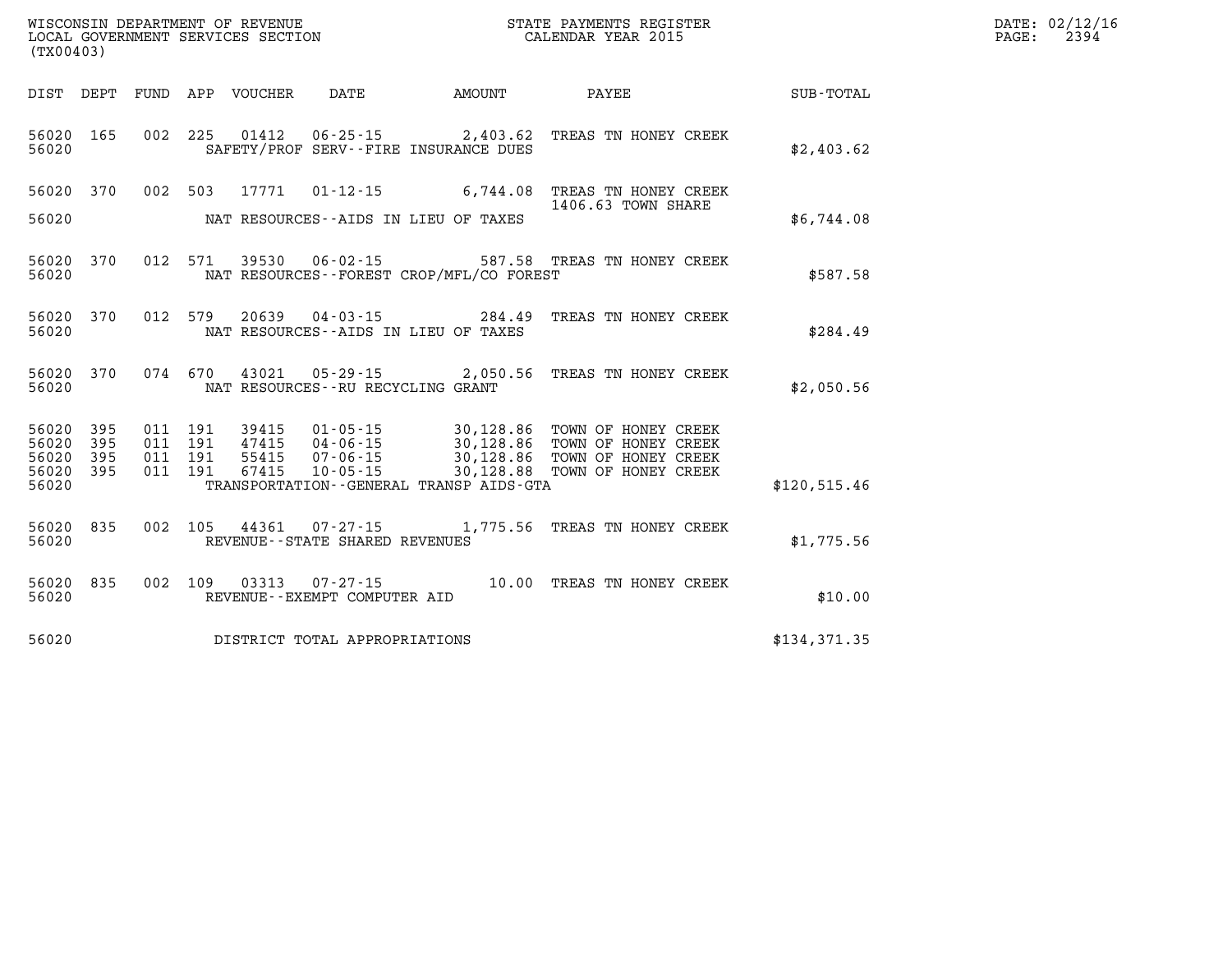| (TX00403)                                 |                          |                          |                          | WISCONSIN DEPARTMENT OF REVENUE<br>LOCAL GOVERNMENT SERVICES SECTION |                                                                |                                                                                             | STATE PAYMENTS REGISTER<br>CALENDAR YEAR 2015                            |                  |
|-------------------------------------------|--------------------------|--------------------------|--------------------------|----------------------------------------------------------------------|----------------------------------------------------------------|---------------------------------------------------------------------------------------------|--------------------------------------------------------------------------|------------------|
| DIST                                      | DEPT                     | <b>FUND</b>              | APP                      | <b>VOUCHER</b>                                                       | DATE                                                           | AMOUNT                                                                                      | PAYEE                                                                    | <b>SUB-TOTAL</b> |
| 56022<br>56022                            | 165                      | 002                      | 225                      |                                                                      | 01413   06-25-15                                               | 1,724.42<br>SAFETY/PROF SERV--FIRE INSURANCE DUES                                           | TREAS TN IRONTON                                                         | \$1,724.42       |
| 56022<br>56022                            | 370                      | 012                      | 571                      | 39531                                                                | $06 - 02 - 15$                                                 | NAT RESOURCES - - FOREST CROP/MFL/CO FOREST                                                 | 371.04 TREAS TN IRONTON                                                  | \$371.04         |
| 56022<br>56022<br>56022<br>56022<br>56022 | 395<br>395<br>395<br>395 | 011<br>011<br>011<br>011 | 191<br>191<br>191<br>191 | 39416<br>47416<br>55416<br>67416                                     | $01 - 05 - 15$<br>04-06-15<br>$07 - 06 - 15$<br>$10 - 05 - 15$ | 24,684.42<br>24,684.42<br>24,684.42<br>24,684.42<br>TRANSPORTATION--GENERAL TRANSP AIDS-GTA | TOWN OF IRONTON<br>TOWN OF IRONTON<br>TOWN OF IRONTON<br>TOWN OF IRONTON | \$98,737.68      |
| 56022<br>56022                            | 395                      | 011                      | 278                      | 69737                                                                |                                                                | $12 - 21 - 15$ 21,569.21<br>TRANSPORTATION - - LRIP/TRIP/MSIP GRANTS                        | TREAS TN IRONTON                                                         | \$21,569.21      |
| 56022<br>56022                            | 835                      | 002                      | 105                      | 44362                                                                | 07-27-15<br>REVENUE--STATE SHARED REVENUES                     | 4,904.05                                                                                    | TREAS TN IRONTON                                                         | \$4,904.05       |
| 56022<br>56022                            | 835                      | 002                      | 109                      | 03314                                                                | $07 - 27 - 15$<br>REVENUE - - EXEMPT COMPUTER AID              | 37.00                                                                                       | TREAS TN IRONTON                                                         | \$37.00          |
| 56022                                     |                          |                          |                          |                                                                      | DISTRICT TOTAL APPROPRIATIONS                                  |                                                                                             |                                                                          | \$127,343.40     |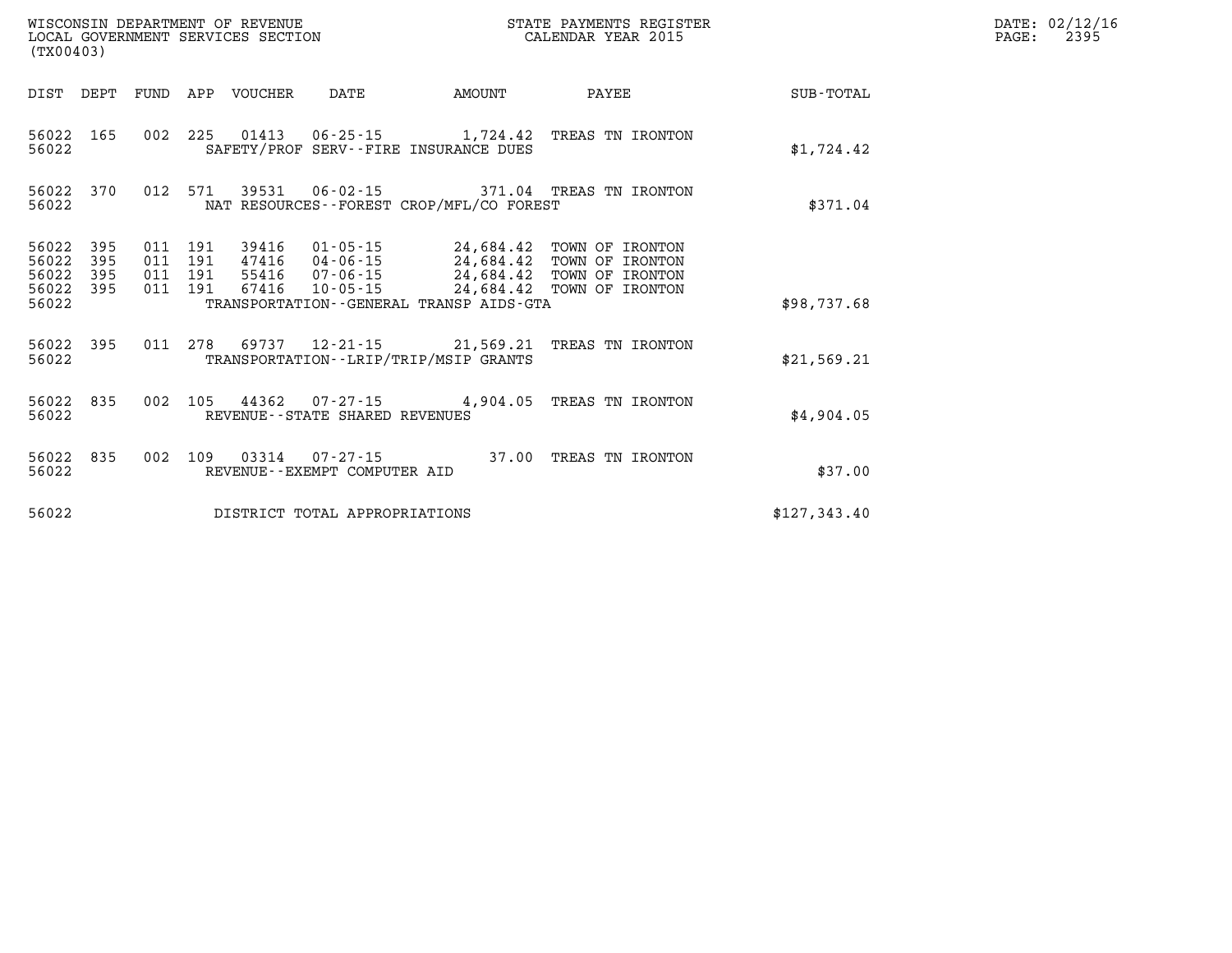| (TX00403) |                                              |       |  |                                                        |                                              | WISCONSIN DEPARTMENT OF REVENUE<br>LOCAL GOVERNMENT SERVICES SECTION<br>CALENDAR YEAR 2015                                                                                                                                                                                                                                                         | DATE: 02/12/16<br>PAGE: 2396 |  |
|-----------|----------------------------------------------|-------|--|--------------------------------------------------------|----------------------------------------------|----------------------------------------------------------------------------------------------------------------------------------------------------------------------------------------------------------------------------------------------------------------------------------------------------------------------------------------------------|------------------------------|--|
|           |                                              |       |  |                                                        |                                              | DIST DEPT FUND APP VOUCHER DATE AMOUNT PAYEE SUB-TOTAL                                                                                                                                                                                                                                                                                             |                              |  |
|           |                                              | 56024 |  |                                                        | SAFETY/PROF SERV--FIRE INSURANCE DUES        | 56024 165 002 225 01414 06-25-15 11,011.31 TREAS TN LA VALLE                                                                                                                                                                                                                                                                                       | \$11,011.31                  |  |
| 56024     |                                              |       |  |                                                        | NAT RESOURCES-SEVERANCE/YIELD/WITHDRAWAL     | 56024 370 000 001 01DNR 04-09-15 1,257.41 TREAS TOWN LAVALLE                                                                                                                                                                                                                                                                                       | \$1,257.41                   |  |
|           | 56024                                        |       |  |                                                        | NAT RESOURCES--AIDS IN LIEU OF TAXES         | 56024 370 002 503 18020 01-30-15 1,491.05 TREAS TN LA VALLE<br>154.15 TOWN SHARE                                                                                                                                                                                                                                                                   | \$1,491.05                   |  |
|           | 56024                                        |       |  | NAT RESOURCES - - BOAT PATROL                          |                                              | 56024 370 012 381 00612 04-03-15 2,904.95 TREAS TN LA VALLE                                                                                                                                                                                                                                                                                        | \$2,904.95                   |  |
|           | 56024                                        |       |  |                                                        | NAT RESOURCES - - BOATING ENFORCEMENT AIDS   | 56024 370 012 550 00612 04-03-15 10,065.67 TREAS TN LA VALLE                                                                                                                                                                                                                                                                                       | \$10.065.67                  |  |
|           | 56024                                        |       |  |                                                        | NAT RESOURCES--FOREST CROP/MFL/CO FOREST     | 56024 370 012 571 39532 06-02-15 288.63 TREAS TN LA VALLE                                                                                                                                                                                                                                                                                          | \$288.63                     |  |
|           | 56024                                        |       |  |                                                        | NAT RESOURCES--AIDS IN LIEU OF TAXES         | 56024 370 012 579 20640 04-03-15 4.48 TREAS TN LA VALLE 56024 370 012 579 20640 04-03-15 90.49 TREAS TN LA VALLE                                                                                                                                                                                                                                   | \$94.97                      |  |
|           |                                              |       |  | 56024 NAT RESOURCES--RU RECYCLING GRANT                |                                              | 56024 370 074 670 43022 05-29-15 1,743.01 TREAS TN LA VALLE                                                                                                                                                                                                                                                                                        | \$1,743.01                   |  |
| 56024 395 | 56024 395<br>56024 395<br>56024 395<br>56024 |       |  |                                                        | TRANSPORTATION - - GENERAL TRANSP AIDS - GTA | $\begin{array}{cccc} 011 & 191 & 39417 & 01\cdot 05\cdot 15 & 40\,,786\, .54 & \textrm{TOWN OF LA VALUE} \\ 011 & 191 & 47417 & 04\cdot 06\cdot 15 & 40\,,786\, .54 & \textrm{TOWN OF LA VALUE} \\ 011 & 191 & 55417 & 07\cdot 06\cdot 15 & 40\,,786\, .54 & \textrm{TOWN OF LA VALUE} \\ 011 & 191 & 67417 & 10\cdot 05\cdot 15 & 40\,,786\, .56$ | \$163, 146.18                |  |
| 56024     |                                              |       |  | JUSTICE - - LAW ENFORCEMENT TRAINING                   |                                              | 56024 455 002 231 14 04-08-15 960.00 TREAS TN LA VALLE                                                                                                                                                                                                                                                                                             | \$960.00                     |  |
| 56024     | 56024 835                                    |       |  | REVENUE--STATE SHARED REVENUES                         |                                              | 002 105 44363 07-27-15 2,524.00 TREAS TN LA VALLE                                                                                                                                                                                                                                                                                                  | \$2,524.00                   |  |
| 56024     | 56024 835                                    |       |  | 002 109 03315 07-27-15<br>REVENUE--EXEMPT COMPUTER AID |                                              | 153.00 TREAS TN LA VALLE                                                                                                                                                                                                                                                                                                                           | \$153.00                     |  |
| 56024     |                                              |       |  | DISTRICT TOTAL APPROPRIATIONS                          |                                              |                                                                                                                                                                                                                                                                                                                                                    | \$195,640.18                 |  |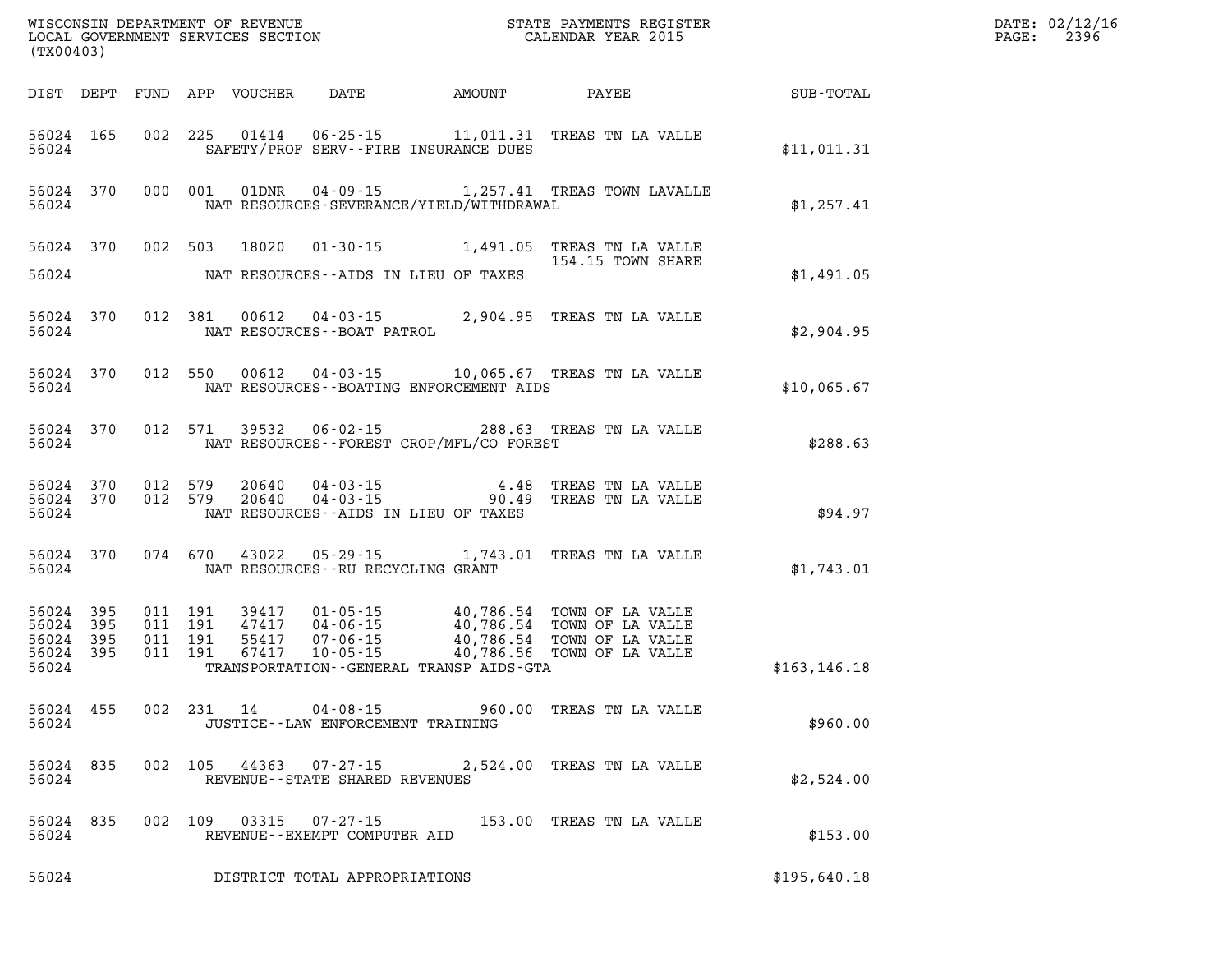| (TX00403)                                    |           |         |               |                                                                     |                                          |                                                                                                                                                   | $\mathbb{E} \mathbf{R}$ | DATE: 02/12/16<br>2397<br>$\mathtt{PAGE:}$ |
|----------------------------------------------|-----------|---------|---------------|---------------------------------------------------------------------|------------------------------------------|---------------------------------------------------------------------------------------------------------------------------------------------------|-------------------------|--------------------------------------------|
|                                              |           |         |               |                                                                     |                                          | DIST DEPT FUND APP VOUCHER DATE AMOUNT PAYEE                                                                                                      | SUB-TOTAL               |                                            |
| 56026                                        | 56026 165 |         |               |                                                                     | SAFETY/PROF SERV--FIRE INSURANCE DUES    | 002 225 01415 06-25-15 6,457.53 TREAS TN MERRIMAC                                                                                                 | \$6,457.53              |                                            |
| 56026                                        |           |         |               |                                                                     | NAT RESOURCES-SEVERANCE/YIELD/WITHDRAWAL | 56026 370 000 001 05DNR 09-28-15 43.50 TREAS TOWN MERRIMAC                                                                                        | \$43.50                 |                                            |
|                                              |           |         |               |                                                                     |                                          | 56026 370 002 503 17772 01-12-15 6,226.39 TREAS TN MERRIMAC<br>56026 370 002 503 17772 01-12-15 35,664.65 TREAS TN MERRIMAC<br>2113.66 TOWN SHARE |                         |                                            |
| 56026                                        |           |         |               |                                                                     | NAT RESOURCES--AIDS IN LIEU OF TAXES     |                                                                                                                                                   | \$41,891.04             |                                            |
| 56026                                        |           |         |               |                                                                     | NAT RESOURCES--FOREST CROP/MFL/CO FOREST | 56026 370 012 571 39533 06-02-15 128.17 TREAS TN MERRIMAC                                                                                         | \$128.17                |                                            |
| 56026                                        |           |         |               |                                                                     | NAT RESOURCES--AIDS IN LIEU OF TAXES     | 56026 370 012 579 20641 04-03-15 616.53 TREAS TN MERRIMAC<br>56026 370 012 579 20641 04-03-15 2,992.33 TREAS TN MERRIMAC                          | \$3,608.86              |                                            |
| 56026                                        | 56026 370 |         |               | NAT RESOURCES--RU RECYCLING GRANT                                   |                                          | 074 670 43023 05-29-15 3,042.94 TREAS TN MERRIMAC                                                                                                 | \$3,042.94              |                                            |
| 56026 395<br>56026 395<br>56026 395<br>56026 | 56026 395 |         |               |                                                                     | TRANSPORTATION--GENERAL TRANSP AIDS-GTA  |                                                                                                                                                   | \$66,632.52             |                                            |
|                                              |           |         |               |                                                                     |                                          |                                                                                                                                                   |                         |                                            |
| 56026                                        |           |         |               | 56026 835 002 105 44364 07-27-15<br>REVENUE--STATE SHARED REVENUES  |                                          | 2,269.54 TREAS TN MERRIMAC                                                                                                                        | \$2,269.54              |                                            |
| 56026                                        |           |         |               | 56026 835 002 109 03316 07-27-15<br>REVENUE - - EXEMPT COMPUTER AID |                                          | 31.00 TREAS TN MERRIMAC                                                                                                                           | \$31.00                 |                                            |
| 56026 835<br>56026                           |           |         | 002 501 00003 | 02-02-15                                                            | DOA-PAYMENT FOR MUNICIPAL SERVICES AID   | 195.83 TREAS TN MERRIMAC                                                                                                                          | \$195.83                |                                            |
| 56026 835<br>56026                           |           | 021 363 | 35865         | 03-23-15<br>REVENUE--LOTTERY CREDIT -                               |                                          | 1,997.65 TREAS TN MERRIMAC                                                                                                                        | \$1,997.65              |                                            |
| 56026                                        |           |         |               | DISTRICT TOTAL APPROPRIATIONS                                       |                                          |                                                                                                                                                   | \$126, 298.58           |                                            |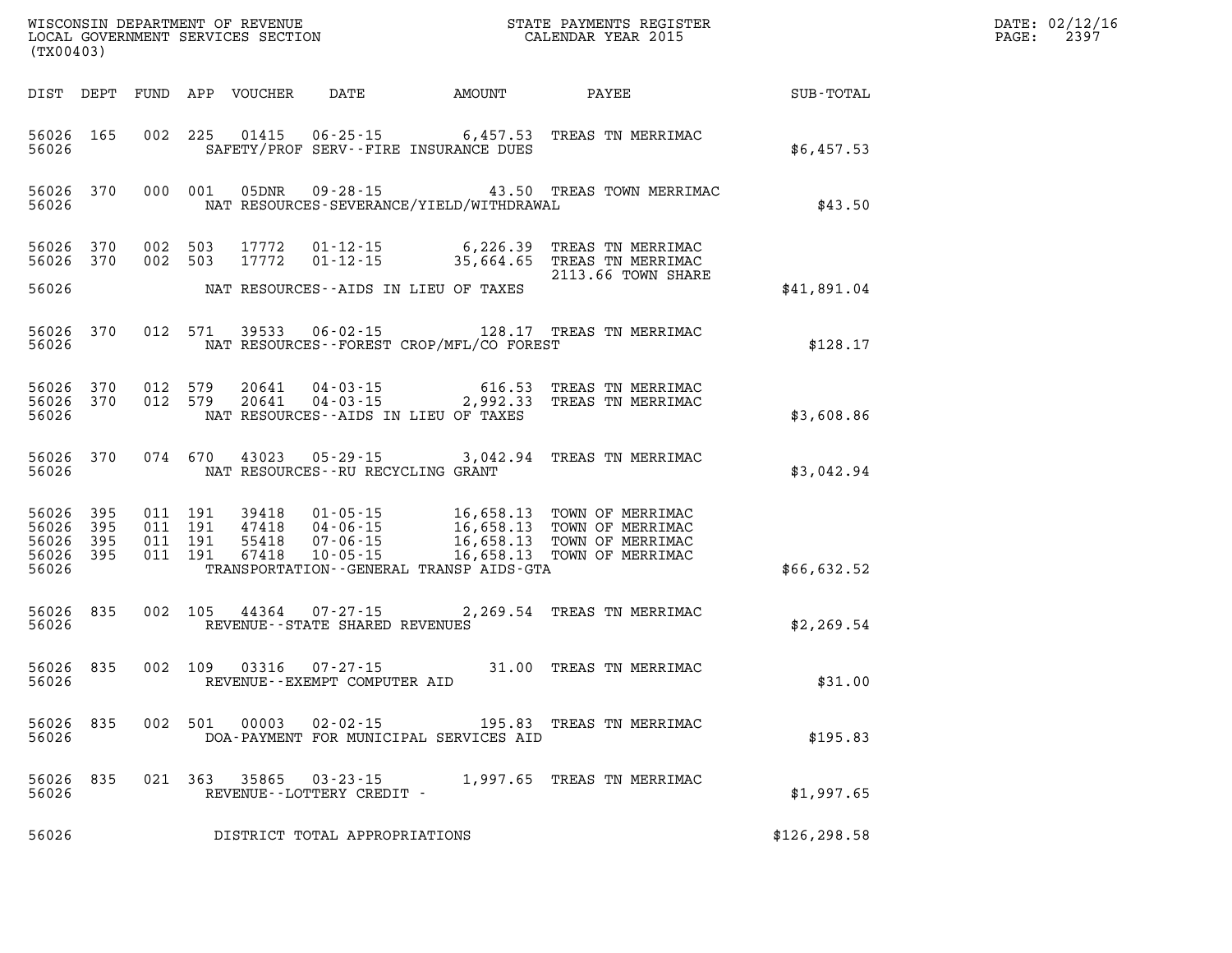| $\mathtt{DATE}$ : | 02/12/16 |
|-------------------|----------|
| PAGE:             | 2398     |

|                         | WISCONSIN DEPARTMENT OF REVENUE<br>STATE PAYMENTS REGISTER<br>LOCAL GOVERNMENT SERVICES SECTION<br>CALENDAR YEAR 2015<br>(TX00403) |                   |                   |                         |                                                                                  |                          |                                                                               |              |  |  |
|-------------------------|------------------------------------------------------------------------------------------------------------------------------------|-------------------|-------------------|-------------------------|----------------------------------------------------------------------------------|--------------------------|-------------------------------------------------------------------------------|--------------|--|--|
| DIST                    | DEPT                                                                                                                               | FUND              | APP               | VOUCHER                 | DATE                                                                             | AMOUNT                   | PAYEE                                                                         | SUB-TOTAL    |  |  |
| 56028<br>56028          | 165                                                                                                                                | 002               | 225               | 01416                   | $06 - 25 - 15$<br>SAFETY/PROF SERV--FIRE INSURANCE DUES                          | 4,938.41                 | TREAS TN PRAIRIE DU SAC                                                       | \$4,938.41   |  |  |
| 56028<br>56028          | 370<br>370                                                                                                                         | 002<br>002        | 503<br>503        | 17773<br>18142          | $01 - 12 - 15$<br>$01 - 30 - 15$                                                 | 14,702.72<br>14,408.40   | TREAS TN PRAIRIE DU SAC<br>TREAS TN PRAIRIE DU SAC<br>938.13 TOWN SHARE       |              |  |  |
| 56028                   |                                                                                                                                    |                   |                   |                         | NAT RESOURCES--AIDS IN LIEU OF TAXES                                             |                          |                                                                               | \$29,111.12  |  |  |
| 56028<br>56028          | 370                                                                                                                                | 012               | 571               | 39534                   | $06 - 02 - 15$<br>NAT RESOURCES - - FOREST CROP/MFL/CO FOREST                    |                          | 165.67 TREAS TN PRAIRIE DU SAC                                                | \$165.67     |  |  |
| 56028<br>56028<br>56028 | 370<br>370<br>370                                                                                                                  | 012<br>012<br>012 | 579<br>579<br>579 | 20642<br>20642<br>20642 | $04 - 03 - 15$<br>$04 - 03 - 15$<br>$04 - 03 - 15$                               | 61.53<br>290.30<br>98.22 | TREAS TN PRAIRIE DU SAC<br>TREAS TN PRAIRIE DU SAC<br>TREAS TN PRAIRIE DU SAC |              |  |  |
| 56028                   |                                                                                                                                    |                   |                   |                         | NAT RESOURCES -- AIDS IN LIEU OF TAXES                                           |                          |                                                                               | \$450.05     |  |  |
| 56028<br>56028          | 370                                                                                                                                | 074               | 670               | 43024                   | $05 - 29 - 15$<br>NAT RESOURCES - - RU RECYCLING GRANT                           | 3,669.40                 | TREAS TN PRAIRIE DU SAC                                                       | \$3,669.40   |  |  |
| 56028<br>56028<br>56028 | 395<br>395                                                                                                                         | 011<br>011        | 191<br>191<br>191 | 39419<br>47419<br>55419 | $01 - 05 - 15$<br>$04 - 06 - 15$                                                 | 22,102.57<br>22,102.57   | TOWN OF PRAIRIE DU SAC<br>TOWN OF PRAIRIE DU SAC                              |              |  |  |
| 56028<br>56028          | 395<br>395                                                                                                                         | 011<br>011        | 191               | 67419                   | $07 - 06 - 15$<br>$10 - 05 - 15$<br>TRANSPORTATION - - GENERAL TRANSP AIDS - GTA | 22,102.57<br>22,102.59   | TOWN OF PRAIRIE DU SAC<br>TOWN OF PRAIRIE DU SAC                              | \$88,410.30  |  |  |
| 56028<br>56028          | 835                                                                                                                                | 002               | 105               | 44365                   | $07 - 27 - 15$<br>REVENUE - - STATE SHARED REVENUES                              | 10,960.59                | TREAS TN PRAIRIE DU SAC                                                       | \$10,960.59  |  |  |
| 56028<br>56028          | 835                                                                                                                                | 002               | 109               | 03317                   | $07 - 27 - 15$<br>REVENUE - - EXEMPT COMPUTER AID                                | 304.00                   | TREAS TN PRAIRIE DU SAC                                                       | \$304.00     |  |  |
| 56028                   |                                                                                                                                    |                   |                   |                         | DISTRICT TOTAL APPROPRIATIONS                                                    |                          |                                                                               | \$138,009.54 |  |  |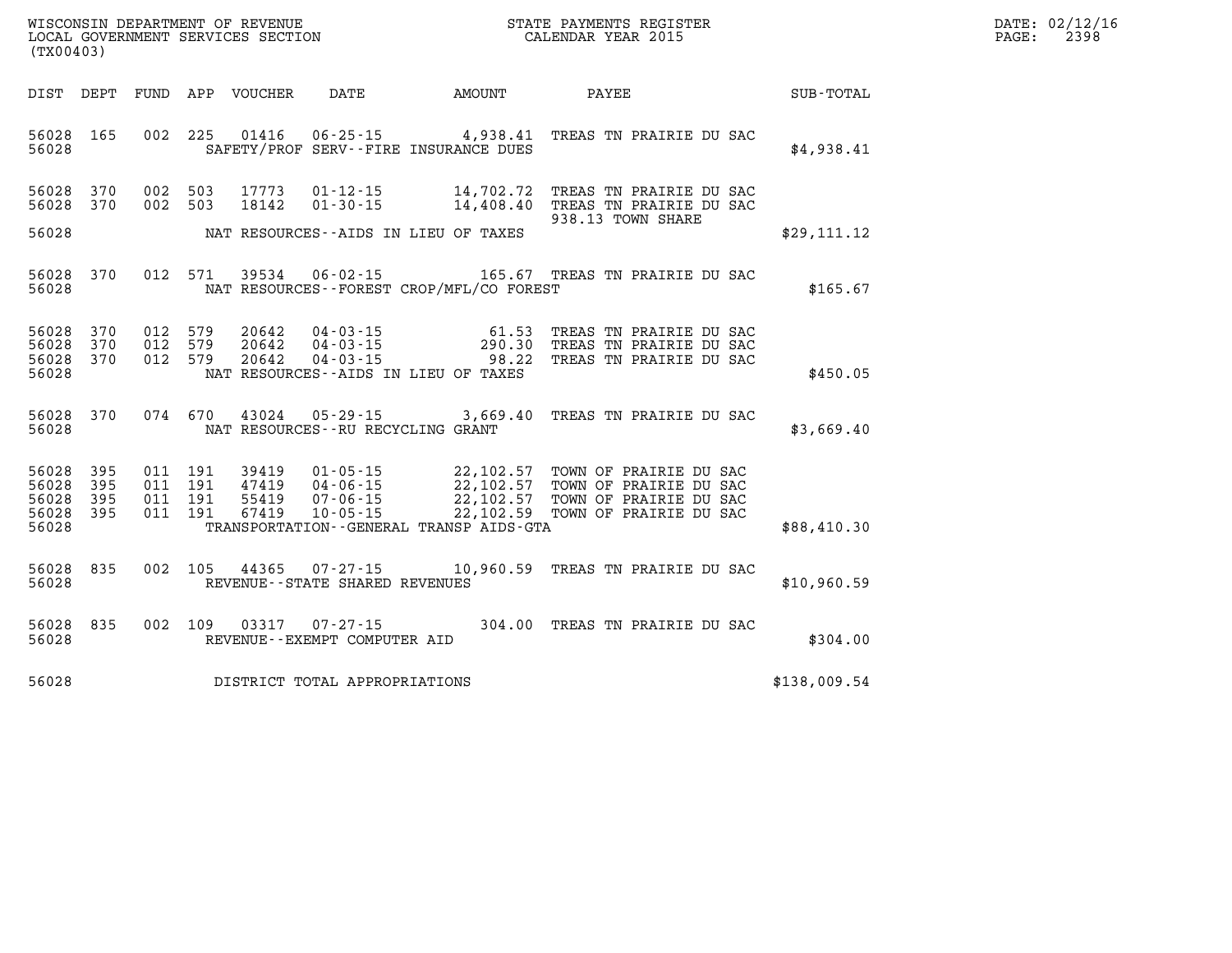| (TX00403)          |  |  |                                   |                                          |                                                                                                                                                                                                                                         |              | DATE: 02/12/16<br>2399<br>$\mathtt{PAGE:}$ |
|--------------------|--|--|-----------------------------------|------------------------------------------|-----------------------------------------------------------------------------------------------------------------------------------------------------------------------------------------------------------------------------------------|--------------|--------------------------------------------|
|                    |  |  |                                   | DIST DEPT FUND APP VOUCHER DATE AMOUNT   | PAYEE SUB-TOTAL                                                                                                                                                                                                                         |              |                                            |
| 56030              |  |  |                                   | SAFETY/PROF SERV--FIRE INSURANCE DUES    | 56030 165 002 225 01417 06-25-15 3,481.62 TREAS TN REEDSBURG                                                                                                                                                                            | \$3,481.62   |                                            |
| 56030              |  |  |                                   | NAT RESOURCES-SEVERANCE/YIELD/WITHDRAWAL | 56030 370 000 001 01DNR 04-09-15 1,609.24 TREAS TOWN REEDSBURG                                                                                                                                                                          | \$1,609.24   |                                            |
| 56030              |  |  |                                   | NAT RESOURCES--FOREST CROP/MFL/CO FOREST | 56030 370 012 571 39535 06-02-15 132.34 TREAS TN REEDSBURG                                                                                                                                                                              | \$132.34     |                                            |
| 56030              |  |  |                                   | NAT RESOURCES--AIDS IN LIEU OF TAXES     | 56030 370 012 579 20643 04-03-15 70.40 TREAS TN REEDSBURG<br>56030 370 012 579 20643 04-03-15 15.32 TREAS TN REEDSBURG                                                                                                                  | \$85.72      |                                            |
| 56030              |  |  | NAT RESOURCES--RU RECYCLING GRANT |                                          | 56030 370 074 670 43025 05-29-15 1,836.54 TREAS TN REEDSBURG                                                                                                                                                                            | \$1,836.54   |                                            |
| 56030              |  |  |                                   | TRANSPORTATION--GENERAL TRANSP AIDS-GTA  | 56030 395 011 191 39420 01-05-15 22,564.99 TOWN OF REEDSBURG<br>56030 395 011 191 47420 04-06-15 22,564.99 TOWN OF REEDSBURG<br>56030 395 011 191 55420 07-06-15 22,564.99 TOWN OF REEDSBURG<br>56030 395 011 191 67420 10-05-15 22,565 | \$90, 259.98 |                                            |
| 56030              |  |  |                                   | TRANSPORTATION - - LRIP/TRIP/MSIP GRANTS | 56030 395 011 278 58165 08-26-15 21,569.21 TREAS TN REEDSBURG<br>56030 395 011 278 61306 09-25-15 6,505.00 TREAS TN REEDSBURG                                                                                                           | \$28,074.21  |                                            |
| 56030 835<br>56030 |  |  | REVENUE - - STATE SHARED REVENUES |                                          | 002 105 44366 07-27-15 8,002.48 TREAS TN REEDSBURG                                                                                                                                                                                      | \$8,002.48   |                                            |

**56030 835 002 109 03318 07-27-15 27.00 TREAS TN REEDSBURG 56030 REVENUE--EXEMPT COMPUTER AID \$27.00** 

| 56030 | DISTRICT TOTAL APPROPRIATIONS | \$133,509.13 |
|-------|-------------------------------|--------------|
|-------|-------------------------------|--------------|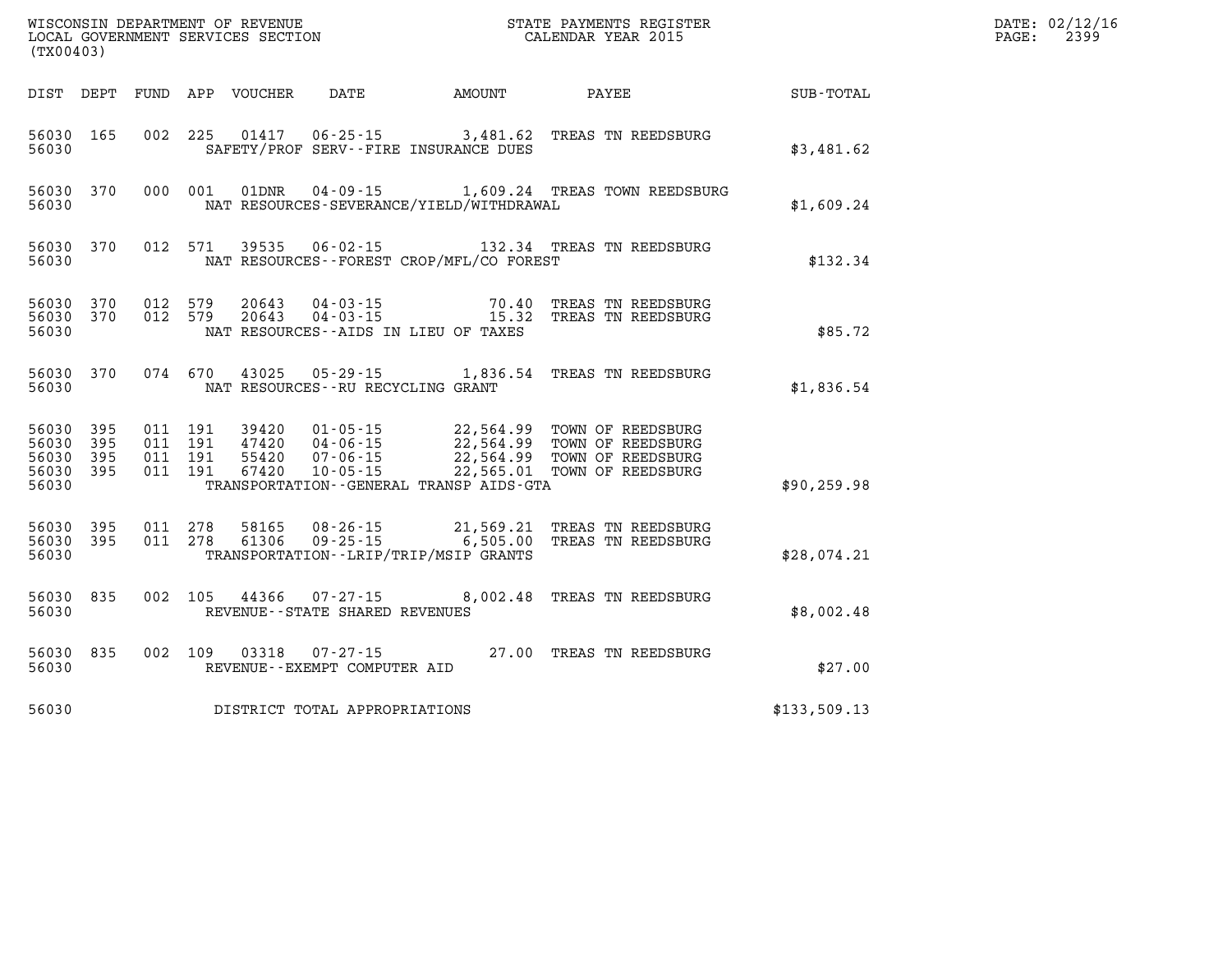| (TX00403)                   |                               |                                          |         |                            |                                                     |                                          |                                                                                                                                                                              | $\mathbb{E} \mathbf{R}$ | DATE: 02/12/16<br>PAGE:<br>2400 |
|-----------------------------|-------------------------------|------------------------------------------|---------|----------------------------|-----------------------------------------------------|------------------------------------------|------------------------------------------------------------------------------------------------------------------------------------------------------------------------------|-------------------------|---------------------------------|
|                             |                               |                                          |         | DIST DEPT FUND APP VOUCHER | DATE                                                | AMOUNT                                   | PAYEE                                                                                                                                                                        | SUB-TOTAL               |                                 |
| 56032                       | 56032 165                     |                                          |         |                            |                                                     | SAFETY/PROF SERV--FIRE INSURANCE DUES    | 002 225 01418 06-25-15 5,978.92 TREAS TN SPRING GREEN                                                                                                                        | \$5,978.92              |                                 |
| 56032                       |                               |                                          |         |                            |                                                     | NAT RESOURCES-SEVERANCE/YIELD/WITHDRAWAL | 56032 370 000 001 01DNR 04-09-15 768.74 TREAS TOWN SPRING GREEN                                                                                                              | \$768.74                |                                 |
| 56032 370                   | 56032 370<br>56032 370        | 002 503<br>002 503<br>002 503            |         |                            |                                                     |                                          | 18021  01-30-15  1,516.61 TREAS TN SPRING GREEN<br>18021  01-30-15  1,574.18 TREAS TN SPRING GREEN<br>18021  01-30-15  21,424.51 TREAS TN SPRING GREEN<br>2858.46 TOWN SHARE |                         |                                 |
| 56032                       |                               |                                          |         |                            |                                                     | NAT RESOURCES--AIDS IN LIEU OF TAXES     |                                                                                                                                                                              | \$24,515.30             |                                 |
| 56032                       | 56032 370                     |                                          | 012 571 |                            |                                                     | NAT RESOURCES--FOREST CROP/MFL/CO FOREST | 39536  06-02-15  331.15  TREAS TN SPRING GREEN                                                                                                                               | \$331.15                |                                 |
| 56032                       | 56032 370<br>56032 370        |                                          |         |                            |                                                     | NAT RESOURCES--AIDS IN LIEU OF TAXES     | 012 579  20644  04-03-15  326.66 TREAS TN SPRING GREEN<br>012 579  20644  04-03-15  1,244.54 TREAS TN SPRING GREEN                                                           | \$1,571.20              |                                 |
| 56032                       | 56032 370                     |                                          |         |                            | NAT RESOURCES--RU RECYCLING GRANT                   |                                          | 074 670 43026 05-29-15 1,887.27 TREAS TN SPRING GREEN                                                                                                                        | \$1,887.27              |                                 |
| 56032<br>56032 395<br>56032 | 56032 395<br>395<br>56032 395 | 011 191<br>011 191<br>011 191<br>011 191 |         |                            |                                                     | TRANSPORTATION--GENERAL TRANSP AIDS-GTA  |                                                                                                                                                                              | \$135, 246.84           |                                 |
| 56032                       | 56032 835                     | 002 105                                  |         |                            | REVENUE - - STATE SHARED REVENUES                   |                                          | 44367 07-27-15 6,348.26 TREAS TN SPRING GREEN                                                                                                                                | \$6,348.26              |                                 |
| 56032 835<br>56032          |                               |                                          | 002 109 |                            | REVENUE--EXEMPT COMPUTER AID                        |                                          | 03319  07-27-15  347.00  TREAS TN SPRING GREEN                                                                                                                               | \$347.00                |                                 |
| 56032 835<br>56032          |                               |                                          |         |                            | 002 501 00003 02-02-15                              | DOA-PAYMENT FOR MUNICIPAL SERVICES AID   | 53.64 TREAS TN SPRING GREEN                                                                                                                                                  | \$53.64                 |                                 |
| 56032 835<br>56032          |                               |                                          |         |                            | 021 363 35866 03-23-15<br>REVENUE--LOTTERY CREDIT - |                                          | 10,324.49 TREAS TN SPRING GREEN                                                                                                                                              | \$10,324.49             |                                 |
| 56032                       |                               |                                          |         |                            | DISTRICT TOTAL APPROPRIATIONS                       |                                          |                                                                                                                                                                              | \$187,372.81            |                                 |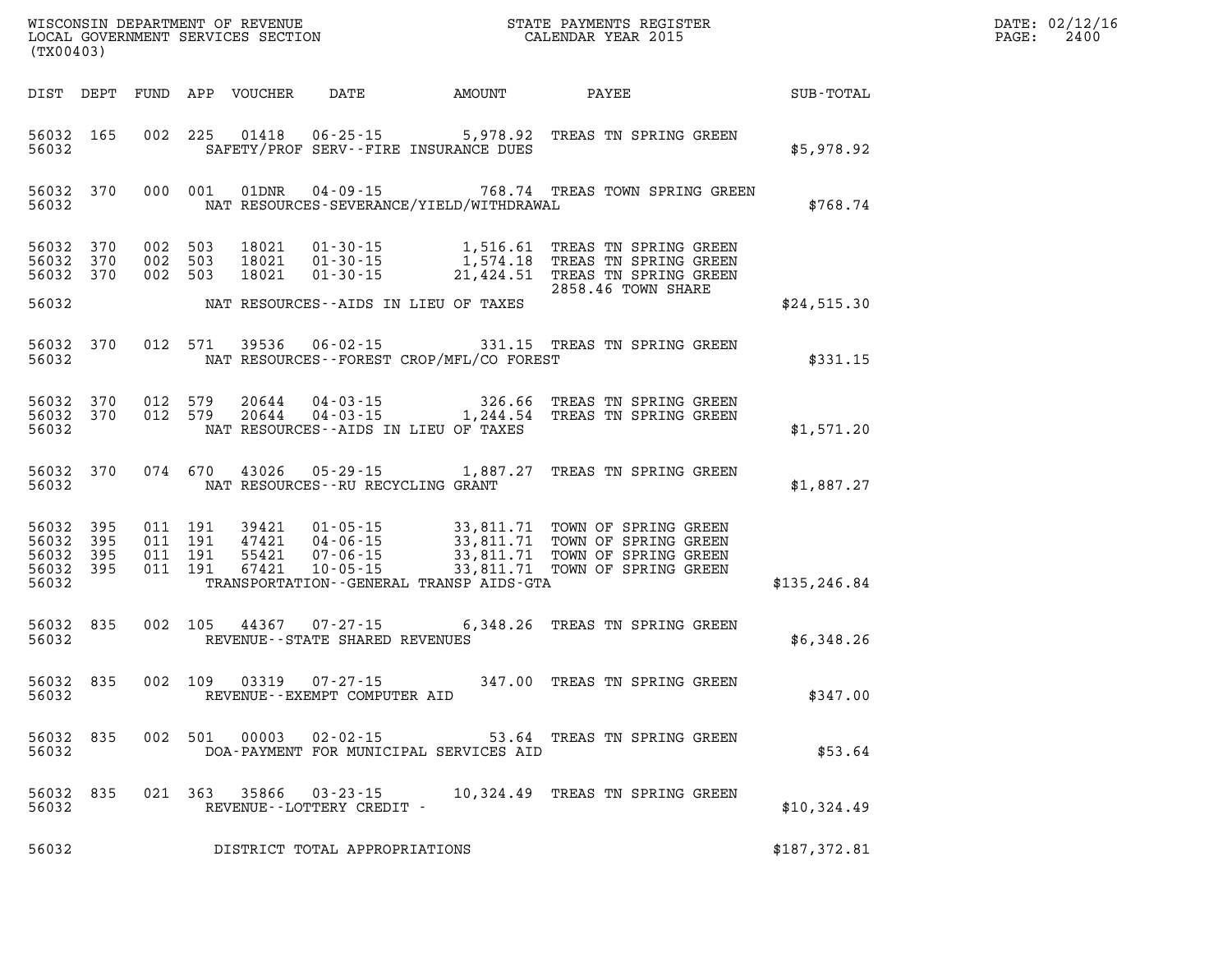| $\mathtt{DATE}$ : | 02/12/16 |
|-------------------|----------|
| PAGE:             | 2401     |

| (TX00403)                                                    | LOCAL GOVERNMENT SERVICES SECTION                                                                                                                                                                                                                                               | CALENDAR YEAR 2015                                                                               |               | PAGE: | 2401 |
|--------------------------------------------------------------|---------------------------------------------------------------------------------------------------------------------------------------------------------------------------------------------------------------------------------------------------------------------------------|--------------------------------------------------------------------------------------------------|---------------|-------|------|
|                                                              | DIST DEPT FUND APP VOUCHER DATE AMOUNT PAYEE                                                                                                                                                                                                                                    |                                                                                                  | SUB-TOTAL     |       |      |
| 56034 165<br>56034                                           | 002 225<br>01419<br>SAFETY/PROF SERV--FIRE INSURANCE DUES                                                                                                                                                                                                                       | 06-25-15 1,653.66 TREAS TN SUMPTER                                                               | \$1,653.66    |       |      |
| 56034 370<br>56034 370                                       | 002 503<br>17774<br>002 503<br>18143                                                                                                                                                                                                                                            | 01-12-15 57,277.31 TREAS TN SUMPTER<br>01-30-15 54,137.67 TREAS TN SUMPTER<br>8814.92 TOWN SHARE |               |       |      |
| 56034                                                        | NAT RESOURCES--AIDS IN LIEU OF TAXES                                                                                                                                                                                                                                            |                                                                                                  | \$111, 414.98 |       |      |
| 56034 370<br>56034                                           | $06 - 02 - 15$<br>012 571<br>39537<br>NAT RESOURCES--FOREST CROP/MFL/CO FOREST                                                                                                                                                                                                  | 345.59 TREAS TN SUMPTER                                                                          | \$345.59      |       |      |
| 56034 370<br>56034 370<br>56034                              | 012 579<br>20645<br>012 579<br>20645<br>NAT RESOURCES--AIDS IN LIEU OF TAXES                                                                                                                                                                                                    | 04-03-15 1,158.65 TREAS TN SUMPTER<br>04-03-15 172.42 TREAS TN SUMPTER                           | \$1,631.07    |       |      |
| 56034 370<br>56034                                           | 074 670 43027 05-29-15<br>NAT RESOURCES--RU RECYCLING GRANT                                                                                                                                                                                                                     | 391.56 TREAS TN SUMPTER                                                                          | \$391.56      |       |      |
| 56034 395<br>56034                                           | 62254 10-09-15 53,053.72 TREAS TN SUMPTER<br>011 174<br>TRANSPORTATION -- FLOOD DAMAGE AID                                                                                                                                                                                      |                                                                                                  | \$53,053.72   |       |      |
| 395<br>56034<br>56034 395<br>56034 395<br>56034 395<br>56034 | 39422  01-05-15  12,881.70  TOWN OF SUMPTER<br>47422  04-06-15  12,881.70  TOWN OF SUMPTER<br>55422  07-06-15  12,881.70  TOWN OF SUMPTER<br>67422  10-05-15  12,881.70  TOWN OF SUMPTER<br>011 191<br>011 191<br>011 191<br>011 191<br>TRANSPORTATION--GENERAL TRANSP AIDS-GTA |                                                                                                  | \$51,526.80   |       |      |
| 56034 835<br>56034                                           | $07 - 27 - 15$<br>002 105<br>44368<br>REVENUE--STATE SHARED REVENUES                                                                                                                                                                                                            | 2,222.88 TREAS TN SUMPTER                                                                        | \$2,222.88    |       |      |
| 56034 835<br>56034                                           | 002 109 03320 07-27-15<br>REVENUE--EXEMPT COMPUTER AID                                                                                                                                                                                                                          | 5.00 TREAS TN SUMPTER                                                                            | \$5.00        |       |      |
| 56034 835<br>56034                                           | 002 501 00003<br>DOA-PAYMENT FOR MUNICIPAL SERVICES AID                                                                                                                                                                                                                         | 02-02-15 229.03 TREAS TN SUMPTER                                                                 | \$229.03      |       |      |
| 56034 835<br>56034                                           |                                                                                                                                                                                                                                                                                 |                                                                                                  | \$12,853.12   |       |      |
| 56034                                                        | DISTRICT TOTAL APPROPRIATIONS                                                                                                                                                                                                                                                   |                                                                                                  | \$235,327.41  |       |      |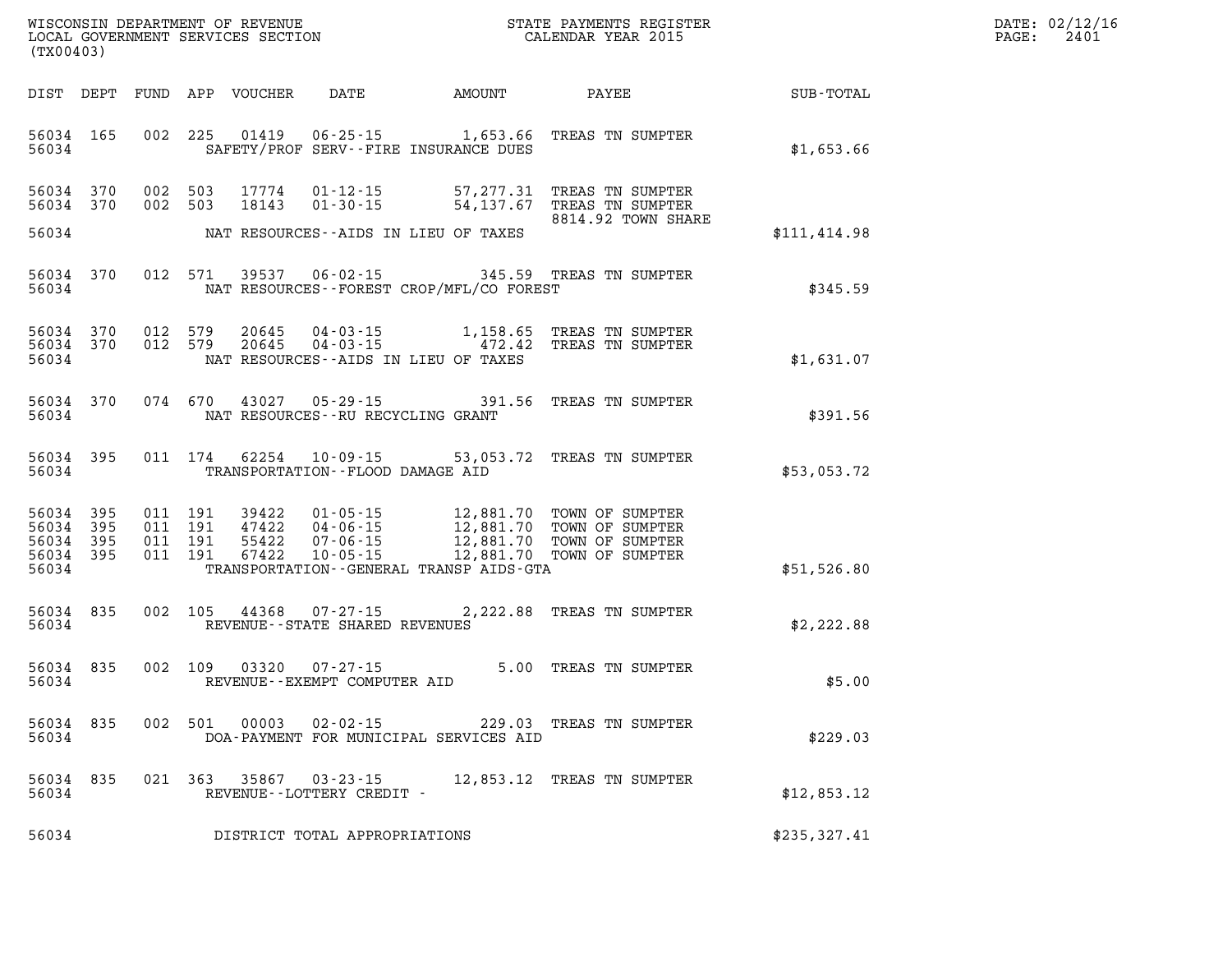| (TX00403)                                                      |                   |                                                                |         |               |                                                        |                                                                                                                                                                                                                         | ${\tt WISCONSIM\ DEPARTMENT\ OF\ REVENUE}\qquad \qquad {\tt STATE\ PAYMENTS\ REGISTER} \\ {\tt LOCAL\ GOVERNMENT\ SERVICES\ SECTION}\qquad \qquad {\tt CALENDAR\ YEAR\ 2015}$                                                                                 |              | DATE: 02/12/16<br>PAGE:<br>2402 |
|----------------------------------------------------------------|-------------------|----------------------------------------------------------------|---------|---------------|--------------------------------------------------------|-------------------------------------------------------------------------------------------------------------------------------------------------------------------------------------------------------------------------|---------------------------------------------------------------------------------------------------------------------------------------------------------------------------------------------------------------------------------------------------------------|--------------|---------------------------------|
|                                                                |                   |                                                                |         |               |                                                        | DIST DEPT FUND APP VOUCHER DATE AMOUNT PAYEE                                                                                                                                                                            |                                                                                                                                                                                                                                                               | SUB-TOTAL    |                                 |
| 56036 165<br>56036                                             |                   |                                                                |         |               |                                                        | 002 225 01420 06-25-15 2,621.90 TREAS TN TROY<br>SAFETY/PROF SERV--FIRE INSURANCE DUES                                                                                                                                  |                                                                                                                                                                                                                                                               | \$2,621.90   |                                 |
| 56036 370<br>56036                                             |                   | 000 001                                                        |         | 05DNR         |                                                        | NAT RESOURCES-SEVERANCE/YIELD/WITHDRAWAL                                                                                                                                                                                | 09-28-15 488.84 TREAS TOWN TROY                                                                                                                                                                                                                               | \$488.84     |                                 |
| 56036 370<br>56036<br>56036<br>56036<br>56036 370<br>56036 370 | 370<br>370<br>370 | 002 503<br>002 503<br>002 503<br>002 503<br>002 503<br>002 503 |         |               |                                                        |                                                                                                                                                                                                                         | 17775  01-12-15  12,187.43  TREAS  TN TROY<br>17775  01-12-15  2,755.36  TREAS  TN TROY<br>17775  01-12-15  1,182.30  TREAS  TN TROY<br>18144  01-30-15  1,182.30  TREAS  TN TROY<br>18144  01-30-15  1,182.30  TREAS  TN TROY<br>18144<br>2670.96 TOWN SHARE |              |                                 |
| 56036                                                          |                   |                                                                |         |               |                                                        | NAT RESOURCES--AIDS IN LIEU OF TAXES                                                                                                                                                                                    |                                                                                                                                                                                                                                                               | \$31,089.02  |                                 |
| 56036 370<br>56036                                             |                   |                                                                | 012 571 | 39538         |                                                        | 06-02-15 896.22 TREAS TN TROY<br>NAT RESOURCES - - FOREST CROP/MFL/CO FOREST                                                                                                                                            |                                                                                                                                                                                                                                                               | \$896.22     |                                 |
| 56036                                                          | 56036 370         |                                                                | 012 579 | 20646         |                                                        | NAT RESOURCES -- AIDS IN LIEU OF TAXES                                                                                                                                                                                  | 04-03-15 728.53 TREAS TN TROY                                                                                                                                                                                                                                 | \$728.53     |                                 |
| 56036 370<br>56036                                             |                   | 074 670                                                        |         | 43028         | $05 - 29 - 15$<br>NAT RESOURCES - - RU RECYCLING GRANT |                                                                                                                                                                                                                         | 2,487.30 TREAS TN TROY                                                                                                                                                                                                                                        | \$2,487.30   |                                 |
| 56036 395<br>56036<br>56036<br>56036 395<br>56036              | - 395<br>- 395    | 011 191<br>011 191<br>011 191<br>011 191                       |         |               |                                                        | 39423  01-05-15  24,667.90  TOWN OF TROY<br>47423  04-06-15  24,667.90  TOWN OF TROY<br>55423  07-06-15  24,667.90  TOWN OF TROY<br>67423  10-05-15  24,667.92  TOWN OF TROY<br>TRANSPORTATION--GENERAL TRANSP AIDS-GTA | 24,667.92 TOWN OF TROY                                                                                                                                                                                                                                        | \$98,671.62  |                                 |
| 56036 835<br>56036                                             |                   | 002 105                                                        |         |               | 44369 07-27-15<br>REVENUE - - STATE SHARED REVENUES    |                                                                                                                                                                                                                         | 2,345.09 TREAS TN TROY                                                                                                                                                                                                                                        | \$2,345.09   |                                 |
| 56036                                                          | 56036 835         |                                                                |         | 002 109 03321 | REVENUE--EXEMPT COMPUTER AID                           | 07-27-15 14.00 TREAS TN TROY                                                                                                                                                                                            |                                                                                                                                                                                                                                                               | \$14.00      |                                 |
| 56036                                                          |                   |                                                                |         |               | DISTRICT TOTAL APPROPRIATIONS                          |                                                                                                                                                                                                                         |                                                                                                                                                                                                                                                               | \$139,342.52 |                                 |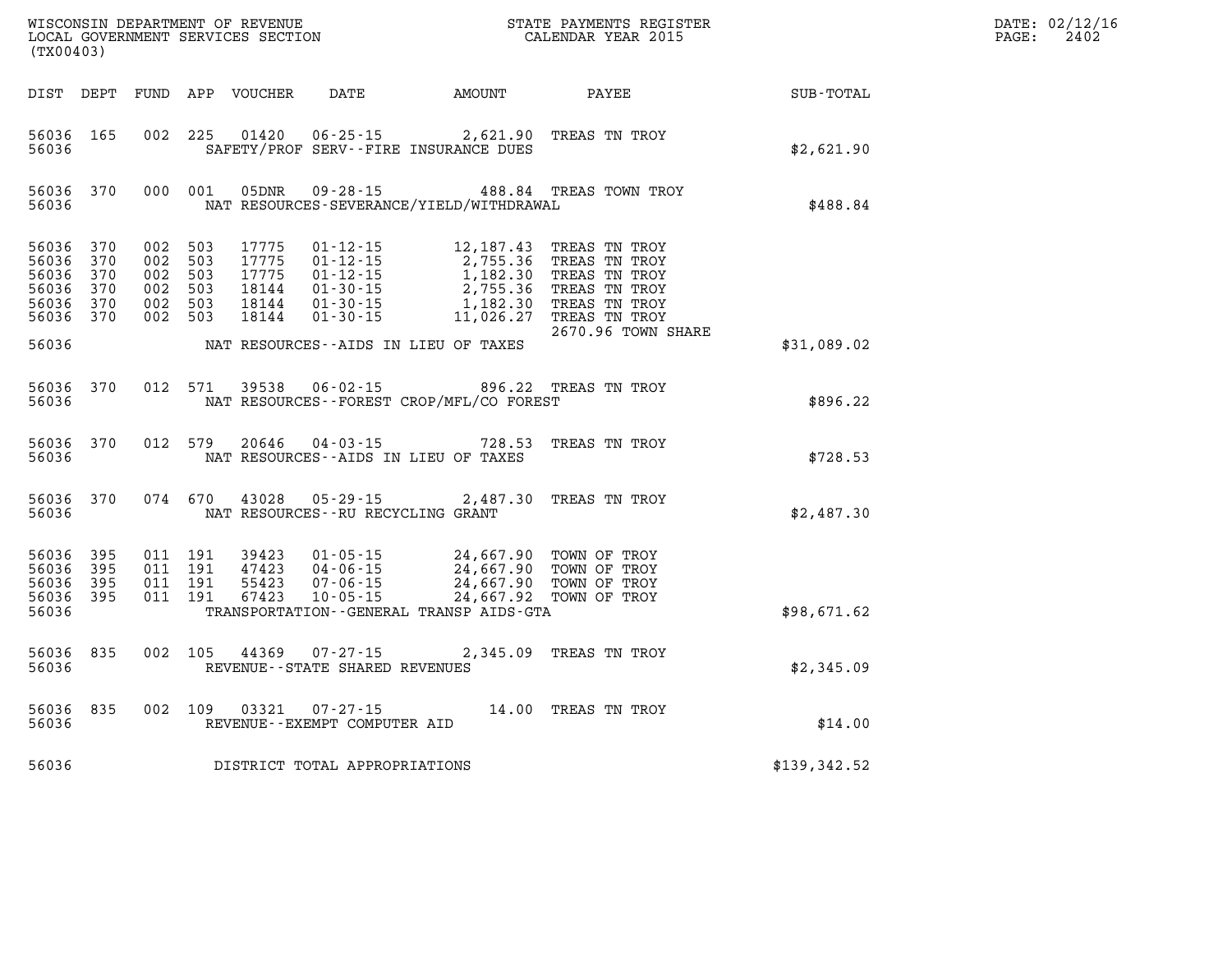| (TX00403)               |                   |                               |  |                            |                                   |                                             | STATE PAYMENTS REGISTER                                                                                                                                                                              |               | DATE: 02/12/16<br>2403<br>$\mathtt{PAGE:}$ |
|-------------------------|-------------------|-------------------------------|--|----------------------------|-----------------------------------|---------------------------------------------|------------------------------------------------------------------------------------------------------------------------------------------------------------------------------------------------------|---------------|--------------------------------------------|
|                         |                   |                               |  | DIST DEPT FUND APP VOUCHER | DATE                              | <b>EXAMPLE THE PROPERTY OF AMOUNT</b>       | PAYEE                                                                                                                                                                                                | SUB-TOTAL     |                                            |
| 56038 165<br>56038      |                   |                               |  |                            |                                   | SAFETY/PROF SERV--FIRE INSURANCE DUES       | 002 225 01421 06-25-15 2,084.82 TREAS TN WASHINGTON                                                                                                                                                  | \$2.084.82    |                                            |
| 56038 370<br>56038      |                   |                               |  |                            |                                   | NAT RESOURCES - - FOREST CROP/MFL/CO FOREST | 012 571 39539 06-02-15 160.34 TREAS TN WASHINGTON                                                                                                                                                    | \$160.34      |                                            |
| 56038 370<br>56038      |                   |                               |  |                            | NAT RESOURCES--RU RECYCLING GRANT |                                             | 074 670 43029 05-29-15 1,957.03 TREAS TN WASHINGTON                                                                                                                                                  | \$1,957.03    |                                            |
| 56038<br>56038<br>56038 | 395<br>395<br>395 | 011 191<br>011 191<br>011 191 |  |                            |                                   |                                             | 39424  01-05-15  28,939.78  TOWN OF WASHINGTON<br>47424  04-06-15  28,939.78  TOWN OF WASHINGTON<br>55424  07-06-15  28,939.78  TOWN OF WASHINGTON<br>67424  10-05-15  28,939.80  TOWN OF WASHINGTON |               |                                            |
| 56038 395<br>56038      |                   | 011 191                       |  |                            |                                   | TRANSPORTATION--GENERAL TRANSP AIDS-GTA     |                                                                                                                                                                                                      | \$115.759.14  |                                            |
| 56038                   |                   |                               |  |                            | REVENUE - - STATE SHARED REVENUES |                                             | 56038 835 002 105 44370 07-27-15 5,536.07 TREAS TN WASHINGTON                                                                                                                                        | \$5,536.07    |                                            |
| 56038                   | 56038 835         |                               |  |                            | REVENUE--EXEMPT COMPUTER AID      |                                             | 002 109 03322 07-27-15 18.00 TREAS TN WASHINGTON                                                                                                                                                     | \$18.00       |                                            |
| 56038                   |                   |                               |  |                            | DISTRICT TOTAL APPROPRIATIONS     |                                             |                                                                                                                                                                                                      | \$125, 515.40 |                                            |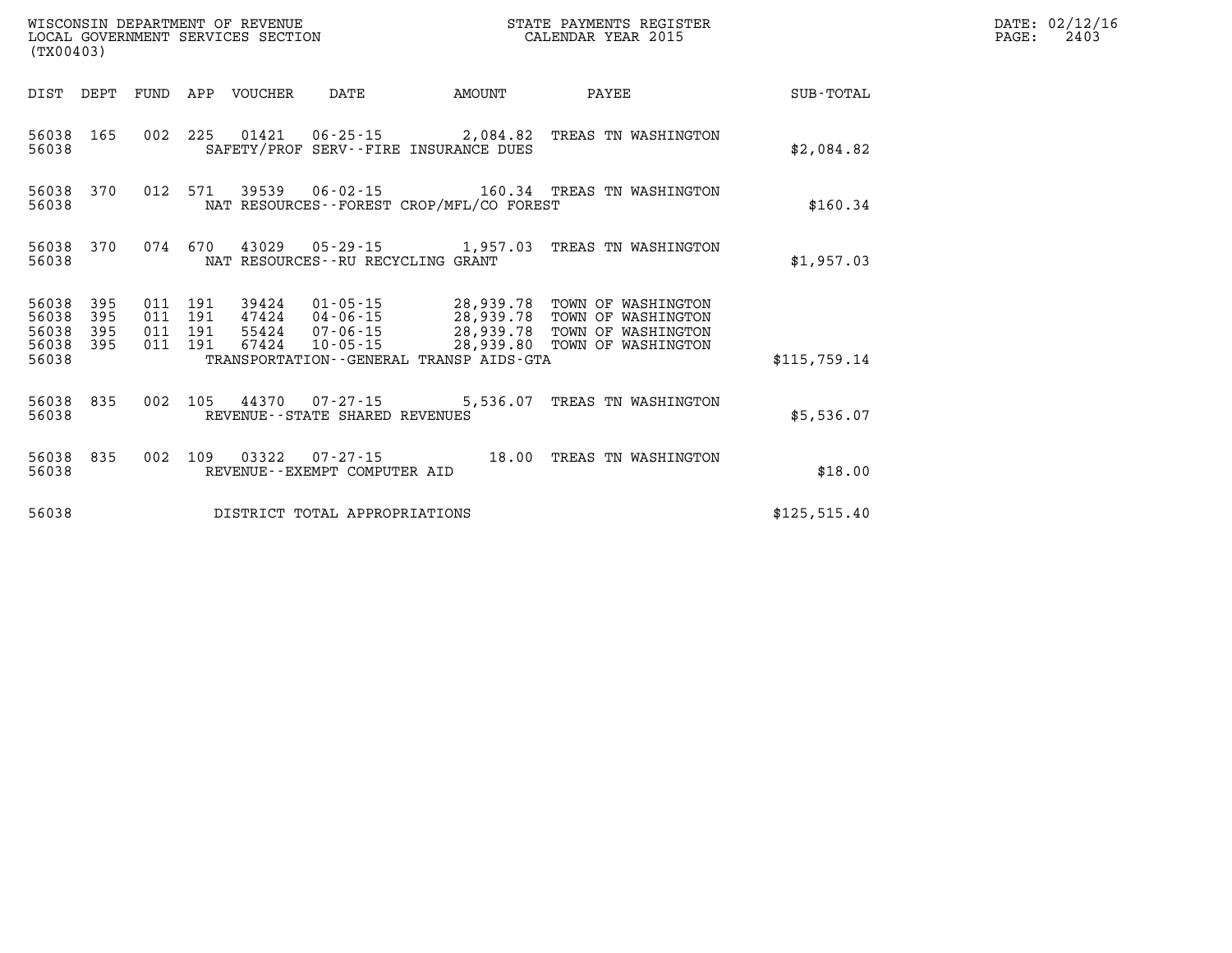| (TX00403)               |                   |                   | WISCONSIN DEPARTMENT OF REVENUE<br>LOCAL GOVERNMENT SERVICES SECTION |                                                         | STATE PAYMENTS REGISTER<br>CALENDAR YEAR 2015        |                                                             |                  |  |  |
|-------------------------|-------------------|-------------------|----------------------------------------------------------------------|---------------------------------------------------------|------------------------------------------------------|-------------------------------------------------------------|------------------|--|--|
| DIST                    | DEPT              | FUND              | APP<br>VOUCHER                                                       | DATE                                                    | AMOUNT                                               | PAYEE                                                       | <b>SUB-TOTAL</b> |  |  |
| 56040<br>56040          | 165               | 002               | 225<br>01422                                                         | $06 - 25 - 15$<br>SAFETY/PROF SERV--FIRE INSURANCE DUES | 1,572.81                                             | TREAS TN WESTFIELD                                          | \$1,572.81       |  |  |
| 56040                   | 370               | 002               | 17776<br>503                                                         | $01 - 12 - 15$                                          | 153.75                                               | TREAS TN WESTFIELD<br>33.36 TOWN SHARE                      |                  |  |  |
| 56040                   |                   |                   |                                                                      | NAT RESOURCES - AIDS IN LIEU OF TAXES                   |                                                      |                                                             | \$153.75         |  |  |
| 56040<br>56040          | 370               | 012               | 571<br>39540                                                         | $06 - 02 - 15$                                          | NAT RESOURCES - - FOREST CROP/MFL/CO FOREST          | 250.41 TREAS TN WESTFIELD                                   | \$250.41         |  |  |
| 56040<br>56040          | 370               | 074               | 670<br>43030                                                         | $05 - 29 - 15$<br>NAT RESOURCES - - RU RECYCLING GRANT  | 1,152.50                                             | TREAS TN WESTFIELD                                          | \$1,152.50       |  |  |
| 56040<br>56040<br>56040 | 395<br>395<br>395 | 011<br>011<br>011 | 191<br>39425<br>191<br>47425<br>191<br>55425                         | $01 - 05 - 15$<br>$04 - 06 - 15$<br>$07 - 06 - 15$      | 28,042.47<br>28,042.47<br>28,042.47                  | TOWN OF WESTFIELD<br>TOWN OF WESTFIELD<br>TOWN OF WESTFIELD |                  |  |  |
| 56040<br>56040          | 395               | 011               | 191<br>67425                                                         | $10 - 05 - 15$                                          | 28,042.47<br>TRANSPORTATION--GENERAL TRANSP AIDS-GTA | TOWN OF WESTFIELD                                           | \$112, 169.88    |  |  |
| 56040<br>56040          | 835               | 002               | 105<br>44371                                                         | $07 - 27 - 15$<br>REVENUE - - STATE SHARED REVENUES     | 2,091.76                                             | TREAS TN WESTFIELD                                          | \$2,091.76       |  |  |
| 56040<br>56040          | 835               | 002               | 03323<br>109                                                         | $07 - 27 - 15$<br>REVENUE - - EXEMPT COMPUTER AID       | 6.00                                                 | TREAS TN WESTFIELD                                          | \$6.00           |  |  |
| 56040                   |                   |                   |                                                                      | DISTRICT TOTAL APPROPRIATIONS                           |                                                      |                                                             | \$117,397.11     |  |  |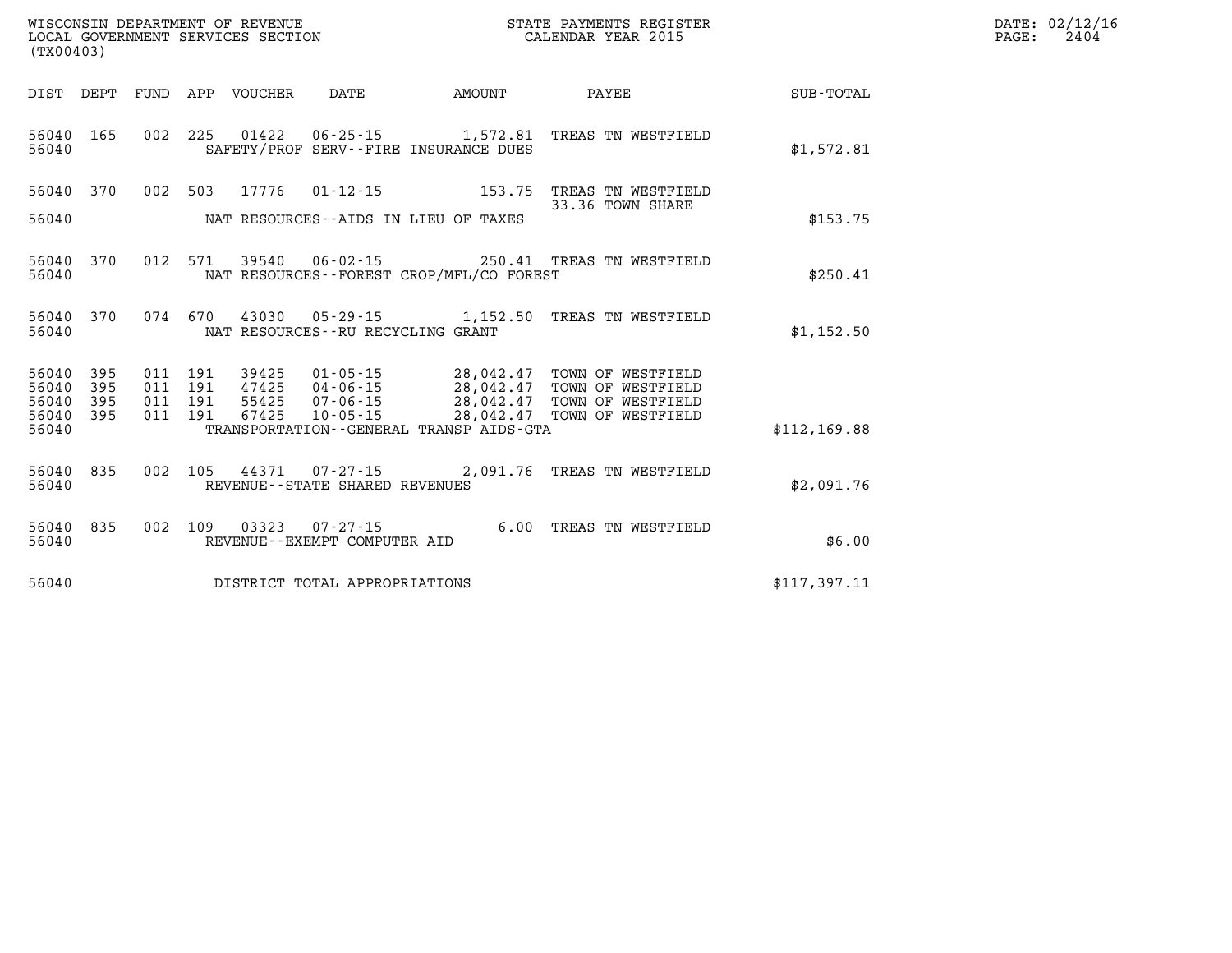| WISCONSIN DEPARTMENT OF REVENUE      | PAYMENTS REGISTER<br>3TATE | DATE: | 02/12/16 |
|--------------------------------------|----------------------------|-------|----------|
| GOVERNMENT SERVICES SECTION<br>LOCAL | CALENDAR YEAR 2015         | PAGE  | 2405     |

| (TX00403)                                         |            |  | LOCAL GOVERNMENT SERVICES SECTION |                                                          |                                             | CALENDAR YEAR 2015                                                                                                                                                                                               |                                                        | PAGE: | 2405 |
|---------------------------------------------------|------------|--|-----------------------------------|----------------------------------------------------------|---------------------------------------------|------------------------------------------------------------------------------------------------------------------------------------------------------------------------------------------------------------------|--------------------------------------------------------|-------|------|
|                                                   |            |  |                                   |                                                          |                                             |                                                                                                                                                                                                                  | DIST DEPT FUND APP VOUCHER DATE AMOUNT PAYEE SUB-TOTAL |       |      |
| 56042                                             | 56042 165  |  |                                   |                                                          | SAFETY/PROF SERV--FIRE INSURANCE DUES       | 002 225 01423 06-25-15 2,730.63 TREAS TN WINFIELD                                                                                                                                                                | \$2,730.63                                             |       |      |
| 56042 370<br>56042                                | 56042 370  |  |                                   |                                                          | NAT RESOURCES-SEVERANCE/YIELD/WITHDRAWAL    | 000 001 01DNR 04-09-15 1,546.82 TREAS TOWN WINFIELD<br>000 001 05DNR 09-28-15 409.04 TREAS TOWN WINFIELD                                                                                                         | \$1,955.86                                             |       |      |
| 56042 370<br>56042 370                            |            |  |                                   |                                                          |                                             | 002 503 18022 01-30-15 54.63 TREAS TN WINFIELD<br>002 503 18022 01-30-15 6,981.49 TREAS TN WINFIELD                                                                                                              |                                                        |       |      |
| 56042                                             |            |  |                                   |                                                          | NAT RESOURCES--AIDS IN LIEU OF TAXES        | 605.35 TOWN SHARE                                                                                                                                                                                                | \$7,036.12                                             |       |      |
| 56042                                             | 56042 370  |  |                                   |                                                          | NAT RESOURCES - - FOREST CROP/MFL/CO FOREST | 012 571 39541 06-02-15 433.39 TREAS TN WINFIELD                                                                                                                                                                  | \$433.39                                               |       |      |
| 56042                                             |            |  |                                   |                                                          | NAT RESOURCES--AIDS IN LIEU OF TAXES        | 56042 370 012 579 20647 04-03-15 58.90 TREAS TN WINFIELD<br>56042 370 012 579 20647 04-03-15 7.48 TREAS TN WINFIELD                                                                                              | \$66.38                                                |       |      |
| 56042                                             |            |  |                                   | NAT RESOURCES--RU RECYCLING GRANT                        |                                             | 56042 370 074 670 43031 05-29-15 1,410.90 TREAS TN WINFIELD                                                                                                                                                      | \$1,410.90                                             |       |      |
| 56042 395<br>56042<br>56042<br>56042 395<br>56042 | 395<br>395 |  |                                   |                                                          | TRANSPORTATION--GENERAL TRANSP AIDS-GTA     | 011 191 39426 01-05-15 22,873.27 TOWN OF WINFIELD<br>011 191 47426 04-06-15 22,873.27 TOWN OF WINFIELD<br>011 191 55426 07-06-15 22,873.27 TOWN OF WINFIELD<br>011 191 67426 10-05-15 22,873.29 TOWN OF WINFIELD | \$91,493.10                                            |       |      |
| 56042 835<br>56042                                |            |  |                                   | 002 105 44372 07-27-15<br>REVENUE--STATE SHARED REVENUES |                                             | 2,394.55 TREAS TN WINFIELD                                                                                                                                                                                       | \$2,394.55                                             |       |      |
| 56042                                             | 56042 835  |  |                                   | REVENUE--EXEMPT COMPUTER AID                             |                                             | 002 109 03324 07-27-15 8.00 TREAS TN WINFIELD                                                                                                                                                                    | \$8.00                                                 |       |      |
| 56042                                             |            |  |                                   | DISTRICT TOTAL APPROPRIATIONS                            |                                             |                                                                                                                                                                                                                  | \$107,528.93                                           |       |      |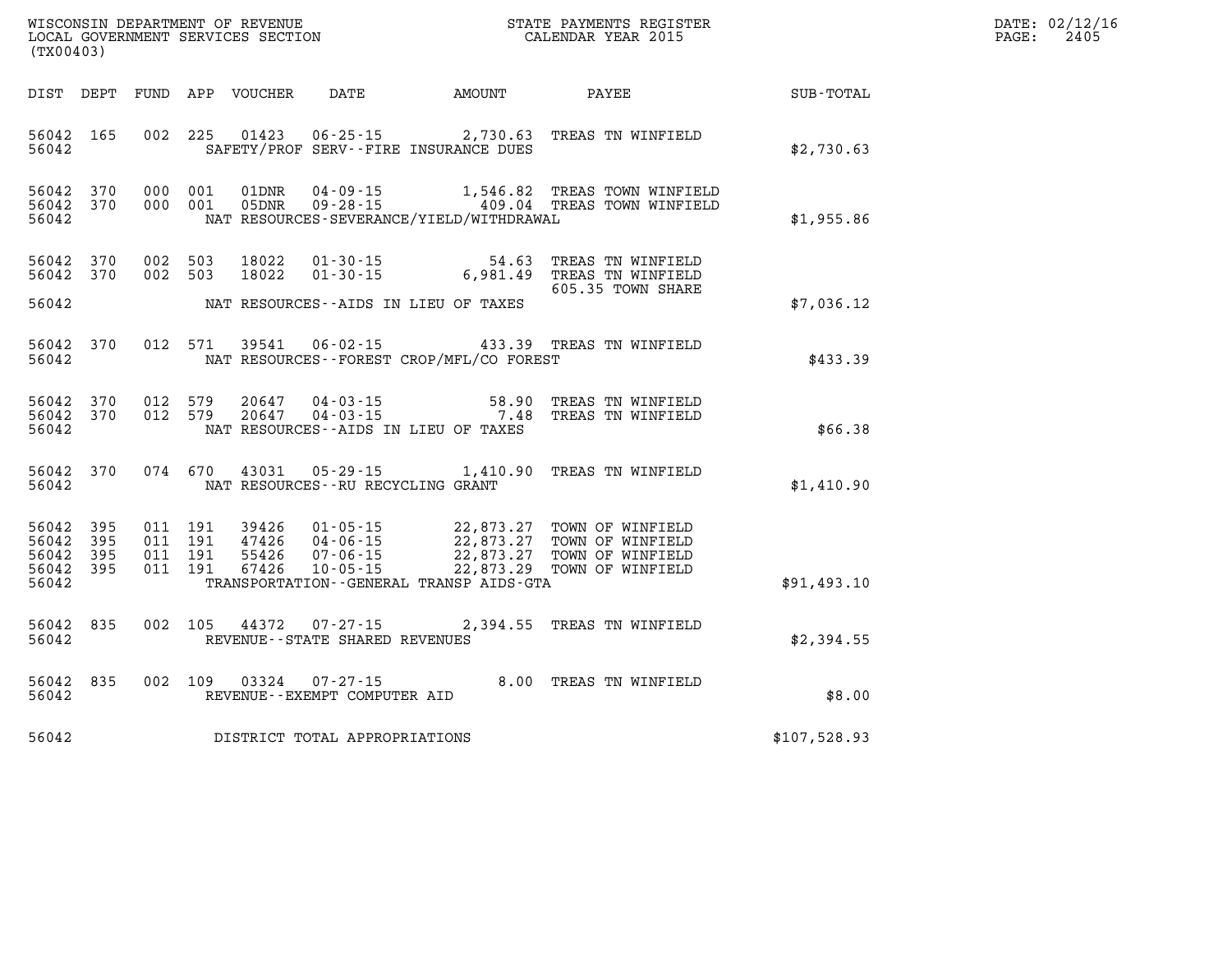| (TX00403)                           |           |                               |         |                                      |                                          | WISCONSIN DEPARTMENT OF REVENUE<br>LOCAL GOVERNMENT SERVICES SECTION FOR THE STATE PAYMENTS REGISTER<br>(TX00403)                                                                            |               | DATE: 02/12/16<br>$\mathtt{PAGE:}$<br>2406 |
|-------------------------------------|-----------|-------------------------------|---------|--------------------------------------|------------------------------------------|----------------------------------------------------------------------------------------------------------------------------------------------------------------------------------------------|---------------|--------------------------------------------|
|                                     |           |                               |         |                                      | DIST DEPT FUND APP VOUCHER DATE AMOUNT   | PAYEE SUB-TOTAL                                                                                                                                                                              |               |                                            |
| 56044                               | 56044 165 |                               |         |                                      | SAFETY/PROF SERV--FIRE INSURANCE DUES    | 002 225 01424 06-25-15 2,446.05 TREAS TN WOODLAND                                                                                                                                            | \$2,446.05    |                                            |
|                                     |           |                               |         | 56044 370 002 503 17777 01-12-15     |                                          | 54.62 TREAS TN WOODLAND<br>6.97 TOWN SHARE                                                                                                                                                   |               |                                            |
| 56044                               |           |                               |         |                                      | NAT RESOURCES--AIDS IN LIEU OF TAXES     |                                                                                                                                                                                              | \$54.62       |                                            |
| 56044                               | 56044 370 |                               |         |                                      | NAT RESOURCES--FOREST CROP/MFL/CO FOREST | 012 571 39542 06-02-15 423.31 TREAS TN WOODLAND                                                                                                                                              | \$423.31      |                                            |
|                                     | 56044 370 | 56044 370 012 579             | 012 579 |                                      |                                          | $\begin{array}{cccc}\n 20648 & 04-03-15 & 7.32 & \text{TREAS TN WOODLAND} \\  20648 & 04-03-15 & 11.74 & \text{TREAS TN WOODLAND}\n \end{array}$                                             |               |                                            |
| 56044                               |           |                               |         |                                      | NAT RESOURCES--AIDS IN LIEU OF TAXES     |                                                                                                                                                                                              | \$19.06       |                                            |
| 56044                               |           |                               |         | NAT RESOURCES - - RU RECYCLING GRANT |                                          | 56044 370 074 670 43032 05-29-15 2,555.06 TREAS TN WOODLAND                                                                                                                                  | \$2,555.06    |                                            |
| 56044 395<br>56044 395<br>56044 395 |           | 011 191<br>011 191<br>011 191 |         |                                      |                                          | 39427  01-05-15  35,298.06  TOWN OF WOODLAND<br>47427  04-06-15  35,298.06  TOWN OF WOODLAND<br>55427  07-06-15  35,298.06  TOWN OF WOODLAND<br>67427  10-05-15  35,298.06  TOWN OF WOODLAND |               |                                            |
| 56044 395<br>56044                  |           | 011 191                       |         |                                      | TRANSPORTATION--GENERAL TRANSP AIDS-GTA  |                                                                                                                                                                                              | \$141, 192.24 |                                            |
| 56044                               |           |                               |         | REVENUE--STATE SHARED REVENUES       |                                          | 56044 835 002 105 44373 07-27-15 1,117.75 TREAS TN WOODLAND                                                                                                                                  | \$1,117.75    |                                            |
| 56044                               |           |                               |         | REVENUE--EXEMPT COMPUTER AID         |                                          | 56044 835 002 109 03325 07-27-15 5.00 TREAS TN WOODLAND                                                                                                                                      | \$5.00        |                                            |
| 56044                               |           |                               |         | DISTRICT TOTAL APPROPRIATIONS        |                                          |                                                                                                                                                                                              | \$147,813.09  |                                            |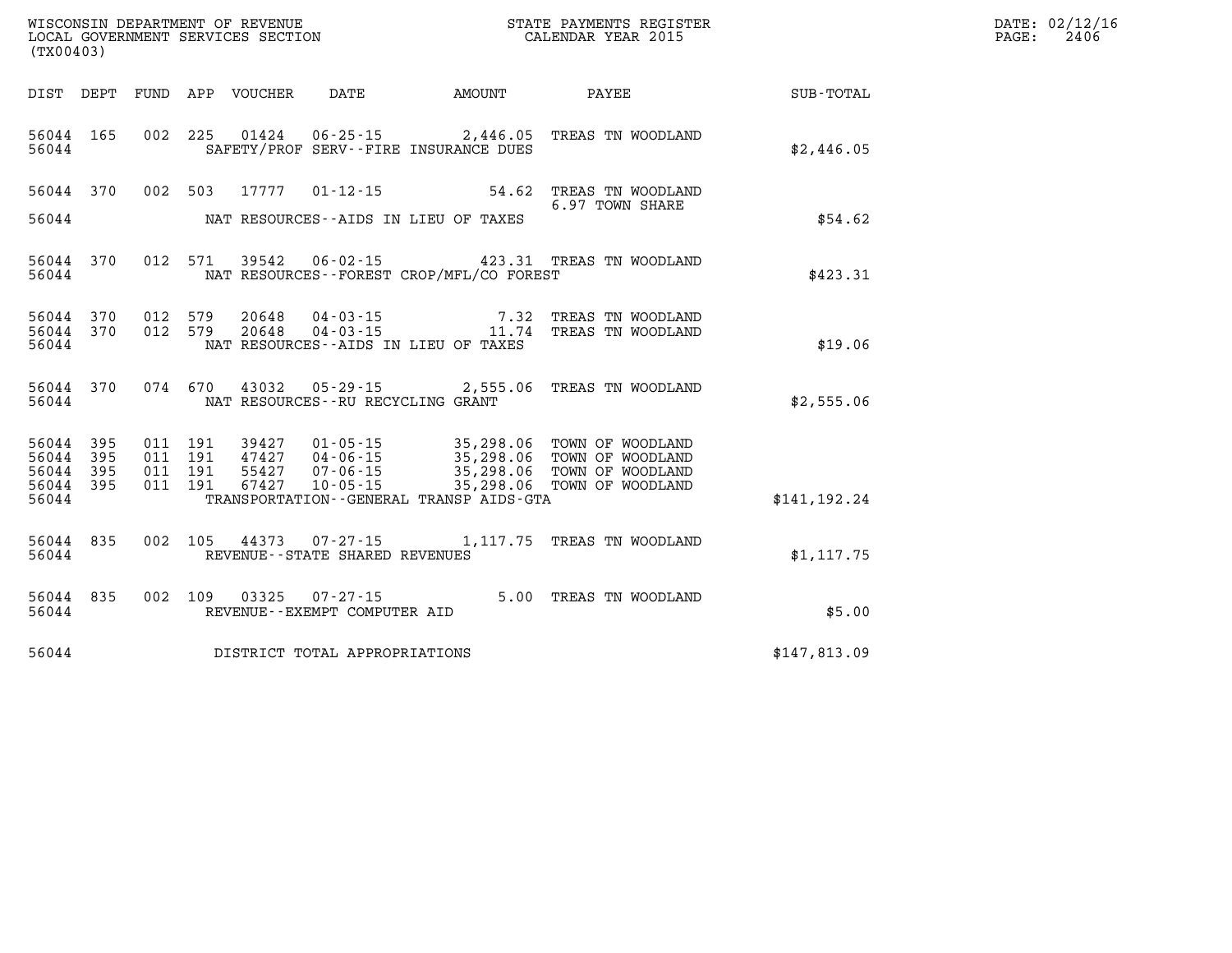| WISCONSIN DEPARTMENT OF REVENUE<br>LOCAL GOVERNMENT SERVICES SECTION<br>(TX00403) |      |      |     |                |                               | STATE PAYMENTS REGISTER<br>CALENDAR YEAR 2015 |                                     |  |            | PAGE: | DATE: 02/12/16<br>2407 |
|-----------------------------------------------------------------------------------|------|------|-----|----------------|-------------------------------|-----------------------------------------------|-------------------------------------|--|------------|-------|------------------------|
| DIST                                                                              | DEPT | FUND | APP | <b>VOUCHER</b> | DATE                          | AMOUNT                                        | PAYEE                               |  | SUB-TOTAL  |       |                        |
| 56106<br>56106                                                                    | 435  | 005  | 162 | 01DHS          | 09-11-15                      | HS--AMBULANCE FUNDING ASSISTANCE GRANTS       | 5,773.39 BALDWIN AREA EMS/AMBULANCE |  | \$5,773.39 |       |                        |
| 56106                                                                             |      |      |     |                | DISTRICT TOTAL APPROPRIATIONS |                                               |                                     |  | \$5,773.39 |       |                        |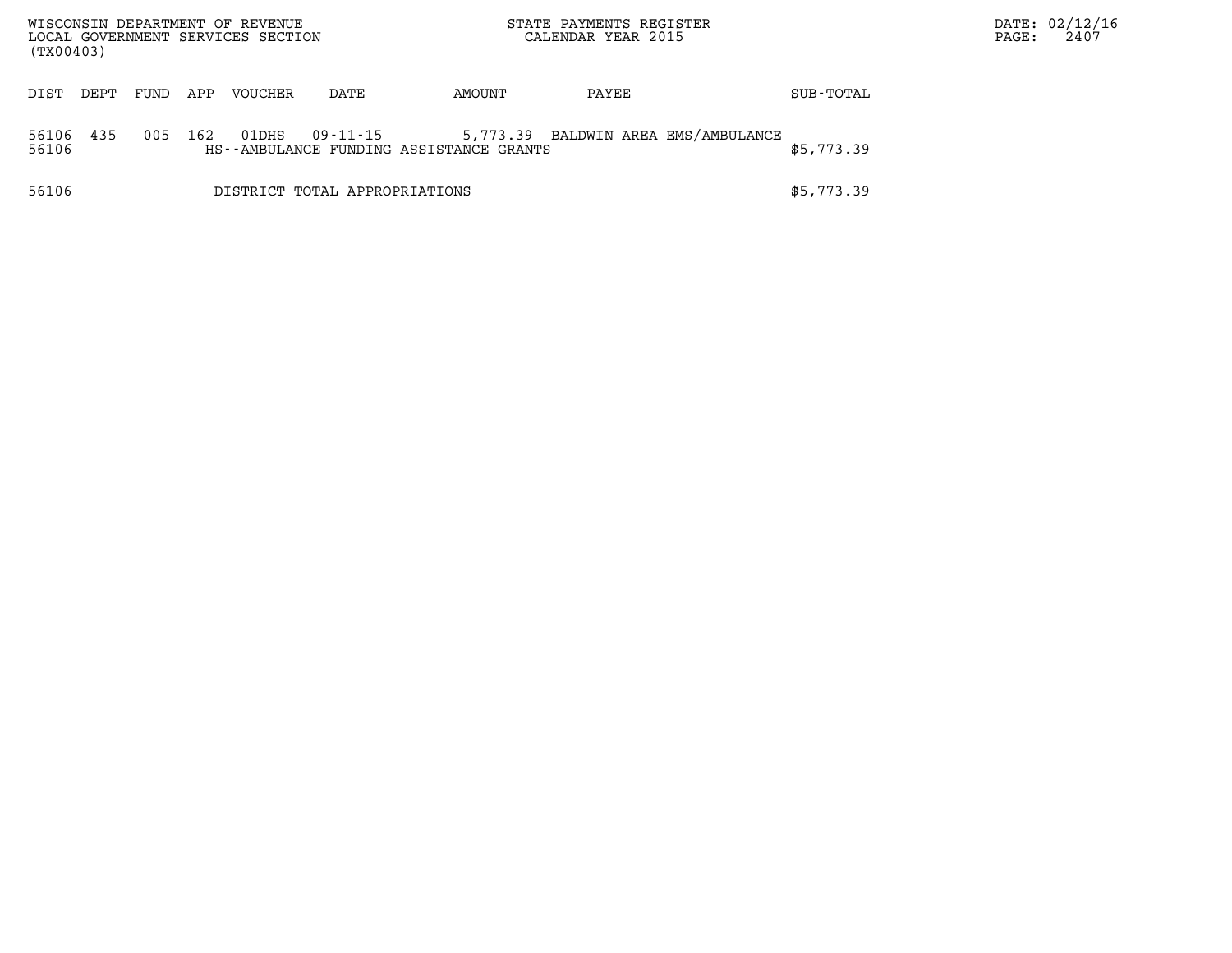| (TX00403)          |                |                    |     | WISCONSIN DEPARTMENT OF REVENUE<br>LOCAL GOVERNMENT SERVICES SECTION |                                      |                                                                    | STATE PAYMENTS REGISTER<br>CALENDAR YEAR 2015     |             | DATE: 02/12/16<br>2408<br>PAGE: |
|--------------------|----------------|--------------------|-----|----------------------------------------------------------------------|--------------------------------------|--------------------------------------------------------------------|---------------------------------------------------|-------------|---------------------------------|
|                    | DIST DEPT FUND |                    |     | APP VOUCHER                                                          | DATE                                 | <b>AMOUNT</b>                                                      | PAYEE                                             | SUB-TOTAL   |                                 |
| 56141 165<br>56141 |                | 002                | 225 |                                                                      |                                      | 01425   06-25-15   304.53<br>SAFETY/PROF SERV--FIRE INSURANCE DUES | TREAS VIL IRONTON                                 | \$304.53    |                                 |
| 56141              |                | 56141 370 074 670  |     |                                                                      | NAT RESOURCES - - RU RECYCLING GRANT |                                                                    | 43033  05-29-15  122.86  TREAS VIL IRONTON        | \$122.86    |                                 |
| 56141              | 395            | 011                | 191 | 39428                                                                | 01-05-15                             |                                                                    | 1,849.68 VILLAGE OF IRONTON                       |             |                                 |
| 56141<br>56141     | 395<br>395     | 011 191<br>011 191 |     |                                                                      |                                      |                                                                    | 47428  04-06-15   1,849.68   VILLAGE OF IRONTON   |             |                                 |
| 56141 395<br>56141 |                | 011 191            |     | 67428                                                                | 10-05-15                             | TRANSPORTATION--GENERAL TRANSP AIDS-GTA                            | 1,849.68 VILLAGE OF IRONTON                       | \$7,398.72  |                                 |
| 56141 835<br>56141 |                | 002                |     |                                                                      | REVENUE--STATE SHARED REVENUES       |                                                                    | 105  44374  07-27-15  6,540.56  TREAS VIL IRONTON | \$6,540.56  |                                 |
| 56141 835<br>56141 |                | 021 363            |     |                                                                      | REVENUE--LOTTERY CREDIT -            |                                                                    | 35868  03-23-15  545.53  TREAS VIL IRONTON        | \$545.53    |                                 |
| 56141              |                |                    |     |                                                                      | DISTRICT TOTAL APPROPRIATIONS        |                                                                    |                                                   | \$14,912.20 |                                 |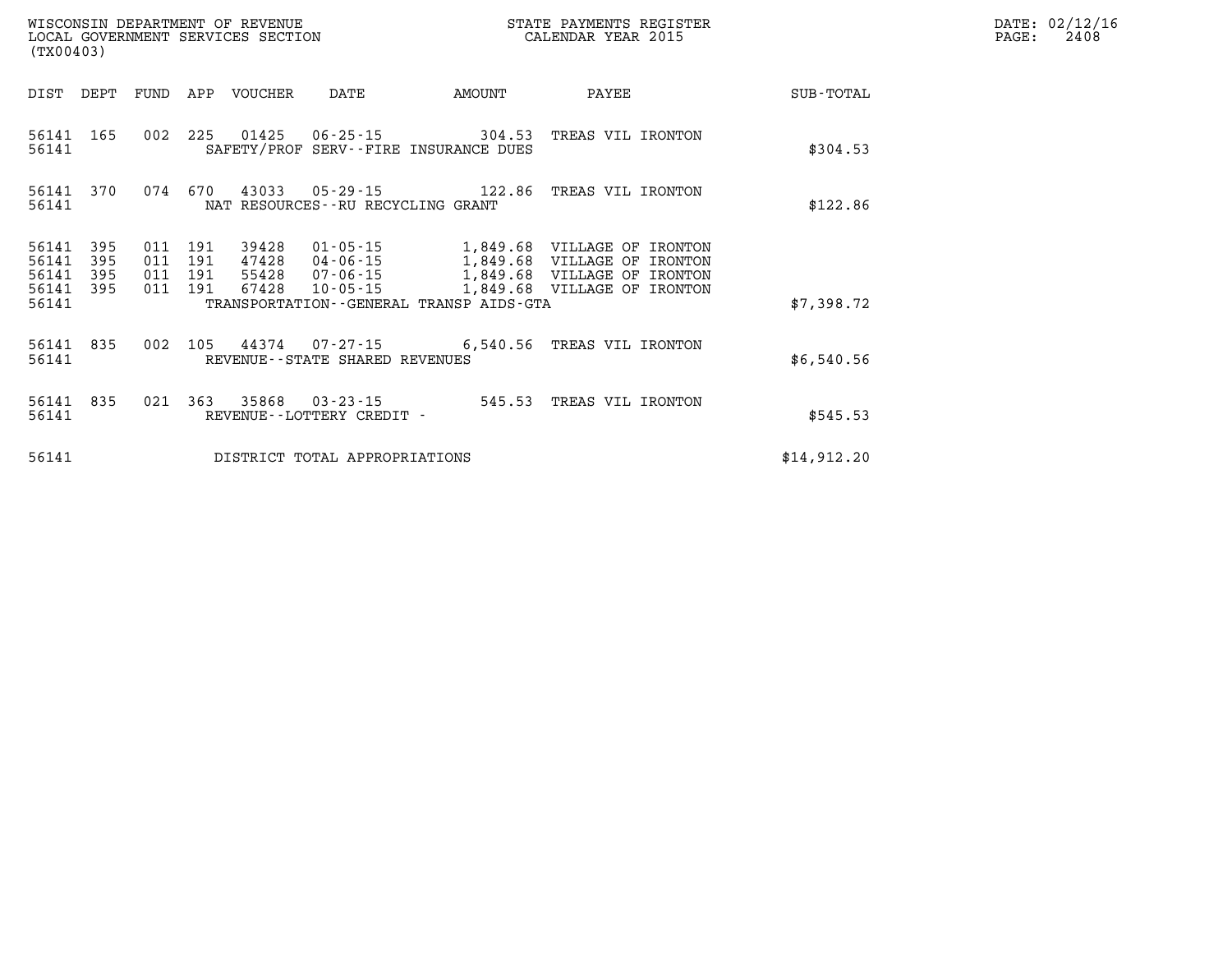|                | (TX00403)                                                                                                                                                                                       |     |                                                                                                                                                               |                                                                                                                                     |                                         |                                               |                                                                                                                                                                           | $\mathbb{R}^n$ | DATE: 02/12/16<br>PAGE:<br>2409 |
|----------------|-------------------------------------------------------------------------------------------------------------------------------------------------------------------------------------------------|-----|---------------------------------------------------------------------------------------------------------------------------------------------------------------|-------------------------------------------------------------------------------------------------------------------------------------|-----------------------------------------|-----------------------------------------------|---------------------------------------------------------------------------------------------------------------------------------------------------------------------------|----------------|---------------------------------|
|                |                                                                                                                                                                                                 |     |                                                                                                                                                               |                                                                                                                                     |                                         |                                               | DIST DEPT FUND APP VOUCHER DATE AMOUNT PAYEE SUB-TOTAL                                                                                                                    |                |                                 |
| 56146          | 56146 165                                                                                                                                                                                       |     |                                                                                                                                                               |                                                                                                                                     |                                         | SAFETY/PROF SERV--FIRE INSURANCE DUES         | 002 225 01426 06-25-15 48,962.14 TREAS VIL LAKE DELTON                                                                                                                    | \$48,962.14    |                                 |
|                |                                                                                                                                                                                                 |     |                                                                                                                                                               | 56146 370 002 503 18023                                                                                                             |                                         |                                               | 01-30-15 8,076.37 TREAS VIL LAKE DELTON<br>1374.06 TOWN SHARE                                                                                                             |                |                                 |
|                |                                                                                                                                                                                                 |     |                                                                                                                                                               |                                                                                                                                     |                                         | 56146 MAT RESOURCES--AIDS IN LIEU OF TAXES    |                                                                                                                                                                           | \$8,076.37     |                                 |
|                |                                                                                                                                                                                                 |     |                                                                                                                                                               |                                                                                                                                     |                                         |                                               | $\begin{tabular}{llllll} 56146 & 370 & 012 & 381 & 00609 & 04-03-15 & 3,389.44 & \texttt{TREAS VIL LAKE DELTON} \\ & \texttt{NAT RESOURCES--BORT PATROL} & \end{tabular}$ | \$3,389.44     |                                 |
|                |                                                                                                                                                                                                 |     |                                                                                                                                                               |                                                                                                                                     |                                         | 56146 MAT RESOURCES--BOATING ENFORCEMENT AIDS | 56146 370 012 550 00609 04-03-15 11,744.41 TREAS VIL LAKE DELTON                                                                                                          | \$11,744.41    |                                 |
|                |                                                                                                                                                                                                 |     |                                                                                                                                                               |                                                                                                                                     | 56146 MAT RESOURCES--RU RECYCLING GRANT |                                               | 56146 370 074 670 43034 05-29-15 6,693.04 TREAS VIL LAKE DELTON                                                                                                           | \$6,693.04     |                                 |
| 56146          | 56146 395<br>56146 395<br>56146 395<br>56146 395<br>56146 395<br>56146 395<br>56146 395<br>56146 395<br>56146 395<br>56146 395<br>56146 395<br>56146 395<br>56146 395<br>56146 395<br>56146 395 | 011 | 011 185<br>011 185<br>011 185<br>011 185<br>011 185<br>011 185<br>011 185<br>011 185<br>185<br>011 185<br>011 185<br>011 185<br>011 185<br>011 185<br>011 185 | 47753<br>47753<br>47753<br>52421<br>53654<br>55457<br>59117<br>60447<br>60447<br>60447<br>60447<br>63592<br>63592<br>63592<br>63592 |                                         | TRANSPORTATION - - HIGHWAY SAFETY - FEDERAL   |                                                                                                                                                                           | \$12,794.25    |                                 |
| 56146          | 56146 395<br>56146 395<br>56146 395<br>56146 395                                                                                                                                                |     | 011 191<br>011 191<br>011 191                                                                                                                                 | 39429<br>47429<br>55429                                                                                                             |                                         | TRANSPORTATION--GENERAL TRANSP AIDS-GTA       | 011 191 67429 10-05-15 133,600.04 VILLAGE OF LAKE DELTON                                                                                                                  | \$534,400.10   |                                 |
| 56146          | 56146 455                                                                                                                                                                                       |     |                                                                                                                                                               |                                                                                                                                     | JUSTICE - - LAW ENFORCEMENT TRAINING    |                                               | 002 231 14 04-08-15 2,720.00 TREAS VIL LAKE DELTON                                                                                                                        | \$2,720.00     |                                 |
| 56146<br>56146 | 505                                                                                                                                                                                             |     |                                                                                                                                                               |                                                                                                                                     | DOA--HOUSING ASSISTANCE GRANTS          |                                               | 002 743 09811 07-14-15 110,402.00 TREAS VIL LAKE DELTON                                                                                                                   | \$110,402.00   |                                 |
|                | 56146 835                                                                                                                                                                                       |     | 002 105                                                                                                                                                       | 44375                                                                                                                               | $07 - 27 - 15$                          |                                               | 4,491.36 TREAS VIL LAKE DELTON                                                                                                                                            |                |                                 |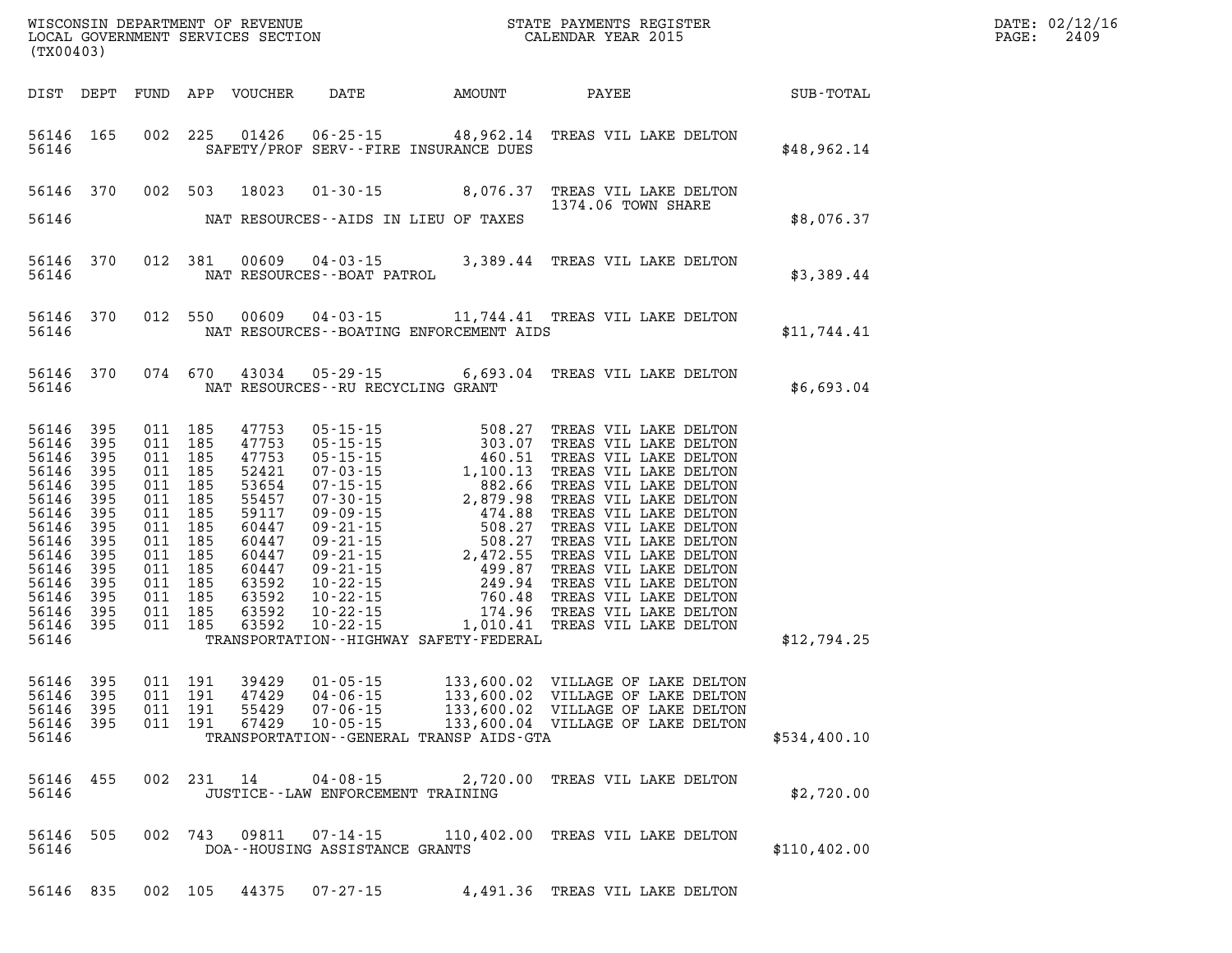| (TX00403)               |            |            |            | WISCONSIN DEPARTMENT OF REVENUE<br>LOCAL GOVERNMENT SERVICES SECTION |                                                      | STATE PAYMENTS REGISTER<br>CALENDAR YEAR 2015 |                                                |  |              | PAGE: | DATE: 02/12/16<br>2410 |
|-------------------------|------------|------------|------------|----------------------------------------------------------------------|------------------------------------------------------|-----------------------------------------------|------------------------------------------------|--|--------------|-------|------------------------|
| DIST                    | DEPT       | FUND       | APP        | VOUCHER                                                              | DATE                                                 | AMOUNT                                        | PAYEE                                          |  | SUB-TOTAL    |       |                        |
| 56146                   |            |            |            |                                                                      | REVENUE - - STATE SHARED REVENUES                    |                                               |                                                |  | \$4,491.36   |       |                        |
| 56146<br>56146<br>56146 | 835<br>835 | 002<br>002 | 109<br>109 | 03326<br>05297                                                       | 07-27-15<br>07-27-15<br>REVENUE--EXEMPT COMPUTER AID | 6,727.00<br>17,535.00                         | TREAS VIL LAKE DELTON<br>TREAS VIL LAKE DELTON |  | \$24, 262.00 |       |                        |
| 56146 835<br>56146      |            | 021        | 363        | 35869                                                                | $03 - 23 - 15$<br>REVENUE - - LOTTERY CREDIT -       | 28,376.62                                     | TREAS VIL LAKE DELTON                          |  | \$28,376.62  |       |                        |
| 56146                   |            |            |            |                                                                      | DISTRICT TOTAL APPROPRIATIONS                        |                                               |                                                |  | \$796,311.73 |       |                        |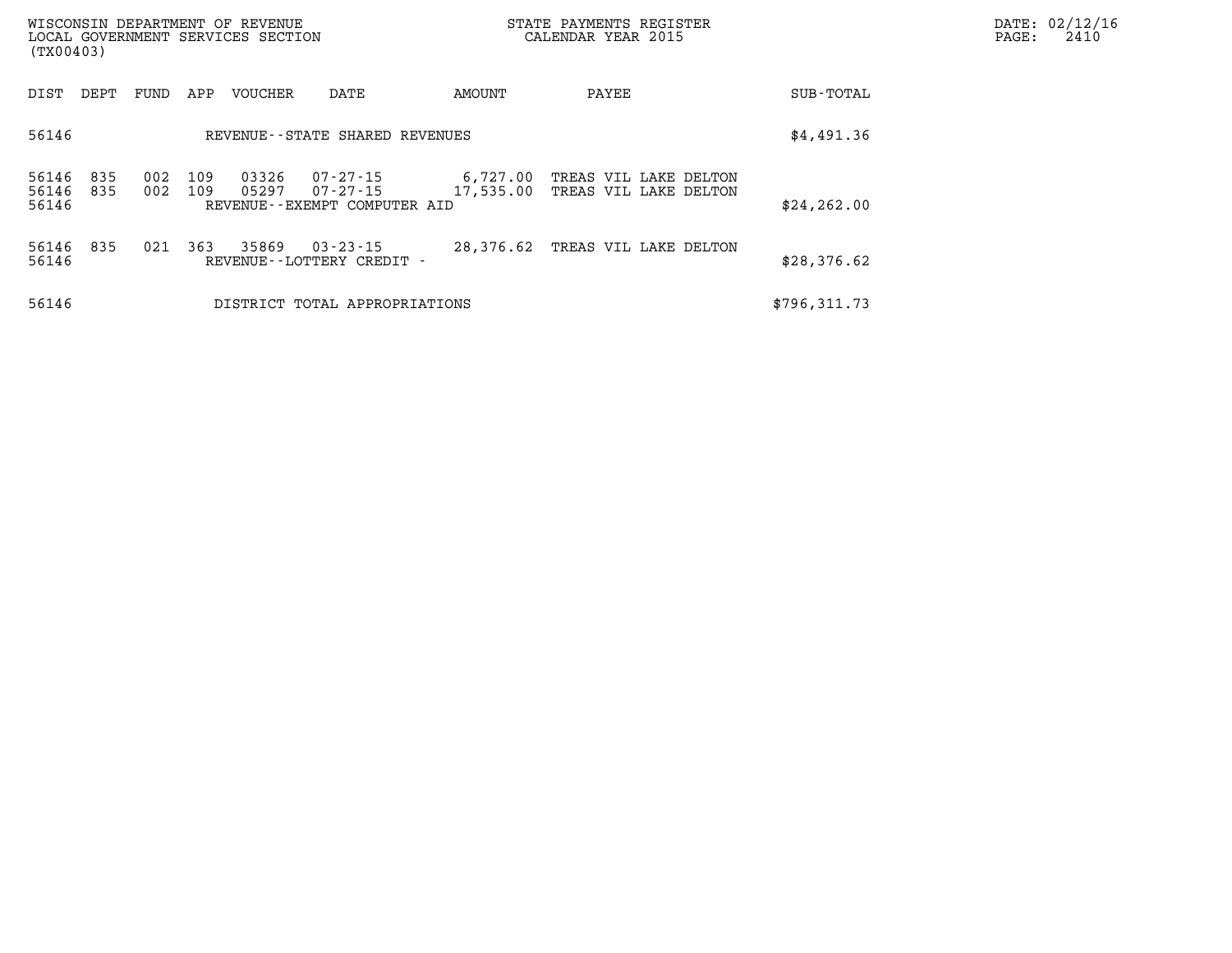| WISCONSIN DEPARTMENT OF REVENUE   | STATE PAYMENTS REGISTER |      | DATE: 02/12/16 |
|-----------------------------------|-------------------------|------|----------------|
| LOCAL GOVERNMENT SERVICES SECTION | CALENDAR YEAR 2015      | PAGE | 241.           |

| (TX00403)                                                             |                          |                                                                                                                                                                                                                                                                                                                    |                  |
|-----------------------------------------------------------------------|--------------------------|--------------------------------------------------------------------------------------------------------------------------------------------------------------------------------------------------------------------------------------------------------------------------------------------------------------------|------------------|
| DIST<br>DEPT                                                          | <b>FUND</b>              | VOUCHER<br>APP<br>DATE<br>AMOUNT<br>PAYEE                                                                                                                                                                                                                                                                          | <b>SUB-TOTAL</b> |
| 165<br>56147<br>56147                                                 | 002                      | 225<br>01427<br>$06 - 25 - 15$<br>705.42<br>TREAS VIL LA VALLE<br>SAFETY/PROF SERV--FIRE INSURANCE DUES                                                                                                                                                                                                            | \$705.42         |
| 56147<br>370<br>56147                                                 | 002                      | 503<br>18024<br>$01 - 30 - 15$<br>489.22<br>TREAS VIL LA VALLE<br>151.08 TOWN SHARE<br>NAT RESOURCES--AIDS IN LIEU OF TAXES                                                                                                                                                                                        | \$489.22         |
| 56147<br>370<br>56147                                                 | 012                      | 579<br>$20649$ $04-03-15$<br>40.22<br>TREAS VIL LA VALLE<br>NAT RESOURCES -- AIDS IN LIEU OF TAXES                                                                                                                                                                                                                 | \$40.22          |
| 370<br>56147<br>56147                                                 | 074                      | 670<br>43035<br>$05 - 29 - 15$ 1,040.74<br>TREAS VIL LA VALLE<br>NAT RESOURCES - - RU RECYCLING GRANT                                                                                                                                                                                                              | \$1,040.74       |
| 395<br>56147<br>56147<br>395<br>56147<br>395<br>56147<br>395<br>56147 | 011<br>011<br>011<br>011 | 191<br>$01 - 05 - 15$<br>4,403.90 VILLAGE OF LA VALLE<br>39430<br>191<br>47430<br>4,403.90<br>04-06-15<br>VILLAGE OF LA VALLE<br>191<br>55430<br>$07 - 06 - 15$<br>4,403.90<br>VILLAGE OF LA VALLE<br>$10 - 05 - 15$<br>191<br>67430<br>4,403.92<br>VILLAGE OF LA VALLE<br>TRANSPORTATION--GENERAL TRANSP AIDS-GTA | \$17,615.62      |
| 835<br>56147<br>56147                                                 | 002                      | 105<br>44376<br>$07 - 27 - 15$<br>14,614.76<br>TREAS VIL LA VALLE<br>REVENUE - - STATE SHARED REVENUES                                                                                                                                                                                                             | \$14.614.76      |
| 56147<br>835<br>56147                                                 | 002                      | 109<br>03327<br>$07 - 27 - 15$<br>478.00 TREAS VIL LA VALLE<br>REVENUE--EXEMPT COMPUTER AID                                                                                                                                                                                                                        | \$478.00         |
| 56147                                                                 |                          | DISTRICT TOTAL APPROPRIATIONS                                                                                                                                                                                                                                                                                      | \$34,983.98      |

WISCONSIN DEPARTMENT OF REVENUE **STATE PAYMENTS REGISTER** LOCAL GOVERNMENT SERVICES SECTION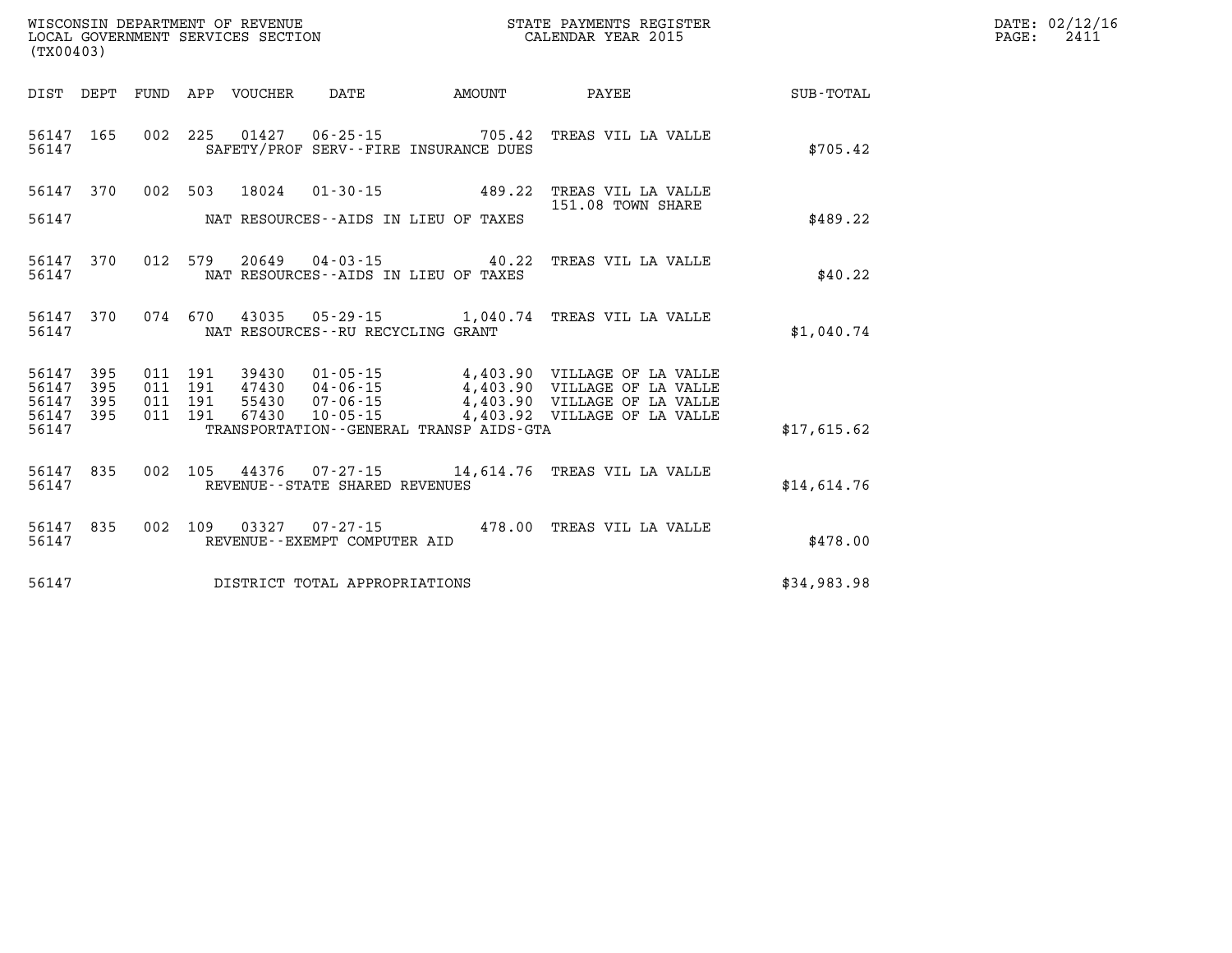| DATE:            | 02/12/16 |
|------------------|----------|
| $\texttt{PAGE:}$ | 2412     |

| (TX00403)                                 |                          |                          |                          | LOCAL GOVERNMENT SERVICES SECTION |                                                                | CALENDAR YEAR 2015                                                              |                                                                                                  | PAGE:      | 2412 |  |
|-------------------------------------------|--------------------------|--------------------------|--------------------------|-----------------------------------|----------------------------------------------------------------|---------------------------------------------------------------------------------|--------------------------------------------------------------------------------------------------|------------|------|--|
| DIST                                      | DEPT                     | FUND                     | APP                      | VOUCHER                           | DATE                                                           | AMOUNT                                                                          | PAYEE                                                                                            | SUB-TOTAL  |      |  |
| 56148<br>56148                            | 165                      | 002                      | 225                      | 01428                             |                                                                | $06 - 25 - 15$ 366.92<br>SAFETY/PROF SERV--FIRE INSURANCE DUES                  | TREAS VIL LIME RIDGE                                                                             | \$366.92   |      |  |
| 56148<br>56148<br>56148<br>56148<br>56148 | 395<br>395<br>395<br>395 | 011<br>011<br>011<br>011 | 191<br>191<br>191<br>191 | 39431<br>47431<br>55431<br>67431  | $01 - 05 - 15$<br>04-06-15<br>$07 - 06 - 15$<br>$10 - 05 - 15$ | 506.28<br>506.28<br>506.28<br>506.28<br>TRANSPORTATION--GENERAL TRANSP AIDS-GTA | VILLAGE OF LIME RIDGE<br>VILLAGE OF LIME RIDGE<br>VILLAGE OF LIME RIDGE<br>VILLAGE OF LIME RIDGE | \$2,025.12 |      |  |
| 56148<br>56148                            | 835                      | 002                      | 105                      | 44377                             | 07-27-15<br>REVENUE--STATE SHARED REVENUES                     |                                                                                 | 6,166.95 TREAS VIL LIME RIDGE                                                                    | \$6,166.95 |      |  |
| 56148<br>56148                            | 835                      | 002                      | 109                      | 03328                             | $07 - 27 - 15$<br>REVENUE--EXEMPT COMPUTER AID                 | 26.00                                                                           | TREAS VIL LIME RIDGE                                                                             | \$26.00    |      |  |
| 56148                                     |                          |                          |                          |                                   | DISTRICT TOTAL APPROPRIATIONS                                  |                                                                                 |                                                                                                  | \$8,584.99 |      |  |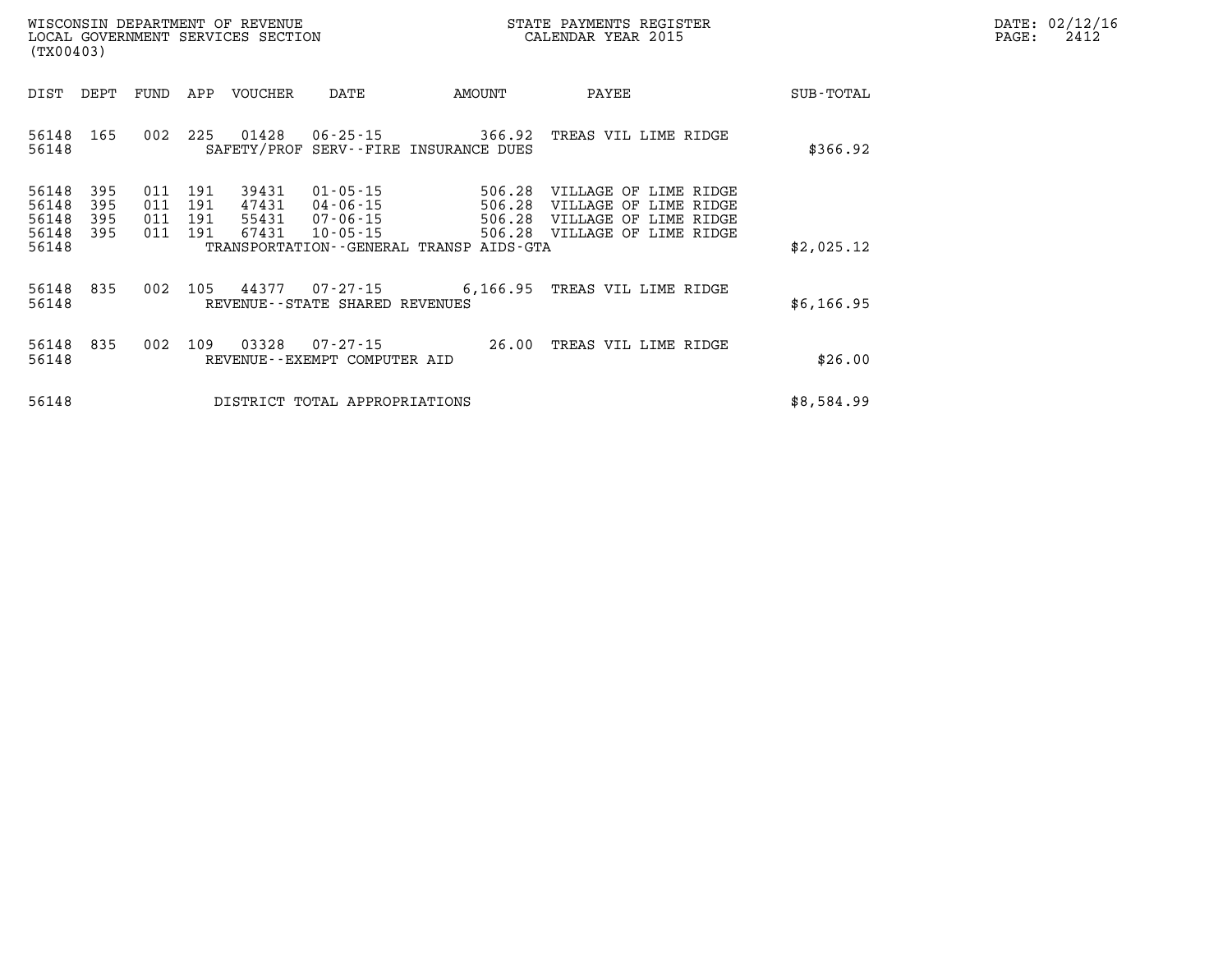| DATE: | 02/12/16 |
|-------|----------|
| PAGE: | 2413     |

| (TX00403)               |            |            |            | WISCONSIN DEPARTMENT OF REVENUE<br>LOCAL GOVERNMENT SERVICES SECTION |                                                   | STATE PAYMENTS REGISTER<br>CALENDAR YEAR 2015                   |                                                |             |  |
|-------------------------|------------|------------|------------|----------------------------------------------------------------------|---------------------------------------------------|-----------------------------------------------------------------|------------------------------------------------|-------------|--|
| DIST                    | DEPT       | FUND       | APP        | VOUCHER                                                              | DATE                                              | AMOUNT                                                          | PAYEE                                          | SUB-TOTAL   |  |
| 56149<br>56149          | 165        | 002        | 225        | 01429                                                                | $06 - 25 - 15$                                    | 539.15<br>SAFETY/PROF SERV--FIRE INSURANCE DUES                 | TREAS VIL LOGANVILLE                           | \$539.15    |  |
| 56149<br>56149          | 395<br>395 | 011<br>011 | 191<br>191 | 39432<br>47432                                                       | $01 - 05 - 15$<br>$04 - 06 - 15$                  | 5,645.23<br>5,645.23                                            | VILLAGE OF LOGANVILLE<br>VILLAGE OF LOGANVILLE |             |  |
| 56149<br>56149<br>56149 | 395<br>395 | 011<br>011 | 191<br>191 | 55432<br>67432                                                       | $07 - 06 - 15$<br>$10 - 05 - 15$                  | 5,645.23<br>5,645.25<br>TRANSPORTATION--GENERAL TRANSP AIDS-GTA | VILLAGE OF LOGANVILLE<br>VILLAGE OF LOGANVILLE | \$22,580.94 |  |
| 56149<br>56149          | 505        | 002        | 743        | 08985                                                                | DOA--HOUSING ASSISTANCE GRANTS                    | $06 - 17 - 15$ 6,925.00                                         | TREAS VIL LOGANVILLE                           | \$6,925.00  |  |
| 56149<br>56149          | 835        | 002        | 105        | 44378                                                                | $07 - 27 - 15$<br>REVENUE--STATE SHARED REVENUES  | 11,509.87                                                       | TREAS VIL LOGANVILLE                           | \$11,509.87 |  |
| 56149<br>56149          | 835        | 002        | 109        | 03329                                                                | $07 - 27 - 15$<br>REVENUE - - EXEMPT COMPUTER AID | 193.00                                                          | TREAS VIL LOGANVILLE                           | \$193.00    |  |
| 56149                   |            |            |            |                                                                      | DISTRICT TOTAL APPROPRIATIONS                     |                                                                 |                                                | \$41,747.96 |  |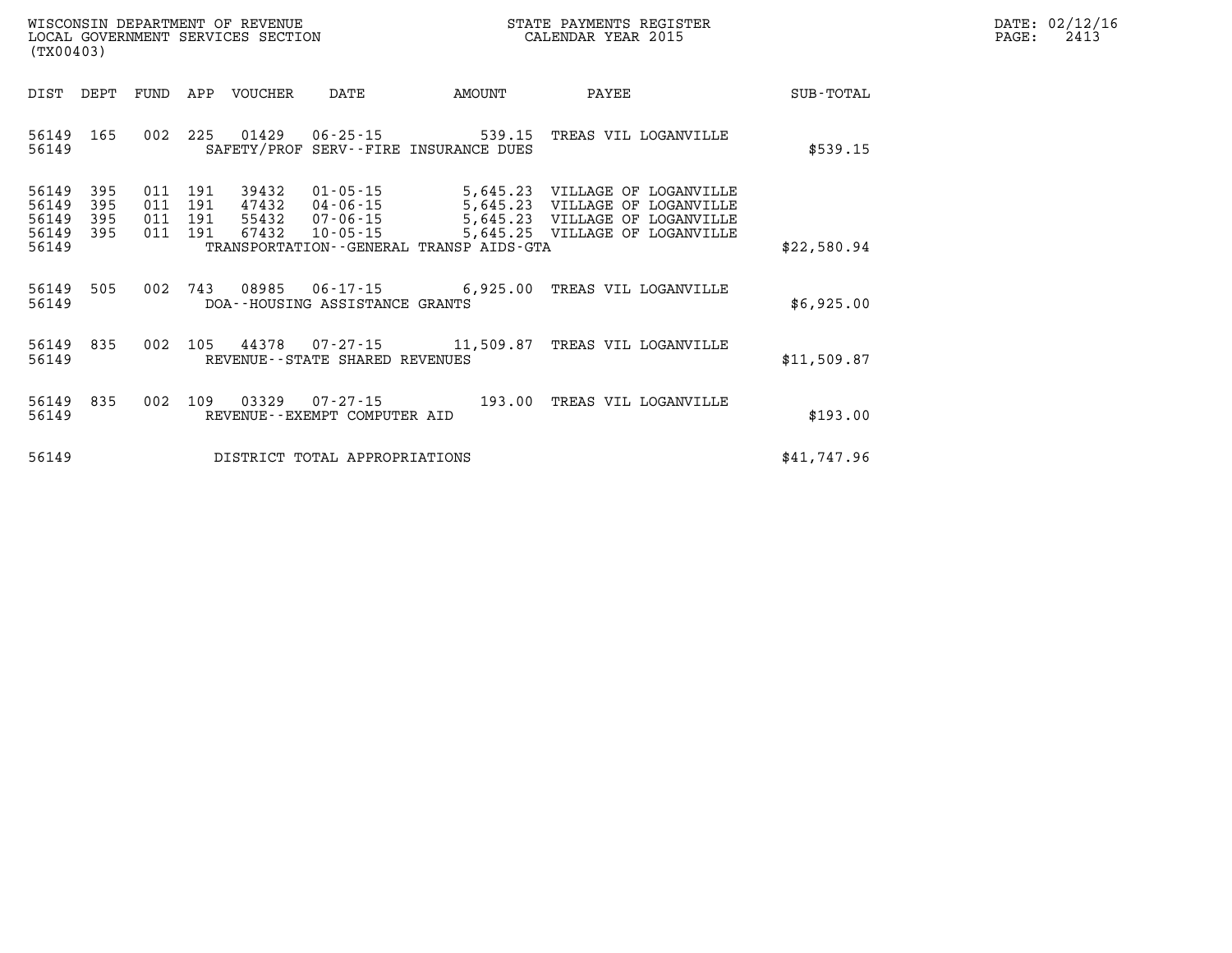| (TX00403)                                                 |  |                                 |                                       |                                            |                                                                                                                                                                                                                          |             | DATE: 02/12/16<br>$\mathtt{PAGE:}$<br>2414 |
|-----------------------------------------------------------|--|---------------------------------|---------------------------------------|--------------------------------------------|--------------------------------------------------------------------------------------------------------------------------------------------------------------------------------------------------------------------------|-------------|--------------------------------------------|
|                                                           |  | DIST DEPT FUND APP VOUCHER DATE |                                       | <b>AMOUNT</b>                              | <b>PAYEE</b>                                                                                                                                                                                                             | SUB-TOTAL   |                                            |
| 56151                                                     |  |                                 | SAFETY/PROF SERV--FIRE INSURANCE DUES |                                            | 56151 165 002 225 01430 06-25-15 1,650.80 TREAS VIL MERRIMAC                                                                                                                                                             | \$1,650.80  |                                            |
| 56151                                                     |  |                                 |                                       | NAT RESOURCES--FOREST CROP/MFL/CO FOREST   | 56151 370 012 571 39543 06-02-15 10.01 TREAS VIL MERRIMAC                                                                                                                                                                | \$10.01     |                                            |
| 56151 200                                                 |  |                                 | NAT RESOURCES - - RU RECYCLING GRANT  |                                            | 56151 370 074 670 43036 05-29-15 1,443.40 TREAS VIL MERRIMAC                                                                                                                                                             | \$1,443.40  |                                            |
| 56151 395<br>56151 395<br>56151 395<br>56151 395<br>56151 |  |                                 |                                       | TRANSPORTATION - - GENERAL TRANSP AIDS-GTA | 011 191 39433 01-05-15 6,891.28 VILLAGE OF MERRIMAC<br>011 191 47433 04-06-15 6,891.28 VILLAGE OF MERRIMAC<br>011 191 67433 07-06-15 6,891.28 VILLAGE OF MERRIMAC<br>011 191 67433 10-05-15 6,891.30 VILLAGE OF MERRIMAC | \$27,565.14 |                                            |
| 56151 200                                                 |  |                                 | REVENUE--STATE SHARED REVENUES        |                                            | 56151 835 002 105 44379 07-27-15 2,661.94 TREAS VIL MERRIMAC                                                                                                                                                             | \$2.661.94  |                                            |
| 56151 835<br>56151 200                                    |  |                                 | REVENUE--EXEMPT COMPUTER AID          |                                            | 002 109 03330 07-27-15 258.00 TREAS VIL MERRIMAC                                                                                                                                                                         | \$258.00    |                                            |
| 56151                                                     |  |                                 |                                       | DOA-PAYMENT FOR MUNICIPAL SERVICES AID     | 56151 835 002 501 00003 02-02-15 45.25 TREAS VIL MERRIMAC                                                                                                                                                                | \$45.25     |                                            |
| 56151                                                     |  |                                 | DISTRICT TOTAL APPROPRIATIONS         |                                            |                                                                                                                                                                                                                          | \$33,634.54 |                                            |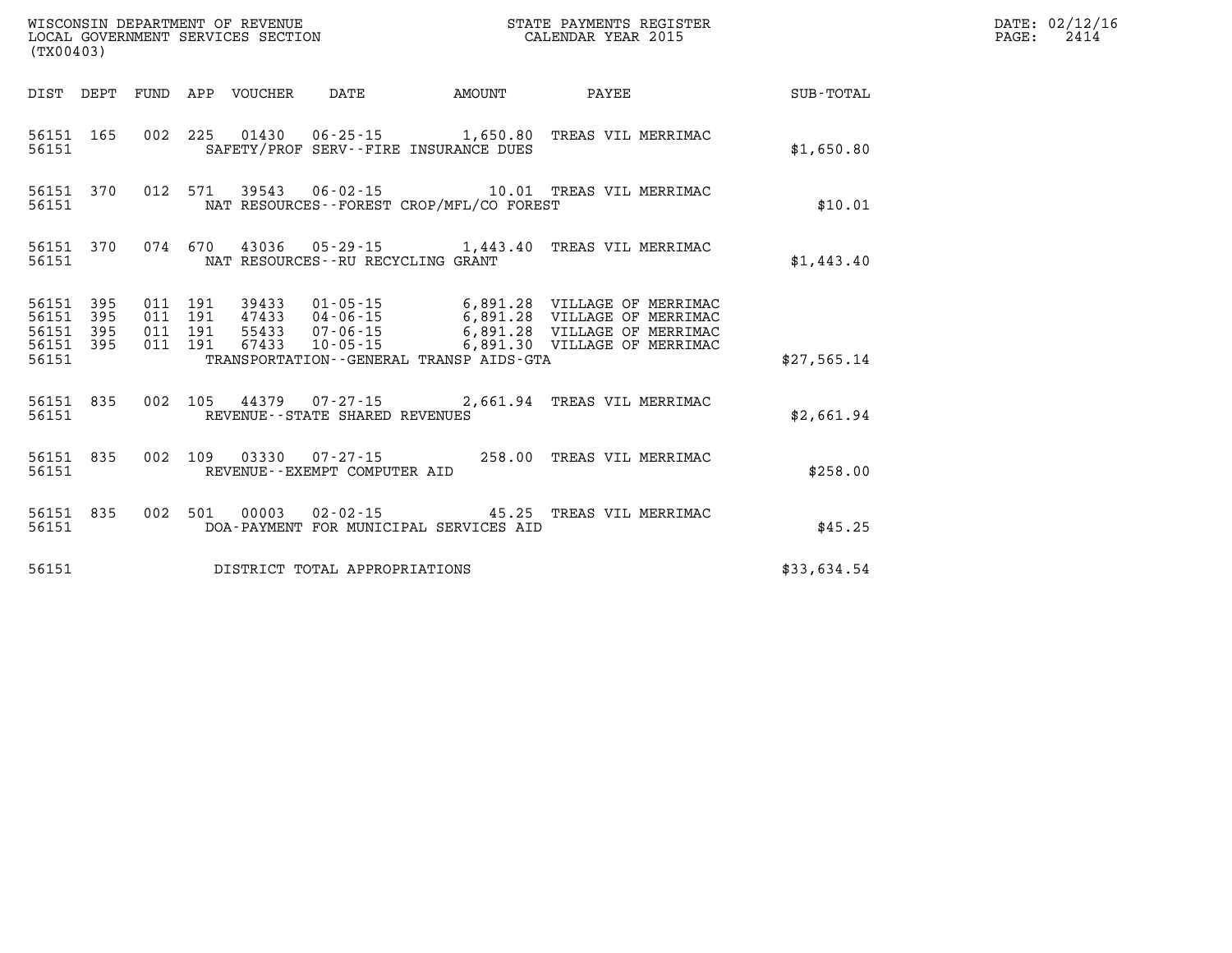|                                           | WISCONSIN DEPARTMENT OF REVENUE<br>LOCAL GOVERNMENT SERVICES SECTION<br>STATE PAYMENTS REGISTER<br>CALENDAR YEAR 2015<br>(TX00403) |                           |                       |       |                                                                                     |  |                                                                                                                                                                                                                          |              |
|-------------------------------------------|------------------------------------------------------------------------------------------------------------------------------------|---------------------------|-----------------------|-------|-------------------------------------------------------------------------------------|--|--------------------------------------------------------------------------------------------------------------------------------------------------------------------------------------------------------------------------|--------------|
|                                           |                                                                                                                                    |                           |                       |       |                                                                                     |  | DIST DEPT FUND APP VOUCHER DATE AMOUNT PAYEE TOTAL                                                                                                                                                                       |              |
| 56161                                     | 56161 165                                                                                                                          |                           |                       |       | SAFETY/PROF SERV--FIRE INSURANCE DUES                                               |  | 002 225 01431 06-25-15 1,047.32 TREAS VIL NORTH FREEDOM                                                                                                                                                                  | \$1,047.32   |
| 56161                                     |                                                                                                                                    |                           |                       |       | NAT RESOURCES--RU RECYCLING GRANT                                                   |  | 56161 370 074 670 43037 05-29-15 1,966.54 TREAS VIL NORTH FREEDOM                                                                                                                                                        | \$1,966.54   |
| 56161<br>56161<br>56161<br>56161<br>56161 | 395<br>395<br>395                                                                                                                  | 011<br>011<br>395 011 191 | 011 191<br>191<br>191 |       | TRANSPORTATION--GENERAL TRANSP AIDS-GTA                                             |  | 39434  01-05-15  3,815.52  VILLAGE OF NORTH FREEDOM<br>47434  04-06-15  3,815.52  VILLAGE OF NORTH FREEDOM<br>55434  07-06-15  3,815.52  VILLAGE OF NORTH FREEDOM<br>67434  10-05-15  3,815.52  VILLAGE OF NORTH FREEDOM | \$15, 262.08 |
| 56161                                     | 56161 835                                                                                                                          |                           |                       |       | REVENUE--STATE SHARED REVENUES                                                      |  | 002 105 44380 07-27-15 22, 254.30 TREAS VIL NORTH FREEDOM                                                                                                                                                                | \$22, 254.30 |
| 56161<br>56161                            | 56161 835<br>835                                                                                                                   | 002<br>002                | 109                   | 05298 | 109  03331  07-27-15  84.00<br>$07 - 27 - 15$ 23.00<br>REVENUE--EXEMPT COMPUTER AID |  | TREAS VIL NORTH FREEDOM<br>TREAS VIL NORTH FREEDOM                                                                                                                                                                       | \$107.00     |
| 56161<br>56161                            | 835                                                                                                                                |                           |                       |       | 021 363 35870 03-23-15 1,935.17<br>REVENUE--LOTTERY CREDIT -                        |  | TREAS VIL NORTH FREEDOM                                                                                                                                                                                                  | \$1,935.17   |
| 56161                                     |                                                                                                                                    |                           |                       |       | DISTRICT TOTAL APPROPRIATIONS                                                       |  |                                                                                                                                                                                                                          | \$42,572.41  |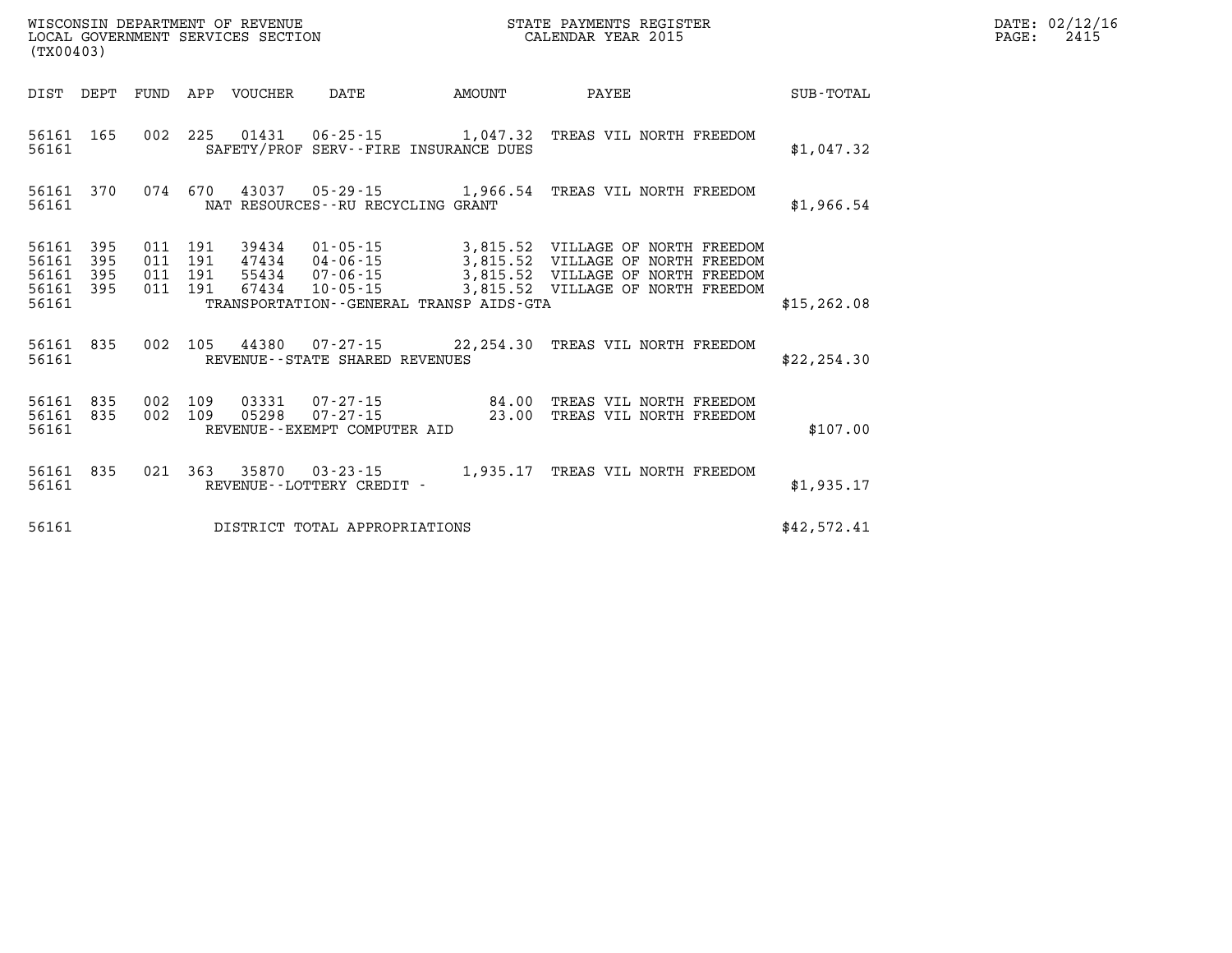| (TX00403)                                |                  |                                          | WISCONSIN DEPARTMENT OF REVENUE | LOCAL GOVERNMENT SERVICES SECTION |                                         | STATE PAYMENTS REGISTER<br>CALENDAR YEAR 2015                                                                                                                                       |              | DATE: 02/12/16<br>$\mathtt{PAGE:}$<br>2416 |
|------------------------------------------|------------------|------------------------------------------|---------------------------------|-----------------------------------|-----------------------------------------|-------------------------------------------------------------------------------------------------------------------------------------------------------------------------------------|--------------|--------------------------------------------|
|                                          |                  |                                          | DIST DEPT FUND APP VOUCHER      | DATE                              | AMOUNT                                  | PAYEE                                                                                                                                                                               | SUB-TOTAL    |                                            |
| 56171                                    | 56171 165        |                                          |                                 |                                   | SAFETY/PROF SERV--FIRE INSURANCE DUES   | 002 225 01432 06-25-15 2,498.00 TREAS VIL PLAIN                                                                                                                                     | \$2,498.00   |                                            |
| 56171                                    | 56171 370        |                                          |                                 | NAT RESOURCES--RU RECYCLING GRANT |                                         | 074 670 43038 05-29-15 2,578.46 TREAS VIL PLAIN                                                                                                                                     | \$2,578.46   |                                            |
| 56171 395<br>56171<br>56171 395<br>56171 | 395<br>56171 395 | 011 191<br>011 191<br>011 191<br>011 191 |                                 |                                   | TRANSPORTATION--GENERAL TRANSP AIDS-GTA | 39435 01-05-15 21,104.08 VILLAGE OF PLAIN<br>47435 04-06-15 21,104.08 VILLAGE OF PLAIN<br>55435 07-06-15 21,104.08 VILLAGE OF PLAIN<br>67435  10-05-15  21,104.10  VILLAGE OF PLAIN | \$84,416.34  |                                            |
| 56171                                    |                  |                                          |                                 |                                   | HS--AMBULANCE FUNDING ASSISTANCE GRANTS | 56171 435 005 162 01DHS 09-11-15 4,875.35 PLAIN FIRE DIST AMBULANCE                                                                                                                 | \$4,875.35   |                                            |
| 56171 835<br>56171                       |                  |                                          |                                 | REVENUE--STATE SHARED REVENUES    |                                         | 002 105 44381 07-27-15 19,185.40 TREAS VIL PLAIN                                                                                                                                    | \$19,185.40  |                                            |
| 56171                                    | 56171 835        |                                          |                                 | REVENUE--EXEMPT COMPUTER AID      |                                         | 002 109 03332 07-27-15 4,493.00 TREAS VIL PLAIN                                                                                                                                     | \$4,493.00   |                                            |
| 56171                                    |                  |                                          |                                 | DISTRICT TOTAL APPROPRIATIONS     |                                         |                                                                                                                                                                                     | \$118,046.55 |                                            |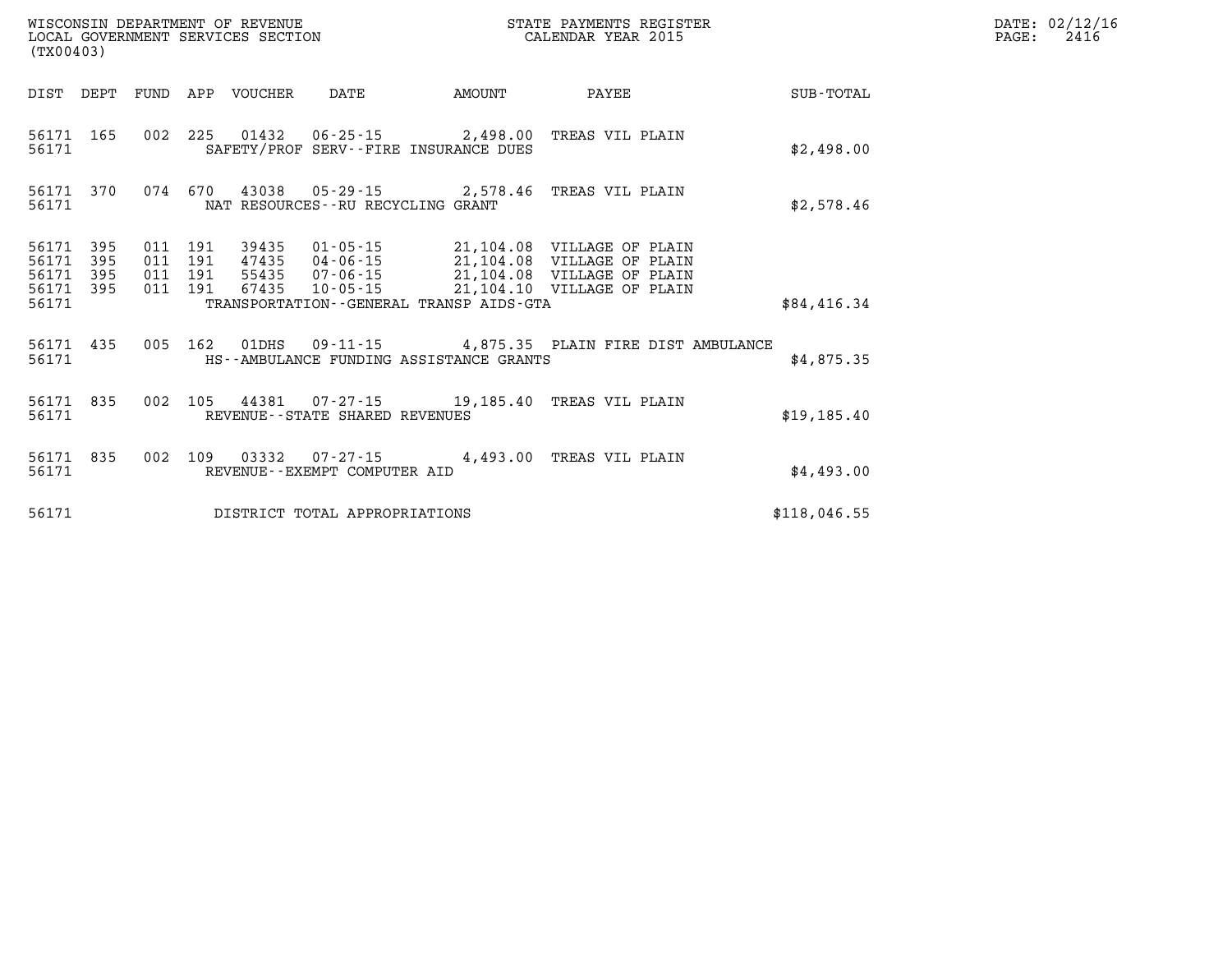| DATE: | 02/12/16 |
|-------|----------|
| PAGE: | 2417     |

| (TX00403)                                             |                        |                                          | WISCONSIN DEPARTMENT OF REVENUE<br>LOCAL GOVERNMENT SERVICES SECTION |                                                                                | STATE PAYMENTS REGISTER<br>CALENDAR YEAR 2015                                                                         |              |                                                                                                                                                          | DATE: 02/12/1<br>PAGE:<br>2417 |  |
|-------------------------------------------------------|------------------------|------------------------------------------|----------------------------------------------------------------------|--------------------------------------------------------------------------------|-----------------------------------------------------------------------------------------------------------------------|--------------|----------------------------------------------------------------------------------------------------------------------------------------------------------|--------------------------------|--|
|                                                       |                        |                                          | DIST DEPT FUND APP VOUCHER                                           |                                                                                | DATE AMOUNT                                                                                                           | <b>PAYEE</b> |                                                                                                                                                          | SUB-TOTAL                      |  |
| 56172 165<br>56172                                    |                        |                                          | 002 225 01433                                                        |                                                                                | 06-25-15 14,075.84 TREAS VIL PRAIRIE DU SAC<br>SAFETY/PROF SERV--FIRE INSURANCE DUES                                  |              |                                                                                                                                                          | \$14,075.84                    |  |
| 56172                                                 | 56172 370              | 012 583                                  | 01937                                                                |                                                                                | 06-10-15 237,173.00 TREAS VIL PRAIRIE DU SAC<br>NAT RESOURCES - - RECREATION RESOURCE - FED                           |              |                                                                                                                                                          | \$237,173.00                   |  |
| 56172 370<br>56172                                    |                        | 074 670                                  | 43039                                                                | $05 - 29 - 15$<br>NAT RESOURCES - - RU RECYCLING GRANT                         |                                                                                                                       |              | 16,836.45 TREAS VIL PRAIRIE DU SAC                                                                                                                       | \$16,836.45                    |  |
| 56172                                                 | 56172 370<br>56172 370 | 095 512<br>095 512                       | 00530<br>01938                                                       | $09 - 22 - 15$<br>$03 - 02 - 15$<br>NAT RESOURCES--STEWARDSHIP 2000            |                                                                                                                       |              | 24,006.34 TREAS VIL PRAIRIE DU SAC<br>88,430.00 TREAS VIL PRAIRIE DU SAC                                                                                 | \$112,436.34                   |  |
| 56172 395<br>56172<br>56172 395<br>56172              | - 395                  | 011 177<br>011 177<br>011 177            | 58054<br>60054<br>62054                                              | $06 - 25 - 15$<br>07-06-15<br>$09 - 30 - 15$<br>TRANSPORTATION - - TRANSIT AID |                                                                                                                       |              | 6,022.00 VILLAGE OF PRAIRIE DU SAC<br>6,022.00 VILLAGE OF PRAIRIE DU SAC<br>6,022.00 VILLAGE OF PRAIRIE DU SAC                                           | \$18,066.00                    |  |
| 56172 395<br>56172 395<br>56172                       |                        | 011 182<br>011 182                       | 40095<br>69975                                                       | $02 - 20 - 15$<br>$12 - 29 - 15$                                               | 12,715.00 TREAS VIL PRAIRIE DU SAC<br>41,126.00 TREAS VIL PRAIRIE DU SAC<br>TRANSPORTATION - - TRANSIT AIDS - FEDERAL |              |                                                                                                                                                          | \$53,841.00                    |  |
| 56172 395<br>56172<br>56172 395<br>56172 395<br>56172 | 395                    | 011 191<br>011 191<br>011 191<br>011 191 | 39436<br>47436<br>55436<br>67436                                     | 01-05-15<br>$04 - 06 - 15$<br>$07 - 06 - 15$<br>$10 - 05 - 15$                 | TRANSPORTATION--GENERAL TRANSP AIDS-GTA                                                                               |              | 56,003.55 VILLAGE OF PRAIRIE DU SAC<br>56,003.55 VILLAGE OF PRAIRIE DU SAC<br>56,003.55 VILLAGE OF PRAIRIE DU SAC<br>56,003.57 VILLAGE OF PRAIRIE DU SAC | \$224,014.22                   |  |
| 56172 395<br>56172                                    |                        |                                          | 011 278 62633                                                        | 10-09-15                                                                       | TRANSPORTATION - - LRIP/TRIP/MSIP GRANTS                                                                              |              | 19,062.97 TREAS VIL PRAIRIE DU SAC                                                                                                                       | \$19,062.97                    |  |
| 56172                                                 | 56172 835              | 002 105                                  | 44382                                                                | 07-27-15<br>REVENUE--STATE SHARED REVENUES                                     |                                                                                                                       |              | 59,867.62 TREAS VIL PRAIRIE DU SAC                                                                                                                       | \$59,867.62                    |  |
| 56172 835<br>56172 835<br>56172                       |                        | 002 109<br>002 109                       | 03333<br>05299                                                       | 07-27-15<br>$07 - 27 - 15$<br>REVENUE--EXEMPT COMPUTER AID                     |                                                                                                                       |              | 8,247.00 TREAS VIL PRAIRIE DU SAC<br>38,984.00 TREAS VIL PRAIRIE DU SAC                                                                                  | \$47,231.00                    |  |
| 56172                                                 |                        |                                          |                                                                      | DISTRICT TOTAL APPROPRIATIONS                                                  |                                                                                                                       |              |                                                                                                                                                          | \$802,604.44                   |  |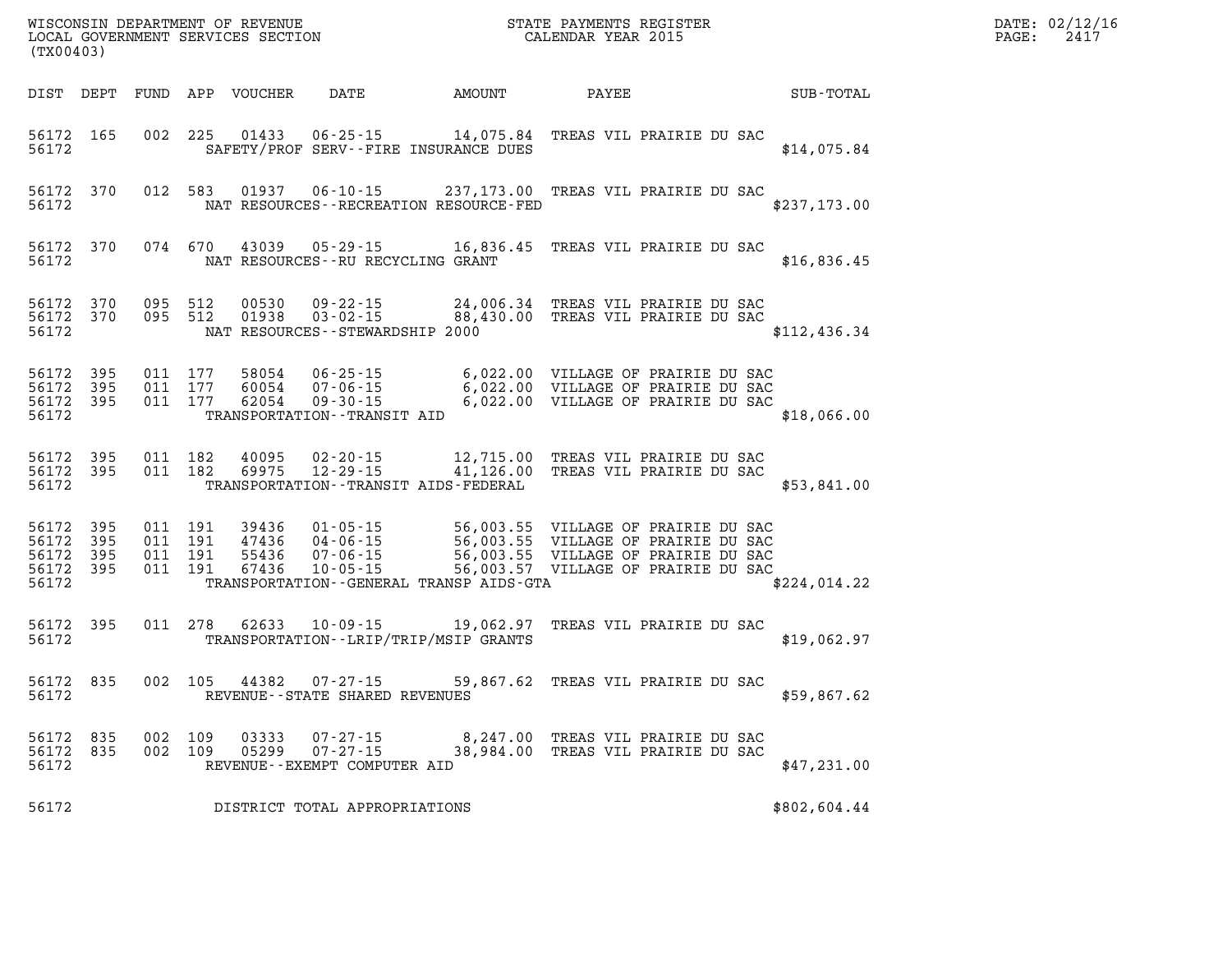| DATE: | 02/12/16 |
|-------|----------|
| PAGE: | 2418     |

| (TX00403)                        |                          |                          |                          |                |                                                                      |                                                                |                                                                                                                                     |                  |
|----------------------------------|--------------------------|--------------------------|--------------------------|----------------|----------------------------------------------------------------------|----------------------------------------------------------------|-------------------------------------------------------------------------------------------------------------------------------------|------------------|
| DIST                             | DEPT                     | FUND                     | APP                      | VOUCHER        | DATE                                                                 | AMOUNT                                                         | PAYEE                                                                                                                               | <b>SUB-TOTAL</b> |
| 56176<br>56176                   | 165                      | 002                      | 225                      |                |                                                                      | 01434 06-25-15 820.14<br>SAFETY/PROF SERV--FIRE INSURANCE DUES | TREAS VIL ROCK SPRINGS                                                                                                              | \$820.14         |
| 56176                            | 370                      | 002                      | 503                      | 17778          | $01 - 12 - 15$                                                       | 1,968.75                                                       | TREAS VIL ROCK SPRINGS<br>667.66 TOWN SHARE                                                                                         |                  |
| 56176                            |                          |                          |                          |                |                                                                      | NAT RESOURCES--AIDS IN LIEU OF TAXES                           |                                                                                                                                     | \$1,968.75       |
| 56176<br>56176                   | 370                      | 074                      | 670                      | 43040          | NAT RESOURCES - - RU RECYCLING GRANT                                 |                                                                |                                                                                                                                     | \$1,103.35       |
| 56176<br>56176<br>56176<br>56176 | 395<br>395<br>395<br>395 | 011<br>011<br>011<br>011 | 191<br>191<br>191<br>191 | 55437<br>67437 | 39437 01-05-15<br>47437 04-06-15<br>$07 - 06 - 15$<br>$10 - 05 - 15$ | 2,550.41                                                       | 2,550.41 VILLAGE OF ROCK SPRINGS<br>VILLAGE OF ROCK SPRINGS<br>2,550.41 VILLAGE OF ROCK SPRINGS<br>2,550.41 VILLAGE OF ROCK SPRINGS |                  |
| 56176                            |                          |                          |                          |                |                                                                      | TRANSPORTATION--GENERAL TRANSP AIDS-GTA                        |                                                                                                                                     | \$10, 201.64     |
| 56176<br>56176                   | 835                      | 002                      | 105                      |                | REVENUE - - STATE SHARED REVENUES                                    | 44383 07-27-15 14,833.27                                       | TREAS VIL ROCK SPRINGS                                                                                                              | \$14.833.27      |
| 56176<br>56176                   | 835                      | 002                      | 109                      | 03334          | $07 - 27 - 15$<br>REVENUE - - EXEMPT COMPUTER AID                    | 181.00                                                         | TREAS VIL ROCK SPRINGS                                                                                                              | \$181.00         |
| 56176                            |                          |                          |                          |                | DISTRICT TOTAL APPROPRIATIONS                                        |                                                                |                                                                                                                                     | \$29,108.15      |

WISCONSIN DEPARTMENT OF REVENUE **STATE PAYMENTS REGISTER**<br>LOCAL GOVERNMENT SERVICES SECTION

LOCAL GOVERNMENT SERVICES SECTION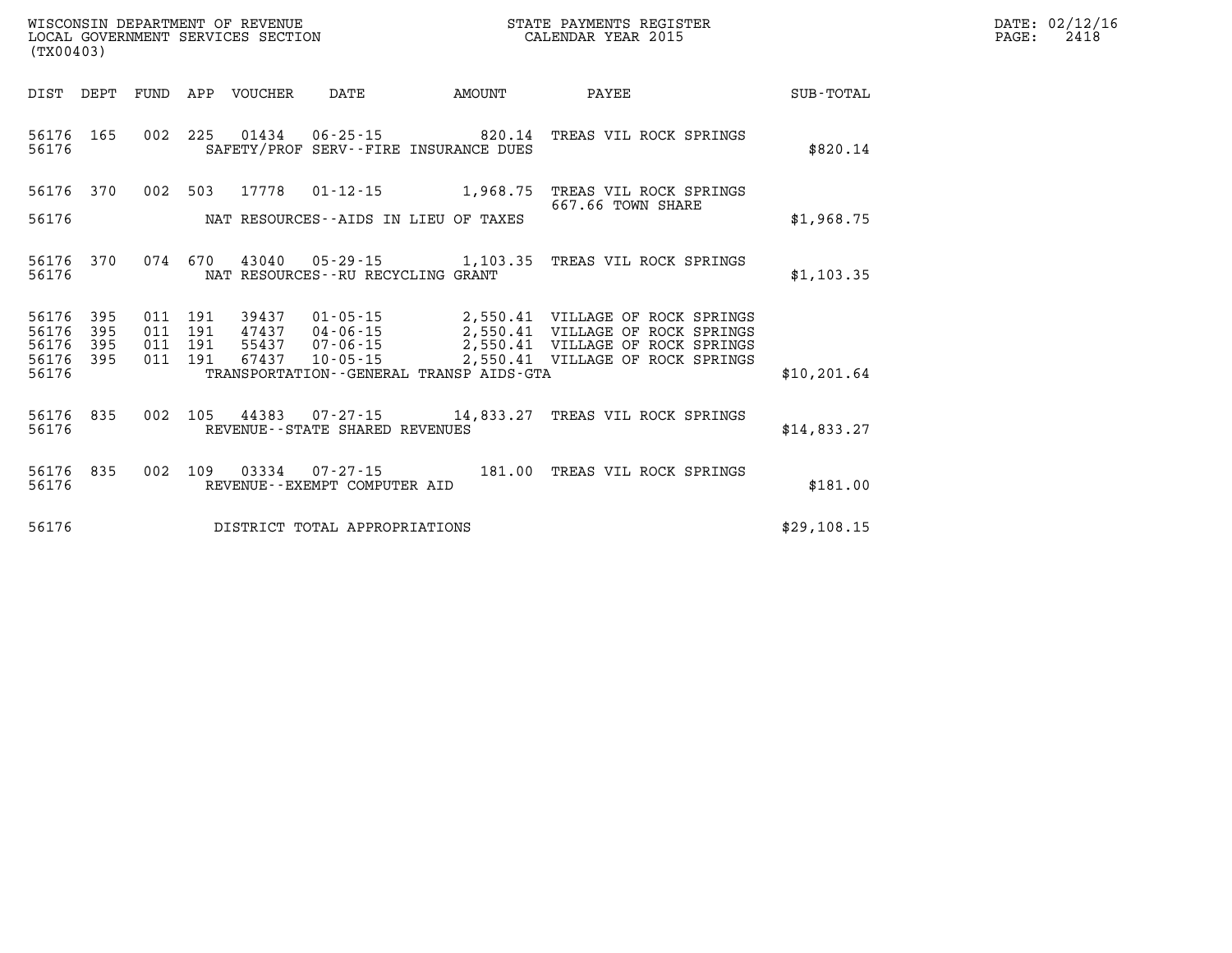| (TX00403)                                                                                                                                                                                                                                    |                                                                                                                                                                   |                                                                                                                                     |                                      |                                                                          |                                                                                                                                                                                                                                                                  |              | DATE: 02/12/16<br>2419<br>$\mathtt{PAGE}$ : |
|----------------------------------------------------------------------------------------------------------------------------------------------------------------------------------------------------------------------------------------------|-------------------------------------------------------------------------------------------------------------------------------------------------------------------|-------------------------------------------------------------------------------------------------------------------------------------|--------------------------------------|--------------------------------------------------------------------------|------------------------------------------------------------------------------------------------------------------------------------------------------------------------------------------------------------------------------------------------------------------|--------------|---------------------------------------------|
| DIST DEPT FUND APP VOUCHER                                                                                                                                                                                                                   |                                                                                                                                                                   |                                                                                                                                     |                                      | DATE AMOUNT                                                              | PAYEE                                                                                                                                                                                                                                                            | SUB-TOTAL    |                                             |
| 56181 165<br>56181                                                                                                                                                                                                                           |                                                                                                                                                                   |                                                                                                                                     |                                      | 002 225 01435 06-25-15 9,953.65<br>SAFETY/PROF SERV--FIRE INSURANCE DUES | TREAS VIL SAUK CITY                                                                                                                                                                                                                                              | \$9,953.65   |                                             |
| 56181 370<br>56181                                                                                                                                                                                                                           | 012 579                                                                                                                                                           |                                                                                                                                     |                                      | NAT RESOURCES -- AIDS IN LIEU OF TAXES                                   | 20650  04-03-15  4.38  TREAS VIL SAUK CITY                                                                                                                                                                                                                       | \$4.38       |                                             |
| 56181 370<br>56181                                                                                                                                                                                                                           | 074 670                                                                                                                                                           |                                                                                                                                     | NAT RESOURCES--RU RECYCLING GRANT    |                                                                          | 43041  05-29-15  15,183.00  TREAS VIL SAUK CITY                                                                                                                                                                                                                  | \$15, 183.00 |                                             |
| 395<br>56181<br>395<br>56181<br>395<br>56181<br>395<br>56181<br>56181<br>395<br>395<br>56181<br>56181<br>395<br>395<br>56181<br>56181<br>395<br>395<br>56181<br>56181<br>395<br>395<br>56181<br>56181 395<br>56181 395<br>56181 395<br>56181 | 011 185<br>011 185<br>011 185<br>011 185<br>011 185<br>011 185<br>011 185<br>011 185<br>011 185<br>011 185<br>011 185<br>011 185<br>011 185<br>011 185<br>011 185 | 43026<br>43026<br>43026<br>43026<br>45238<br>47754<br>53785<br>53785<br>61117<br>61117<br>62119<br>62119<br>62119<br>65969<br>65969 |                                      | TRANSPORTATION - - HIGHWAY SAFETY - FEDERAL                              | 03-24-15<br>03-24-15<br>03-24-15<br>03-24-15<br>03-24-15<br>4,079.99<br>TREAS VIL SAUK CITY<br>03-24-15<br>4,079.99<br>TREAS VIL SAUK CITY<br>03-24-15<br>4,092.99<br>TREAS VIL SAUK CITY<br>04-16-15<br>4,092.49<br>TREAS VIL SAUK CITY<br>07-16-15<br>5,413.03 | \$46,839.92  |                                             |
| 56181 395<br>395<br>56181<br>56181 395<br>56181 395<br>56181                                                                                                                                                                                 | 011 191<br>011 191<br>011 191<br>011 191                                                                                                                          | 39438<br>47438<br>55438<br>67438                                                                                                    |                                      | TRANSPORTATION--GENERAL TRANSP AIDS-GTA                                  | $\begin{tabular}{cccc} 01-05-15 & 42,005.81 & VILLAGE OF SAWCITY \\ 04-06-15 & 42,005.81 & VILLAGE OF SAWCITY \\ 07-06-15 & 42,005.81 & VILLAGE OF SAWCITY \\ 10-05-15 & 42,005.83 & VILLAGE OF SAWCITY \\ \end{tabular}$                                        | \$168,023.26 |                                             |
| 56181 395<br>56181                                                                                                                                                                                                                           | 011 278                                                                                                                                                           | 67720                                                                                                                               |                                      | TRANSPORTATION - - LRIP/TRIP/MSIP GRANTS                                 | 12-01-15 19,062.97 TREAS VIL SAUK CITY                                                                                                                                                                                                                           | \$19,062.97  |                                             |
| 56181 435<br>56181                                                                                                                                                                                                                           | 005 163                                                                                                                                                           | 01LGS                                                                                                                               | $11 - 16 - 15$                       | HS--PREPAID MEDICAL TRANSPORT REIMBURSE                                  | 15,011.21 DHS PREPAID MEDICAL TRANSPORT                                                                                                                                                                                                                          | \$15,011.21  |                                             |
| 56181 455<br>56181                                                                                                                                                                                                                           |                                                                                                                                                                   |                                                                                                                                     | JUSTICE - - LAW ENFORCEMENT TRAINING |                                                                          | 002 231 17 04-17-15 2,080.00 TREAS VIL SAUK CITY                                                                                                                                                                                                                 | \$2,080.00   |                                             |
| 56181 835<br>56181                                                                                                                                                                                                                           |                                                                                                                                                                   |                                                                                                                                     | REVENUE - - STATE SHARED REVENUES    |                                                                          | 002 105 44384 07-27-15 22,533.45 TREAS VIL SAUK CITY                                                                                                                                                                                                             | \$22,533.45  |                                             |
| 56181 835                                                                                                                                                                                                                                    |                                                                                                                                                                   |                                                                                                                                     |                                      |                                                                          | 002 109 03335 07-27-15 27,780.00 TREAS VIL SAUK CITY                                                                                                                                                                                                             |              |                                             |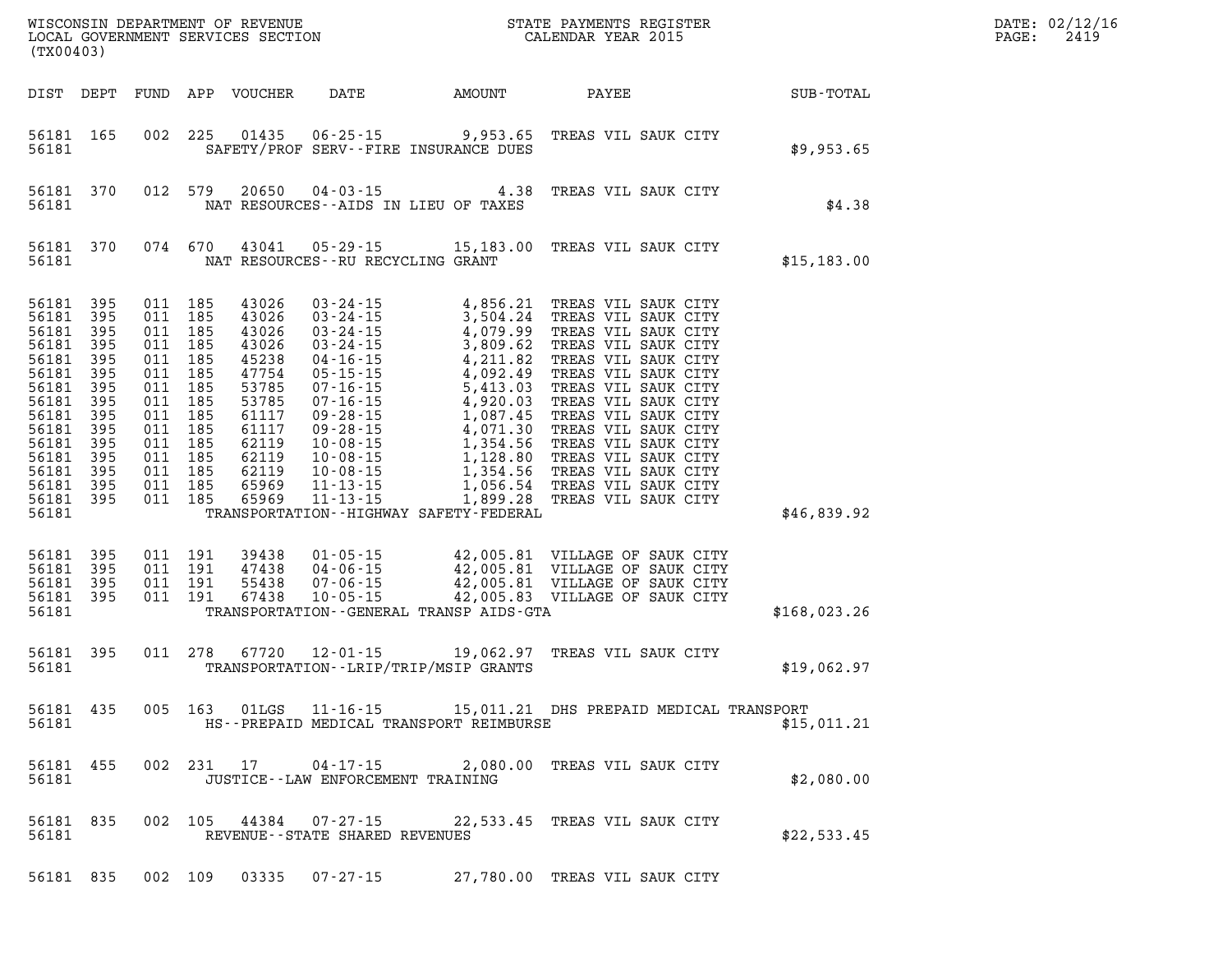| WISCONSIN DEPARTMENT OF REVENUE<br>LOCAL GOVERNMENT SERVICES SECTION<br>(TX00403) |      |     |                        |                                              |          | STATE PAYMENTS REGISTER<br>CALENDAR YEAR 2015 | PAGE:        | DATE: 02/12/16<br>2420 |  |
|-----------------------------------------------------------------------------------|------|-----|------------------------|----------------------------------------------|----------|-----------------------------------------------|--------------|------------------------|--|
| DIST<br>DEPT                                                                      | FUND | APP | <b>VOUCHER</b>         | DATE                                         | AMOUNT   | PAYEE                                         | SUB-TOTAL    |                        |  |
| 835<br>56181<br>56181                                                             | 002  | 109 | 05300                  | 07-27-15<br>REVENUE--EXEMPT COMPUTER AID     | 5,072.00 | TREAS VIL SAUK CITY                           | \$32,852.00  |                        |  |
| 56181<br>835<br>56181                                                             | 002  | 501 | 00003<br>DOA - PAYMENT | $02 - 02 - 15$<br>FOR MUNICIPAL SERVICES AID | 61.25    | TREAS VIL SAUK CITY                           | \$61.25      |                        |  |
| 56181                                                                             |      |     |                        | DISTRICT TOTAL APPROPRIATIONS                |          |                                               | \$331,605.09 |                        |  |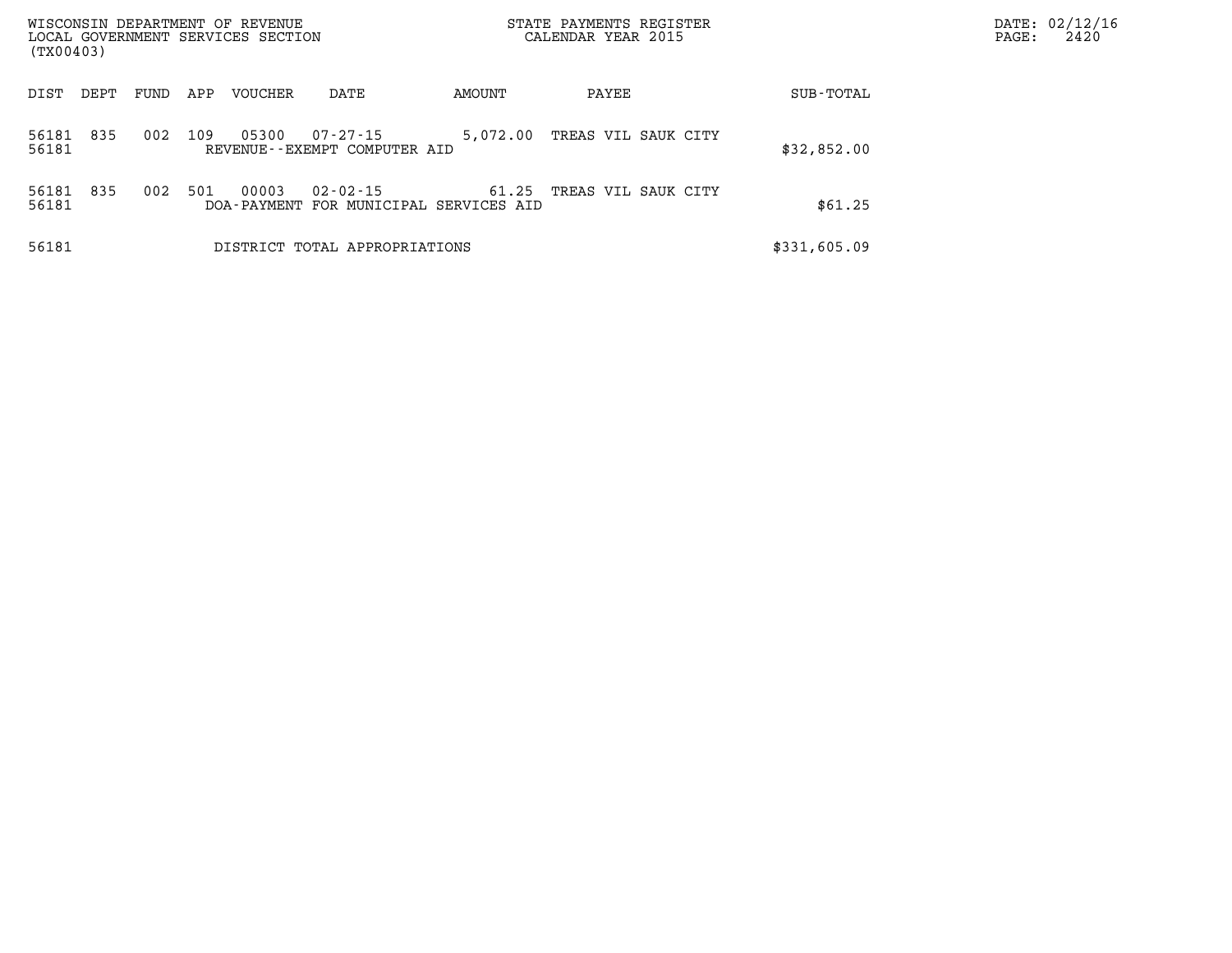| (TX00403)                                    |           |                               |         |                            |                                                        |               |                                                                                                |              | DATE: 02/12/16<br>2421<br>PAGE: |
|----------------------------------------------|-----------|-------------------------------|---------|----------------------------|--------------------------------------------------------|---------------|------------------------------------------------------------------------------------------------|--------------|---------------------------------|
|                                              |           |                               |         | DIST DEPT FUND APP VOUCHER | DATE                                                   | <b>AMOUNT</b> | PAYEE                                                                                          | SUB-TOTAL    |                                 |
| 56182                                        | 56182 165 |                               |         |                            | SAFETY/PROF SERV--FIRE INSURANCE DUES                  |               | 002 225 01436 06-25-15 5,362.53 TREAS VIL SPRING GREEN                                         | \$5,362.53   |                                 |
| 56182                                        | 56182 370 |                               |         |                            | NAT RESOURCES--RU RECYCLING GRANT                      |               | 074 670 43042 05-29-15 1,947.51 TREAS VIL SPRING GREEN                                         | \$1,947.51   |                                 |
| 56182                                        | 56182 395 |                               |         | 011 185 44760              | TRANSPORTATION - - HIGHWAY SAFETY - FEDERAL            |               | 04-13-15 3,952.43 TREAS VIL SPRING GREEN                                                       | \$3,952.43   |                                 |
| 56182 395<br>56182 395<br>56182 395<br>56182 | 56182 395 | 011 191<br>011 191<br>011 191 | 011 191 | 39439                      | TRANSPORTATION--GENERAL TRANSP AIDS-GTA                |               | 01-05-15 17,667.83 VILLAGE OF SPRING GREEN<br>47439 04-06-15 17,667.83 VILLAGE OF SPRING GREEN | \$70,671.34  |                                 |
| 56182                                        | 56182 435 |                               |         |                            | HS--AMBULANCE FUNDING ASSISTANCE GRANTS                |               | 005 162 01DHS 09-11-15 4,859.89 SPRING GREEN FIRE PROT DIST                                    | \$4,859.89   |                                 |
| 56182                                        | 56182 435 |                               |         |                            | HS--PREPAID MEDICAL TRANSPORT REIMBURSE                |               | 005 163 01LGS 11-16-15 3,593.42 DHS PREPAID MEDICAL TRANSPORT                                  | \$3,593.42   |                                 |
| 56182                                        | 56182 455 |                               |         |                            | JUSTICE - - LAW ENFORCEMENT TRAINING                   |               | 002 231 17 04-17-15 960.00 TREAS VIL SPRING GREEN                                              | \$960.00     |                                 |
| 56182 835<br>56182                           |           |                               |         |                            | REVENUE - - STATE SHARED REVENUES                      |               | 002 105 44385 07-27-15 38,507.82 TREAS VIL SPRING GREEN                                        | \$38,507.82  |                                 |
| 56182                                        | 56182 835 |                               |         |                            | 002 109 03336 07-27-15<br>REVENUE--EXEMPT COMPUTER AID |               | 6,033.00 TREAS VIL SPRING GREEN                                                                | \$6,033.00   |                                 |
| 56182                                        |           |                               |         |                            | DISTRICT TOTAL APPROPRIATIONS                          |               |                                                                                                | \$135,887.94 |                                 |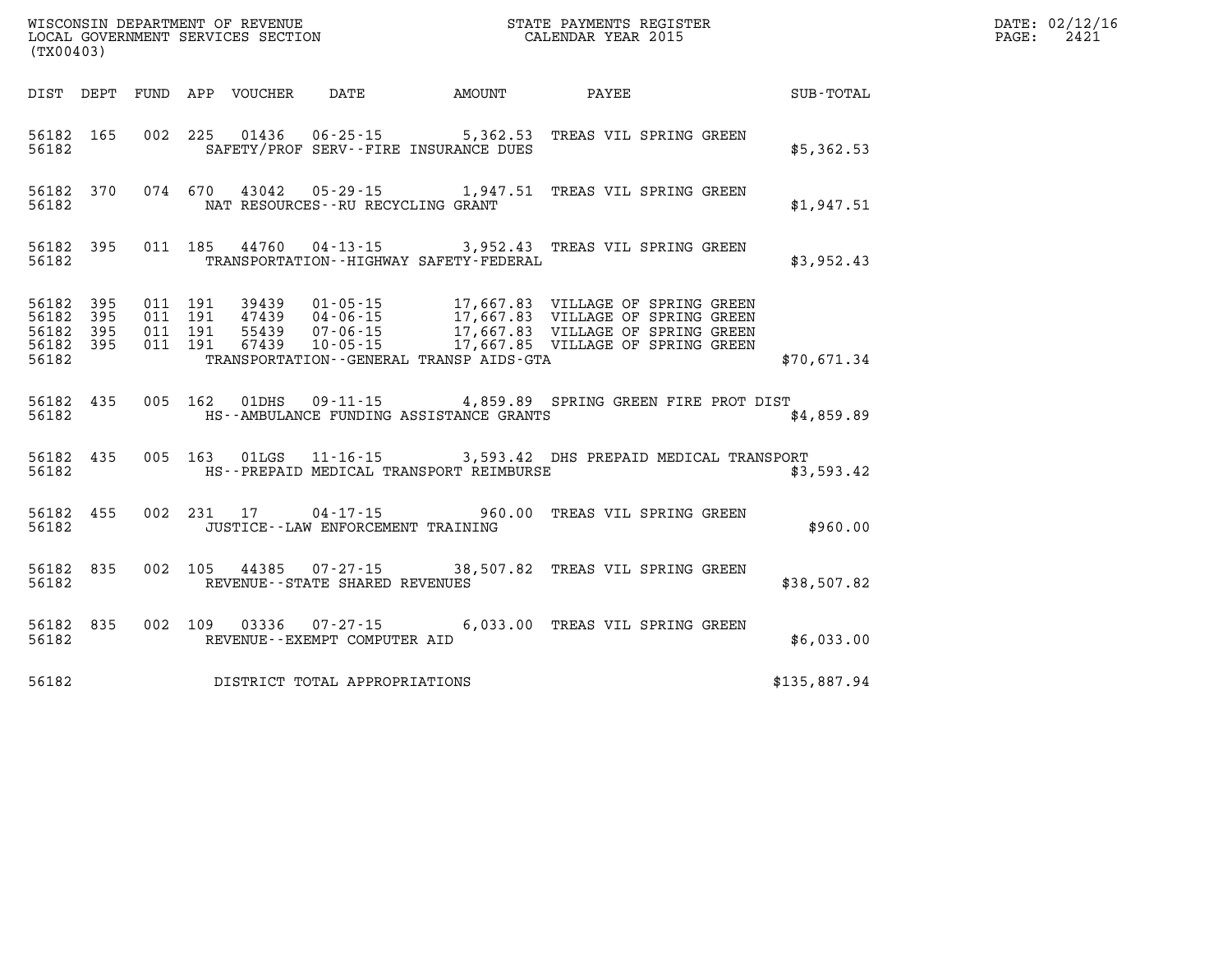| (TX00403)                                 |                          |                          |                          | WISCONSIN DEPARTMENT OF REVENUE<br>LOCAL GOVERNMENT SERVICES SECTION |                                                                     | STATE PAYMENTS REGISTER<br>CALENDAR YEAR 2015         |                                                                                                                                                  |              |
|-------------------------------------------|--------------------------|--------------------------|--------------------------|----------------------------------------------------------------------|---------------------------------------------------------------------|-------------------------------------------------------|--------------------------------------------------------------------------------------------------------------------------------------------------|--------------|
| DIST                                      | DEPT                     | FUND                     | APP                      | VOUCHER                                                              | DATE                                                                | AMOUNT                                                | PAYEE                                                                                                                                            | SUB-TOTAL    |
| 56191<br>56191                            | 165                      | 002                      | 225                      | 01437                                                                | $06 - 25 - 15$                                                      | 3,954.65<br>SAFETY/PROF SERV--FIRE INSURANCE DUES     | TREAS VIL WEST BARABOO                                                                                                                           | \$3,954.65   |
| 56191<br>56191                            | 370                      | 095                      | 512                      | 01729                                                                | $02 - 02 - 15$<br>NAT RESOURCES - - STEWARDSHIP 2000                | 58,066.00                                             | TREAS VIL WEST BARABOO                                                                                                                           | \$58,066.00  |
| 56191<br>56191<br>56191<br>56191<br>56191 | 395<br>395<br>395<br>395 | 011<br>011<br>011<br>011 | 191<br>191<br>191<br>191 | 39440<br>47440<br>55440<br>67440                                     | 01-05-15<br>$04 - 06 - 15$<br>$07 - 06 - 15$<br>$10 - 05 - 15$      | TRANSPORTATION - - GENERAL TRANSP AIDS - GTA          | 28,468.84 VILLAGE OF WEST BARABOO<br>28,468.84 VILLAGE OF WEST BARABOO<br>28,468.84 VILLAGE OF WEST BARABOO<br>28,468.85 VILLAGE OF WEST BARABOO | \$113,875.37 |
| 56191<br>56191                            | 395                      | 011                      | 278                      | 49066                                                                | $05 - 28 - 15$                                                      | 22,683.07<br>TRANSPORTATION - - LRIP/TRIP/MSIP GRANTS | TREAS VIL WEST BARABOO                                                                                                                           | \$22,683.07  |
| 56191<br>56191                            | 835                      | 002                      | 105                      | 44386                                                                | REVENUE - - STATE SHARED REVENUES                                   | $07 - 27 - 15$ 34,860.91                              | TREAS VIL WEST BARABOO                                                                                                                           | \$34,860.91  |
| 56191<br>56191<br>56191                   | 835<br>835               | 002<br>002               | 109<br>109               | 03337<br>05301                                                       | $07 - 27 - 15$<br>$07 - 27 - 15$<br>REVENUE - - EXEMPT COMPUTER AID | 2,425.00<br>1,639.00                                  | TREAS VIL WEST BARABOO<br>TREAS VIL WEST BARABOO                                                                                                 | \$4,064.00   |
| 56191                                     |                          |                          |                          |                                                                      | DISTRICT TOTAL APPROPRIATIONS                                       |                                                       |                                                                                                                                                  | \$237,504.00 |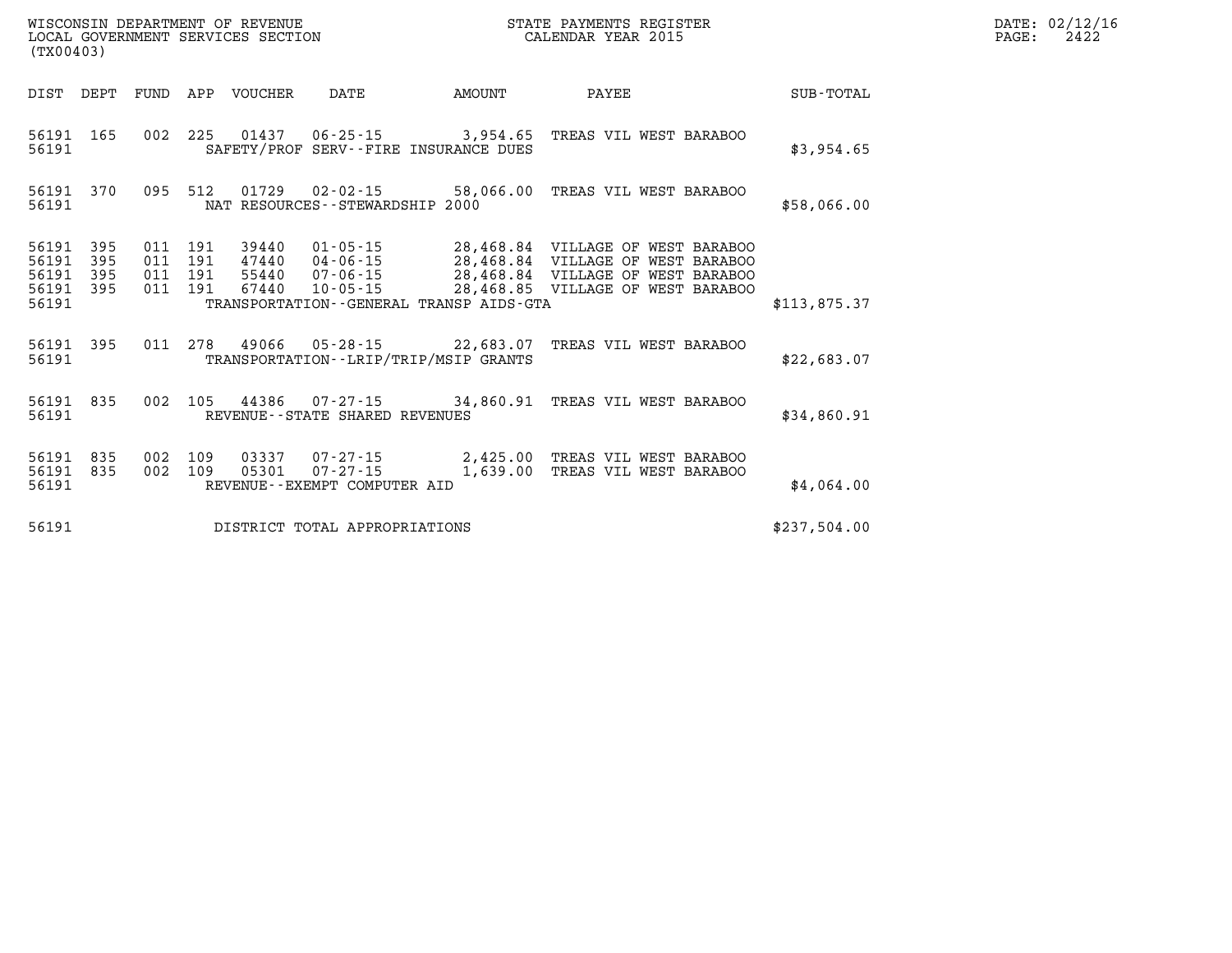| (TX00403)                                                                              |                                                                    |                                                                        |                                                             | WISCONSIN DEPARTMENT OF REVENUE<br>LOCAL GOVERNMENT SERVICES SECTION                   |                                                                                                                                                                                  |                                                                                                  | STATE PAYMENTS REGISTER<br>CALENDAR YEAR 2015                                                                                                                                                                            |              | DATE: 02/12/16<br>2423<br>PAGE: |
|----------------------------------------------------------------------------------------|--------------------------------------------------------------------|------------------------------------------------------------------------|-------------------------------------------------------------|----------------------------------------------------------------------------------------|----------------------------------------------------------------------------------------------------------------------------------------------------------------------------------|--------------------------------------------------------------------------------------------------|--------------------------------------------------------------------------------------------------------------------------------------------------------------------------------------------------------------------------|--------------|---------------------------------|
|                                                                                        | DIST DEPT                                                          |                                                                        |                                                             | FUND APP VOUCHER                                                                       | DATE                                                                                                                                                                             | AMOUNT                                                                                           | PAYEE                                                                                                                                                                                                                    | SUB-TOTAL    |                                 |
| 56206 165<br>56206                                                                     |                                                                    |                                                                        | 002 225                                                     | 01438                                                                                  |                                                                                                                                                                                  | $06 - 25 - 15$ 31,028.73<br>SAFETY/PROF SERV--FIRE INSURANCE DUES                                | TREAS CITY BARABOO                                                                                                                                                                                                       | \$31,028.73  |                                 |
| 56206<br>56206                                                                         | 370                                                                |                                                                        | 012 571                                                     | 39544                                                                                  |                                                                                                                                                                                  | NAT RESOURCES - - FOREST CROP/MFL/CO FOREST                                                      | 06-02-15 3.20 TREAS CITY BARABOO                                                                                                                                                                                         | \$3.20       |                                 |
| 56206<br>56206                                                                         | 370                                                                |                                                                        | 012 583                                                     | 01877                                                                                  |                                                                                                                                                                                  | NAT RESOURCES - - RECREATION RESOURCE - FED                                                      | 02-25-15 10,874.00 TREAS CITY BARABOO                                                                                                                                                                                    | \$10,874.00  |                                 |
| 56206<br>56206                                                                         | 370                                                                |                                                                        | 012 587                                                     | 01877                                                                                  |                                                                                                                                                                                  | $02 - 25 - 15$ 8, 212.00<br>NAT RESOURCES--URBAN FORESTRY GRANTS                                 | TREAS CITY BARABOO                                                                                                                                                                                                       | \$8,212.00   |                                 |
| 56206<br>56206                                                                         | 370                                                                |                                                                        | 074 670                                                     | 43043                                                                                  |                                                                                                                                                                                  | $05 - 29 - 15$ 35, 197.93<br>NAT RESOURCES -- RU RECYCLING GRANT                                 | TREAS CITY BARABOO                                                                                                                                                                                                       | \$35,197.93  |                                 |
| 56206<br>56206                                                                         | 370                                                                |                                                                        | 095 512                                                     | 02710                                                                                  | NAT RESOURCES - - STEWARDSHIP 2000                                                                                                                                               |                                                                                                  | 06-01-15 32,500.00 TREAS CITY BARABOO                                                                                                                                                                                    | \$32,500.00  |                                 |
| 56206<br>56206<br>56206<br>56206<br>56206                                              | 395<br>395<br>395<br>395                                           | 011                                                                    | 011 162<br>011 162<br>162<br>011 162                        | 40092<br>48092<br>56092<br>68092                                                       | $01 - 05 - 15$<br>04-06-15<br>$07 - 06 - 15$<br>$10 - 05 - 15$                                                                                                                   | TRANSPORTATION--CONNECTING HIGHWAY AIDS                                                          | 21,759.74 CITY OF BARABOO<br>21,759.74 CITY OF BARABOO<br>21,759.74 CITY OF BARABOO<br>21,759.75 CITY OF BARABOO                                                                                                         | \$87,038.97  |                                 |
| 56206<br>56206<br>56206<br>56206                                                       | 395<br>395<br>395                                                  |                                                                        | 011 177<br>011 177<br>011 177                               | 58055<br>60055<br>62055                                                                | $06 - 25 - 15$<br>07-06-15<br>$09 - 30 - 15$<br>TRANSPORTATION - - TRANSIT AID                                                                                                   | 21,626.00 CITY OF BARABOO<br>21,626.00 CITY OF BARABOO                                           | 21,626.00 CITY OF BARABOO                                                                                                                                                                                                | \$64,878.00  |                                 |
| 56206<br>56206<br>56206<br>56206                                                       | 395<br>395<br>395                                                  | 011 182<br>011 182                                                     | 011 182                                                     | 40096<br>66042<br>68560                                                                | 02-20-15<br>$11 - 16 - 15$<br>$12 - 14 - 15$                                                                                                                                     | TRANSPORTATION - - TRANSIT AIDS - FEDERAL                                                        | 25,997.00 TREAS CITY BARABOO<br>71,550.00 TREAS CITY BARABOO<br>36,595.00 TREAS CITY BARABOO                                                                                                                             | \$134,142.00 |                                 |
| 56206<br>56206<br>56206<br>56206<br>56206<br>56206<br>56206<br>56206<br>56206<br>56206 | 395<br>395<br>395<br>395<br>395<br>395<br>395<br>395<br>395<br>395 | 011<br>011<br>011<br>011<br>011<br>011<br>011<br>011<br>011<br>011 185 | 185<br>185<br>185<br>185<br>185<br>185<br>185<br>185<br>185 | 39794<br>43027<br>43141<br>43141<br>43141<br>43141<br>44979<br>47755<br>48576<br>52422 | $02 - 18 - 15$<br>$03 - 24 - 15$<br>$03 - 25 - 15$<br>$03 - 25 - 15$<br>$03 - 25 - 15$<br>$03 - 25 - 15$<br>$04 - 14 - 15$<br>$05 - 15 - 15$<br>$05 - 26 - 15$<br>$07 - 03 - 15$ | 452.56<br>610.88<br>704.30<br>652.66<br>594.13<br>850.91<br>152.72<br>152.72<br>788.98<br>305.44 | TREAS CITY BARABOO<br>TREAS CITY BARABOO<br>TREAS CITY BARABOO<br>TREAS CITY BARABOO<br>TREAS CITY BARABOO<br>TREAS CITY BARABOO<br>TREAS CITY BARABOO<br>TREAS CITY BARABOO<br>TREAS CITY BARABOO<br>TREAS CITY BARABOO |              |                                 |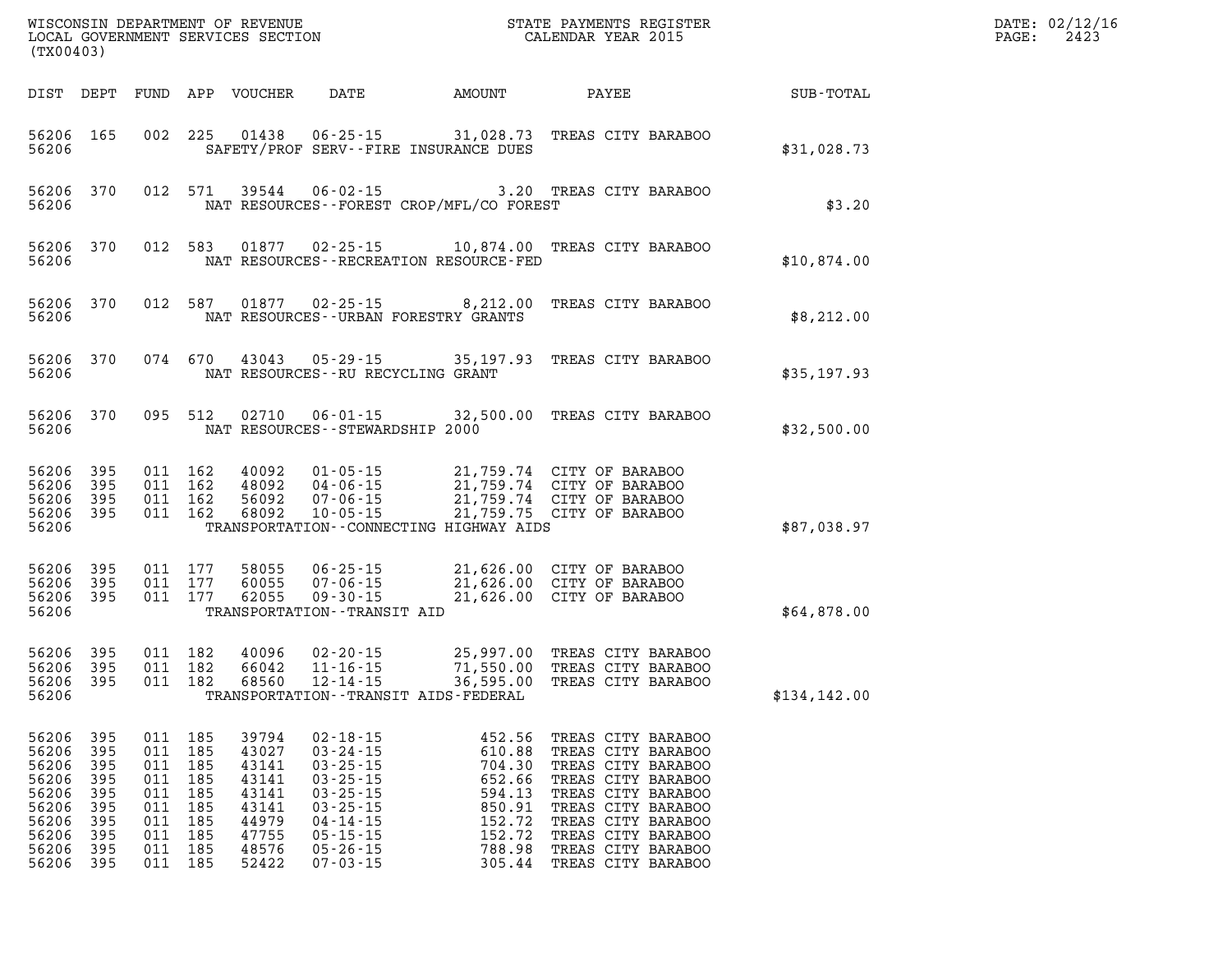| DIST                                                                                                                       | DEPT                                                                                    | FUND                                                                                    | APP                                                                                     | <b>VOUCHER</b>                                                                                                    | DATE                                                                                                                                                                                                                                   | AMOUNT                                                                                                                                                                                | PAYEE                                                                                                                                                                                                                                                                                      | SUB-TOTAL      |
|----------------------------------------------------------------------------------------------------------------------------|-----------------------------------------------------------------------------------------|-----------------------------------------------------------------------------------------|-----------------------------------------------------------------------------------------|-------------------------------------------------------------------------------------------------------------------|----------------------------------------------------------------------------------------------------------------------------------------------------------------------------------------------------------------------------------------|---------------------------------------------------------------------------------------------------------------------------------------------------------------------------------------|--------------------------------------------------------------------------------------------------------------------------------------------------------------------------------------------------------------------------------------------------------------------------------------------|----------------|
| 56206<br>56206<br>56206<br>56206<br>56206<br>56206<br>56206<br>56206<br>56206<br>56206<br>56206<br>56206<br>56206<br>56206 | 395<br>395<br>395<br>395<br>395<br>395<br>395<br>395<br>395<br>395<br>395<br>395<br>395 | 011<br>011<br>011<br>011<br>011<br>011<br>011<br>011<br>011<br>011<br>011<br>011<br>011 | 185<br>185<br>185<br>185<br>185<br>185<br>185<br>185<br>185<br>185<br>185<br>185<br>185 | 52422<br>60087<br>60087<br>60087<br>60087<br>60448<br>60448<br>60448<br>62120<br>62120<br>63200<br>65970<br>65970 | $07 - 03 - 15$<br>$09 - 17 - 15$<br>$09 - 17 - 15$<br>$09 - 17 - 15$<br>$09 - 17 - 15$<br>$09 - 21 - 15$<br>$09 - 21 - 15$<br>$09 - 21 - 15$<br>$10 - 08 - 15$<br>$10 - 08 - 15$<br>$10 - 19 - 15$<br>$11 - 13 - 15$<br>$11 - 13 - 15$ | 826.83<br>610.88<br>2,281.60<br>667.36<br>916.93<br>795.28<br>1,521.60<br>909.35<br>3,000.00<br>359.84<br>738.99<br>305.44<br>1,889.36<br>TRANSPORTATION - - HIGHWAY SAFETY - FEDERAL | TREAS CITY BARABOO<br>TREAS CITY BARABOO<br>TREAS CITY BARABOO<br>TREAS CITY BARABOO<br>TREAS CITY BARABOO<br>TREAS CITY BARABOO<br>TREAS CITY BARABOO<br>TREAS CITY BARABOO<br>TREAS CITY BARABOO<br>TREAS CITY BARABOO<br>TREAS CITY BARABOO<br>TREAS CITY BARABOO<br>TREAS CITY BARABOO | \$20,088.76    |
| 56206<br>56206<br>56206<br>56206<br>56206                                                                                  | 395<br>395<br>395<br>395                                                                | 011<br>011<br>011<br>011                                                                | 191<br>191<br>191<br>191                                                                | 39441<br>47441<br>55441<br>67441                                                                                  | $01 - 05 - 15$<br>$04 - 06 - 15$<br>$07 - 06 - 15$<br>10-05-15                                                                                                                                                                         | 148,635.93<br>TRANSPORTATION--GENERAL TRANSP AIDS-GTA                                                                                                                                 | CITY OF BARABOO<br>148,635.93 CITY OF BARABOO<br>148,635.93 CITY OF BARABOO<br>148,635.95 CITY OF BARABOO                                                                                                                                                                                  | \$594,543.74   |
| 56206<br>56206                                                                                                             | 395                                                                                     | 011                                                                                     | 278                                                                                     | 69752                                                                                                             | $12 - 21 - 15$                                                                                                                                                                                                                         | 19,062.96<br>TRANSPORTATION--LRIP/TRIP/MSIP GRANTS                                                                                                                                    | TREAS CITY BARABOO                                                                                                                                                                                                                                                                         | \$19,062.96    |
| 56206<br>56206                                                                                                             | 435                                                                                     | 005                                                                                     | 163                                                                                     | 01LGS                                                                                                             |                                                                                                                                                                                                                                        | HS--PREPAID MEDICAL TRANSPORT REIMBURSE                                                                                                                                               | 11-16-15 63,232.55 DHS PREPAID MEDICAL TRANSPORT                                                                                                                                                                                                                                           | \$63, 232.55   |
| 56206<br>56206                                                                                                             | 455                                                                                     | 002                                                                                     | 231                                                                                     | 04807                                                                                                             | $03 - 09 - 15$<br>JUSTICE - - LAW ENFORCEMENT TRAINING                                                                                                                                                                                 | 4,000.00                                                                                                                                                                              | TREAS CITY BARABOO                                                                                                                                                                                                                                                                         | \$4,000.00     |
| 56206<br>56206                                                                                                             | 835                                                                                     | 002                                                                                     | 105                                                                                     | 44387                                                                                                             | $07 - 27 - 15$<br>REVENUE - - STATE SHARED REVENUES                                                                                                                                                                                    |                                                                                                                                                                                       | 502,078.14 TREAS CITY BARABOO                                                                                                                                                                                                                                                              | \$502,078.14   |
| 56206<br>56206<br>56206                                                                                                    | 835<br>835                                                                              | 002<br>002                                                                              | 109<br>109                                                                              | 03338<br>05302                                                                                                    | $07 - 27 - 15$<br>$07 - 27 - 15$<br>REVENUE--EXEMPT COMPUTER AID                                                                                                                                                                       | 45,856.00<br>18,166.00                                                                                                                                                                | TREAS CITY BARABOO<br>TREAS CITY BARABOO                                                                                                                                                                                                                                                   | \$64,022.00    |
| 56206<br>56206                                                                                                             | 835                                                                                     | 002                                                                                     | 501                                                                                     | 00003                                                                                                             | $02 - 02 - 15$                                                                                                                                                                                                                         | 81,936.61<br>DOA-PAYMENT FOR MUNICIPAL SERVICES AID                                                                                                                                   | TREAS CITY BARABOO                                                                                                                                                                                                                                                                         | \$81,936.61    |
| 56206<br>56206                                                                                                             | 835                                                                                     | 021                                                                                     | 363                                                                                     | 35871                                                                                                             | $03 - 23 - 15$<br>REVENUE - - LOTTERY CREDIT -                                                                                                                                                                                         | 24,349.10                                                                                                                                                                             | TREAS CITY BARABOO                                                                                                                                                                                                                                                                         | \$24,349.10    |
| 56206                                                                                                                      |                                                                                         |                                                                                         |                                                                                         |                                                                                                                   | DISTRICT TOTAL APPROPRIATIONS                                                                                                                                                                                                          |                                                                                                                                                                                       |                                                                                                                                                                                                                                                                                            | \$1,777,188.69 |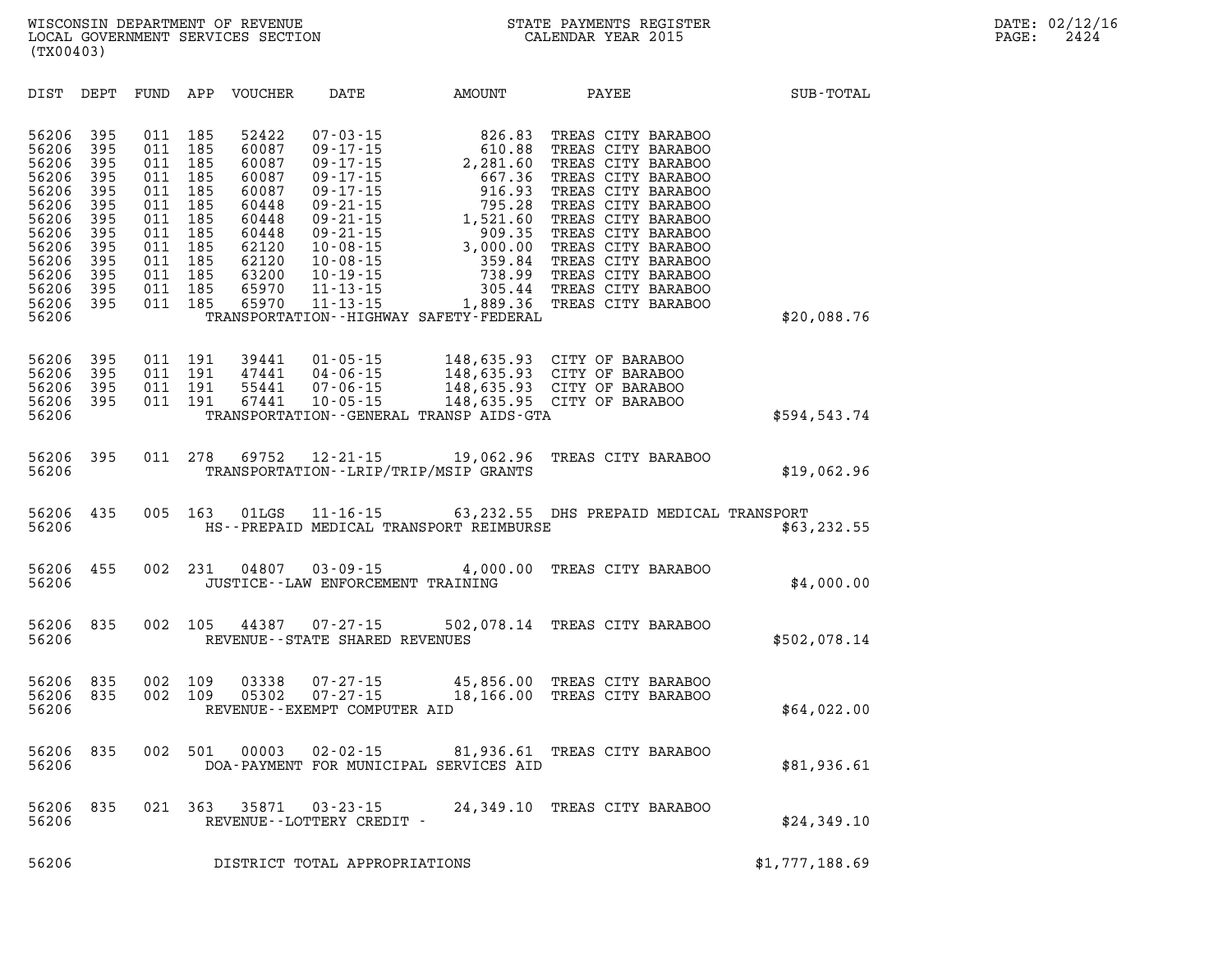| (TX00403)      |      |      |     | WISCONSIN DEPARTMENT OF REVENUE<br>LOCAL GOVERNMENT SERVICES SECTION |                               | STATE PAYMENTS REGISTER<br>CALENDAR YEAR 2015       |              |            | DATE: 02/12/16<br>2425<br>PAGE: |
|----------------|------|------|-----|----------------------------------------------------------------------|-------------------------------|-----------------------------------------------------|--------------|------------|---------------------------------|
| DIST           | DEPT | FUND | APP | <b>VOUCHER</b>                                                       | DATE                          | AMOUNT                                              | PAYEE        | SUB-TOTAL  |                                 |
| 56236<br>56236 | 435  | 005  | 162 | 01DHS                                                                | 09-11-15                      | 6,723.03<br>HS--AMBULANCE FUNDING ASSISTANCE GRANTS | ST CROIX EMS | \$6,723.03 |                                 |
| 56236          |      |      |     |                                                                      | DISTRICT TOTAL APPROPRIATIONS |                                                     |              | \$6,723.03 |                                 |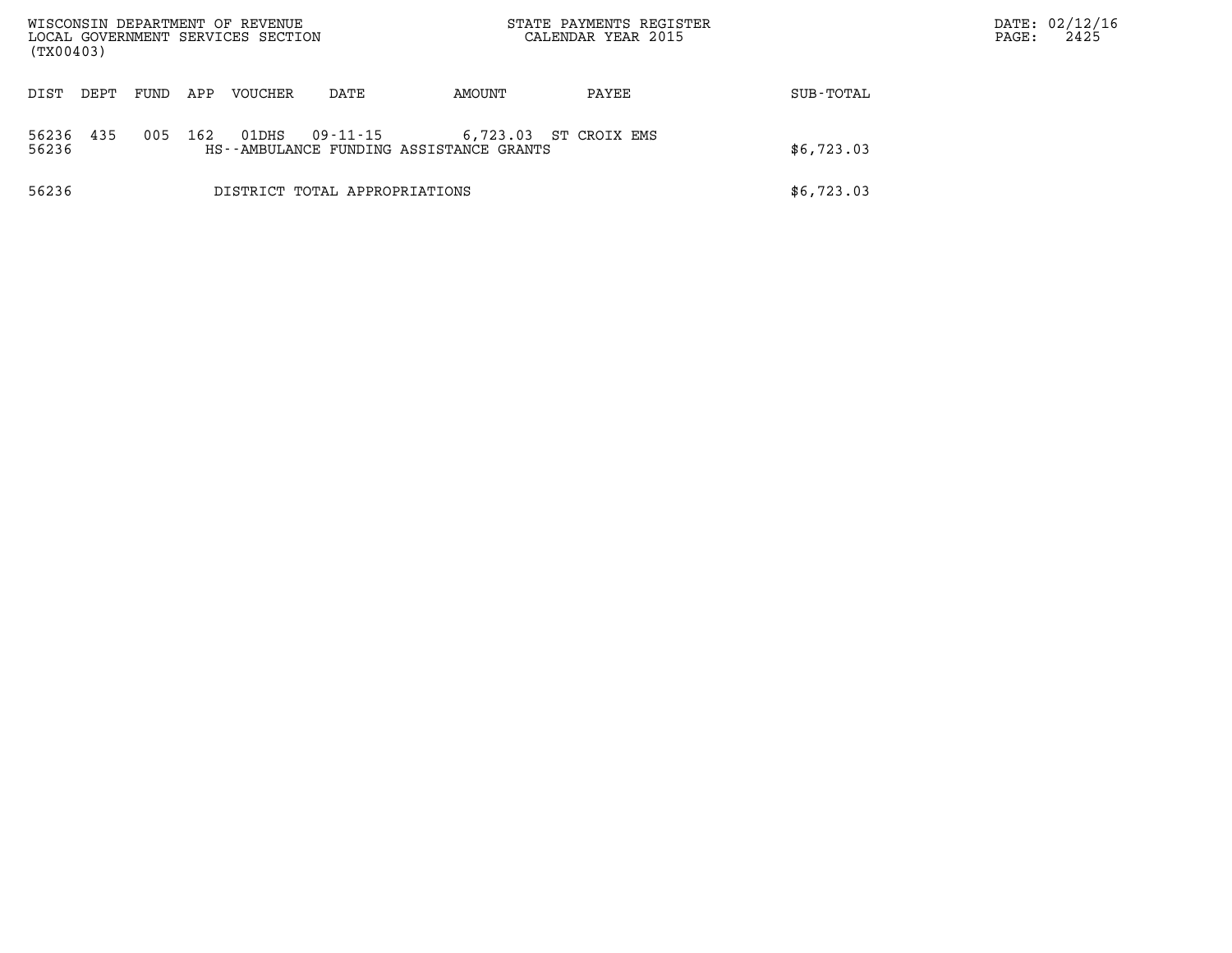| (TX00403)                                                                               |         |                                                                |                                                             |                                                                                                                            |                                                                    | WISCONSIN DEPARTMENT OF REVENUE<br>LOCAL GOVERNMENT SERVICES SECTION<br>(my00402)                                                                                    |               | DATE: 02/12/16<br>$\mathtt{PAGE}$ :<br>2426 |
|-----------------------------------------------------------------------------------------|---------|----------------------------------------------------------------|-------------------------------------------------------------|----------------------------------------------------------------------------------------------------------------------------|--------------------------------------------------------------------|----------------------------------------------------------------------------------------------------------------------------------------------------------------------|---------------|---------------------------------------------|
|                                                                                         |         |                                                                | DIST DEPT FUND APP VOUCHER                                  |                                                                                                                            | DATE AMOUNT                                                        | <b>PAYEE</b>                                                                                                                                                         | SUB-TOTAL     |                                             |
| 56276 165<br>56276                                                                      |         |                                                                |                                                             |                                                                                                                            | SAFETY/PROF SERV--FIRE INSURANCE DUES                              | 002 225 01439 06-25-15 21,556.63 TREAS CITY REEDSBURG                                                                                                                | \$21,556.63   |                                             |
| 56276 370<br>56276                                                                      |         |                                                                |                                                             | NAT RESOURCES--AIDS IN LIEU OF TAXES                                                                                       |                                                                    | 002 503 17779 01-12-15 13,643.57 TREAS CITY REEDSBURG<br>5522.67 TOWN SHARE                                                                                          | \$13,643.57   |                                             |
| 56276 370<br>56276                                                                      |         | 012 579                                                        |                                                             | NAT RESOURCES -- AIDS IN LIEU OF TAXES                                                                                     |                                                                    | 20651  04-03-15  8.32  TREAS CITY REEDSBURG                                                                                                                          | \$8.32        |                                             |
| 56276 370<br>56276                                                                      |         | 012 583                                                        |                                                             |                                                                                                                            | NAT RESOURCES - - RECREATION RESOURCE - FED                        | 02013  03-16-15  17,000.00  TREAS CITY REEDSBURG                                                                                                                     | \$17,000.00   |                                             |
| 56276 370<br>56276                                                                      |         |                                                                |                                                             | NAT RESOURCES -- RU RECYCLING GRANT                                                                                        |                                                                    | 074 670 43044 05-29-15 10,524.66 TREAS CITY REEDSBURG                                                                                                                | \$10,524.66   |                                             |
| 56276 370<br>56276                                                                      |         |                                                                |                                                             | NAT RESOURCES - - STEWARDSHIP 2000                                                                                         |                                                                    | 095 512 02779 06-10-15 32,200.00 TREAS CITY REEDSBURG                                                                                                                | \$32, 200.00  |                                             |
| 56276 395<br>56276 395<br>56276 395<br>56276 395<br>56276                               |         | 011 162<br>011 162<br>011 162<br>011 162                       | 40093<br>48093<br>56093<br>68093                            |                                                                                                                            | TRANSPORTATION--CONNECTING HIGHWAY AIDS                            | 01-05-15 12,254.21 CITY OF REEDSBURG<br>04-06-15 12,254.21 CITY OF REEDSBURG<br>07-06-15 12,254.21 CITY OF REEDSBURG<br>10-05-15 12,254.24 CITY OF REEDSBURG         | \$49,016.87   |                                             |
| 56276 395<br>56276 395<br>56276 395<br>56276 395<br>56276                               |         | 011 177<br>011 177<br>011 177<br>011 177                       | 49478<br>58056<br>60056<br>62056                            | TRANSPORTATION - - TRANSIT AID                                                                                             |                                                                    | 06-04-15 6,893.00 TREAS CITY REEDSBURG<br>06-25-15 21,631.00 CITY OF REEDSBURG<br>07-06-15 21,631.00 CITY OF REEDSBURG<br>09-30-15 21,631.00 CITY OF REEDSBURG       | \$71,786.00   |                                             |
| 56276 395<br>56276 395<br>56276 395<br>56276                                            |         | 011 182<br>011 182<br>011 182                                  | 40097<br>66043<br>56276 395 011 182 68561<br>69023          | 02-20-15<br>$11 - 16 - 15$<br>$12 - 14 - 15$<br>TRANSPORTATION - - TRANSIT AIDS - FEDERAL                                  |                                                                    | 24,573.00 TREAS CITY REEDSBURG<br>50,075.00 TREAS CITY REEDSBURG<br>12-14-15 24,091.00 TREAS CITY REEDSBURG<br>12-17-15 26,400.00 TREAS CITY REEDSBURG               | \$125, 139.00 |                                             |
| 56276 395<br>56276 395<br>56276 395<br>56276 395<br>56276 395<br>56276 395<br>56276 395 | 011 185 | 011 185<br>011 185<br>011 185<br>011 185<br>011 185<br>011 185 | 37627<br>40565<br>42323<br>45239<br>47756<br>52423<br>53786 | $01 - 29 - 15$<br>$02 - 24 - 15$<br>$03 - 16 - 15$<br>$04 - 16 - 15$<br>$05 - 15 - 15$<br>$07 - 03 - 15$<br>$07 - 16 - 15$ | 320.34<br>302.40<br>306.90<br>265.80<br>284.10<br>613.80<br>155.70 | TREAS CITY REEDSBURG<br>TREAS CITY REEDSBURG<br>TREAS CITY REEDSBURG<br>TREAS CITY REEDSBURG<br>TREAS CITY REEDSBURG<br>TREAS CITY REEDSBURG<br>TREAS CITY REEDSBURG |               |                                             |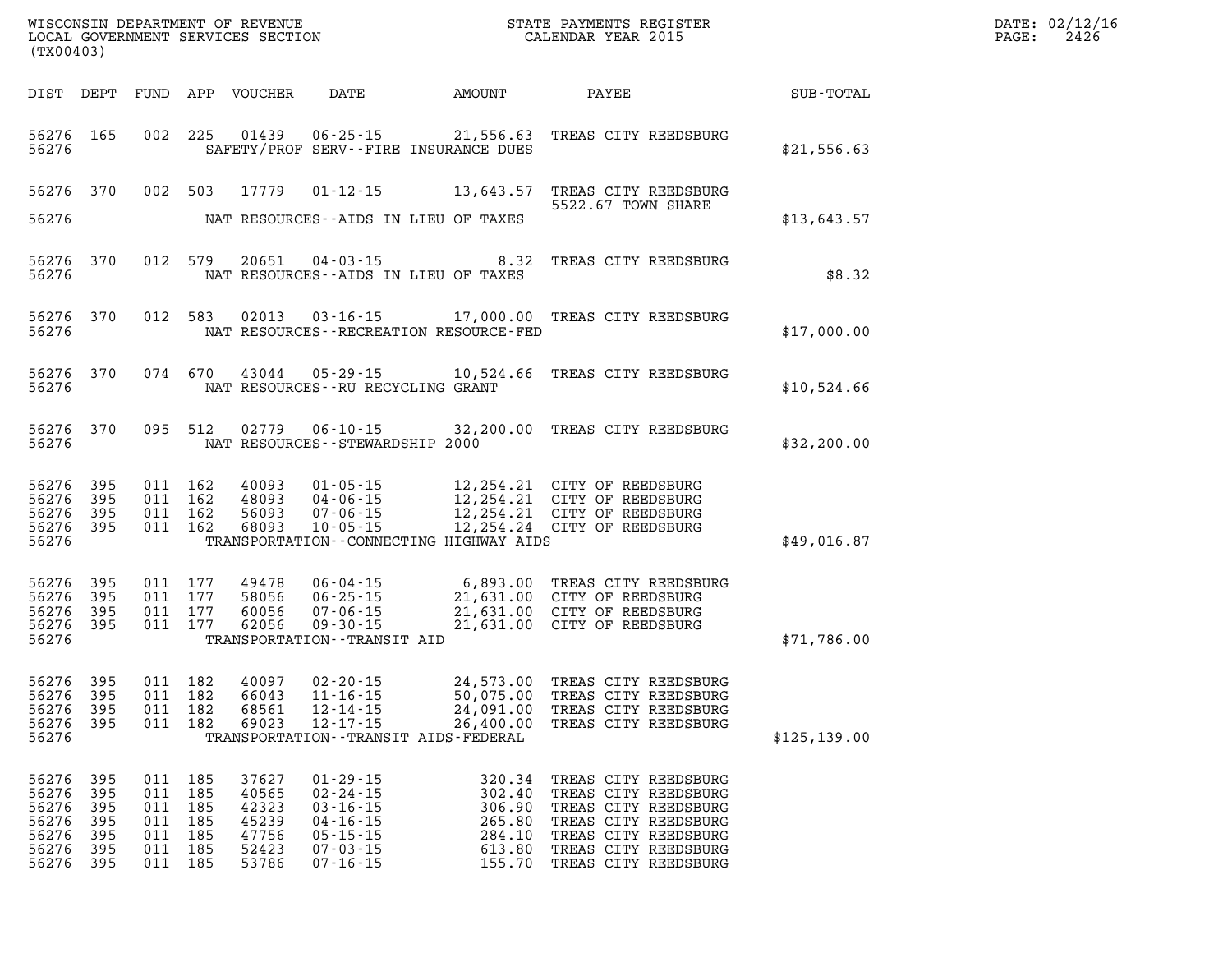| DATE: | 02/12/16 |
|-------|----------|
| PAGE: | 2427     |

| DIST                                      | DEPT                     | FUND                     | APP                      | VOUCHER                          | DATE                                                                 | AMOUNT                                                              | <b>PAYEE</b>                                                                                           | SUB-TOTAL      |
|-------------------------------------------|--------------------------|--------------------------|--------------------------|----------------------------------|----------------------------------------------------------------------|---------------------------------------------------------------------|--------------------------------------------------------------------------------------------------------|----------------|
| 56276<br>56276<br>56276                   | 395<br>395               | 011<br>011               | 185<br>185               | 62747<br>62747                   | $10 - 14 - 15$<br>$10 - 14 - 15$                                     | 591.02<br>841.39<br>TRANSPORTATION - - HIGHWAY SAFETY - FEDERAL     | TREAS CITY REEDSBURG<br>TREAS CITY REEDSBURG                                                           | \$3,681.45     |
| 56276<br>56276<br>56276<br>56276<br>56276 | 395<br>395<br>395<br>395 | 011<br>011<br>011<br>011 | 191<br>191<br>191<br>191 | 39442<br>47442<br>55442<br>67442 | $01 - 05 - 15$<br>$04 - 06 - 15$<br>$07 - 06 - 15$<br>$10 - 05 - 15$ | 109,186.06<br>109,186.06<br>TRANSPORTATION--GENERAL TRANSP AIDS-GTA | CITY OF REEDSBURG<br>CITY OF REEDSBURG<br>109,186.06 CITY OF REEDSBURG<br>109,186.08 CITY OF REEDSBURG | \$436,744.26   |
| 56276<br>56276                            | 435                      | 005                      | 162                      | 01DHS                            | $09 - 11 - 15$                                                       | HS--AMBULANCE FUNDING ASSISTANCE GRANTS                             | 4,143.69 CITY OF REEDSBURG AMB SERV                                                                    | \$4,143.69     |
| 56276<br>56276                            | 435                      | 005                      | 163                      | 01LGS                            |                                                                      | HS--PREPAID MEDICAL TRANSPORT REIMBURSE                             | 11-16-15 30,659.96 DHS PREPAID MEDICAL TRANSPORT                                                       | \$30,659.96    |
| 56276<br>56276                            | 455                      | 002                      | 231                      | 18                               | $04 - 20 - 15$<br>JUSTICE - - LAW ENFORCEMENT TRAINING               | 2,560.00                                                            | TREAS CITY REEDSBURG                                                                                   | \$2,560.00     |
| 56276<br>56276                            | 505                      | 002                      | 142                      | 08712                            | $06 - 29 - 15$<br>DOA--FEDERAL ENERGY GRANTS                         | 10,000.00                                                           | TREAS CITY REEDSBURG                                                                                   | \$10,000.00    |
| 56276<br>56276                            | 835                      | 002                      | 105                      | 44388                            | $07 - 27 - 15$<br>REVENUE - - STATE SHARED REVENUES                  |                                                                     | 312,512.86 TREAS CITY REEDSBURG                                                                        | \$312,512.86   |
| 56276<br>56276<br>56276                   | 835<br>835               | 002<br>002               | 109<br>109               | 03339<br>05303                   | $07 - 27 - 15$<br>$07 - 27 - 15$<br>REVENUE--EXEMPT COMPUTER AID     | 16,898.00<br>1,962.00                                               | TREAS CITY REEDSBURG<br>TREAS CITY REEDSBURG                                                           | \$18,860.00    |
| 56276<br>56276                            | 835                      | 002                      | 501                      | 00003                            |                                                                      | $02 - 02 - 15$ 4,411.82<br>DOA-PAYMENT FOR MUNICIPAL SERVICES AID   | TREAS CITY REEDSBURG                                                                                   | \$4,411.82     |
| 56276<br>56276                            | 835                      | 021                      | 363                      | 35872                            | $03 - 23 - 15$<br>REVENUE--LOTTERY CREDIT -                          | 25,898.78                                                           | TREAS CITY REEDSBURG                                                                                   | \$25,898.78    |
| 56276                                     |                          |                          |                          |                                  | DISTRICT TOTAL APPROPRIATIONS                                        |                                                                     |                                                                                                        | \$1,190,347.87 |

WISCONSIN DEPARTMENT OF REVENUE **STATE PAYMENTS REGISTER**<br>LOCAL GOVERNMENT SERVICES SECTION

LOCAL GOVERNMENT SERVICES SECTION

**(TX00403)**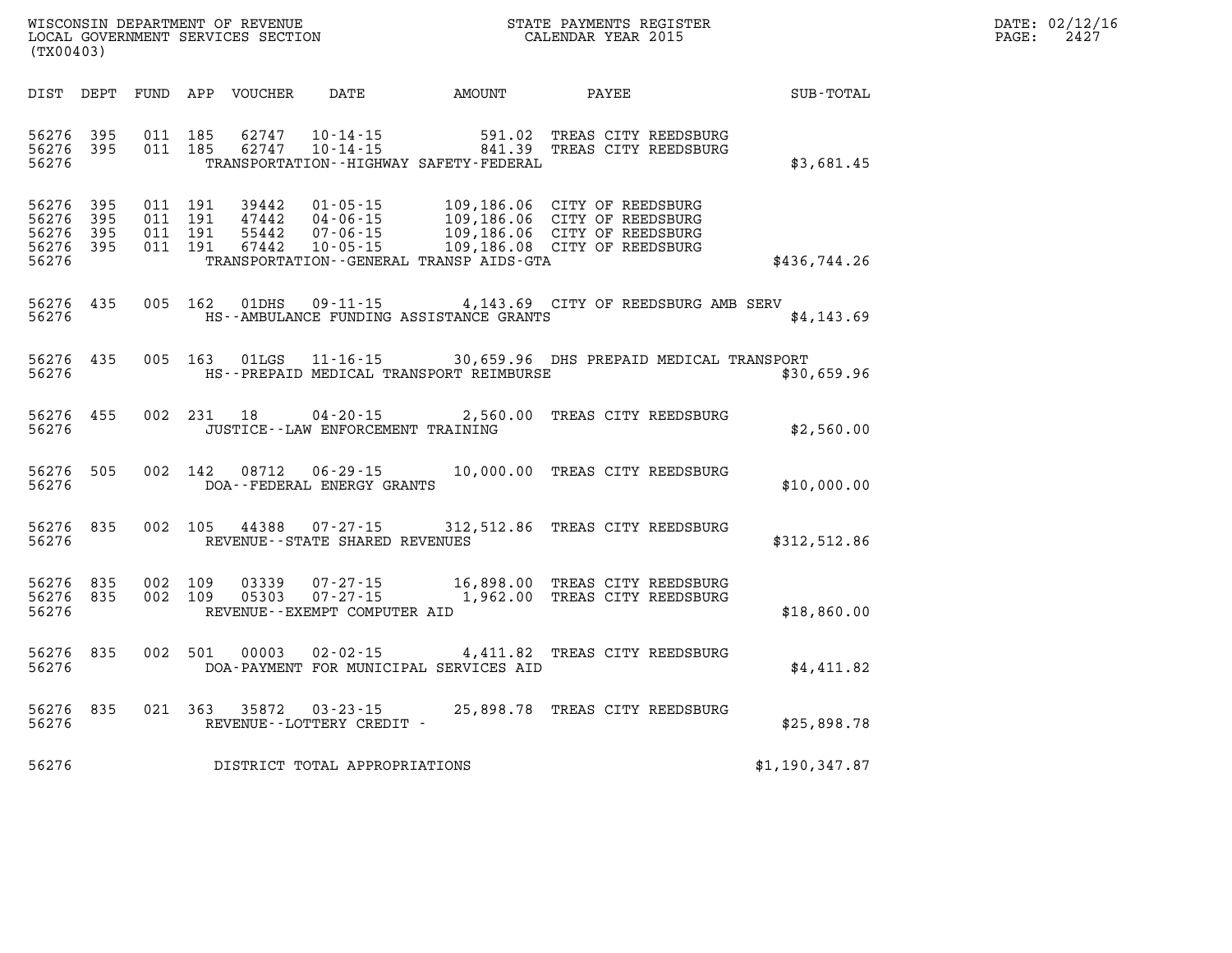| WISCONSIN DEPARTMENT OF REVENUE<br>LOCAL GOVERNMENT SERVICES SECTION<br>(TX00403) |      |      |     |         |                                          |          | STATE PAYMENTS REGISTER<br>CALENDAR YEAR 2015 |            | PAGE: | DATE: 02/12/16<br>2429 |
|-----------------------------------------------------------------------------------|------|------|-----|---------|------------------------------------------|----------|-----------------------------------------------|------------|-------|------------------------|
| DIST                                                                              | DEPT | FUND | APP | VOUCHER | DATE                                     | AMOUNT   | PAYEE                                         | SUB-TOTAL  |       |                        |
| 56337<br>56337                                                                    | 835  | 002  | 109 | 20313   | 07-27-15<br>REVENUE--EXEMPT COMPUTER AID | 1,202.00 | TREAS SD WESTON                               | \$1,202.00 |       |                        |
| 56337                                                                             |      |      |     |         | DISTRICT TOTAL APPROPRIATIONS            |          |                                               | \$1,202.00 |       |                        |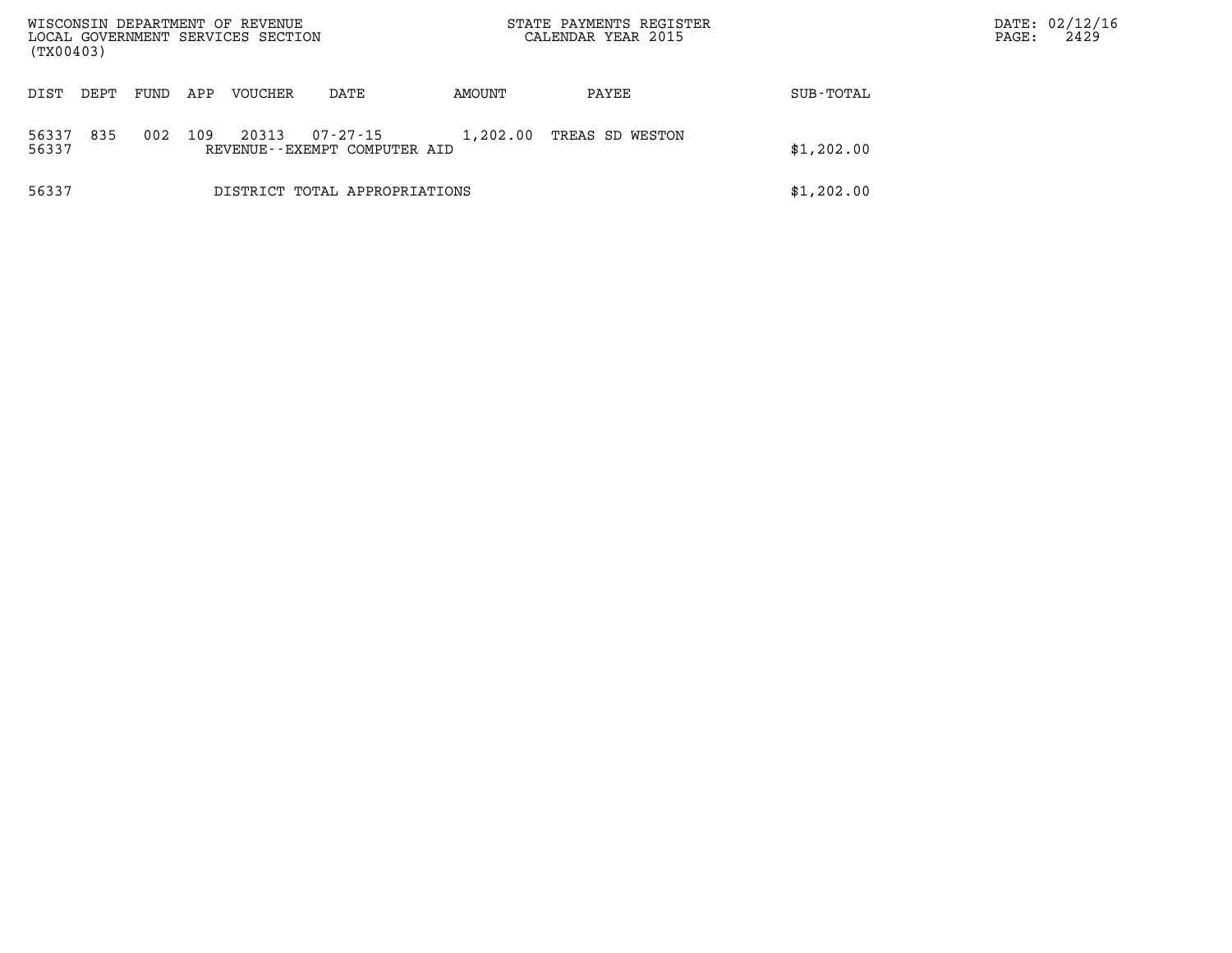| SUB-TOTAL      |                                                                                                                                                                             | PAYEE | <b>AMOUNT</b>                                                                                                   | DATE                                                                                                                       | <b>VOUCHER</b>                                              | APP                                           | FUND                                          | DEPT                                          | DIST                                                                 |
|----------------|-----------------------------------------------------------------------------------------------------------------------------------------------------------------------------|-------|-----------------------------------------------------------------------------------------------------------------|----------------------------------------------------------------------------------------------------------------------------|-------------------------------------------------------------|-----------------------------------------------|-----------------------------------------------|-----------------------------------------------|----------------------------------------------------------------------|
| \$9,340,698.42 | TREAS SD SAUK PRAIRIE<br>TREAS SD SAUK PRAIRIE<br>TREAS SD SAUK PRAIRIE<br>TREAS SD SAUK PRAIRIE                                                                            |       | 2,903,035.00<br>4,483,643.42<br>207,484.00<br>1,746,536.00<br>PUBLIC INSTRUCT - - GENERAL EQUALIZATION          | $03 - 23 - 15$<br>$06 - 15 - 15$<br>$07 - 27 - 15$<br>$09 - 21 - 15$                                                       | 25032<br>37958<br>42422<br>46187                            | 201<br>201<br>201<br>201                      | 002<br>002<br>002<br>002                      | 255<br>255<br>255<br>255                      | 56360<br>56360<br>56360<br>56360<br>56360                            |
| \$712,815.00   | TREAS SD SAUK PRAIRIE<br>TREAS SD SAUK PRAIRIE<br>TREAS SD SAUK PRAIRIE<br>TREAS SD SAUK PRAIRIE                                                                            |       | 150,410.00<br>150,409.00<br>150,409.00<br>261,587.00                                                            | $01 - 20 - 15$<br>$02 - 17 - 15$<br>$03 - 16 - 15$<br>$06 - 08 - 15$<br>PUBLIC INSTRUCT-HANDICAPPED CHILDREN               | 13376<br>17345<br>22038<br>33641                            | 206<br>206<br>206<br>206                      | 002<br>002<br>002<br>002                      | 255<br>255<br>255<br>255                      | 56360<br>56360<br>56360<br>56360<br>56360                            |
| \$38,326.04    | TREAS SD SAUK PRAIRIE                                                                                                                                                       |       | 38,326.04<br>PUBLIC INSTRUCT - - BILINGUAL/BICULTURAL                                                           | $02 - 17 - 15$                                                                                                             | 17344                                                       | 207                                           | 002                                           | 255                                           | 56360<br>56360                                                       |
| \$13,098.47    | TREAS SD SAUK PRAIRIE                                                                                                                                                       |       | 13,098.47<br>PUBLIC INSTRUCT--ELDERLY NUTRITION IMPR                                                            | $03 - 09 - 15$                                                                                                             | 21281                                                       | 209                                           | 002                                           | 255                                           | 56360<br>56360                                                       |
| \$136,784.79   | TREAS SD SAUK PRAIRIE<br>TREAS SD SAUK PRAIRIE                                                                                                                              |       | 130,070.50<br>6,714.29<br>PUBLIC INSTRUCT--PUPIL TRANSPORTATION                                                 | $01 - 26 - 15$<br>$06 - 15 - 15$                                                                                           | 14835<br>37964                                              | 210<br>210                                    | 002<br>002                                    | 255<br>255                                    | 56360<br>56360<br>56360                                              |
| \$2,841.06     | TREAS SD SAUK PRAIRIE                                                                                                                                                       |       | 2,841.06<br>PUBLIC INSTRUCT--WISCONSIN MORNING MILK                                                             | $03 - 09 - 15$                                                                                                             | 21280                                                       | 214                                           | 002                                           | 255                                           | 56360<br>56360                                                       |
| \$6,586.70     | TREAS SD SAUK PRAIRIE                                                                                                                                                       |       | 6,586.70                                                                                                        | $03 - 09 - 15$<br>PUBLIC INSTRUCT - - LEARNING READINESS                                                                   | 21279                                                       | 215                                           | 002                                           | 255                                           | 56360<br>56360                                                       |
| \$18,800.00    |                                                                                                                                                                             |       | 18,800.00 TREAS SD SAUK PRAIRIE<br>PUBLIC INSTRUCT--PUPIL ACADEMIC ACHIEVMT                                     | $01 - 26 - 15$                                                                                                             | 14836                                                       | 220                                           | 002                                           | 255                                           | 56360<br>56360                                                       |
| \$6,714.91     | TREAS SD SAUK PRAIRIE<br>TREAS SD SAUK PRAIRIE<br>TREAS SD SAUK PRAIRIE<br>TREAS SD SAUK PRAIRIE<br>TREAS SD SAUK PRAIRIE<br>TREAS SD SAUK PRAIRIE<br>TREAS SD SAUK PRAIRIE |       | 692.28<br>958.48<br>958.48<br>1,153.05<br>483.68<br>434.68<br>2,034.26<br>PUBLIC INSTRUCT--ALCOHOL & DRUG ABUSE | $01 - 26 - 15$<br>$02 - 23 - 15$<br>$04 - 13 - 15$<br>$05 - 04 - 15$<br>$06 - 08 - 15$<br>$06 - 15 - 15$<br>$08 - 03 - 15$ | 14837<br>18482<br>27549<br>30027<br>33643<br>37959<br>43082 | 228<br>228<br>228<br>228<br>228<br>228<br>228 | 002<br>002<br>002<br>002<br>002<br>002<br>002 | 255<br>255<br>255<br>255<br>255<br>255<br>255 | 56360<br>56360<br>56360<br>56360<br>56360<br>56360<br>56360<br>56360 |
|                | TREAS SD SAUK PRAIRIE<br>TREAS SD SAUK PRAIRIE<br>TREAS SD SAUK PRAIRIE<br>TREAS SD SAUK PRAIRIE                                                                            |       | 1,549.94<br>2,314.25<br>1,461.72<br>1,231.61                                                                    | $01 - 26 - 15$<br>$04 - 13 - 15$<br>$06 - 08 - 15$<br>$06 - 15 - 15$                                                       | 14838<br>27550<br>33642<br>37960                            | 232<br>232<br>232<br>232                      | 002<br>002<br>002<br>002                      | 255<br>255<br>255<br>255                      | 56360<br>56360<br>56360<br>56360                                     |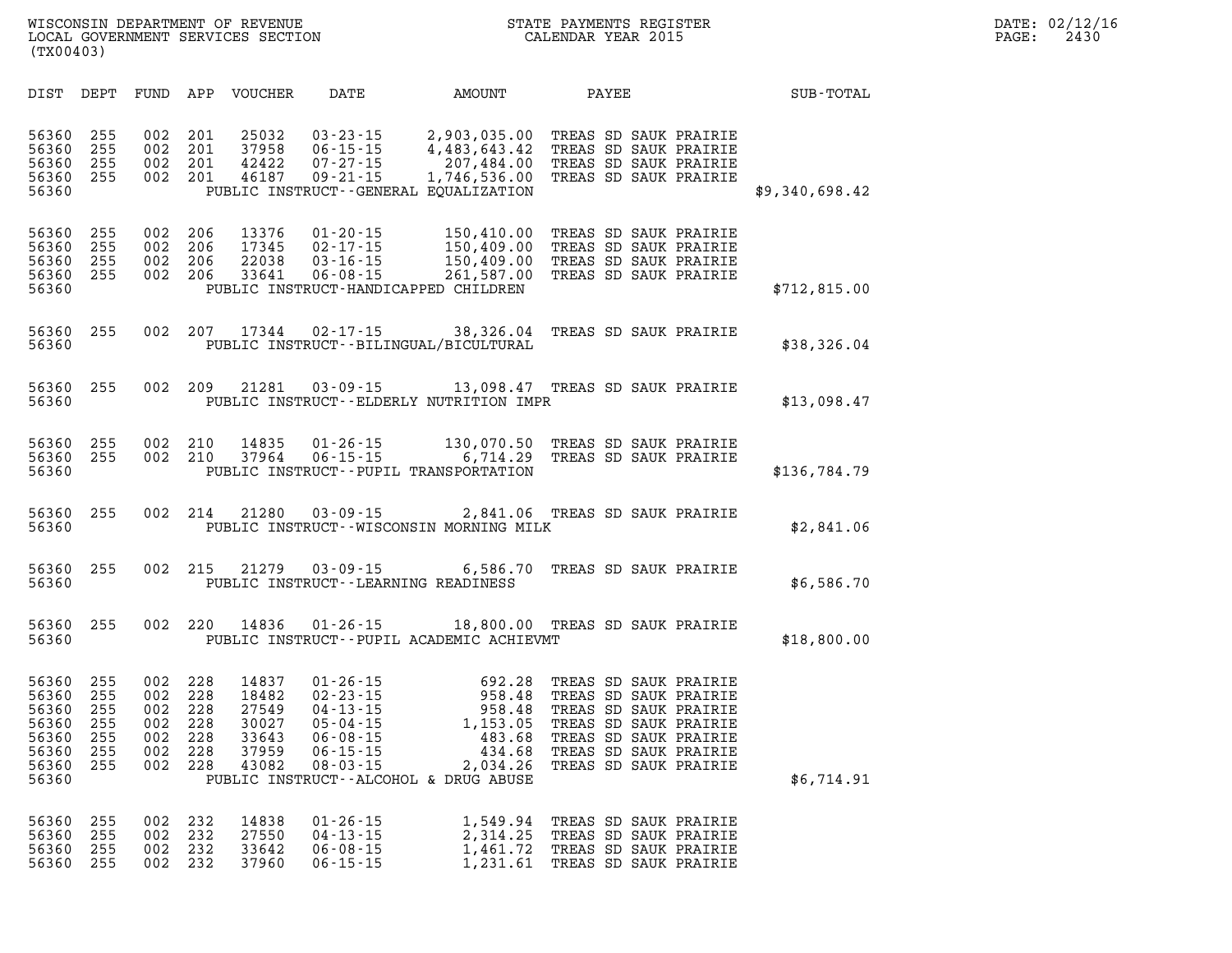| DEPARTMENT OF<br>REVENUE<br>WISCONSIN   | REGISTER<br>PAYMENTS<br>·ጥ∆ጥኩ | DATE: | n n<br>$U \wedge$ |
|-----------------------------------------|-------------------------------|-------|-------------------|
| LOCAL<br>SERVICES SECTION<br>GOVERNMENT | 201!<br>YF.AR<br>.FNDAR       | PAGE  | 243.              |

| (TX00403)                                                                                                                                                                                                                                                                                                                                                                                                                                    |                                                                                                                                                                                                                                                                                                                                              |                                                                                                                                                                                                                                                                                                                                              |                                                                                                                                                                                                                                                                                                                                              |                                                                                                                                                                                                                                                                                                                                                                                                                                              |                                                                                                                                              |                                                                                             |                                                                                                                                                                                                                                                                                                                                                                                                                                                                                  |            |
|----------------------------------------------------------------------------------------------------------------------------------------------------------------------------------------------------------------------------------------------------------------------------------------------------------------------------------------------------------------------------------------------------------------------------------------------|----------------------------------------------------------------------------------------------------------------------------------------------------------------------------------------------------------------------------------------------------------------------------------------------------------------------------------------------|----------------------------------------------------------------------------------------------------------------------------------------------------------------------------------------------------------------------------------------------------------------------------------------------------------------------------------------------|----------------------------------------------------------------------------------------------------------------------------------------------------------------------------------------------------------------------------------------------------------------------------------------------------------------------------------------------|----------------------------------------------------------------------------------------------------------------------------------------------------------------------------------------------------------------------------------------------------------------------------------------------------------------------------------------------------------------------------------------------------------------------------------------------|----------------------------------------------------------------------------------------------------------------------------------------------|---------------------------------------------------------------------------------------------|----------------------------------------------------------------------------------------------------------------------------------------------------------------------------------------------------------------------------------------------------------------------------------------------------------------------------------------------------------------------------------------------------------------------------------------------------------------------------------|------------|
| DIST                                                                                                                                                                                                                                                                                                                                                                                                                                         | DEPT                                                                                                                                                                                                                                                                                                                                         | FUND                                                                                                                                                                                                                                                                                                                                         |                                                                                                                                                                                                                                                                                                                                              |                                                                                                                                                                                                                                                                                                                                                                                                                                              |                                                                                                                                              | APP VOUCHER DATE AMOUNT                                                                     | PAYEE<br>SUB-TOTAL                                                                                                                                                                                                                                                                                                                                                                                                                                                               |            |
| 56360<br>56360                                                                                                                                                                                                                                                                                                                                                                                                                               | 255                                                                                                                                                                                                                                                                                                                                          | 002                                                                                                                                                                                                                                                                                                                                          | 232                                                                                                                                                                                                                                                                                                                                          | 43083                                                                                                                                                                                                                                                                                                                                                                                                                                        |                                                                                                                                              | PUBLIC INSTRUCT - - INTERAGENCY PROJ-FED                                                    | 08-03-15 1,856.25 TREAS SD SAUK PRAIRIE                                                                                                                                                                                                                                                                                                                                                                                                                                          | \$8,413.77 |
| 56360<br>56360<br>56360<br>56360<br>56360<br>56360<br>56360<br>56360<br>56360<br>56360<br>56360<br>56360<br>56360<br>56360<br>56360<br>56360<br>56360<br>56360<br>56360<br>56360<br>56360<br>56360<br>56360<br>56360<br>56360<br>56360<br>56360<br>56360<br>56360<br>56360<br>56360<br>56360<br>56360<br>56360<br>56360<br>56360<br>56360<br>56360<br>56360<br>56360<br>56360<br>56360<br>56360<br>56360<br>56360<br>56360<br>56360<br>56360 | 255<br>255<br>255<br>255<br>255<br>255<br>255<br>255<br>255<br>255<br>255<br>255<br>255<br>255<br>255<br>255<br>255<br>255<br>255<br>255<br>255<br>255<br>255<br>255<br>255<br>255<br>255<br>255<br>255<br>255<br>255<br>255<br>255<br>255<br>255<br>255<br>255<br>255<br>255<br>255<br>255<br>255<br>255<br>255<br>255<br>255<br>255<br>255 | 002<br>002<br>002<br>002<br>002<br>002<br>002<br>002<br>002<br>002<br>002<br>002<br>002<br>002<br>002<br>002<br>002<br>002<br>002<br>002<br>002<br>002<br>002<br>002<br>002<br>002<br>002<br>002<br>002<br>002<br>002<br>002<br>002<br>002<br>002<br>002<br>002<br>002<br>002<br>002<br>002<br>002<br>002<br>002<br>002<br>002<br>002<br>002 | 241<br>241<br>241<br>241<br>241<br>241<br>241<br>241<br>241<br>241<br>241<br>241<br>241<br>241<br>241<br>241<br>241<br>241<br>241<br>241<br>241<br>241<br>241<br>241<br>241<br>241<br>241<br>241<br>241<br>241<br>241<br>241<br>241<br>241<br>241<br>241<br>241<br>241<br>241<br>241<br>241<br>241<br>241<br>241<br>241<br>241<br>241<br>241 | 14839<br>14840<br>15908<br>15908<br>15908<br>16208<br>16209<br>16210<br>18481<br>18483<br>18484<br>19130<br>19131<br>19131<br>26291<br>26291<br>26291<br>27548<br>27551<br>27552<br>28158<br>28158<br>28158<br>30025<br>30026<br>30028<br>30444<br>31894<br>31894<br>31894<br>32553<br>32554<br>32555<br>33644<br>33645<br>37961<br>37962<br>37963<br>39452<br>39452<br>39452<br>42421<br>42421<br>42421<br>43084<br>43085<br>43086<br>43602 | $06 - 22 - 15$<br>$07 - 27 - 15$<br>$07 - 27 - 15$<br>$07 - 27 - 15$<br>$08 - 03 - 15$<br>$08 - 03 - 15$<br>$08 - 03 - 15$<br>$08 - 10 - 15$ | 30,050.56<br>585.56<br>2,137.66<br>10,966.84<br>79.93<br>67,788.29<br>29,697.77<br>1,884.74 | 01.001 1 126.15<br>01.26.15<br>10.26.15<br>10.26.15<br>10.26.15<br>10.26.15<br>10.26.15<br>10.26.15<br>10.26.15<br>10.26.15<br>10.26.15<br>10.26.15<br>10.26.15<br>10.26.15<br>20.02.15<br>20.03.16<br>20.03.16<br>20.03.16<br>20.03.15<br>20.03.15<br>10.54.05<br>10.54<br>TREAS SD SAUK PRAIRIE<br>TREAS SD SAUK PRAIRIE<br>TREAS SD SAUK PRAIRIE<br>TREAS SD SAUK PRAIRIE<br>TREAS SD SAUK PRAIRIE<br>TREAS SD SAUK PRAIRIE<br>TREAS SD SAUK PRAIRIE<br>TREAS SD SAUK PRAIRIE |            |
| 56360                                                                                                                                                                                                                                                                                                                                                                                                                                        | 255                                                                                                                                                                                                                                                                                                                                          | 002                                                                                                                                                                                                                                                                                                                                          | 241                                                                                                                                                                                                                                                                                                                                          | 43603                                                                                                                                                                                                                                                                                                                                                                                                                                        | $08 - 10 - 15$                                                                                                                               | 80,161.74                                                                                   | TREAS SD SAUK PRAIRIE                                                                                                                                                                                                                                                                                                                                                                                                                                                            |            |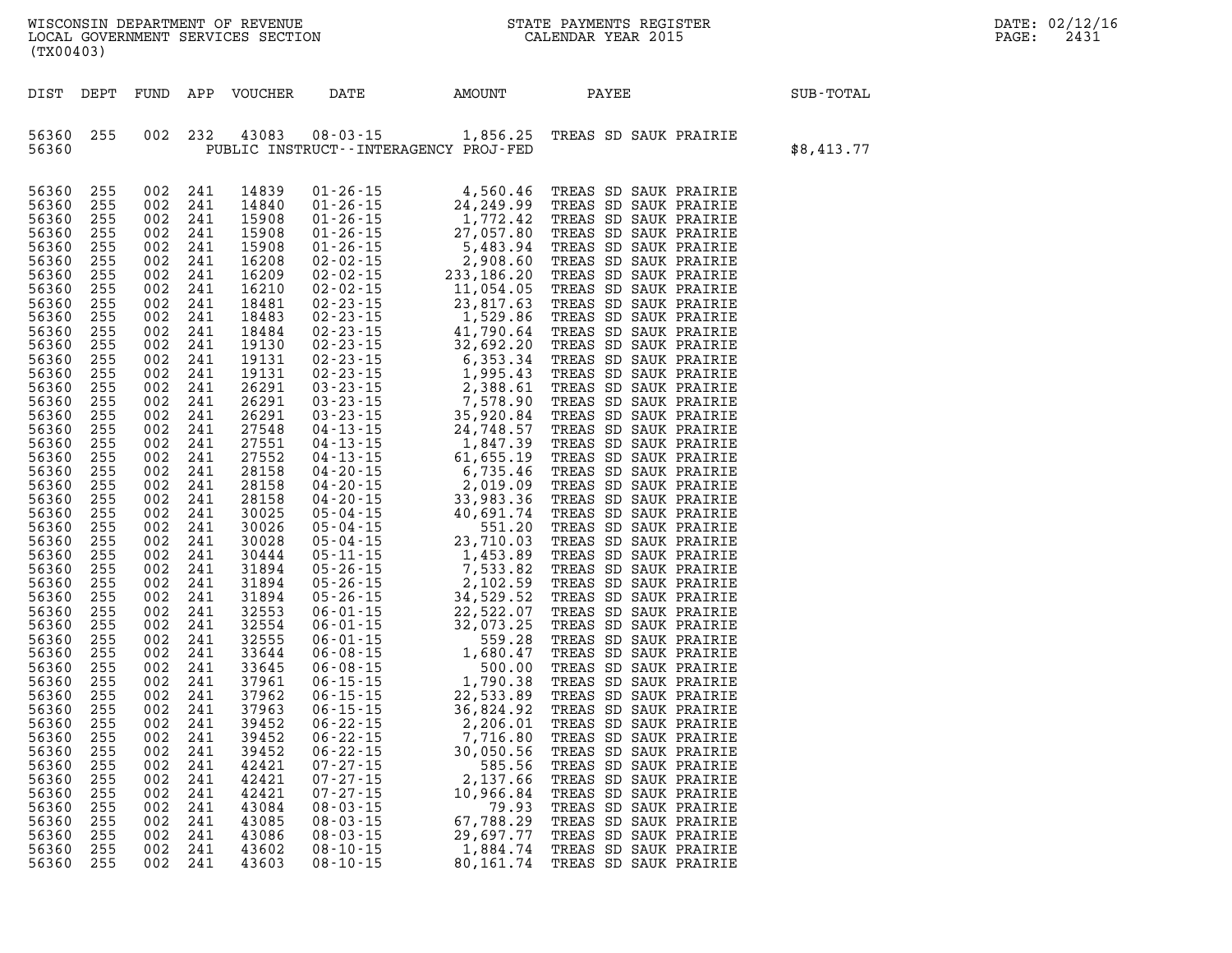| WISCONSIN DEPARTMENT OF REVENUE   | STATE PAYMENTS REGISTER | DATE: 02/12/16 |
|-----------------------------------|-------------------------|----------------|
| LOCAL GOVERNMENT SERVICES SECTION | CALENDAR YEAR 2015      | 2432<br>PAGE:  |

| (TX00403)               |            |            |            | LOCAL GOVERNMENT SERVICES SECTION |                                                |                                                                          | CALENDAR YEAR 2015                             |                 | PAGE: | 2432 |
|-------------------------|------------|------------|------------|-----------------------------------|------------------------------------------------|--------------------------------------------------------------------------|------------------------------------------------|-----------------|-------|------|
| DIST                    | DEPT       | FUND       | APP        | VOUCHER                           | DATE                                           | AMOUNT                                                                   | PAYEE                                          | SUB-TOTAL       |       |      |
| 56360<br>56360<br>56360 | 255<br>255 | 002<br>002 | 241<br>241 | 44085<br>44085                    | $08 - 17 - 15$<br>$08 - 17 - 15$               | 4,035.42<br>1,300.17<br>PUBLIC INSTRUCT--LOCAL PROGRAMS--FED FDS         | TREAS SD SAUK PRAIRIE<br>TREAS SD SAUK PRAIRIE | \$1,062,998.51  |       |      |
| 56360<br>56360          | 255        | 002        | 244        | 33640                             | $06 - 08 - 15$<br>PUBLIC INSTRUCTION--         | 5,000.00                                                                 | TREAS SD SAUK PRAIRIE                          | \$5,000.00      |       |      |
| 56360<br>56360          | 255        | 002        | 279        | 25031<br>DPI--PER PUPIL AID       | $03 - 23 - 15$                                 | 400,050.00                                                               | TREAS SD SAUK PRAIRIE                          | \$400,050.00    |       |      |
| 56360<br>56360          | 255        | 063        | 262        | 29283                             | $04 - 27 - 15$                                 | 103,332.00 TREAS SD SAUK PRAIRIE<br>PUBLIC INSTRUCT--SCHOOL LIBRARY AIDS |                                                | \$103,332.00    |       |      |
| 56360<br>56360          | 835        | 002        | 109        | 20314                             | $07 - 27 - 15$<br>REVENUE--EXEMPT COMPUTER AID | 59,906.00                                                                | TREAS SD SAUK PRAIRIE                          | \$59,906.00     |       |      |
| 56360                   |            |            |            |                                   | DISTRICT TOTAL APPROPRIATIONS                  |                                                                          |                                                | \$11,916,365.67 |       |      |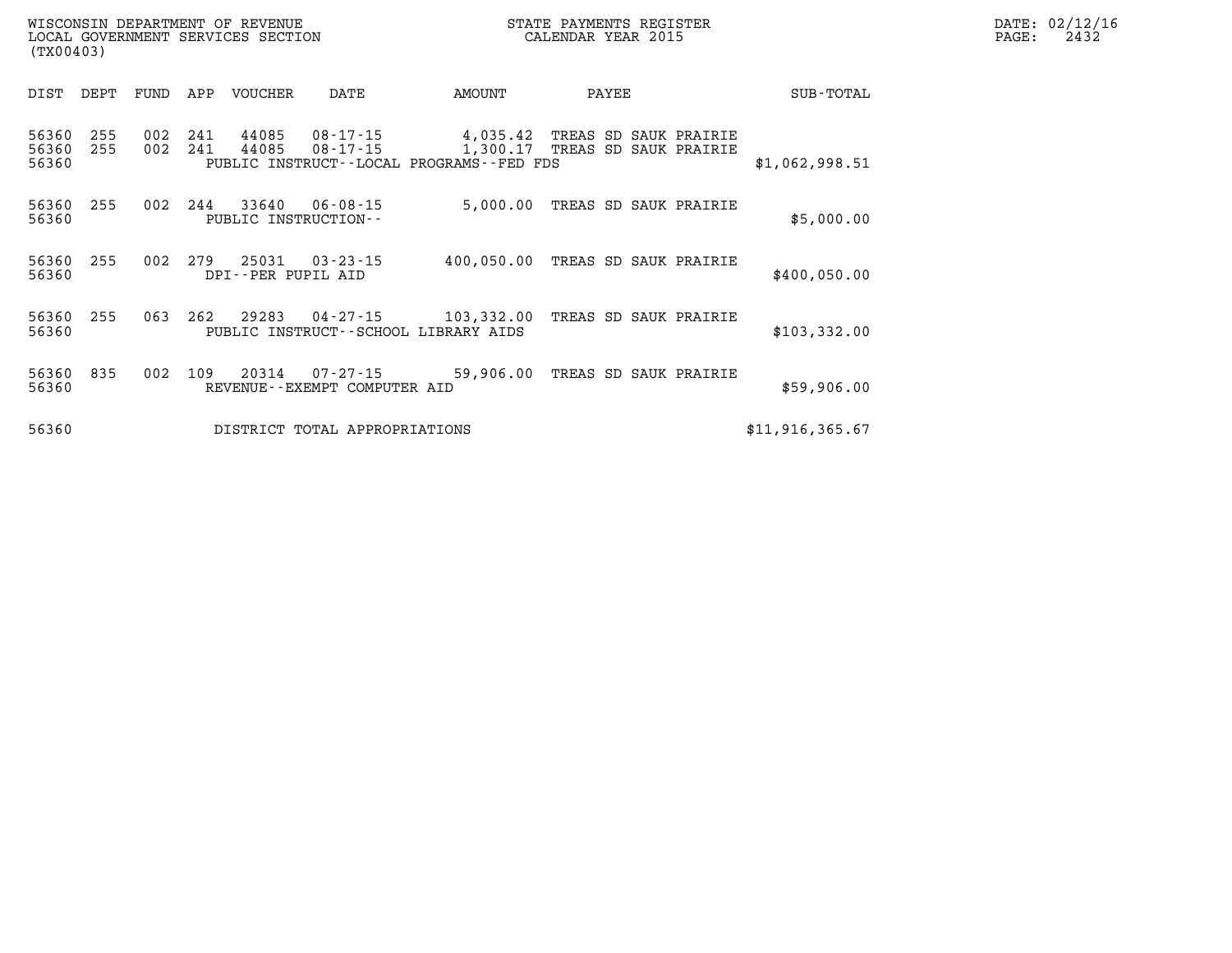| WISCONSIN DEPARTMENT OF REVENUE<br>LOCAL GOVERNMENT SERVICES SECTION<br>(TX00403) |      |      |     |                |                                          |           | STATE PAYMENTS REGISTER<br>CALENDAR YEAR 2015 |             | PAGE: | DATE: 02/12/16<br>2433 |
|-----------------------------------------------------------------------------------|------|------|-----|----------------|------------------------------------------|-----------|-----------------------------------------------|-------------|-------|------------------------|
| DIST                                                                              | DEPT | FUND | APP | <b>VOUCHER</b> | DATE                                     | AMOUNT    | PAYEE                                         | SUB-TOTAL   |       |                        |
| 56365<br>56365                                                                    | 835  | 002  | 109 | 20315          | 07-27-15<br>REVENUE--EXEMPT COMPUTER AID | 18,144.00 | TREAS SD REEDSBURG                            | \$18,144.00 |       |                        |
| 56365                                                                             |      |      |     |                | DISTRICT TOTAL APPROPRIATIONS            |           |                                               | \$18,144.00 |       |                        |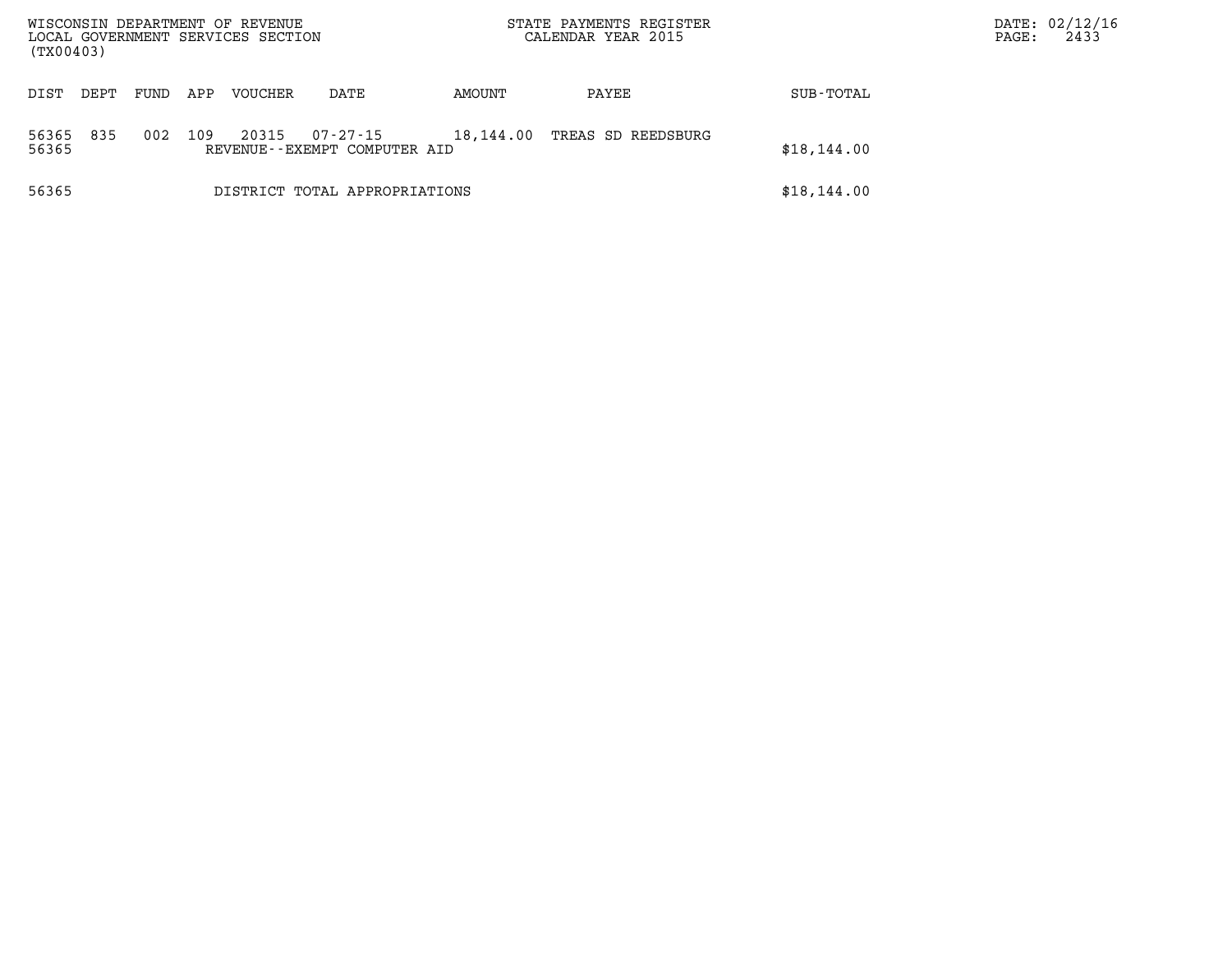| DATE: | 02/12/16 |
|-------|----------|
| PAGE: | 2434     |

| (TX00403)                                                                                                                          |                                                                                  |                                                                    |                                                                                                                | LOCAL GOVERNMENT SERVICES SECTION                                                                                          |                                                                                                                                                                                                    | CALENDAR YEAR 2015                                                                                                                                                                                                                                           |                                                                                                                                                                                                                                                                                          |                                              | PAGE: | 2434 |
|------------------------------------------------------------------------------------------------------------------------------------|----------------------------------------------------------------------------------|--------------------------------------------------------------------|----------------------------------------------------------------------------------------------------------------|----------------------------------------------------------------------------------------------------------------------------|----------------------------------------------------------------------------------------------------------------------------------------------------------------------------------------------------|--------------------------------------------------------------------------------------------------------------------------------------------------------------------------------------------------------------------------------------------------------------|------------------------------------------------------------------------------------------------------------------------------------------------------------------------------------------------------------------------------------------------------------------------------------------|----------------------------------------------|-------|------|
|                                                                                                                                    | DIST DEPT                                                                        |                                                                    |                                                                                                                |                                                                                                                            |                                                                                                                                                                                                    |                                                                                                                                                                                                                                                              |                                                                                                                                                                                                                                                                                          | FUND APP VOUCHER DATE AMOUNT PAYEE SUB-TOTAL |       |      |
| 56370<br>56370                                                                                                                     | 255                                                                              |                                                                    |                                                                                                                | 002 127 43605                                                                                                              |                                                                                                                                                                                                    | 08-10-15 400.00 TREAS SD RIVER VALLEY<br>PUBLIC INSTRUCT--NATL SCIENCE TEACH ASSN                                                                                                                                                                            |                                                                                                                                                                                                                                                                                          | \$400.00                                     |       |      |
| 56370<br>56370 255<br>56370 255<br>56370 255<br>56370                                                                              | 255                                                                              |                                                                    | 002 201<br>002 201<br>002 201                                                                                  | 002 201 46188                                                                                                              |                                                                                                                                                                                                    | 25041  03-23-15  1,386,638.00 TREAS SD RIVER VALLEY<br>37966  06-15-15  1,632,140.00 TREAS SD RIVER VALLEY<br>42423  07-27-15  99,105.00 TREAS SD RIVER VALLEY<br>46188  09-21-15  834,445.00 TREAS SD RIVER VALLEY<br>PUBLIC INSTRUCT--GENERAL EQUALIZATION |                                                                                                                                                                                                                                                                                          | \$3,952,328.00                               |       |      |
| 56370 255<br>56370<br>56370 255<br>56370 255<br>56370                                                                              | 255                                                                              |                                                                    | 002 206<br>002 206<br>002 206                                                                                  | 13383<br>17353<br>22042<br>002 206 33648                                                                                   |                                                                                                                                                                                                    | 01-20-15 107,918.00 TREAS SD RIVER VALLEY<br>02-17-15 107,918.00 TREAS SD RIVER VALLEY<br>03-16-15 107,917.00 TREAS SD RIVER VALLEY<br>06-08-15 187,585.00 TREAS SD RIVER VALLEY<br>PUBLIC INSTRUCT-HANDICAPPED CHILDREN                                     |                                                                                                                                                                                                                                                                                          | \$511,338.00                                 |       |      |
| 56370 255<br>56370                                                                                                                 |                                                                                  |                                                                    |                                                                                                                |                                                                                                                            |                                                                                                                                                                                                    | 002 209 21284 03-09-15 5,788.75 TREAS SD RIVER VALLEY<br>PUBLIC INSTRUCT--ELDERLY NUTRITION IMPR                                                                                                                                                             |                                                                                                                                                                                                                                                                                          | \$5,788.75                                   |       |      |
| 56370<br>56370<br>56370                                                                                                            | 255<br>255                                                                       |                                                                    |                                                                                                                |                                                                                                                            |                                                                                                                                                                                                    | 002 210 14846 01-26-15 76,810.00 TREAS SD RIVER VALLEY<br>002 210 37967 06-15-15 3,849.28 TREAS SD RIVER VALLEY<br>PUBLIC INSTRUCT--PUPIL TRANSPORTATION                                                                                                     |                                                                                                                                                                                                                                                                                          | \$80,659.28                                  |       |      |
| 56370<br>56370                                                                                                                     | 255                                                                              |                                                                    |                                                                                                                | 002 214 21283                                                                                                              |                                                                                                                                                                                                    | 03-09-15 2,040.52 TREAS SD RIVER VALLEY<br>PUBLIC INSTRUCT--WISCONSIN MORNING MILK                                                                                                                                                                           |                                                                                                                                                                                                                                                                                          | \$2,040.52                                   |       |      |
| 56370<br>56370                                                                                                                     | 255                                                                              |                                                                    | 002 215                                                                                                        | 21282                                                                                                                      |                                                                                                                                                                                                    | 03-09-15 2,545.54 TREAS SD RIVER VALLEY<br>PUBLIC INSTRUCT--LEARNING READINESS                                                                                                                                                                               |                                                                                                                                                                                                                                                                                          | \$2,545.54                                   |       |      |
| 56370<br>56370                                                                                                                     | 255                                                                              |                                                                    |                                                                                                                | 002 220 30029                                                                                                              |                                                                                                                                                                                                    | 05-04-15 10,320.00 TREAS SD RIVER VALLEY<br>PUBLIC INSTRUCT--PUPIL ACADEMIC ACHIEVMT                                                                                                                                                                         |                                                                                                                                                                                                                                                                                          | \$10,320.00                                  |       |      |
| 56370 255<br>56370<br>56370 255<br>56370<br>56370<br>56370<br>56370<br>56370<br>56370<br>56370<br>56370<br>56370<br>56370<br>56370 | 255<br>255<br>255<br>255<br>255<br>255<br>255<br>255<br>255<br>255<br>255<br>255 | 002<br>002<br>002<br>002<br>002<br>002<br>002<br>002<br>002<br>002 | 002 241<br>002 241<br>002 241<br>002 241<br>241<br>241<br>241<br>241<br>241<br>241<br>241<br>241<br>241<br>241 | 14847<br>15909<br>15909<br>15909<br>16215<br>17354<br>19685<br>19685<br>19685<br>22043<br>26292<br>26292<br>26292<br>27553 | $01 - 26 - 15$<br>$02 - 02 - 15$<br>$02 - 17 - 15$<br>$03 - 02 - 15$<br>$03 - 02 - 15$<br>$03 - 02 - 15$<br>$03 - 16 - 15$<br>$03 - 23 - 15$<br>$03 - 23 - 15$<br>$03 - 23 - 15$<br>$04 - 13 - 15$ | 01-26-15 779.60 TREAS SD RIVER VALLEY<br>01-26-15 18,781.82 TREAS SD RIVER VALLEY<br>01-26-15 2,357.62 TREAS SD RIVER VALLEY<br>383.24<br>267.97<br>1,996.33<br>20, 247. 20<br>2,497.72<br>343.04<br>22,174.82<br>2,850.54<br>1,954.47<br>461.43             | 1,576.31 TREAS SD RIVER VALLEY<br>TREAS SD RIVER VALLEY<br>TREAS SD RIVER VALLEY<br>TREAS SD RIVER VALLEY<br>TREAS SD RIVER VALLEY<br>TREAS SD RIVER VALLEY<br>TREAS SD RIVER VALLEY<br>TREAS SD RIVER VALLEY<br>TREAS SD RIVER VALLEY<br>TREAS SD RIVER VALLEY<br>TREAS SD RIVER VALLEY |                                              |       |      |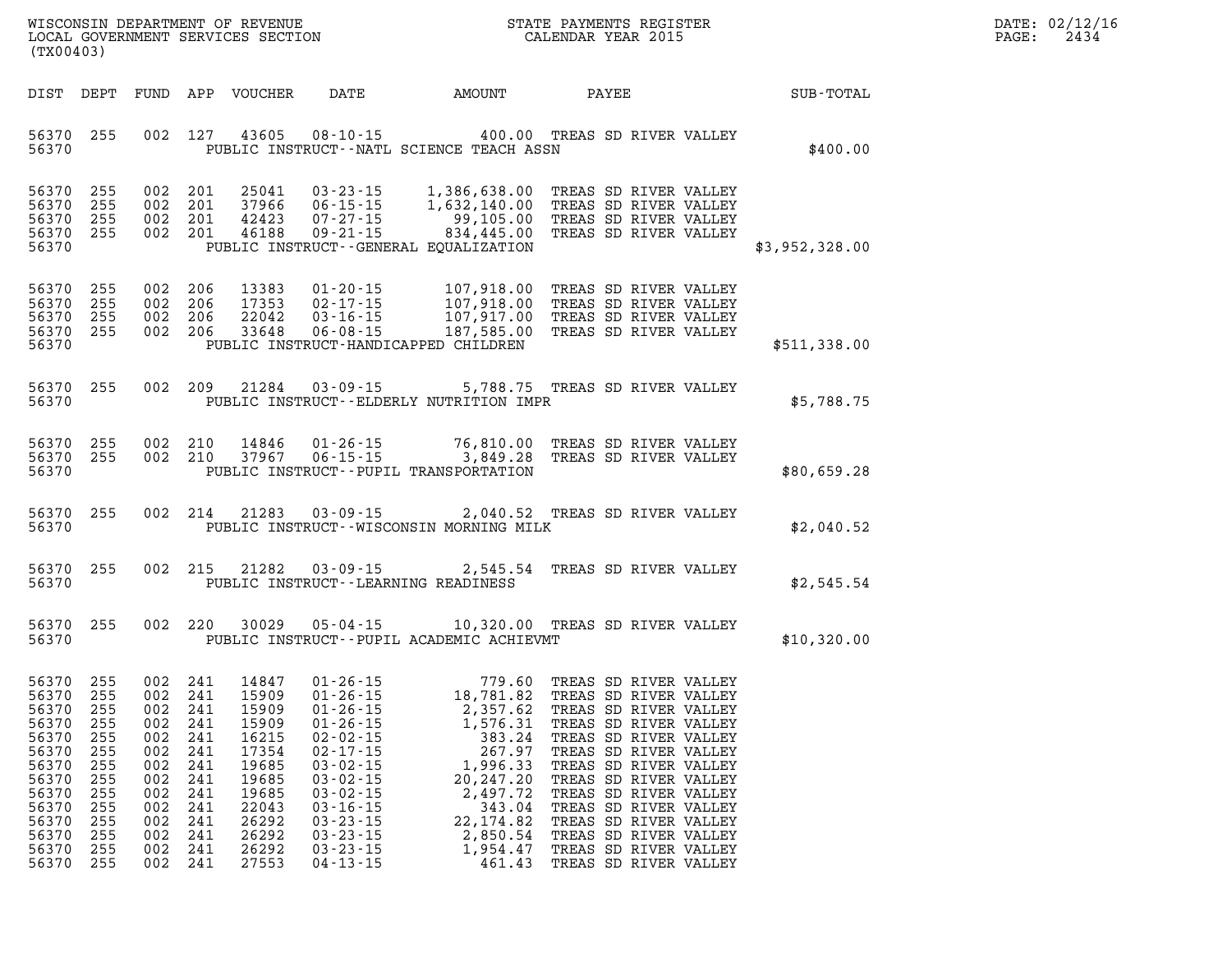| DIST                                                                                                                                                                                                                                   | DEPT                                                                                                                                                                               | FUND                                                                                                                                                                               | APP                                                                                                                                                                                | VOUCHER                                                                                                                                                                                                                                | DATE                                        | <b>AMOUNT</b>                                                                                                  | PAYEE                           | SUB-TOTAL                   |
|----------------------------------------------------------------------------------------------------------------------------------------------------------------------------------------------------------------------------------------|------------------------------------------------------------------------------------------------------------------------------------------------------------------------------------|------------------------------------------------------------------------------------------------------------------------------------------------------------------------------------|------------------------------------------------------------------------------------------------------------------------------------------------------------------------------------|----------------------------------------------------------------------------------------------------------------------------------------------------------------------------------------------------------------------------------------|---------------------------------------------|----------------------------------------------------------------------------------------------------------------|---------------------------------|-----------------------------|
| 56370<br>56370<br>56370<br>56370<br>56370<br>56370<br>56370<br>56370<br>56370<br>56370<br>56370<br>56370<br>56370<br>56370<br>56370<br>56370<br>56370<br>56370<br>56370<br>56370<br>56370<br>56370<br>56370<br>56370<br>56370<br>56370 | 255<br>255<br>255<br>255<br>255<br>255<br>255<br>255<br>255<br>255<br>255<br>255<br>255<br>255<br>255<br>255<br>255<br>255<br>255<br>255<br>255<br>255<br>255<br>255<br>255<br>255 | 002<br>002<br>002<br>002<br>002<br>002<br>002<br>002<br>002<br>002<br>002<br>002<br>002<br>002<br>002<br>002<br>002<br>002<br>002<br>002<br>002<br>002<br>002<br>002<br>002<br>002 | 241<br>241<br>241<br>241<br>241<br>241<br>241<br>241<br>241<br>241<br>241<br>241<br>241<br>241<br>241<br>241<br>241<br>241<br>241<br>241<br>241<br>241<br>241<br>241<br>241<br>241 | 29284<br>29284<br>29284<br>29286<br>30445<br>32556<br>32556<br>32556<br>32557<br>39453<br>39453<br>39453<br>39454<br>39454<br>39454<br>39455<br>39456<br>39457<br>39458<br>39459<br>43087<br>43604<br>44086<br>44087<br>44088<br>46889 |                                             |                                                                                                                |                                 |                             |
| 56370<br>56370<br>56370                                                                                                                                                                                                                | 255                                                                                                                                                                                | 002                                                                                                                                                                                | 244                                                                                                                                                                                | 33646                                                                                                                                                                                                                                  | $06 - 08 - 15$<br>PUBLIC INSTRUCTION--      | PUBLIC INSTRUCT--LOCAL PROGRAMS--FED FDS                                                                       | 10,000.00 TREAS SD RIVER VALLEY | \$718,941.75<br>\$10,000.00 |
| 56370<br>56370                                                                                                                                                                                                                         | 255                                                                                                                                                                                | 002                                                                                                                                                                                | 253                                                                                                                                                                                | 37965                                                                                                                                                                                                                                  | PUBLIC INSTRUCT - - PROGRAM AIDS            | 06-15-15 150,000.00 TREAS SD RIVER VALLEY                                                                      |                                 | \$150,000.00                |
| 56370<br>56370<br>56370                                                                                                                                                                                                                | 255<br>255                                                                                                                                                                         | 002<br>002                                                                                                                                                                         | 275<br>275                                                                                                                                                                         | 17352<br>33647                                                                                                                                                                                                                         | $02 - 17 - 15$<br>$06 - 08 - 15$            | 81,371.00 TREAS SD RIVER VALLEY<br>81,456.91 TREAS SD RIVER VALLEY<br>PUBLIC INSTRUCT-VOLUNTEER MENTOR PROGRAM |                                 | \$162,827.91                |
| 56370<br>56370                                                                                                                                                                                                                         | 255                                                                                                                                                                                | 002                                                                                                                                                                                | 279                                                                                                                                                                                | 25040<br>DPI--PER PUPIL AID                                                                                                                                                                                                            |                                             | 03-23-15 202,200.00 TREAS SD RIVER VALLEY                                                                      |                                 | \$202, 200.00               |
| 56370<br>56370                                                                                                                                                                                                                         | 255                                                                                                                                                                                | 063                                                                                                                                                                                | 262                                                                                                                                                                                | 29285                                                                                                                                                                                                                                  |                                             | 04-27-15 55,182.00 TREAS SD RIVER VALLEY<br>PUBLIC INSTRUCT--SCHOOL LIBRARY AIDS                               |                                 | \$55,182.00                 |
| 56370<br>56370                                                                                                                                                                                                                         | 835                                                                                                                                                                                | 002                                                                                                                                                                                | 109                                                                                                                                                                                | 20316                                                                                                                                                                                                                                  | 07-27-15<br>REVENUE - - EXEMPT COMPUTER AID |                                                                                                                | 17,854.00 TREAS SD RIVER VALLEY | \$17,854.00                 |
| 56370                                                                                                                                                                                                                                  |                                                                                                                                                                                    |                                                                                                                                                                                    |                                                                                                                                                                                    |                                                                                                                                                                                                                                        | DISTRICT TOTAL APPROPRIATIONS               |                                                                                                                |                                 | \$5,882,425.75              |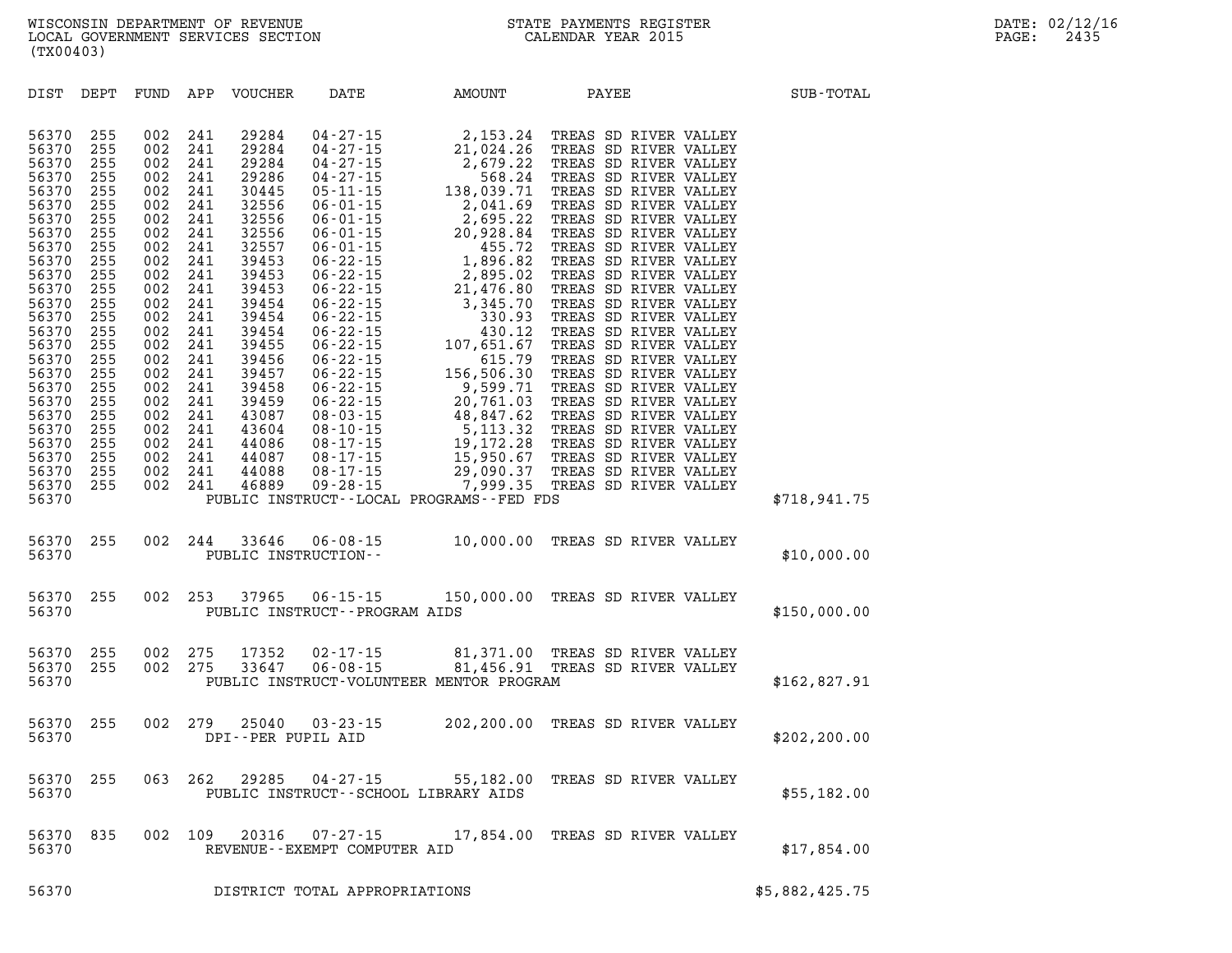| WISCONSIN DEPARTMENT OF REVENUE<br>LOCAL GOVERNMENT SERVICES SECTION<br>(TX00403) |      |      |     |         |                                          |           | STATE PAYMENTS REGISTER<br>CALENDAR YEAR 2015 |              | PAGE: | DATE: 02/12/16<br>2436 |
|-----------------------------------------------------------------------------------|------|------|-----|---------|------------------------------------------|-----------|-----------------------------------------------|--------------|-------|------------------------|
| DIST                                                                              | DEPT | FUND | APP | VOUCHER | DATE                                     | AMOUNT    | PAYEE                                         | SUB-TOTAL    |       |                        |
| 56385<br>56385                                                                    | 835  | 002  | 109 | 20317   | 07-27-15<br>REVENUE--EXEMPT COMPUTER AID | 28,234.00 | TREAS SD WISCONSIN DELLS                      | \$28, 234.00 |       |                        |
| 56385                                                                             |      |      |     |         | DISTRICT TOTAL APPROPRIATIONS            |           |                                               | \$28, 234.00 |       |                        |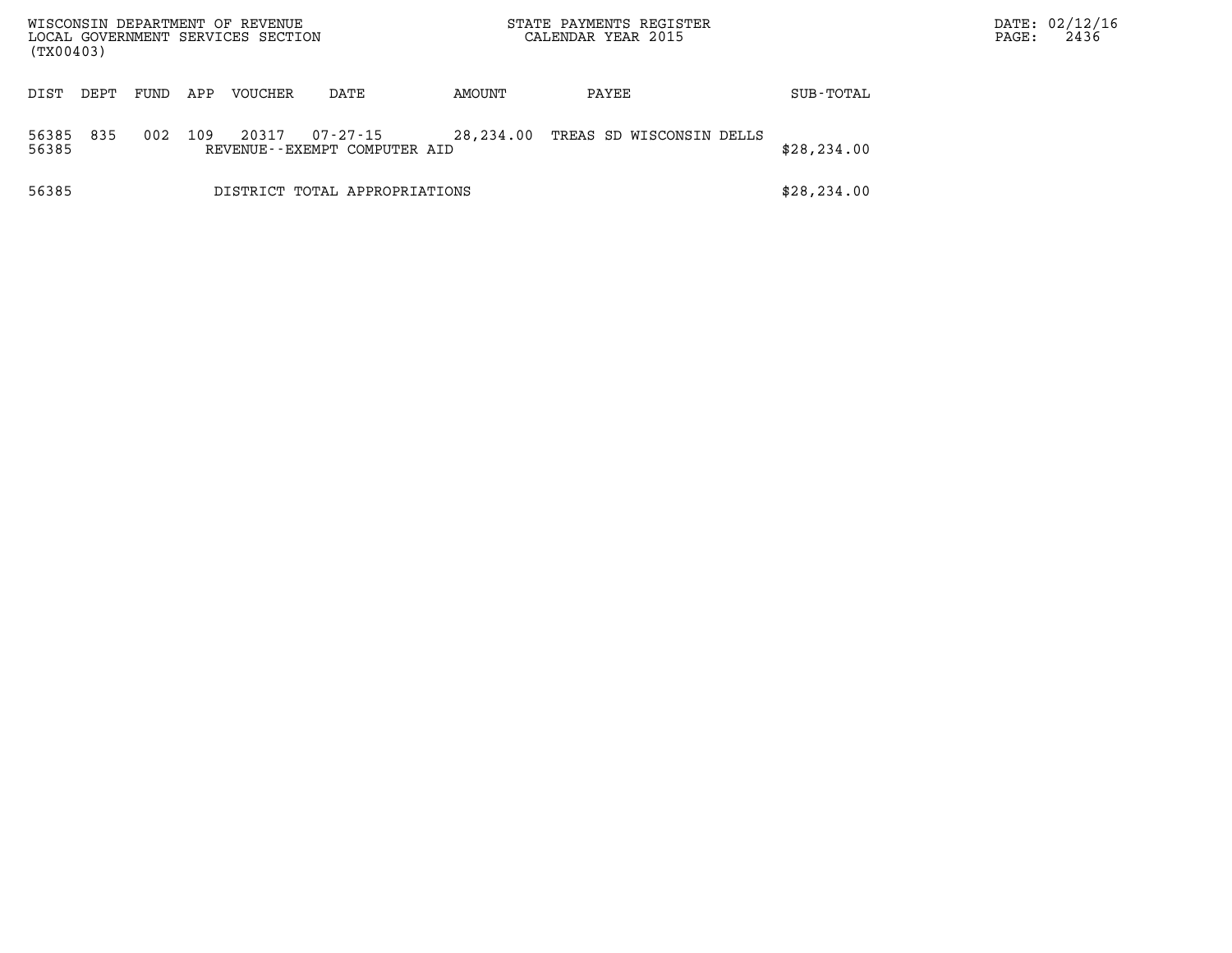| WISCONSIN DEPARTMENT OF REVENUE<br>LOCAL GOVERNMENT SERVICES SECTION<br>(TX00403) |            |            |                |                               |                                                      | STATE PAYMENTS REGISTER<br>CALENDAR YEAR 2015               |             | PAGE: | DATE: 02/12/16<br>2437 |
|-----------------------------------------------------------------------------------|------------|------------|----------------|-------------------------------|------------------------------------------------------|-------------------------------------------------------------|-------------|-------|------------------------|
| DIST<br>DEPT                                                                      | FUND       | APP        | VOUCHER        | DATE                          | AMOUNT                                               | PAYEE                                                       | SUB-TOTAL   |       |                        |
| 56802<br>370<br>56802<br>370<br>56802                                             | 012<br>012 | 678<br>678 | 01673<br>03063 | 01-28-15<br>06-29-15          | 2,250.00<br>NAT RESOURCES--INVASIVE AOUATICE SPECIES | LAKE REDSTONE PROT DIST<br>9,968.00 LAKE REDSTONE PROT DIST | \$12,218.00 |       |                        |
| 56802                                                                             |            |            |                | DISTRICT TOTAL APPROPRIATIONS |                                                      |                                                             | \$12,218.00 |       |                        |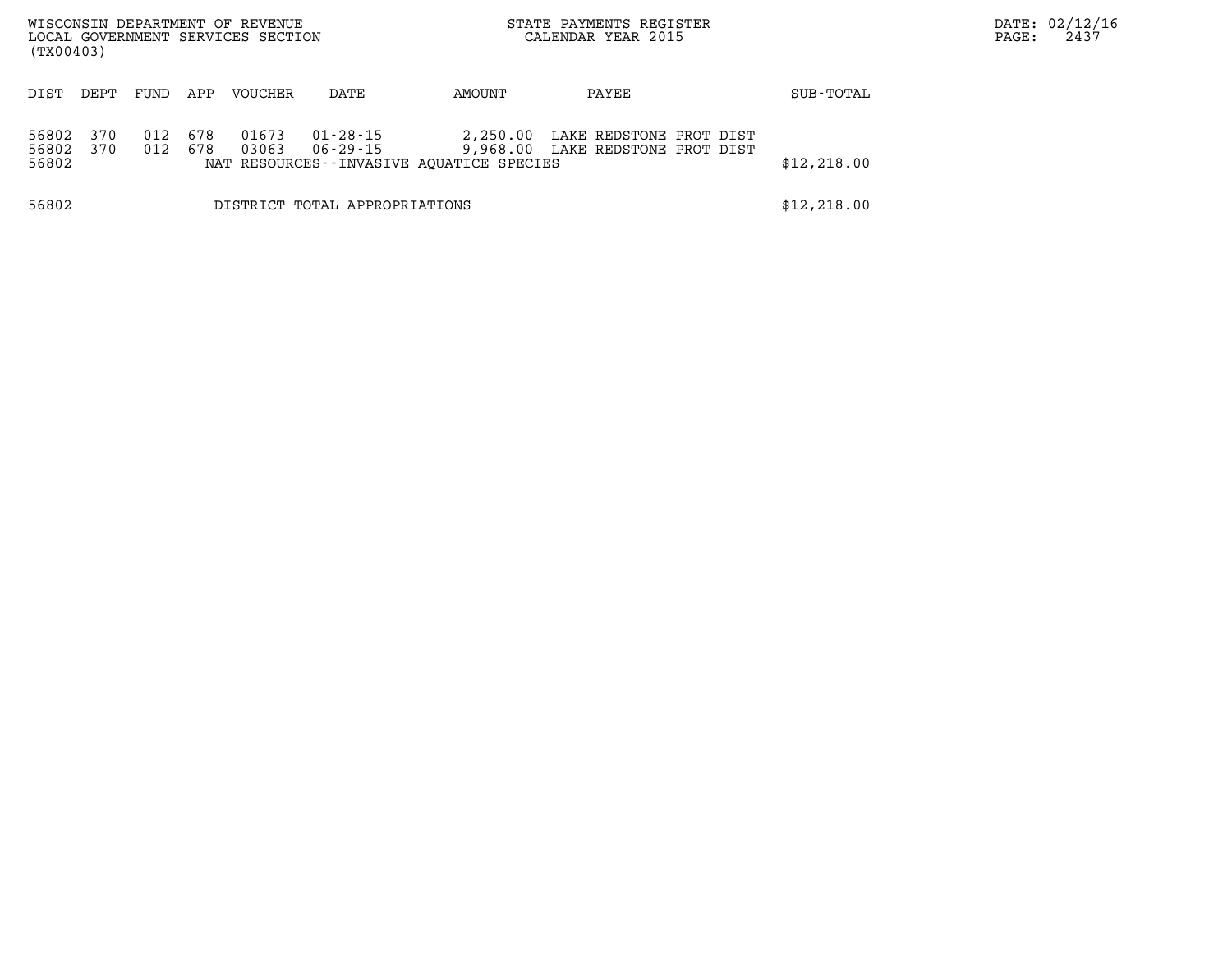| WISCONSIN DEPARTMENT OF REVENUE<br>LOCAL GOVERNMENT SERVICES SECTION<br>(TX00403) |      |     |                                                         |                                                                                      | STATE PAYMENTS REGISTER<br>CALENDAR YEAR 2015 |  | PAGE:      | DATE: 02/12/16<br>2438 |  |
|-----------------------------------------------------------------------------------|------|-----|---------------------------------------------------------|--------------------------------------------------------------------------------------|-----------------------------------------------|--|------------|------------------------|--|
| DIST<br>DEPT                                                                      | FUND | APP | <b>VOUCHER</b><br>DATE                                  | AMOUNT                                                                               | PAYEE                                         |  | SUB-TOTAL  |                        |  |
| 56804<br>370<br>56804                                                             | 012  | 663 | 03120<br>07-06-15                                       | NAT RESOURCES - - LAKES MANAGEMENT GRANTS                                            | 5,024.51 MIRROR LAKE MANAGEMENT               |  | \$5,024.51 |                        |  |
| 370<br>56804<br>56804                                                             | 012  | 678 | 03134                                                   | 07-08-15 2,250.00 MIRROR LAKE MANAGEMENT<br>NAT RESOURCES--INVASIVE AOUATICE SPECIES |                                               |  | \$2,250.00 |                        |  |
| 56804<br>835<br>56804                                                             | 002  | 109 | 15073<br>$07 - 27 - 15$<br>REVENUE--EXEMPT COMPUTER AID | 9.00                                                                                 | MIRROR LAKE MANAGEMENT                        |  | \$9.00     |                        |  |
| 56804                                                                             |      |     | DISTRICT TOTAL APPROPRIATIONS                           |                                                                                      |                                               |  | \$7,283.51 |                        |  |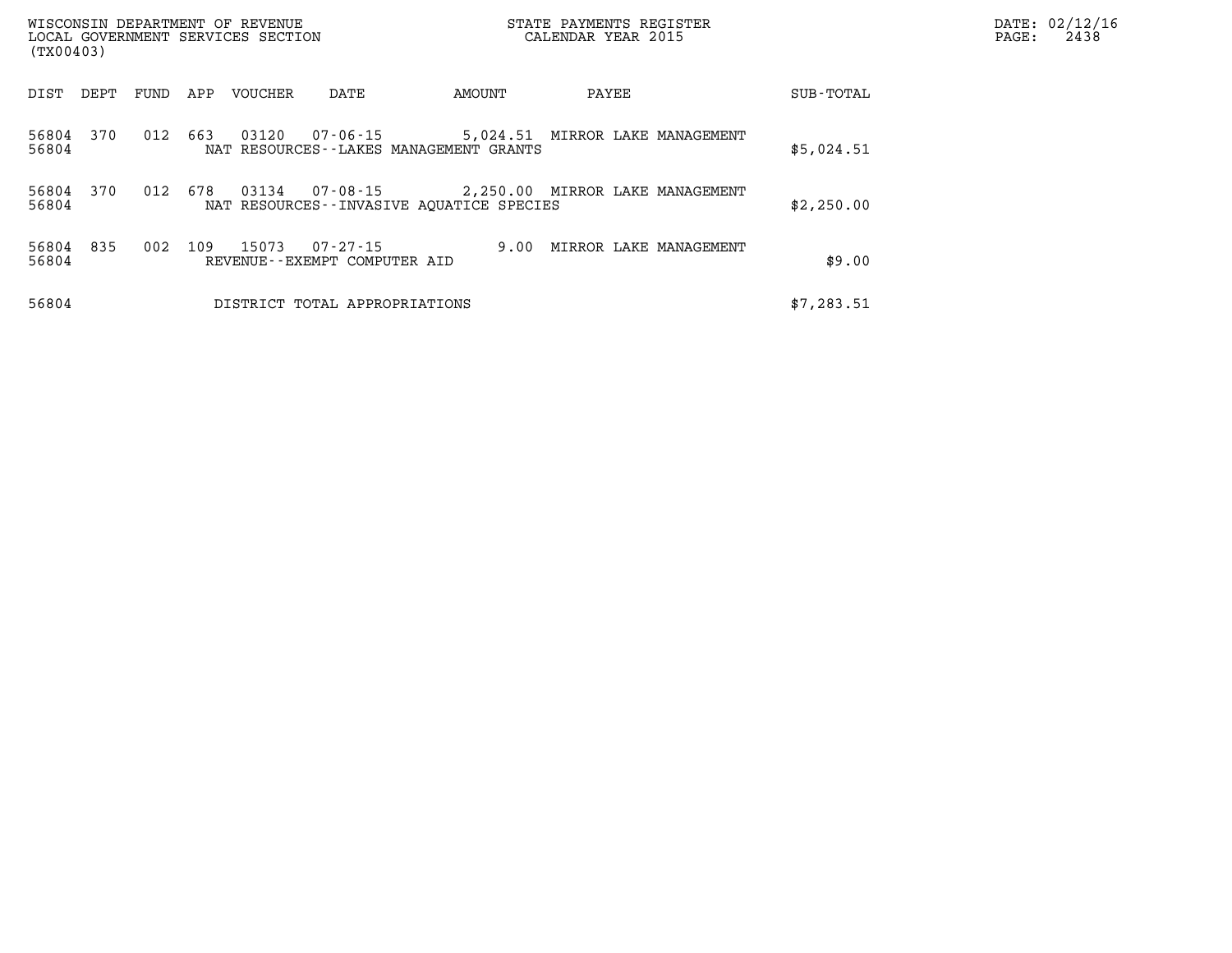| <b>District</b> | District Name (Payee) | Dept. | <b>Agency Name</b>             | Fund  | Appropriation | <b>Payment Description</b>            | Voucher  | Date          | <b>Payment Amount</b> |
|-----------------|-----------------------|-------|--------------------------------|-------|---------------|---------------------------------------|----------|---------------|-----------------------|
| M56000          | Sauk County           | 11500 | Dept of Ag, Trade & Cons Protc | 27400 | 76400         | Soil_Water Mgmt Aids                  | 00004161 | 12/29/2015 \$ | 1,276.80              |
| M56000          | Sauk County           | 11500 | Dept of Ag, Trade & Cons Protc | 27400 | 76400         | Soil_Water Mgmt Aids                  | 00004162 | 12/29/2015 \$ | 8.344.00              |
| M56000          | Sauk County           | 11500 | Dept of Ag, Trade & Cons Protc | 27400 | 76400         | Soil_Water Mgmt Aids                  | 00004163 | 12/29/2015 \$ | 1,988.00              |
| M56000          | Sauk County           | 11500 | Dept of Ag, Trade & Cons Protc | 27400 | 76400         | Soil_Water Mgmt Aids                  | 00004164 | 12/29/2015 \$ | 9,520.00              |
| M56000          | Sauk County           | 11500 | Dept of Ag, Trade & Cons Protc | 27400 | 76400         | Soil_Water Mgmt Aids                  | 00004165 | 12/29/2015 \$ | 683.20                |
| M56000          | Sauk County           | 11500 | Dept of Ag, Trade & Cons Protc | 27400 | 76400         | Soil_Water Mgmt Aids                  | 00004166 | 12/29/2015 \$ | 165.20                |
| M56000          | Sauk County           | 11500 | Dept of Ag, Trade & Cons Protc | 27400 | 76400         | Soil_Water Mgmt Aids                  | 00004167 | 12/29/2015 \$ | 1,405.60              |
| M56000          | Sauk County           | 11500 | Dept of Ag, Trade & Cons Protc | 27400 | 76400         | Soil_Water Mgmt Aids                  | 00004168 | 12/29/2015 \$ | 2,718.80              |
| M56000          | Sauk County           | 16500 | Dept of Safety & Prof Services | 10000 | 20200         | Private sewage system ret00000416     |          | 11/13/2015 \$ | 49,834.97             |
| M56000          | Sauk County           | 37000 | Dept of Natural Resources      | 21200 | 57500         | RA- snowmobile trail areas 00013558   |          | 12/10/2015 \$ | 246,000.00            |
| M56000          | Sauk County           | 41000 | Department of Corrections      | 10000 | 11600         | Reimbursing counties for p00009429    |          | 11/18/2015 \$ | 81,751.04             |
| M56000          | Sauk County           | 41000 | Department of Corrections      | 10000 | 30200         | Community intervention pr 00006249    |          | 11/4/2015 \$  | 6,633.50              |
| M56000          | Sauk County           | 41000 | Department of Corrections      | 10000 | 30200         | Community intervention pr 00012335    |          | 12/3/2015 \$  | 6,633.50              |
| M56000          | Sauk County           | 41000 | Department of Corrections      | 10000 | 30200         | Community intervention pr 00017895    |          | 12/30/2015 \$ | 6,633.50              |
| M56000          | Sauk County           | 43500 | Department of Health Services  | 10000 | 97500         | <b>GENERAL RCPT/000005574</b><br>975- |          | 11/13/2015 \$ | 339.04                |
| M56000          | Sauk County           | 45500 | Department of Justice          | 10000 | 20200         | Officer training reimbursen 00003452  |          | 12/11/2015 \$ | 494.16                |
| M56000          | Sauk County           | 45500 | Department of Justice          | 10000 | 20200         | Officer training reimbursen 00003453  |          | 12/11/2015 \$ | 611.70                |
| M56000          | Sauk County           | 45500 | Department of Justice          | 10000 | 23100         | Law enforcement train, lod 00003452   |          | 12/11/2015 \$ | 1,280.07              |
| M56000          | Sauk County           | 45500 | Department of Justice          | 10000 | 23100         | Law enforcement train, lod 00003453   |          | 12/11/2015 \$ | 1,591.93              |
| M56000          | Sauk County           | 45500 | Department of Justice          | 10000 | 24100         | Federal aid, state operatio 00001056  |          | 10/28/2015 \$ | 1,720.59              |
| M56000          | Sauk County           | 46500 | Department of Military Affairs | 10000 | 30800         | Emergency response equi 00001787      |          | 12/7/2015 \$  | 1,632.00              |
| M56000          | Sauk County           | 50500 | Department of Administration   | 10000 | 15500         | Federal aid, local assistan 00000220  |          | 10/5/2015 \$  | 7,660.34              |
| M56000          | Sauk County           | 50500 | Department of Administration   | 10000 | 15500         | Federal aid, local assistan 00003334  |          | 11/18/2015 \$ | 7,973.27              |
| M56000          | Sauk County           | 50500 | Department of Administration   | 10000 | 15500         | Federal aid, local assistan 00004717  |          | 12/3/2015 \$  | 6,408.20              |
| M56000          | Sauk County           | 50500 | Department of Administration   | 10000 | 15500         | Federal aid, local assistan 00007126  |          | 12/30/2015 \$ | 9,100.14              |
| M56000          | Sauk County           | 50500 | Department of Administration   | 23500 | 37100         | ow-income assistance gr 00000220      |          | 10/5/2015 \$  | 3,681.63              |
| M56000          | Sauk County           | 50500 | Department of Administration   | 23500 | 37100         | Low-income assistance gri 00003334    |          | 11/18/2015 \$ | 1,364.43              |
| M56000          | Sauk County           | 50500 | Department of Administration   | 23500 | 37100         | Low-income assistance gr 00004717     |          | 12/3/2015 \$  | 5,095.60              |
| M56000          | Sauk County           | 50500 | Department of Administration   | 23500 | 37100         | Low-income assistance gr.00007126     |          | 12/30/2015 \$ | 7,611.05              |
| M56000          | Sauk County           | 83500 | Department of Revenue          | 10000 | 10500         | County and Municipal Aid 00001804     |          | 11/16/2015 \$ | 599,500.24            |
| M56002          | Town Of Baraboo       | 83500 | Department of Revenue          | 10000 | 10500         | County and Municipal Aid 00001767     |          | 11/16/2015 \$ | 27,059.11             |
| M56004          | Town Of Bear Creek    | 83500 | Department of Revenue          | 10000 | 10500         | County and Municipal Aid 00001768     |          | 11/16/2015 \$ | 6,220.06              |
| M56006          | Town Of Dellona       | 83500 | Department of Revenue          | 10000 | 10500         | County and Municipal Aid 00001769     |          | 11/16/2015 \$ | 12,366.19             |
| M56008          | Town Of Delton        | 83500 | Department of Revenue          | 10000 | 10500         | County and Municipal Aid 00001770     |          | 11/16/2015 \$ | 29,209.92             |
| M56010          | Town Of Excelsior     | 83500 | Department of Revenue          | 10000 | 10500         | County and Municipal Aid 00001771     |          | 11/16/2015 \$ | 18,941.83             |
| M56012          | Town Of Fairfield     | 83500 | Department of Revenue          | 10000 | 10500         | County and Municipal Aid 00001772     |          | 11/16/2015 \$ | 10,033.77             |
| M56014          | Town Of Franklin      | 83500 | Department of Revenue          | 10000 | 10500         | County and Municipal Aid 00001773     |          | 11/16/2015 \$ | 10,255.94             |
| M56016          | Freedom,Town of       | 83500 | Department of Revenue          | 10000 | 10500         | County and Municipal Aid 00001774     |          | 11/16/2015 \$ | 9,133.22              |
| M56018          | Town Of Greenfield    | 83500 | Department of Revenue          | 10000 | 10500         | County and Municipal Aid 00001775     |          | 11/16/2015 \$ | 8,601.60              |
| M56020          | Town Of Honey Creek   | 83500 | Department of Revenue          | 10000 | 10500         | County and Municipal Aid 00001776     |          | 11/16/2015 \$ | 10,061.53             |